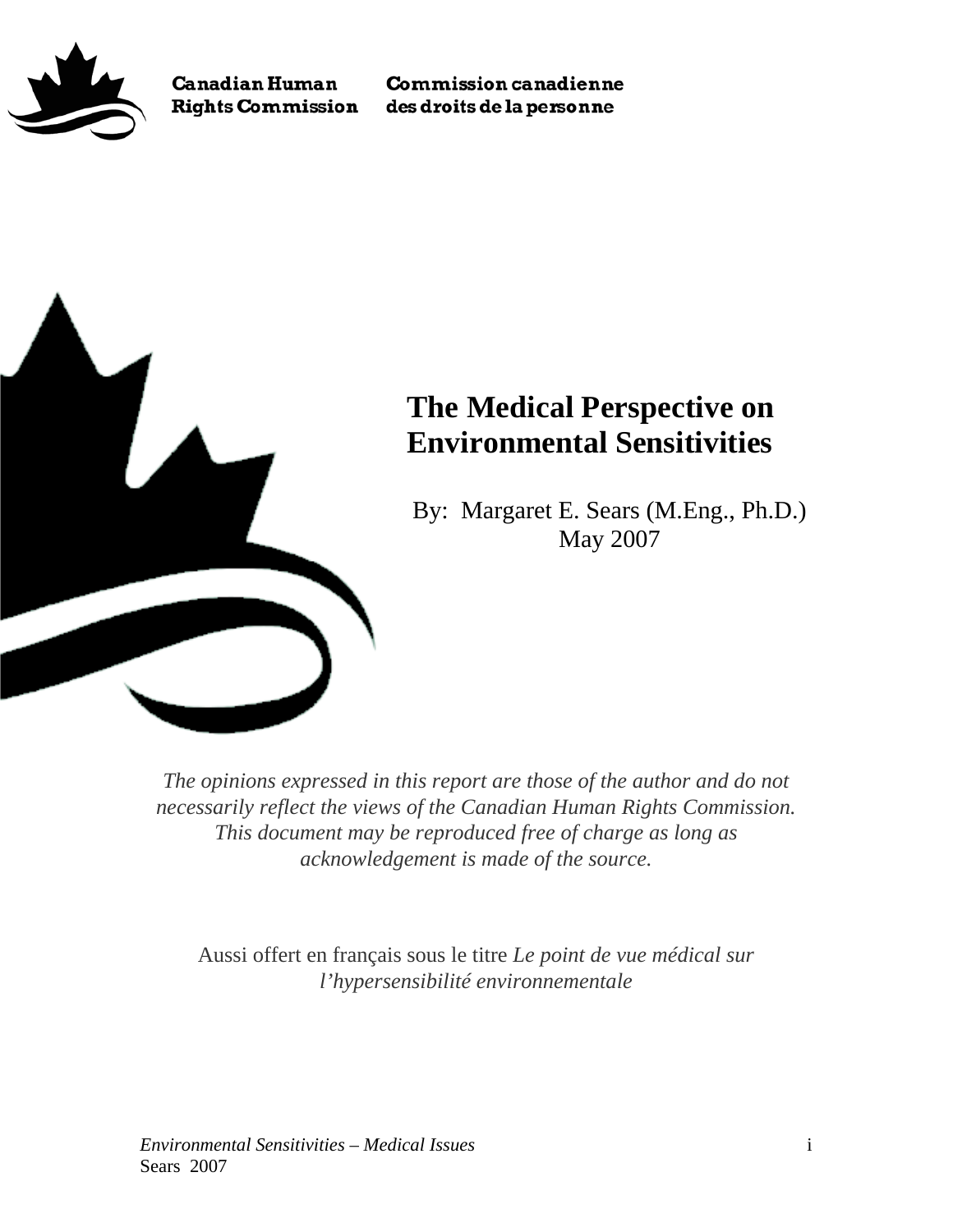# <span id="page-1-0"></span>**The Medical Perspective on Environmental Sensitivities**

By: Margaret E. Sears (M.Eng., Ph.D.)

## **Abstract**

Approximately 3% of Canadians have been diagnosed with environmental sensitivities, and many more are somewhat sensitive to traces of chemicals and/or electromagnetic phenomena in the environment. People experience neurological and numerous other symptoms, and avoidance of triggers is an essential step to regaining health. The Canadian Human Rights Commission commissioned this report to summarize scientific information about environmental sensitivities. For those interested in the original scientific and technical literature, an annotated bibliography is available on request from [environmentalhealthmed@gmail.com](mailto:environmentalhealthmed@gmail.com) This report addresses issues such as the definition and prevalence of environmental sensitivities; recognition by medical authorities; education and training within the medical community; origins, triggers and symptoms of sensitivities; impact of environmental sensitivities in the workplace; government policies and standards for building codes, air quality and ventilation as they affect individuals with environmental sensitivities; and guidelines for accommodation within the workplace. For people with environmental sensitivities, their health and ability to work rests with the actions of others, including building managers, co-workers and clients. Accommodating people with environmental sensitivities presents an opportunity to improve workplace environmental quality and workers' performance, and may help prevent the onset of sensitivities in others.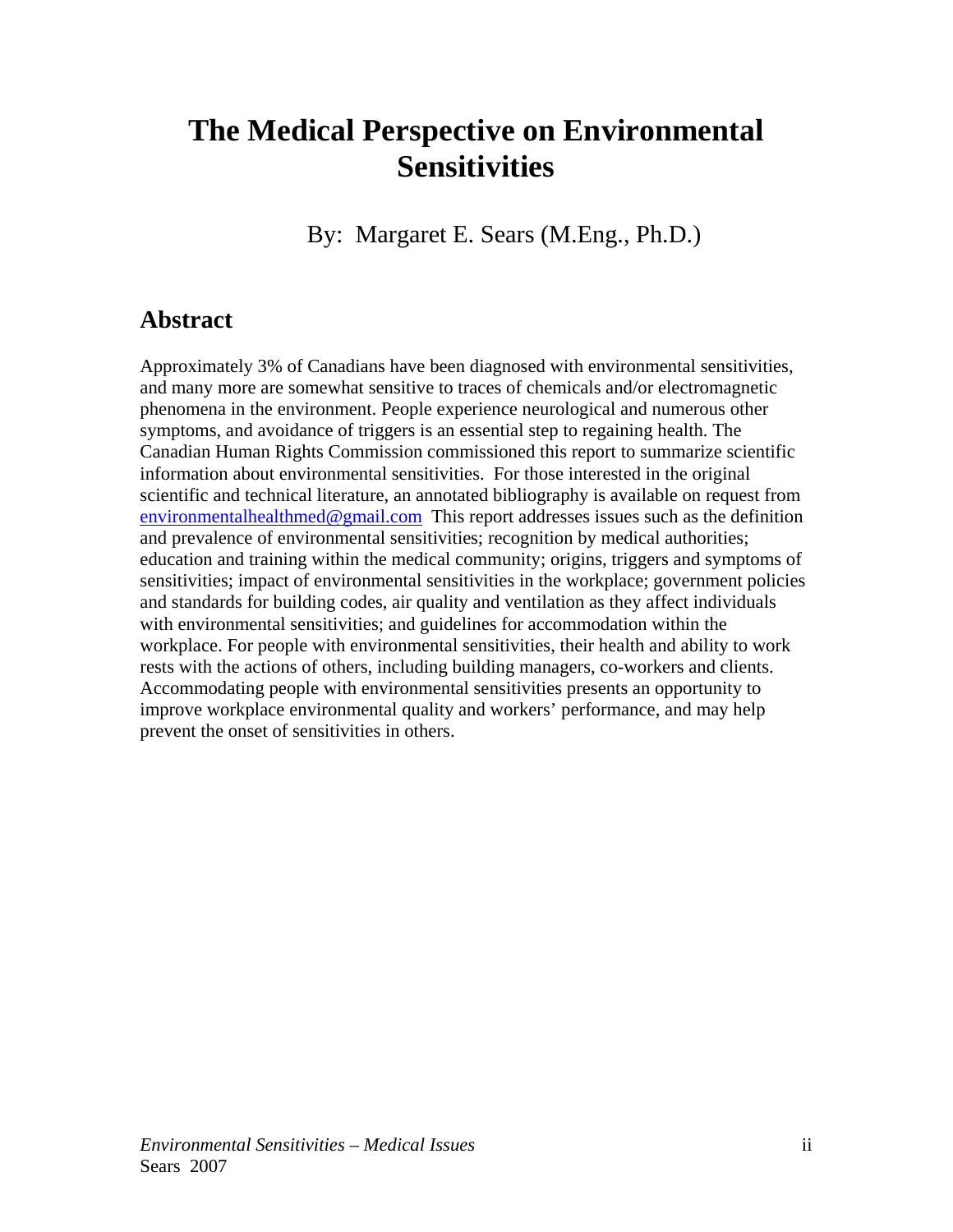# <span id="page-2-0"></span>**Executive Summary**

People's responses to factors in their environment vary enormously. For instance, we all know that blue-eyed red-heads are sensitive to sunshine, burning more readily than darkskinned people. What may be less well known is that some people have debilitating reactions to other aspects of their environment, such as chemicals or electromagnetic phenomena.

This report was prepared to inform employers, service providers and individual Canadians about the medical aspects of environmental sensitivities. It reviews and summarizes the scientific literature on environmental sensitivities. For those interested in the original scientific and technical literature, an annotated bibliography is provided. The report reviews medical issues including recognition and awareness of environmental sensitivities; the range of symptoms and conditions associated with this condition; the development of scientifically sound diagnostic criteria; medical research and treatment; issues regarding building codes and practices that affect the accommodation of people with sensitivities; and the costs and benefits associated with accommodation in the workplace.

Approximately 3% of Canadians have been diagnosed with environmental sensitivities. They usually experience neurological impairments, and often experience other symptoms including runny eyes and nose, headaches, fatigue, pain and breathing and digestive problems. Environmental sensitivities may develop gradually after chronic exposure to relatively low levels of chemicals as seen in "sick buildings," or suddenly after a major exposure to an environmental disaster or a chemical spill. This condition may be initiated by one or a combination of environmental factors such as mould, pesticides, solvents, chemicals off-gassing from carpets or furnishings, or electromagnetic phenomena.

Once a person has developed environmental sensitivities, reactions may occur to a broader range of factors, at levels of exposure that were previously tolerated and that cause little difficulty to many others. The symptoms are reproducible with repeated exposures, and resolve with avoidance of the environmental factor(s). The impact of environmental sensitivities on workers' performance may range from mild (e.g. habituation to chronic exposures such that performance may be sub-optimal although not abnormal), to severe impairment such that work is impossible. Early recognition, environmental control, avoidance of symptom-triggering agents, removal of residual toxins from the body, and recovery of normal biological processes are key to regaining and maintaining health for people with sensitivities. However, susceptibility to sensitivities will be life long.

Internationally and in many Canadian government departments, recognition of environmental sensitivities is developing. Environmental sensitivities and related conditions are eligible for compensation by some Workers' Compensation Boards, although there is marked inconsistency across Canada. Public policy, law and regulation are advancing to protect people from triggers of sensitivities, such as tobacco smoke, pesticides, fragrances and other chemicals in public places.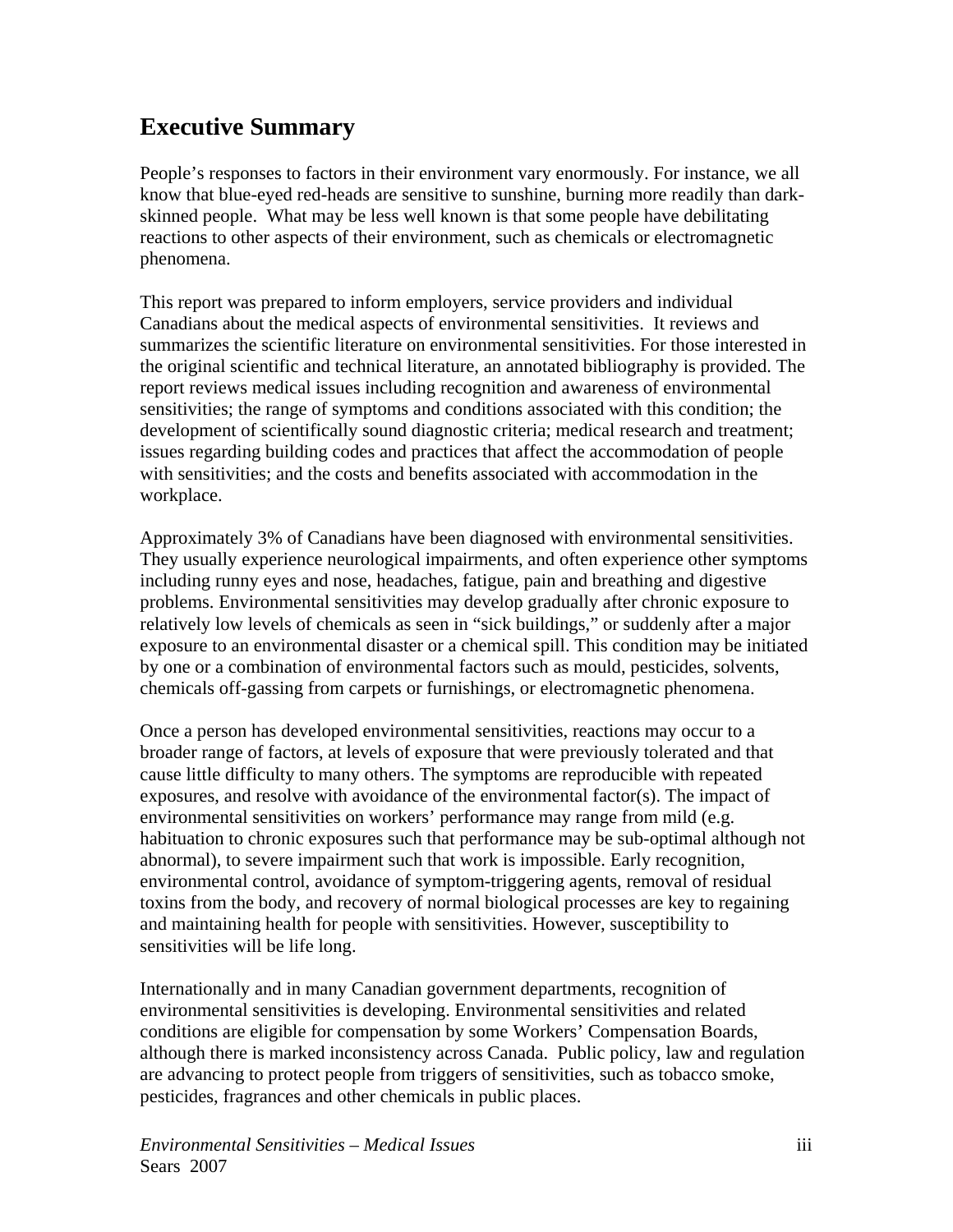No-smoking, scent-free, pesticide-free, no-idling and least-toxic cleaning policies in health care and other public institutions are increasingly common, and the medical community is also advocating for broader policies and laws. Consensus is gradually building in the medical community and among academics, as well as in the general population, that many chemicals are not as harmless as we might have believed. The medical community is also increasingly acknowledging environmental sensitivities in medical education.

Modern medicine recognizes that the mind and body are intimately interconnected in the "biopsychosocial model" for health care. However, controversy continues regarding the physical or psychological roots of environmental sensitivities, with ramifications for both health care and workplace accommodation. Research indicates that sensitivities generally have physical causes, with many neurological and psycho-social factors interwoven. Successfully addressing physical symptoms with safe housing, workplaces, food and water may also alleviate psychological symptoms. This is necessary before other psychosocial interventions may be helpful.

Canadian statutes do not prescribe building standards that are protective for people with environmental sensitivities. Building codes focus on topics such as strength of structures. Measures impacting indoor environmental quality, such as building materials or degassing of buildings before they are occupied, are not addressed. Insofar as building codes and guidelines are perceived to be sufficiently protective of health and safety, they constitute barriers to research, development, implementation and mandating of safer materials and methods. "Green" guidelines incorporate a wide range of important environmental measures, but do not ensure that indoor environmental quality will be sufficient for people with sensitivities. More stringent guidelines have been developed for schools.

Accommodation of people with environmental sensitivities is an opportunity to improve environmental quality and workers' performance, and to prevent the development of sensitivities in others. Sensitivities vary greatly from one individual to another, so the affected worker should be involved in determining accommodations to minimize potentially harmful exposures in the workplace.

Construction, renovation, repair and maintenance should be conducted to minimize the introduction of pollutants. Finishings, furnishings and equipment should contain low toxicity materials, have virtually no emissions, and be low-maintenance. Problems with structural dampness and moulds may be minimized with good design and construction. These considerations are increasingly important given the desire to conserve energy by reducing ventilation.

In addition to optimizing air quality and flow, ventilation systems must be maintained to avoid microbial contamination. Air filtration may play a role, but filters require frequent, routine maintenance. Least-toxic pest control that minimizes exposure to pesticides is effective and affordable.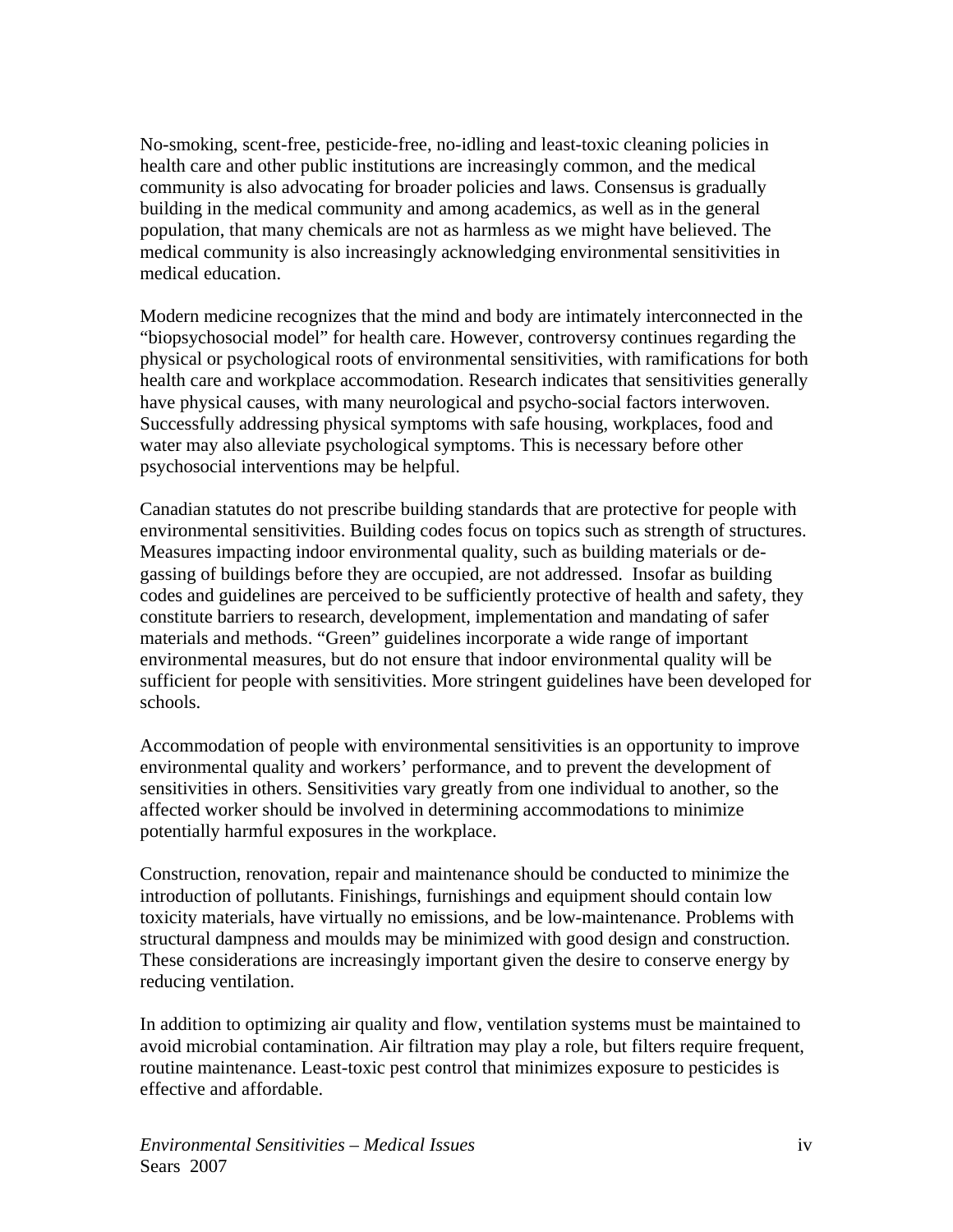Building and maintaining equipment and infrastructure to minimize exposure to electromagnetic radiation, fields and currents requires attention to detail and may entail limited one-time costs. Energy-efficient electrical equipment may (but not necessarily) increase radiofrequencies on electricity lines. Once recognized, however, these problems are amenable to engineering solutions. Health effects of unmeasured and uncontrolled parameters such as the quality of the electrical signal, radiofrequencies, locally elevated exposure levels and ground currents may have contributed to a lack of consensus in research regarding health effects of electromagnetic phenomena.

Workplace accommodation may include renovations, but some of the most important accommodations involve behaviour changes. These include the use of least-toxic cleaning and pest control practices, and avoidance of scented products. Unlike "built" accommodations such as ramps, accommodating people with sensitivities actively involves many people, such as employers, co-workers, others in the school or workplace, neighbours, etc.

There are high costs to society of not caring for people with sensitivities, and workplace environmental quality affects workers' productivity, health and attendance. Building or renovating with a view to accommodating people with sensitivities is not usually more costly over the long term, in part because hard, durable surfaces that do not off-gas are longer-lasting and require less maintenance. Education and leadership for behaviour change in the workplace is not expensive. Thus, improving the environmental quality of the workplace is an economically sound decision, as well as the best option for workers' health.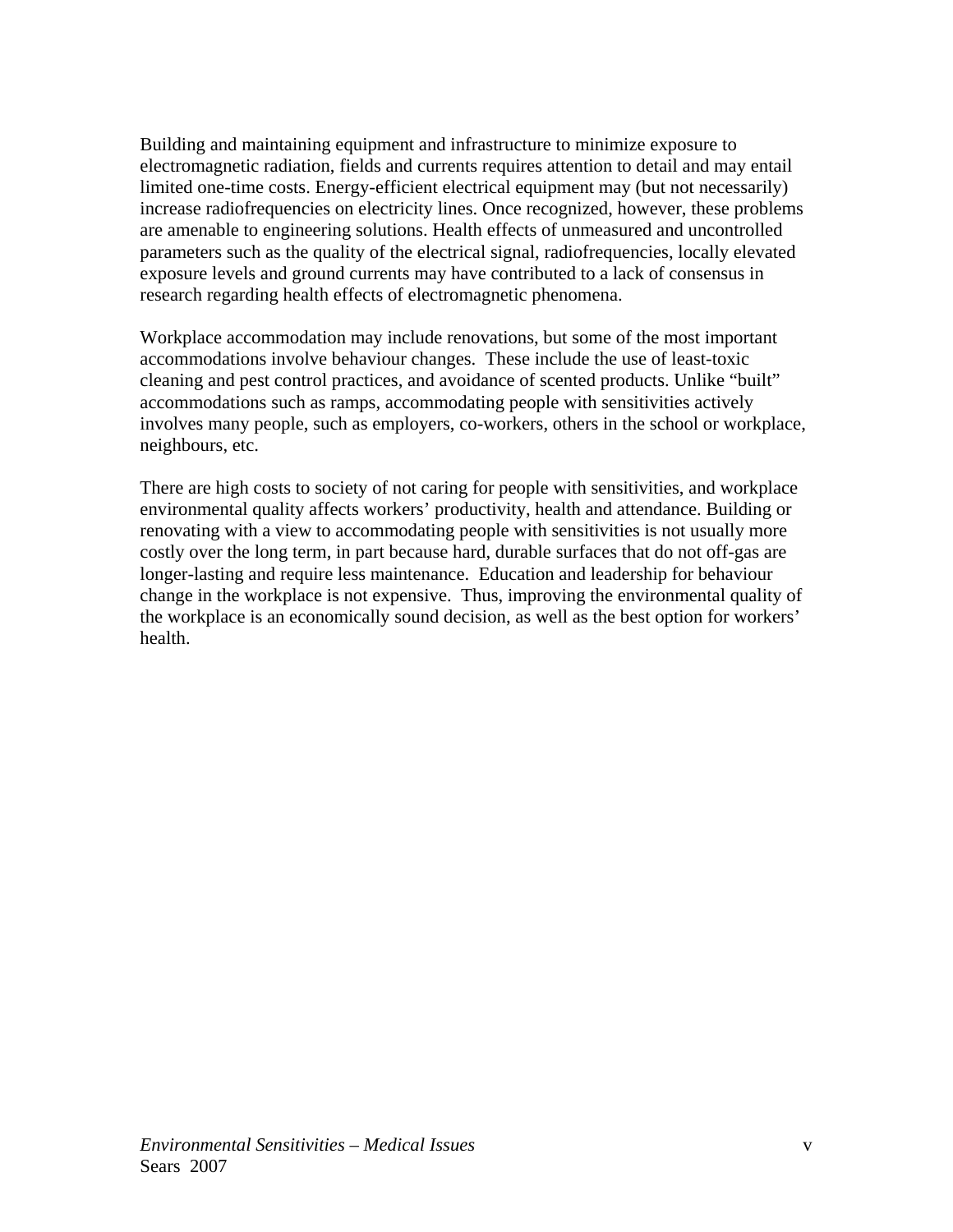## **Table of Contents**

| b) Recognition of environmental sensitivities by the Canadian federal government       |
|----------------------------------------------------------------------------------------|
| c) Recognition of environmental sensitivities by Canadian provincial bodies 10         |
|                                                                                        |
| B Awareness of environmental sensitivities by health care practitioners 14             |
|                                                                                        |
|                                                                                        |
|                                                                                        |
| IV Initiating factors, triggers and symptoms of environmental sensitivities, and their |
| A Agents initiating the condition of environmental sensitivities and triggering        |
|                                                                                        |
|                                                                                        |
| C Impacts of environmental sensitivities in the workplace<br>$\ldots 20$               |
|                                                                                        |
| V                                                                                      |
|                                                                                        |
|                                                                                        |
|                                                                                        |
|                                                                                        |
|                                                                                        |
|                                                                                        |
|                                                                                        |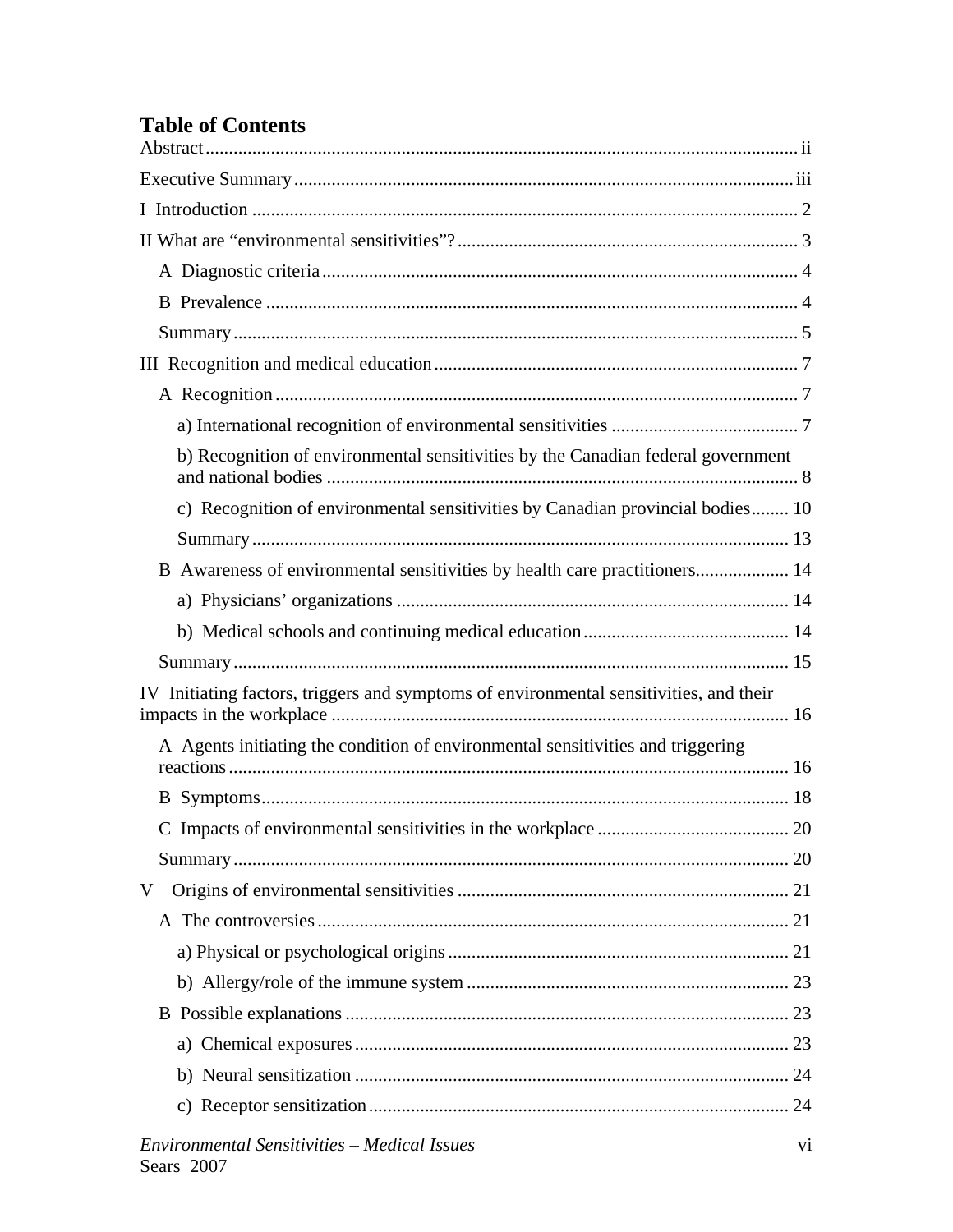| c) Best practices - Accommodations for children in daycares and schools 46 |                |
|----------------------------------------------------------------------------|----------------|
| $\mathbf C$                                                                |                |
|                                                                            |                |
| <b>Environmental Sensitivities - Medical Issues</b>                        | V <sub>i</sub> |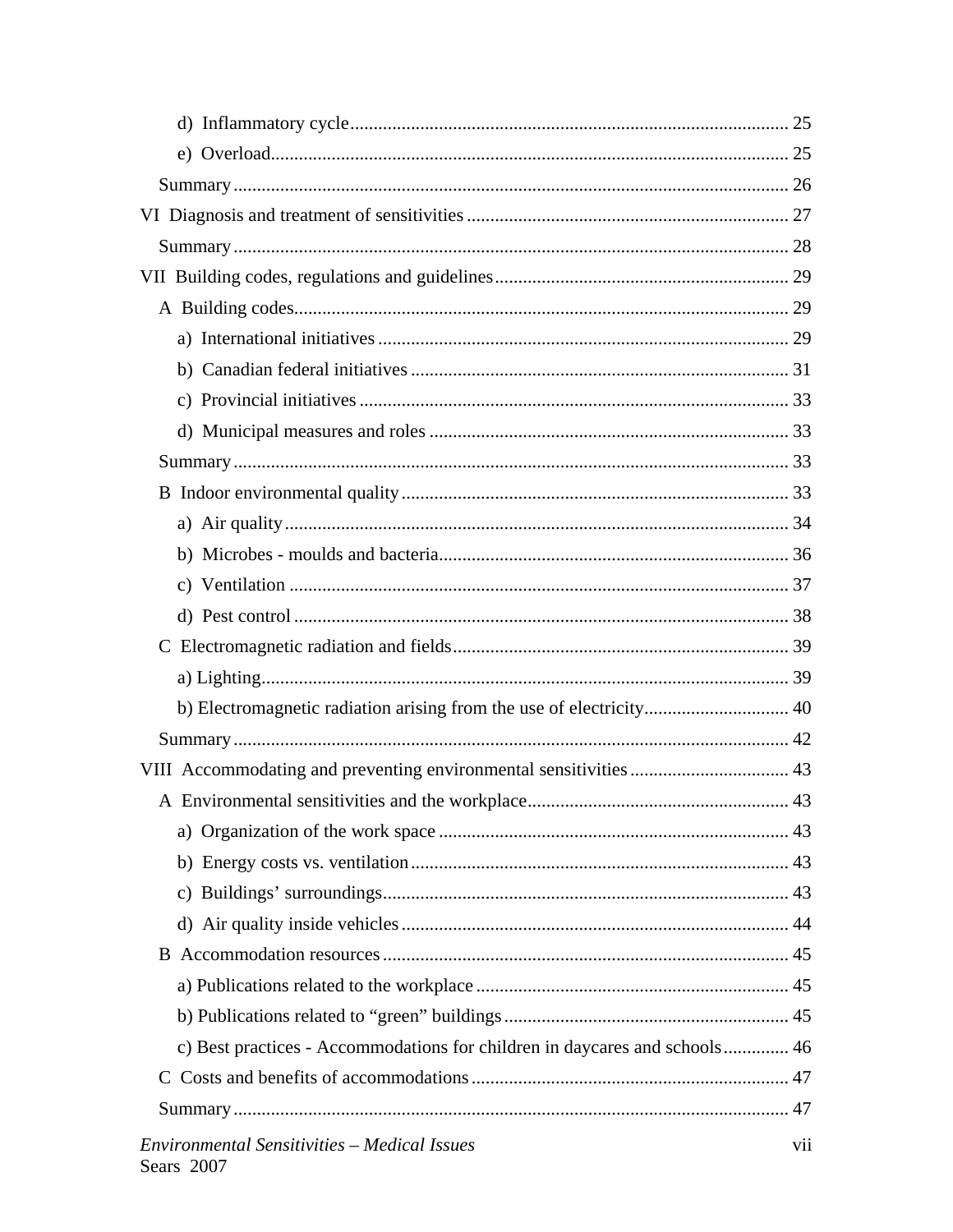# **Tables**

| Table 1: Names used for aspects of environmental sensitivities and commonly                  |
|----------------------------------------------------------------------------------------------|
|                                                                                              |
| Table 3: Recognition of environmental sensitivities by the Canadian federal government       |
| Table 4: Provincial Ministry of Health recognition of environmental sensitivities10          |
| Table 5: Recognition of environmental sensitivities and possibly-related conditions on       |
| Table 6: Typical agents that trigger reactions in susceptible individuals (and may           |
|                                                                                              |
| Table 8: International initiatives addressing environmental sensitivities in building30      |
| Table 9: Canadian national initiatives addressing environmental sensitivities in building 32 |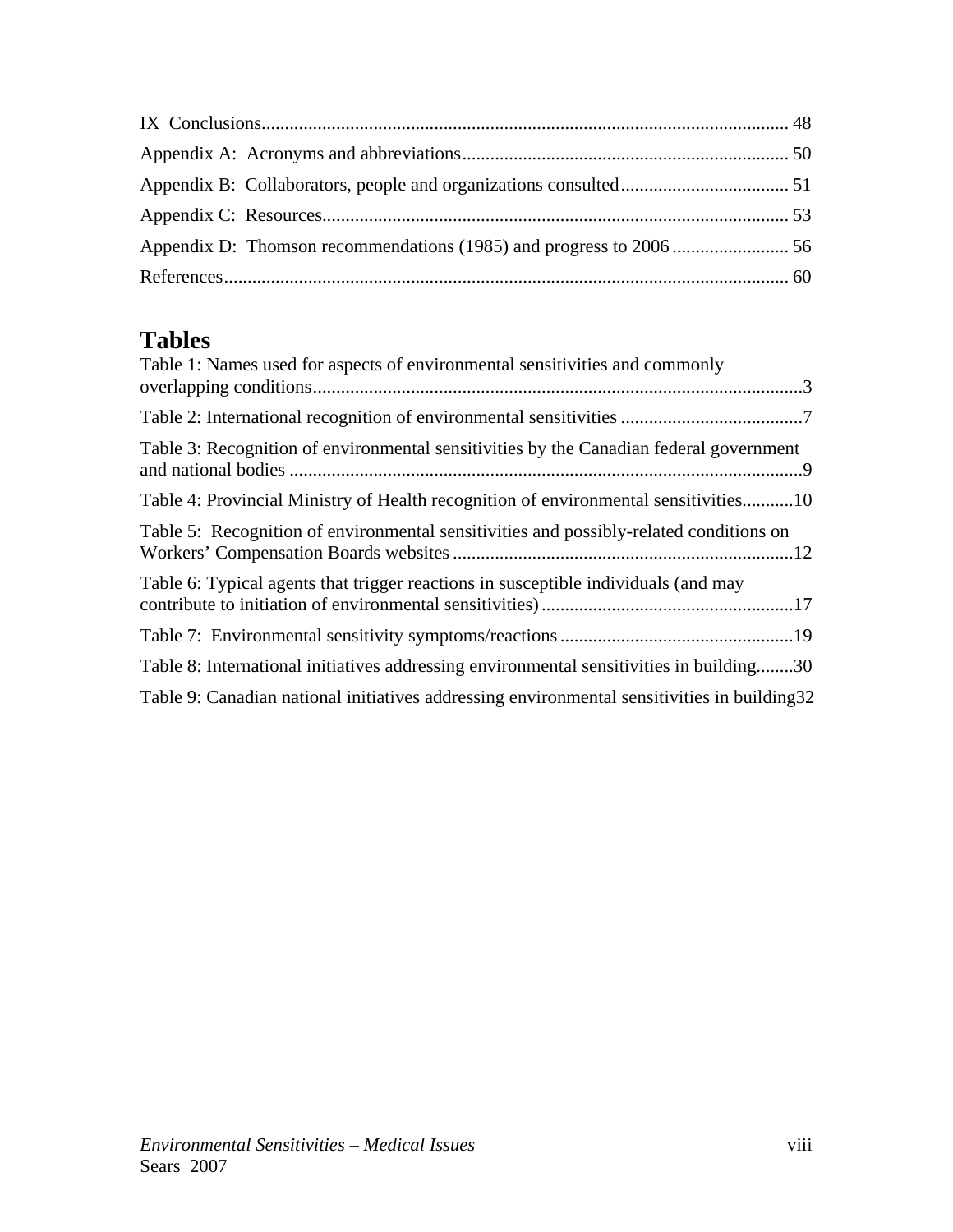# <span id="page-8-0"></span>**I Introduction**

People's responses to factors in their environment vary enormously. For instance, we all know that blue-eyed red-heads are sensitive to sunshine, burning more readily than dark-skinned people. What may be less well known is that some people have debilitating reactions to other aspects of their environment, such as chemicals or electromagnetic phenomena. Although there is a growing consensus in the medical community and society at large that chemicals in the environment are of concern, environmental sensitivities are neither universally recognized nor fully understood.

This report was prepared for the Canadian Human Rights Commission to examine, from a medical perspective, issues related to environmental sensitivities. The report begins by discussing the diagnosis of environmental sensitivities and conditions commonly occurring along with the range of medical conditions that may arise from environmental sensitivities. This is followed by an overview of the recognition of environmental sensitivities by international, federal, provincial and municipal bodies, and awareness of this condition among medical communities. The report then addresses the initiating factors, triggers, and symptoms of environmental sensitivities, with a focus on how environmental sensitivities affect the workplace performance of those who experience this condition. This is followed by a review of medical research into the initiation and manifestation of environmental sensitivities, and a discussion of how environmental sensitivities are diagnosed and treated. The final sections of the report examine how codes, regulations, policies and guidelines for construction address issues affecting environmental quality. Guidelines for the optimization of the indoor environment and accommodation of people with environmental sensitivities are presented, and the costs and benefits of protective measures are discussed. For those interested in the original scientific and technical literature, an annotated bibliography is available on request from [environmentalhealthmed@gmail.com](mailto:environmentalhealthmed@gmail.com).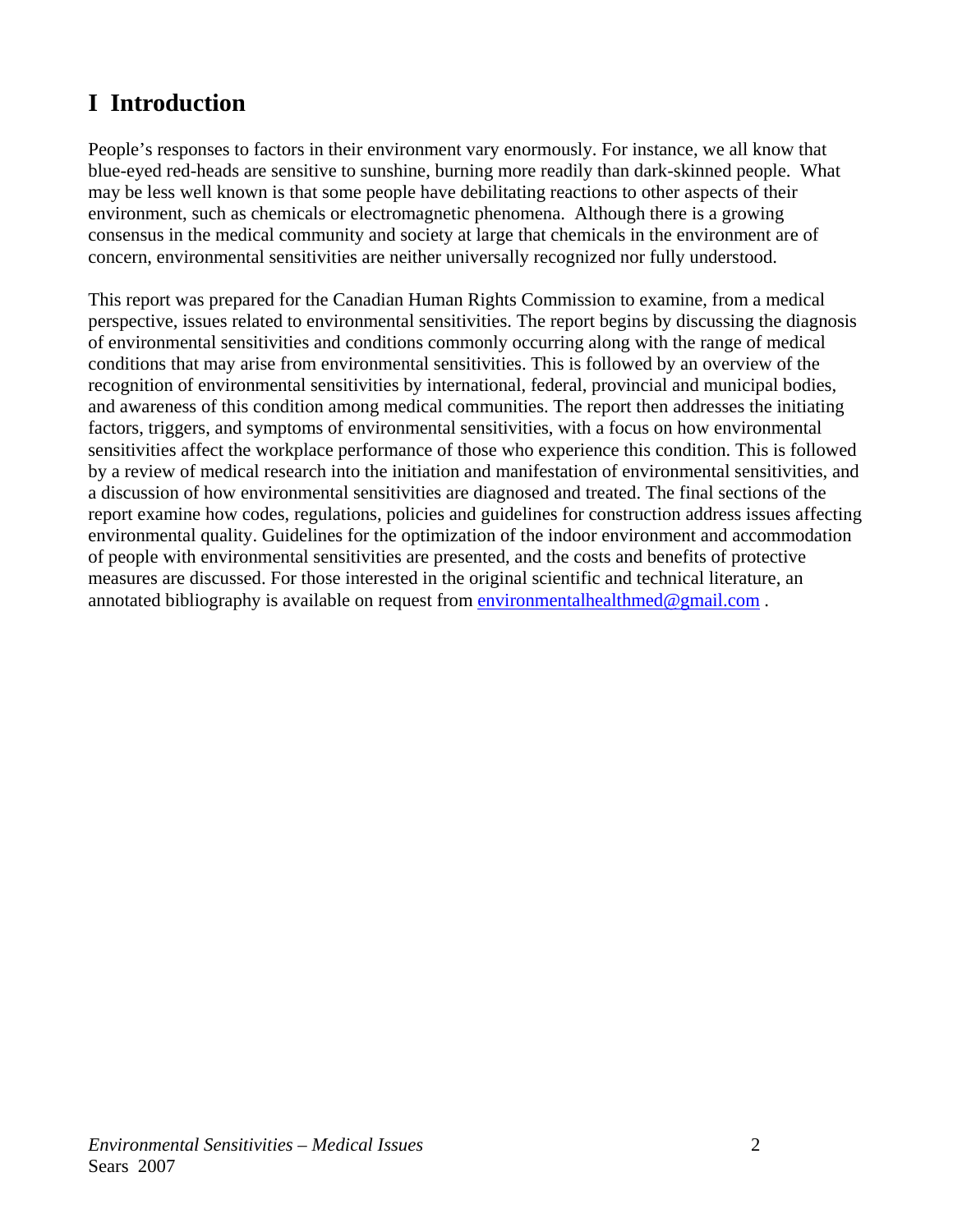# <span id="page-9-0"></span>**II What are "environmental sensitivities"?**

The term "environmental sensitivities" describes a variety of reactions to chemicals, electromagnetic radiation and other environmental factors at exposure levels commonly tolerated by many people. These phenomena are not yet fully understood. In contrast, some toxic environmental agents such as such as metals (e.g. lead, mercury), rock dusts (e.g. asbestos, silica), chemicals (e.g. hydrogen sulphide, dioxin) and biological agents (e.g. snake or scorpion venom) are better understood as to their ill effects on people. $<sup>1</sup>$ </sup>

"Environmental sensitivities" does not describe a single, simple condition with a universal cause. Environmentally sensitive individuals link their symptoms to aspects of their environment such as being in a particular place or being exposed to one or more factors such as chemicals, biological materials or electromagnetic phenomena. Table 1 lists some terms that have been used to describe aspects of environmental sensitivities.

Adding to the complexity of the clinical picture are overlapping conditions, also listed in Table 1. Environmental exposures may not contribute to all these conditions in all patients, but one should be alert to the possibility that a range of factors may contribute to an individual's ill health.

| <b>Aspects of Environmental Sensitivities</b>     | <b>Commonly Overlapping Conditions</b> |  |
|---------------------------------------------------|----------------------------------------|--|
| State of heightened reactivity to the environment | Fibromyalgia                           |  |
| Total allergy syndrome                            | Myalgic encephalomyelitis (ME)         |  |
| Toxicant-Induced Loss of Tolerance (TILT)         | Chronic fatigue syndrome               |  |
|                                                   |                                        |  |
| Multiple chemical sensitivity(ies) (MCS)          | Post-viral fatigue syndrome            |  |
| Multiple chemical hypersensitivity(ies)           | Post-infectious neuromyasthenia        |  |
| Chemical intolerance(s)                           | Yuppie flu                             |  |
| Gulf War illness/syndrome                         | Chronic pain                           |  |
| Idiopathic environmental intolerance              | Migraine                               |  |
| <b>Environmental illness</b>                      | Arthritis                              |  |
| Chemical injury/allergy                           | Allergies                              |  |
| Toxic injury                                      | <b>Rhinitis</b>                        |  |
| Tight building syndrome                           | Asthma                                 |  |
| Sick building syndrome                            | Food intolerance syndrome              |  |
| Twentieth century disease                         | Celiac disease                         |  |
| Chemically induced illness                        | Irritable bowel syndrome               |  |
| Chemophobia                                       | Major depression                       |  |
| Electromagnetic (hyper)sensitivities/intolerance  | Anxiety or panic disorder              |  |
| Radiowaye sickness                                | Hypothyroidism                         |  |
|                                                   |                                        |  |

|                            | Table 1: Names used for aspects of environmental sensitivities and commonly overlapping |  |
|----------------------------|-----------------------------------------------------------------------------------------|--|
| conditions <sup>2,3*</sup> |                                                                                         |  |

\*compiled from literature, $^{2,3}$  with input from collaborators

Given the complexities of the condition, the following section examines criteria for determining whether someone is experiencing environmental sensitivities.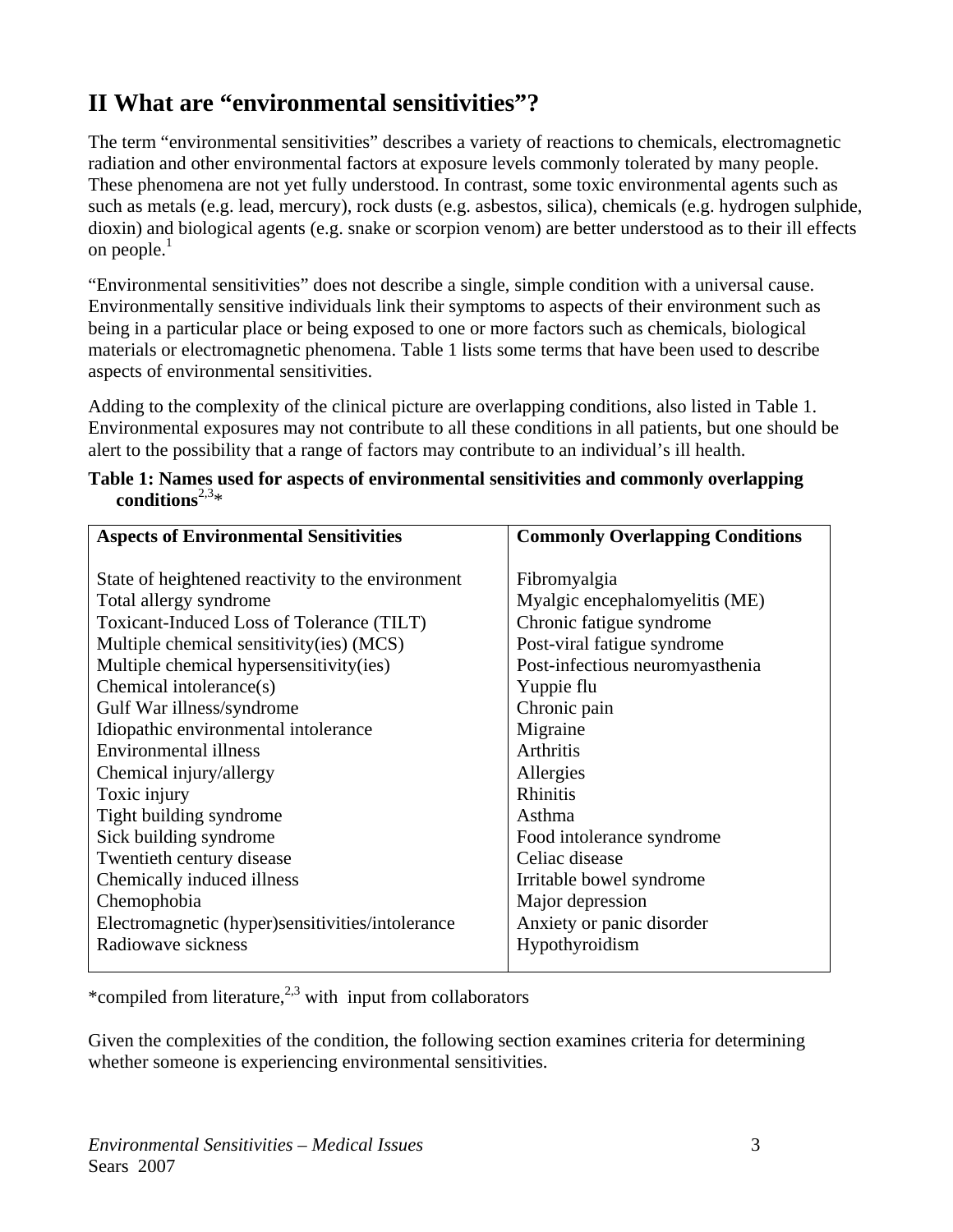## <span id="page-10-0"></span>**A Diagnostic criteria**

Diagnostic criteria are such that independent physicians would come to the same conclusion when examining a particular patient. This is important both for treatment purposes and for research.

With regard to multiple chemical sensitivity, thirty-four experienced North American physicians and researchers who had examined patterns of symptoms in thousands of people reached a consensus regarding criteria to establish a diagnosis:

- symptoms are reproducible with repeated exposure;
- the condition is chronic;
- low levels of exposure [lower than previously or commonly tolerated] result in manifestations of the syndrome;
- symptoms improve or resolve when the incit[a](#page-10-1)nts<sup>a</sup> are removed;
- responses occur to multiple chemically unrelated substances; and
- symptoms involve multiple organ systems. $4$

A systematic literature review confirmed the diagnostic criteria, and suggested that neurological symptoms could be an additional criterion.<sup>2</sup> The consensus diagnostic criteria were also validated, as they identified those most and least likely to be affected among 2,546 patients in Toronto medical practices with high and low prevalence of patients with sensitivities. In the same study, a combination of four neurological symptoms also discerned people most likely affected by multiple chemical sensitivities: having a stronger sense of smell than others; feeling dull/groggy; feeling "spacey;" plus having difficulty concentrating.<sup>5</sup> A pattern consistent with these diagnostic criteria is also reported for sensitivities to electromagnetic phenomena.<sup>6-8</sup>

## **B Prevalence**

Diagnostic criteria are used by physicians to identify a health condition in individuals, and by researchers to determine the proportion of the population experiencing the condition severely enough to seek medical care. Some people with environmental sensitivities are less severely affected and may not seek care. This proportion of individuals in the population is generally investigated with more general questions about reactions to perfumes or other everyday chemicals.

In January 2007, Statistics Canada reported that 5% of Canadians (1.2 million people) suffer "medically unexplained physical symptoms," including multiple chemical sensitivity, fibromyalgia and chronic pain.<sup>9</sup>

According to Statistics Canada's 2003 National Population Health Survey (N=135,573), $^b$  $^b$  the prevalence of doctor-diagnosed multiple chemical sensitivities was 2.4% in people aged twelve or older,  $9$  and 2.9% in people thirty years of age or older.<sup>10</sup> The 2005 National Survey of the Work and Health of Nurses revealed that 3.6% of all Canadian nurses experienced chemical sensitivities  $(N=18,676)$ .<sup>11</sup> Prevalence in the general American population has been reported to range from 3.1%

<span id="page-10-1"></span><sup>&</sup>lt;sup>a</sup> incitant: a factor in the environment that provokes symptoms

<span id="page-10-2"></span> $b$  N designates the number of people included in a research study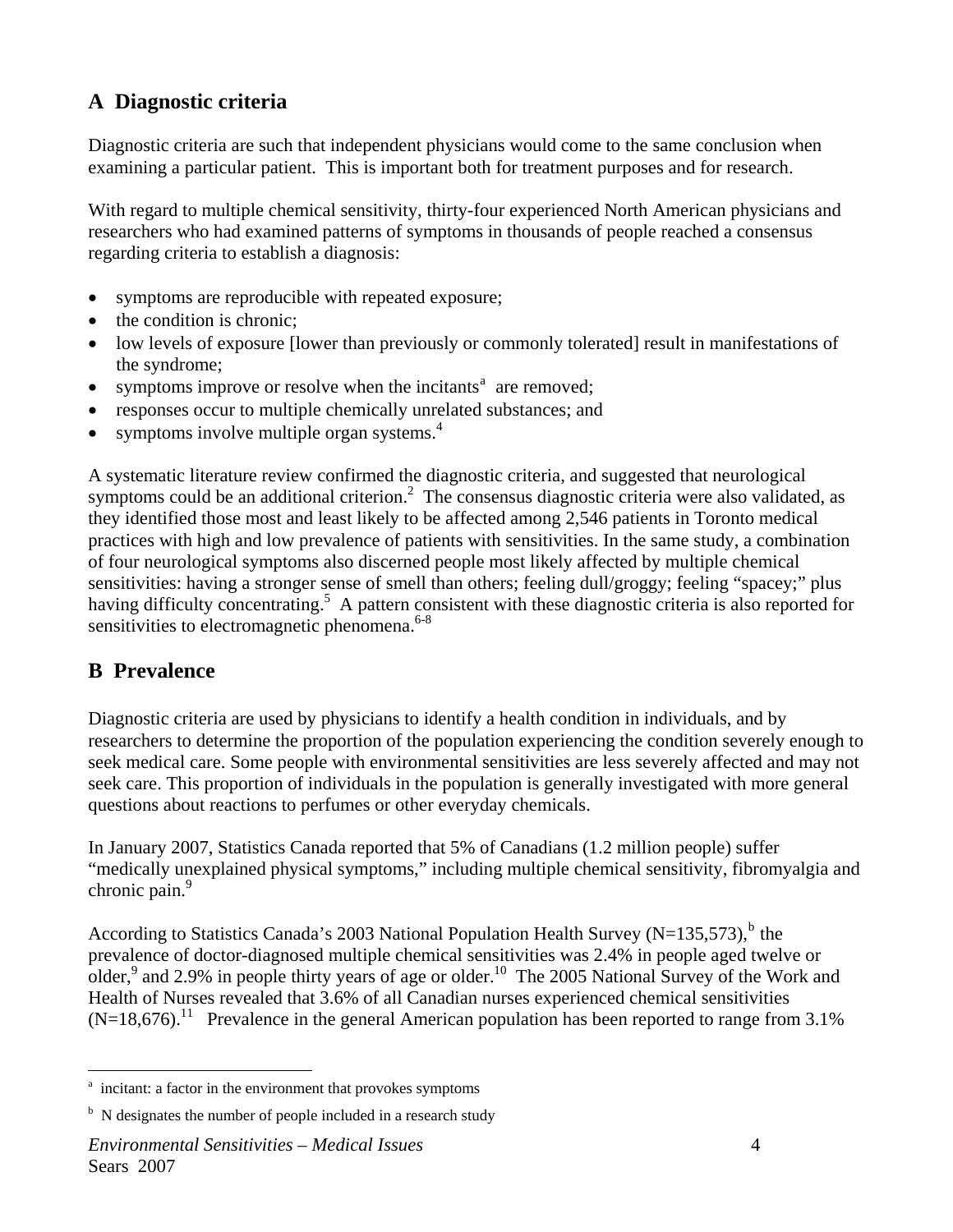<span id="page-11-0"></span>doctor-diagnosed multiple chemical sensitivity in Atlanta, Georgia (N=1,582)<sup>12</sup> to 6.3% doctordiagnosed chemical sensitivity in a large California survey  $(N=4,046)$ <sup>13</sup>

Many more people experience less severe sensitivities. Self-reports of heightened sensitivity (feeling ill) on exposure to "everyday" chemicals in American populations ranges from 11% of 1,057 participants in a US national survey  $14$  and 16% in California,  $13$  to 33% in rural North Carolina.<sup>15</sup> It is unclear to what extent people experiencing less severe intolerances are at an increased risk of developing full-blown, debilitating environmental sensitivities. However, recent studies have revealed genetic links to sensitivities,<sup>16-22</sup> and biochemical differences between people with sensitivities and "control" populations.<sup>23</sup> Clinical experience shows that increasing chemical exposures are associated with increasing symptoms and reports of sensitivity spreading to more incitants.<sup>3,24</sup>

More women than men are affected by environmental sensitivities. Almost twice as many women as men experienced "sick building syndrome" in a German study,<sup>25</sup> and approximately 60-80% of people diagnosed with environmental sensitivities in various surveys are female. 5,12,26-30

Environmental sensitivities affect all socio-economic classes, according to population-based surveys.<sup>12,29,30</sup> The recent Canadian analysis indicates that people from a lower socio-economic class are more likely to report medically unexplained symptoms than are people from the highest socioeconomic class.<sup>9</sup> On the other hand, clinic-based and citizens' groups surveys indicate that more highly educated or affluent people with sensitivities tend to seek medical care or self-help.<sup>5,27,28</sup>

Sensitivities may occur in anyone, even at an early age.<sup>31,32</sup> Children's respiratory, learning and behavioural difficulties may be associated with toxins passed on from the mother, as well as a variety of factors including pesticide exposure, indoor air quality and foods.<sup>13,33-39</sup> Studies have revealed that the prevalence of environmental sensitivities increases with age. For example, the prevalence of medically unexplained physical symptoms (chronic fatigue, fibromyalgia and multiple chemical sensitivity) in Canadians increases with age from 1.6% of people aged 12 to 24 years, to 6.9% in people 45 to 64 years old.<sup>9</sup> In a Statistics Canada survey of Canadian nurses, 1.4% of nurses younger than 35 years reported chemical sensitivities, which increased to 3.7% in nurses 35-44 years old, and 4.3% and 4.8% in successive decades.11 Similarly, in studies in Arizona, 15% of college students and 37% of elderly participants reported heightened sensitivities to chemicals.<sup>30,40</sup> Increasing prevalence of sensitivities with age is relevant for the aging workforce, as well as for care of the elderly.

Unlike perfumes and moulds, electromagnetic fields are usually not perceived. Similarly, electromagnetic sensitivities, while plausible, $4<sup>1</sup>$  are poorly recognized. The prevalence of electromagnetic sensitivities is estimated to be  $1-3\%$  of the population in various countries.<sup>42</sup>

#### **Summary**

Environmental sensitivities may contribute to a variety of conditions that have been associated with circumstances (e.g. sick buildings), populations (e.g. veterans), chronic symptoms (e.g. pain or fatigue) or initiating/triggering factors (e.g. "chemical injury" or "radiowave sickness"). Criteria established for diagnosis of chemical sensitivities provide a framework for physicians and researchers to examine environmental sensitivities related to chemicals. Although it is not as extensively studied, this pattern may also apply to sensitivities related to electromagnetic phenomena.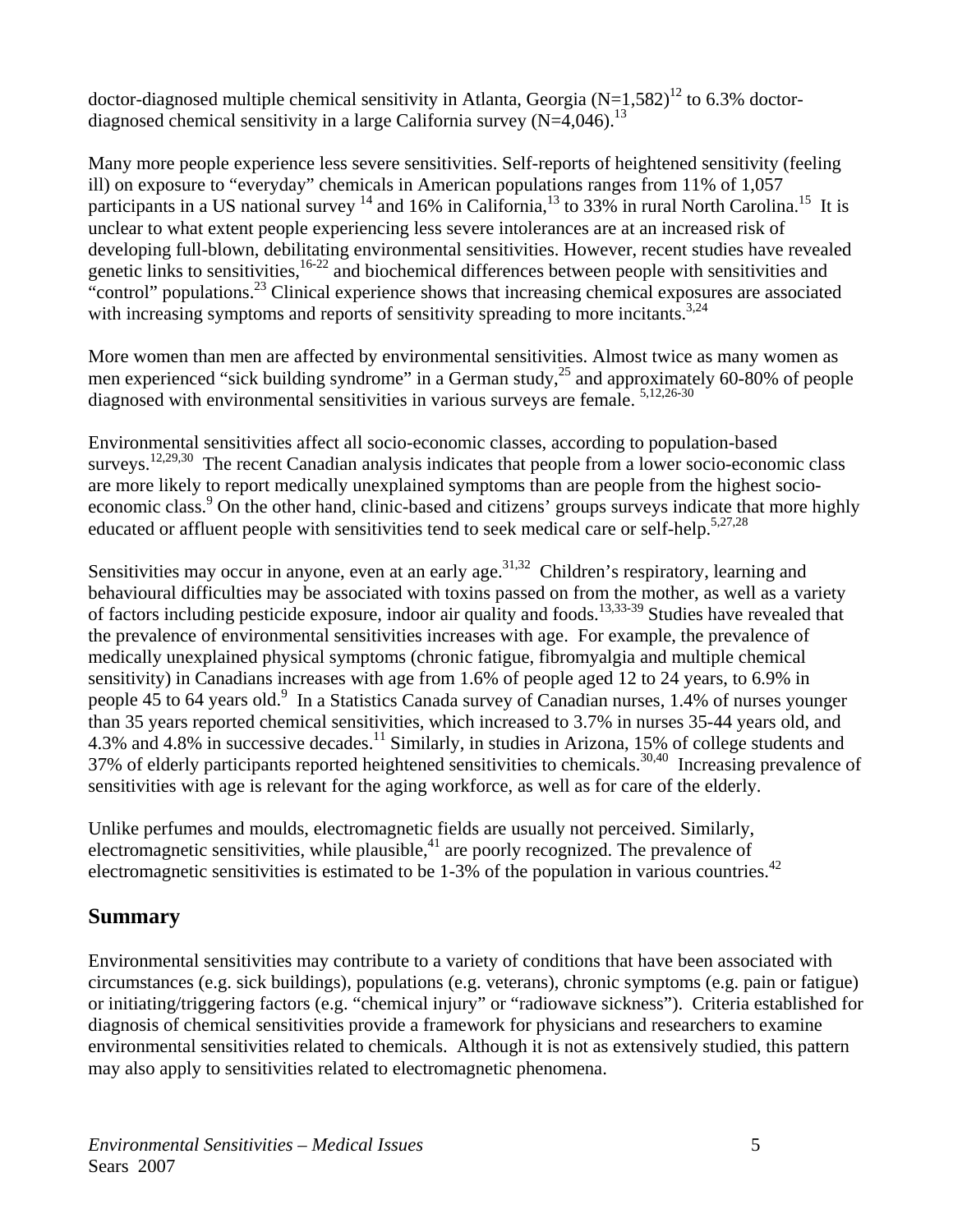Studies to determine the proportion of the population that experiences varying degrees of environmental sensitivities rely upon identification of the condition. Diagnostic criteria would be reflected in the recently-reported prevalence of doctor-diagnosed sensitivities (approximately 1 million Canadians). Evidence is that up to a third of the population may be experiencing discomfort. Environmental sensitivities affect approximately twice as many women as men, and increase with age. Sensitivities may be associated with higher-risk occupations and they disproportionately affect the poor, while the wealthy are more likely to be treated.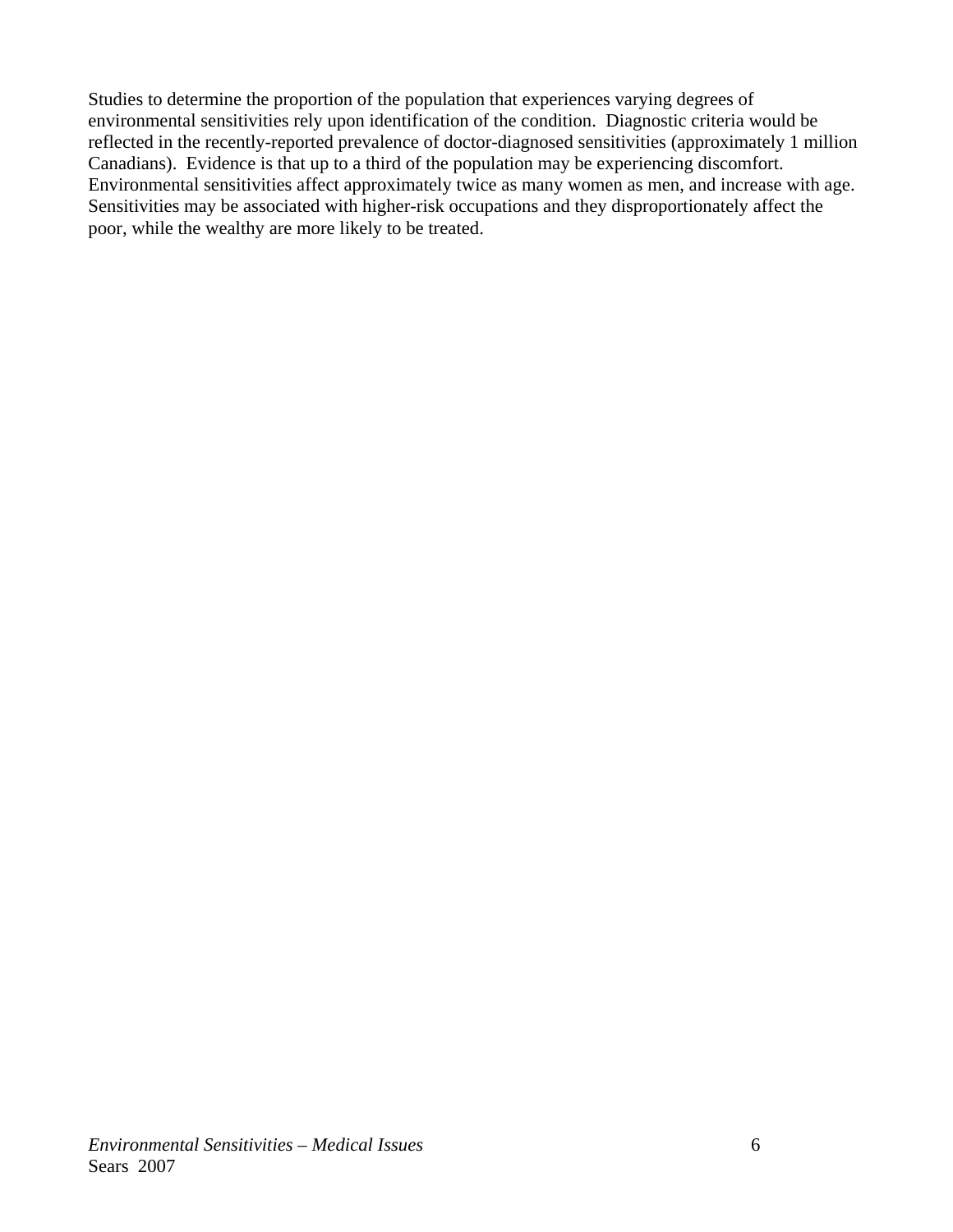# <span id="page-13-0"></span>**III Recognition and medical education**

Along with consensus regarding the diagnosis being established, recognition of environmental sensitivities by decision-makers and in medical education is also necessary.

This section examines recognition of environmental sensitivities by international bodies, by levels of government and agencies, and by the health care community in Canada.

## **A Recognition**

### **a) International recognition of environmental sensitivities**

#### **International recognition**

Numerous countries have recognized environmental sensitivities in a variety of manners.

| Country/Region       | <b>Type of Recognition</b>                                                                                                                                                                                                                                                                                    |
|----------------------|---------------------------------------------------------------------------------------------------------------------------------------------------------------------------------------------------------------------------------------------------------------------------------------------------------------|
| International        | ASHRAE examined air quality standards for industrial settings in the USA and<br>$\bullet$<br>Germany, and concluded that standards are not set to protect environmentally<br>sensitive individuals. Many are set to address irritation over the short term. <sup>c</sup>                                      |
|                      | Prominent scientists signed the Benevento Resolution (February 2006)<br>$\bullet$<br>affirming that there is considerable and strengthening scientific evidence that<br>low-intensity, low-frequency and radio-frequency electromagnetic fields are<br>responsible for biological effects and health effects. |
|                      | Scientists called for more research, and a more precautionary approach to<br>$\bullet$<br>standards, recommended exposures and technologies in the market place. <sup>43</sup>                                                                                                                                |
| Europe               | Landmark legislation for Registration, Evaluation, Authorisation and restriction<br>$\bullet$<br>of Chemicals (REACH) was passed in December 2006.                                                                                                                                                            |
|                      | Requiring substitution of materials with less-toxic alternatives, which will<br>٠<br>affect building materials, finishing products, furnishings and equipment. <sup>44</sup>                                                                                                                                  |
| <b>United States</b> | Prevalence has been measured, based upon doctor diagnoses, and self-reporting<br>$\bullet$                                                                                                                                                                                                                    |
| Germany              | Multiple chemical sensitivity is formally recognized by the national health care<br>$\bullet$<br>system.                                                                                                                                                                                                      |
|                      | The German General Medical Council supported extensive education of<br>$\bullet$<br>medical practitioners regarding environmental medicine, and evidence-based<br>therapies are being developed. <sup>45</sup>                                                                                                |
| Denmark              | The Danish Environmental Protection Agency recently published a report on<br>$\bullet$<br>multiple chemical sensitivity. It concluded that there is ample evidence that                                                                                                                                       |

| Table 2: International recognition of environmental sensitivities |  |  |
|-------------------------------------------------------------------|--|--|
|-------------------------------------------------------------------|--|--|

 $\overline{a}$ 

<span id="page-13-1"></span>*Environmental Sensitivities – Medical Issues* 7 <sup>c</sup> ANSI/ASHRAE Addendum c to ANSI/ASHRAE Standard 62.1-2004, American Society of Heating, Refrigeration and Airconditioning Engineers, Inc*.,* Atlanta, Georgia.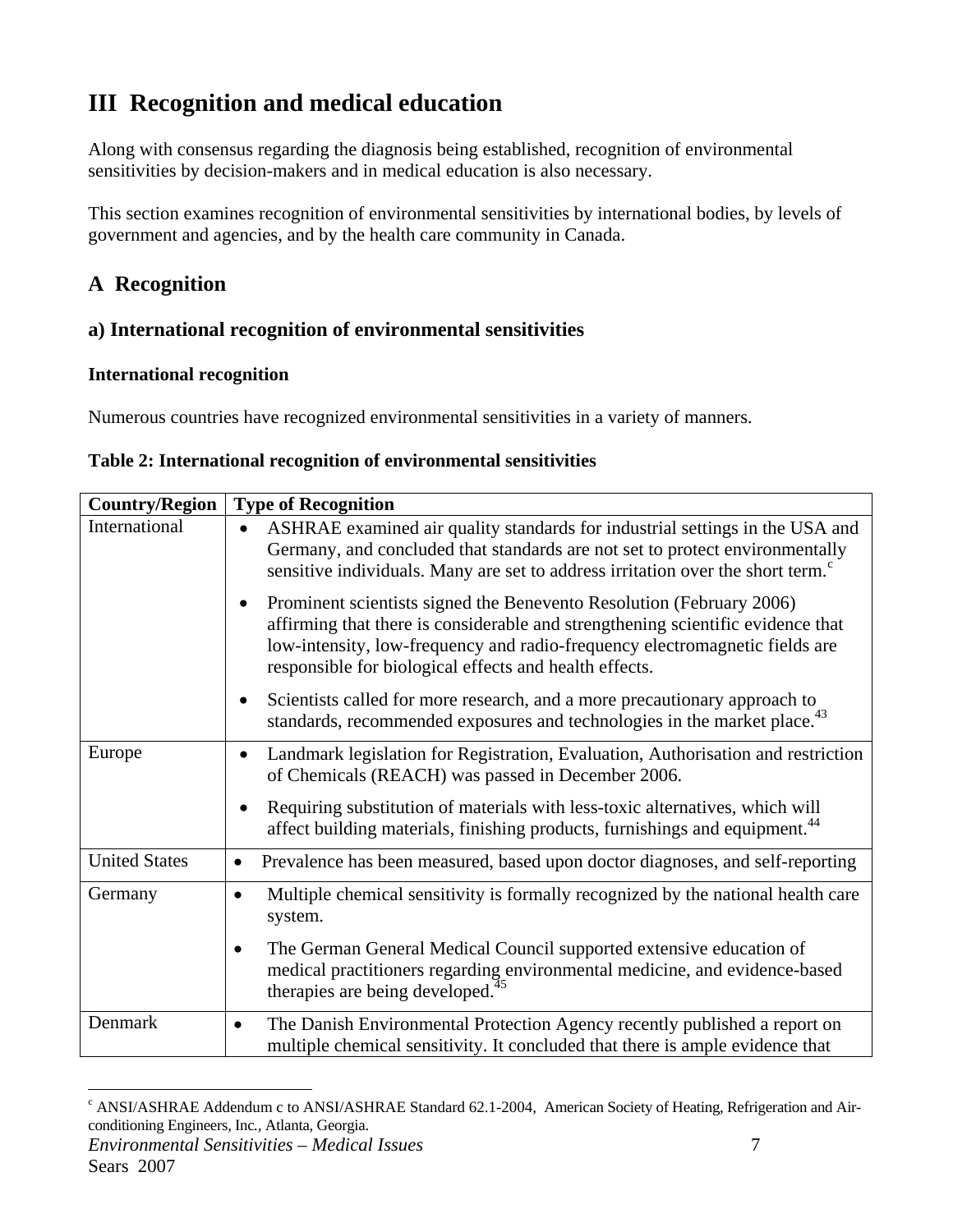<span id="page-14-0"></span>

|            | sensitivities are due to environmental contaminants, and that Danish initiatives<br>to minimize off-gassing materials in the indoor environment may have<br>contributed to a somewhat lower incidence in the Danish population. The<br>Agency recommended that measures be taken to prevent the development of<br>sensitivities. $46$ |
|------------|---------------------------------------------------------------------------------------------------------------------------------------------------------------------------------------------------------------------------------------------------------------------------------------------------------------------------------------|
| Sweden     | Electrical hypersensitivity is recognized as a disability<br>$\bullet$                                                                                                                                                                                                                                                                |
|            | Health care facilities with very low electromagnetic fields and radiation are in<br>$\bullet$<br>place for sensitive individuals. <sup>6</sup>                                                                                                                                                                                        |
| Kazakhstan | Issued a decree limiting radiofrequencies in wiring to 50 millivolts<br>$\bullet$<br>(microsurges) to decrease "negative influence of physical factors on human<br>health" (November 6, 2003)                                                                                                                                         |

#### **Classification of Diseases**

The classification of diseases plays an important role in the recognition of and research into medical conditions.

The International Statistical Classification of Diseases and Related Health Problems (ICD) is a longstanding, ongoing international effort to categorize all causes and manifestations of disease. It is compiled and regularly updated by the World Health Organization,  $47,48$  and it is used as a basis for the provision of health care within Canada.

The ICD-9 includes some relevant categories such as Ill-defined conditions, Injury and poisonings, Late effects of poisoning due to drug and biological substances, Poisoning by drugs and biological substances, and Late toxic effects of non-medical substances. In the most recent version, ICD-10, $49$ "environmental sensitivities" is not listed, but the related conditions of Chronic fatigue and Fibromyalgia have now been included. Many other possibly related conditions are also listed, such as Arthritis due to hypersensitivity. In an update of the ICD-10, wood preservatives have been recognized as causing disease.<sup>48</sup>

The ICD is an ongoing project. Recent recognition of environmental causes of ill health, and conditions related to environmental sensitivities are good steps toward a more comprehensive system for the classification of diseases.

#### **b) Recognition of environmental sensitivities by the Canadian federal government and national bodies**

Table 3 highlights some initiatives taken by the Canadian federal government and national bodies.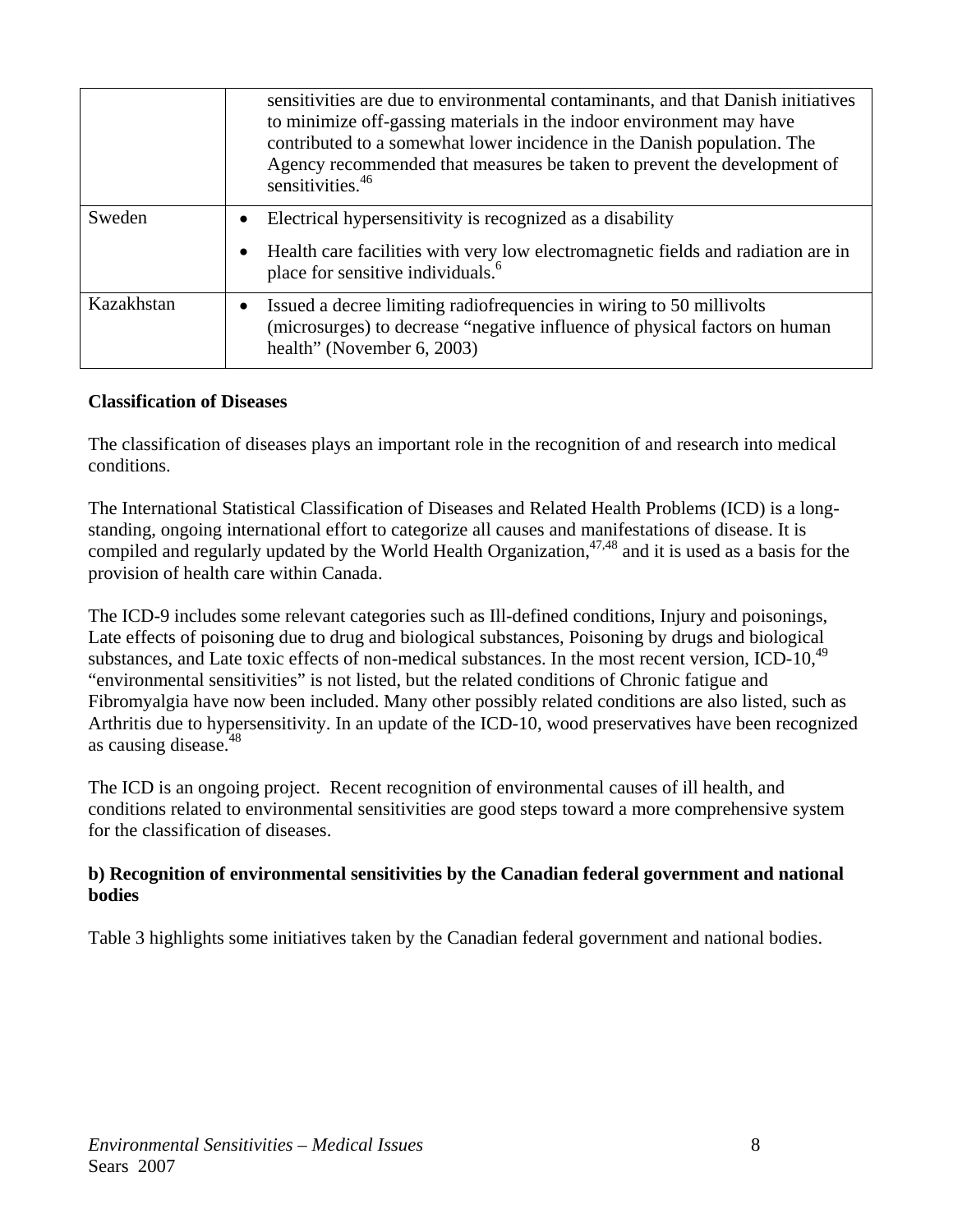#### <span id="page-15-0"></span>**Table 3: Recognition of environmental sensitivities by the Canadian federal government and national bodies**

| Federal                                                        | Recognition                                                                                                                                                                                                                                                                                                                                                                                                                                                                                                                                                                                                                                                                                                                                                                                                                                                                                                                                       |
|----------------------------------------------------------------|---------------------------------------------------------------------------------------------------------------------------------------------------------------------------------------------------------------------------------------------------------------------------------------------------------------------------------------------------------------------------------------------------------------------------------------------------------------------------------------------------------------------------------------------------------------------------------------------------------------------------------------------------------------------------------------------------------------------------------------------------------------------------------------------------------------------------------------------------------------------------------------------------------------------------------------------------|
| government /                                                   |                                                                                                                                                                                                                                                                                                                                                                                                                                                                                                                                                                                                                                                                                                                                                                                                                                                                                                                                                   |
| <b>National bodies</b>                                         |                                                                                                                                                                                                                                                                                                                                                                                                                                                                                                                                                                                                                                                                                                                                                                                                                                                                                                                                                   |
| Canadian Institute                                             | • CIHI is a not-for-profit independent organization created by Canada's                                                                                                                                                                                                                                                                                                                                                                                                                                                                                                                                                                                                                                                                                                                                                                                                                                                                           |
| for Health                                                     | federal, provincial and territorial governments that collects, analyzes and                                                                                                                                                                                                                                                                                                                                                                                                                                                                                                                                                                                                                                                                                                                                                                                                                                                                       |
| Information (CIHI)                                             | disseminates information on health and health care in Canada. It reviews and                                                                                                                                                                                                                                                                                                                                                                                                                                                                                                                                                                                                                                                                                                                                                                                                                                                                      |
|                                                                | publishes the ICD for the Canadian context, which includes diagnoses                                                                                                                                                                                                                                                                                                                                                                                                                                                                                                                                                                                                                                                                                                                                                                                                                                                                              |
|                                                                | relevant to environmental sensitivities.                                                                                                                                                                                                                                                                                                                                                                                                                                                                                                                                                                                                                                                                                                                                                                                                                                                                                                          |
| <b>Health Canada</b>                                           | Health Canada's diverse roles include monitoring of health, regulation of drugs<br>and pesticides, and public education. It cooperates with other departments such<br>as Environment Canada and Statistics Canada regarding health and the<br>environment, and regulation of toxic chemicals.<br>• Health Canada, CIHI and Statistics Canada included questions on chemical<br>sensitivities in the 2003 Canadian Community Health Survey, <sup>10</sup> and the 2005<br>National Survey of the Work and Health of Nurses. <sup>11</sup><br>• "Healthy Environments for Canadians" (HSPB 88-12), a 1988 report for<br>Health and Welfare Canada, addressed many issues that remain unresolved<br>to this day, such as the health effects of common pesticides and other toxic<br>chemicals. It discusses environmental sensitivities, with special mention of<br>children and the homeless, and it includes a 243-page annotated<br>bibliography. |
|                                                                | • Health Canada promotes scent-free policies, in part because of environmental<br>sensitivities. $50$<br>The Canadian Health Network, of the Public Health Agency of Canada,<br>defines chemical sensitivity on its website. <sup>51</sup><br>• The Pest Management Regulatory Agency, within Health Canada, is the<br>federal regulator for pesticides. The agency recognizes people with<br>environmental sensitivities as a vulnerable population. <sup>52,53</sup>                                                                                                                                                                                                                                                                                                                                                                                                                                                                            |
| <b>Canadian Centre</b>                                         | • This federal departmental corporation reports to the Parliament of                                                                                                                                                                                                                                                                                                                                                                                                                                                                                                                                                                                                                                                                                                                                                                                                                                                                              |
| for Occupational                                               | Canada through the federal Minister of Labour. It recognizes                                                                                                                                                                                                                                                                                                                                                                                                                                                                                                                                                                                                                                                                                                                                                                                                                                                                                      |
| <b>Health and Safety</b>                                       | multiple chemical sensitivities, sick building syndrome and indoor<br>air quality as important occupational health and safety issues. <sup>54</sup>                                                                                                                                                                                                                                                                                                                                                                                                                                                                                                                                                                                                                                                                                                                                                                                               |
| Canada Mortgage<br>and Housing<br>Corporation<br>(www.cmhc.ca) | The CMHC has produced many publications on environmental sensitivities,<br>including books on housing that incorporate innovative design features,<br>materials and construction, indoor air quality, ventilation, heating and<br>cooling, and dealing with moulds and bacterial contamination.<br>A demonstration house for environmentally hypersensitive people was built<br>in Ottawa, and was the site of a 2006 announcement of federal initiatives<br>addressing toxic chemicals.                                                                                                                                                                                                                                                                                                                                                                                                                                                          |
| <b>National Research</b>                                       | • The NRC has researched indoor air quality extensively in the laboratory and                                                                                                                                                                                                                                                                                                                                                                                                                                                                                                                                                                                                                                                                                                                                                                                                                                                                     |
| Council                                                        | in the field - in homes, commercial buildings, hospitals, and schools.                                                                                                                                                                                                                                                                                                                                                                                                                                                                                                                                                                                                                                                                                                                                                                                                                                                                            |
| (www.nrc.ca)                                                   | Research topics include characterization and health effects of contaminants;<br>$\bullet$<br>ventilation, heating and cooling; energy-efficiency; and building envelope                                                                                                                                                                                                                                                                                                                                                                                                                                                                                                                                                                                                                                                                                                                                                                           |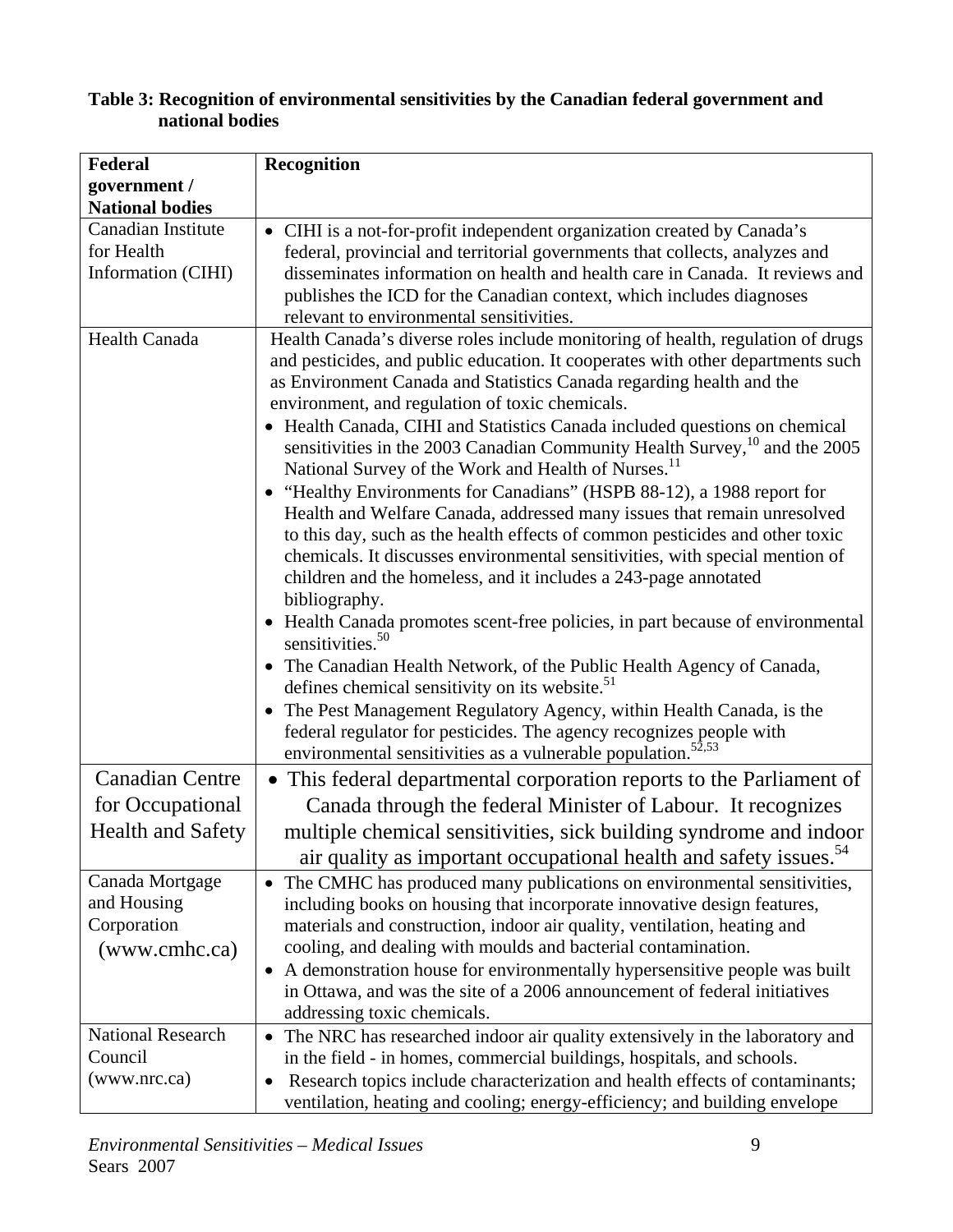<span id="page-16-0"></span>

|                  | air-tightness.                                                                      |
|------------------|-------------------------------------------------------------------------------------|
| Royal Society of | • The Royal Society of Canada published a series of reports on the health           |
| Canada           | effects of radiofrequency fields from wireless telecommunications                   |
|                  | devices. <sup>55,56</sup> The Society concluded in the most recent report that more |
|                  | research is needed.                                                                 |

#### **c) Recognition of environmental sensitivities by Canadian provincial bodies**

Recognition of environmental sensitivities at the provincial level may translate into funding and access to optimum health care. Sensitivities may also be recognized with regulation of environmental agents such as pesticides, air pollution and scents, and through public education.

#### **Provincial bodies**

#### *Ministries of Health*

Physicians bill provincial ministries of health according to services rendered, and must note conditions treated. Some provinces still use the ICD-9, while others are gradually making the transition to the ICD-10. There is now a code for chronic fatigue syndrome in the Ontario diagnostic categories list, and a time-based service code. When the complexity of the condition necessitates time-consuming consultations, this allows the physician to bill accordingly.

 Provincial bodies engage in anti-smoking, pesticide-reduction and scent-free initiatives, which benefit people with environmental sensitivities. Table 4 describes a few examples of these initiatives.

| <b>Province/Territory</b>                                                                                               | <b>Recognition</b>                                                                                                                                                                                                                                                                                                                                                                                                                                         |
|-------------------------------------------------------------------------------------------------------------------------|------------------------------------------------------------------------------------------------------------------------------------------------------------------------------------------------------------------------------------------------------------------------------------------------------------------------------------------------------------------------------------------------------------------------------------------------------------|
| Nunavut, NWT,<br>New Brunswick,<br>Manitoba,<br>Saskatchewan,<br>Newfoundland and<br>Labrador, Ontario,<br>Quebec, Nova | As of July, 2006, smoking was banned in restaurants and bars in 9 out of 13<br>$\bullet$<br>provinces and territories. <sup>57</sup>                                                                                                                                                                                                                                                                                                                       |
| Scotia                                                                                                                  |                                                                                                                                                                                                                                                                                                                                                                                                                                                            |
| Quebec                                                                                                                  | Quebec has Canada's only provincial Pesticide Code, banning and<br>$\bullet$<br>restricting pesticides for landscaping. <sup>58</sup> The province has also taken the<br>position that it would only consider spraying pesticides to kill adult<br>mosquitoes in response to a true West Nile virus epidemic, noting that there<br>is no evidence of effectiveness for disease reduction. <sup>59</sup>                                                    |
| Ontario                                                                                                                 | The Government of Ontario was the primary funder for the development of<br>٠<br>the manual "Playing it Safe: Service Provider Strategies to Reduce<br>Environmental Risks to Pre-conception, Pre-natal and Child Health," as part<br>of a "child-proofing" campaign by BestStart: Ontario's Maternal, Newborn<br>and Early Child Development Resource Centre (www.beststart.org) and the<br>Canadian Partnership for Children's Health and the Environment |

#### **Table 4: Provincial Ministry of Health recognition of environmental sensitivities**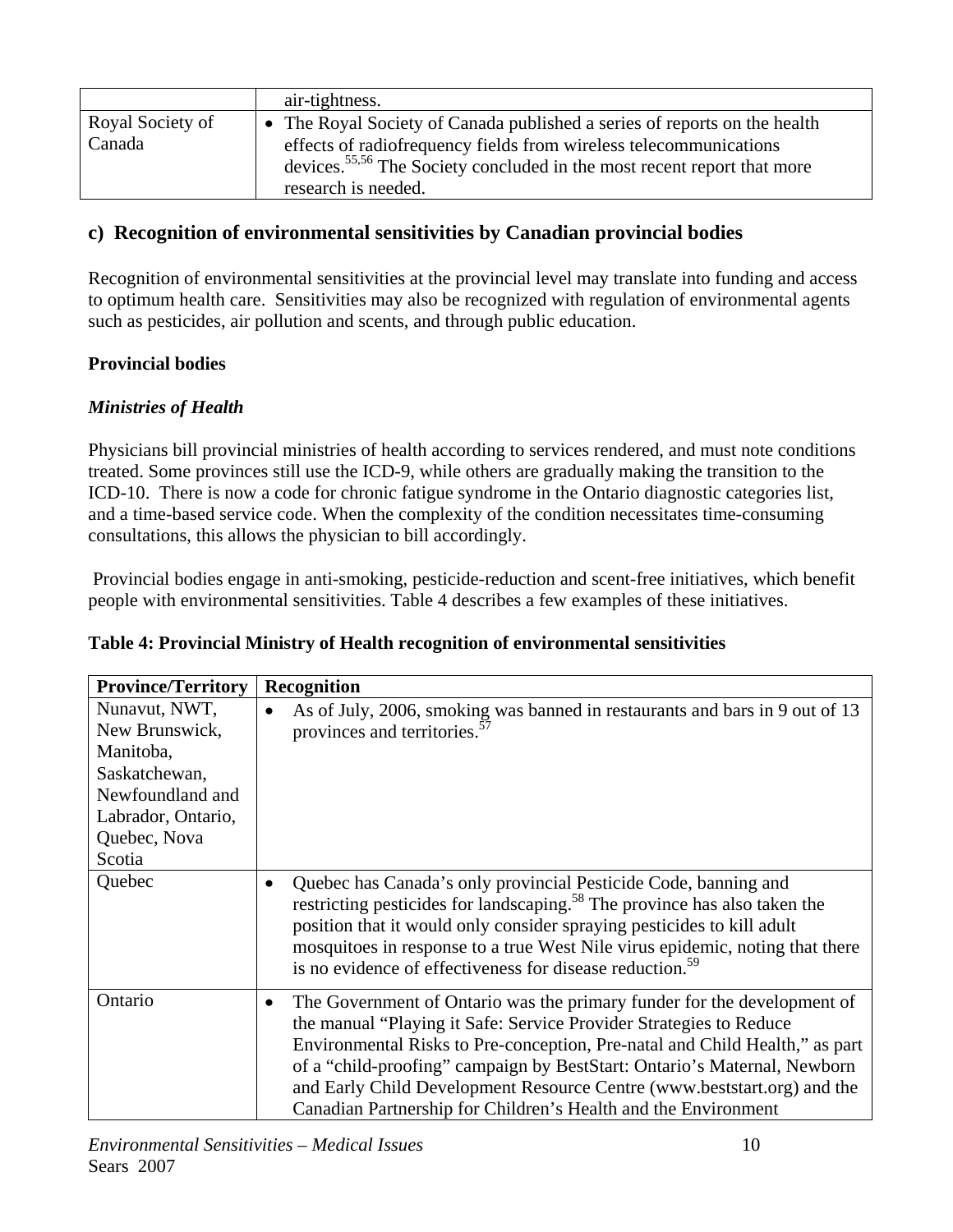|              | (www.healthyenvironmentsforkids.ca).                                                                                                                                                                                                                                                      |
|--------------|-------------------------------------------------------------------------------------------------------------------------------------------------------------------------------------------------------------------------------------------------------------------------------------------|
| Alberta      | Alberta Health is involved in air quality (both indoor and outdoor), tobacco,<br>and children's health, as well as discussions on bottled water and the Kyoto<br>Protocol.                                                                                                                |
| Saskatchewan | Saskatchewan Health recognizes that health is linked to the environment,<br>with numerous public education activities. With a large farming population<br>using pesticides, it also promotes screening for cholinesterase activity<br>(www.labour.gov.sk.ca/safety/bulletins/organo.htm). |

#### *Clinics researching and treating environmental sensitivities*

In the mid 1980s, the government of Ontario appointed an Ad Hoc Committee on Environmental Hypersensitivity Disorders, chaired by Judge George Thomson ("Thomson Committee").<sup>60</sup> The 1985 report produced by the Committee found that environmental (hyper)sensitivity was a significant problem requiring further research, and that patients were not having their needs met within the health care system. The Thomson Committee's recommendations and subsequent progress are summarized in Appendix D. Following the Committee's recommendations, the Ontario Ministry of Health funded the Environmental Hypersensitivity Research Unit at the University of Toronto in 1994, and opened the Environmental Health Clinic at Women's College Hospital in 1996 (www.womenshealthmatters.ca/Centres/environmental/index.html).

After a six-year pilot project,  $61$  the Nova Scotia Environmental Health Centre was established at a permanent site in 1997 (www.cdha.nshealth.ca/facilities/nsehc/index.html). This facility is associated with Dalhousie University and includes Canada's only environmental control unit for treatment and research.

#### *Occupational health and safety – Workers' Compensation Boards*

Some provincial workers' compensation boards recognize environmental sensitivities, but eligible conditions and nomenclature vary across jurisdictions. According to the Association of Workers' Compensation Boards of Canada, as well as a discussion paper prepared for WorkSafeBC,<sup>62</sup> a national framework common to all jurisdictions with respect to environmental sensitivities does not exist. Information about the recognition of environmental sensitivities by workers' compensation boards is presented in Table 5.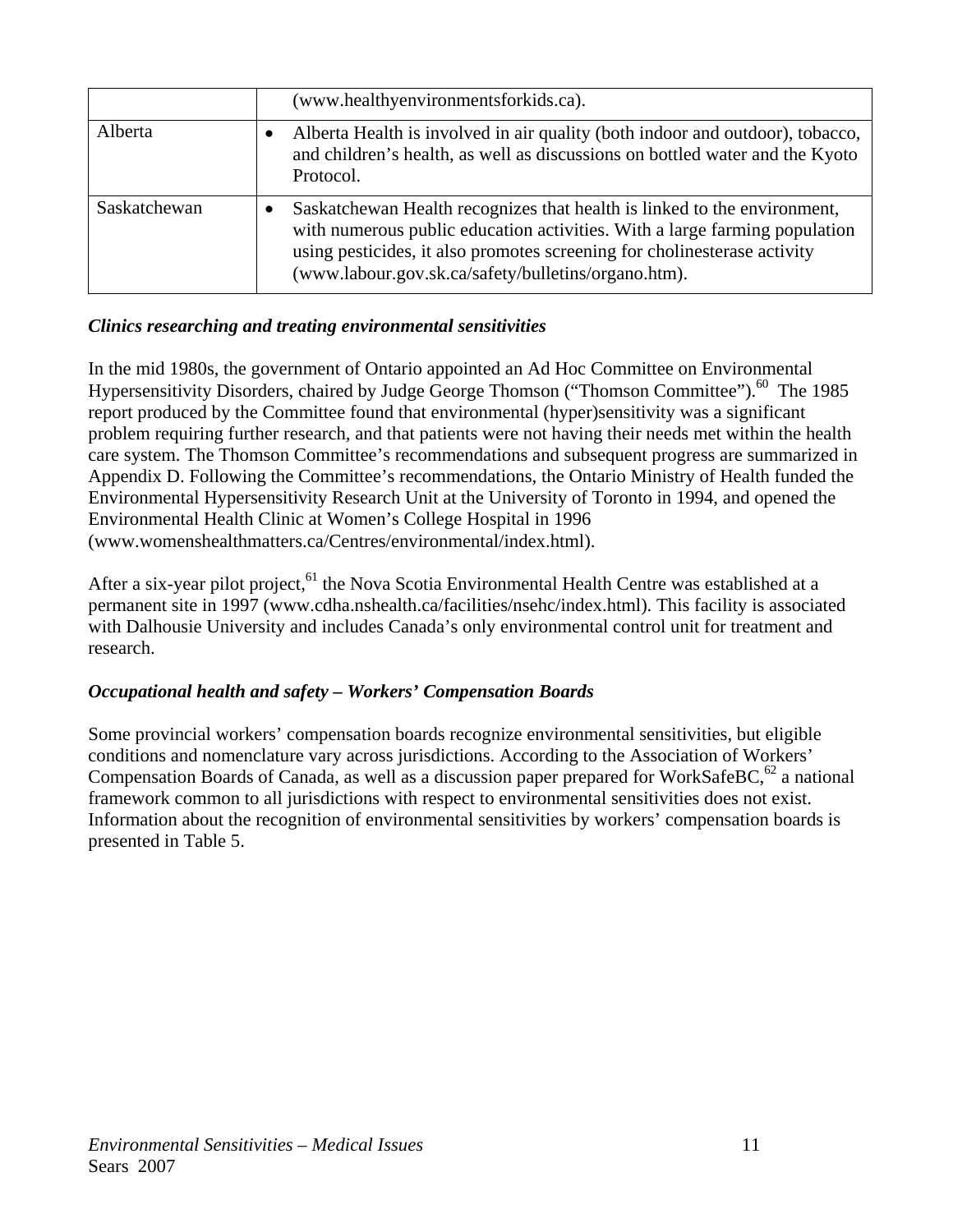|                                                                                | <b>BC</b>        | AB                        | <b>SK</b>                 | <b>MB</b>   | ON                        | QB               | <b>NB</b> | <b>NS</b> | NL          | PE | YK          | NT $\&$<br><b>NU</b> |
|--------------------------------------------------------------------------------|------------------|---------------------------|---------------------------|-------------|---------------------------|------------------|-----------|-----------|-------------|----|-------------|----------------------|
| Environmental                                                                  |                  |                           |                           |             | X                         |                  |           |           |             | X  |             |                      |
| sensitivities/illness                                                          |                  |                           |                           |             |                           |                  |           |           |             |    |             |                      |
| Multiple chemical                                                              |                  |                           | X                         |             |                           |                  |           |           |             |    |             |                      |
| sensitivity                                                                    |                  |                           |                           |             |                           |                  |           |           |             |    |             |                      |
| Sick building syndrome                                                         |                  |                           | $\boldsymbol{\mathrm{X}}$ |             |                           |                  |           |           |             |    |             |                      |
| Chronic pain                                                                   |                  | X                         | $\mathbf X$               |             | X                         | X                |           | X         | $\mathbf X$ | X  |             | X                    |
| Chronic fatigue                                                                |                  | $\boldsymbol{\mathrm{X}}$ |                           |             |                           |                  |           |           |             |    |             |                      |
| Fibromyalgia                                                                   |                  | $\mathbf X$               | $\mathbf X$               |             | X                         |                  |           | X         |             |    |             |                      |
| Nervous System<br>Disorder including<br>solvent-induced<br>neurotoxicity       |                  |                           |                           |             | X                         |                  |           |           |             |    |             |                      |
| "Allergy" to<br>formaldehyde or VOCs                                           |                  |                           | $\mathbf X$               |             |                           |                  |           |           |             |    |             |                      |
| Toxic neuropathy                                                               |                  |                           | X                         |             |                           |                  |           |           |             |    |             |                      |
| Myofascial pain                                                                |                  | X                         |                           |             |                           |                  |           | X         |             |    |             |                      |
| Temporomandibular<br>joint disorders                                           |                  | X                         |                           |             |                           |                  |           |           |             |    |             |                      |
| Brain injuries with<br>persisting neurological<br>deficit                      |                  |                           |                           |             |                           |                  | X         |           |             |    |             |                      |
| Organic brain syndrome                                                         |                  |                           |                           | X           | X                         |                  |           |           |             |    |             |                      |
| Somatoform pain<br>disorder                                                    |                  |                           |                           |             | X                         |                  |           |           |             |    |             |                      |
| Respiratory disorders<br>related to acute or<br>chronic workplace<br>exposures |                  |                           |                           |             | X                         |                  |           |           |             |    |             |                      |
| Indoor air issues                                                              | $\boldsymbol{X}$ |                           |                           |             | $\boldsymbol{\mathrm{X}}$ |                  | X         |           |             |    |             | X                    |
| Special treatment for<br>pregnant and nursing<br>women                         |                  |                           |                           |             |                           | $\boldsymbol{X}$ |           |           |             |    |             |                      |
| Limited or no<br>information on website /<br>search facility ineffective       |                  |                           |                           | $\mathbf X$ |                           | $\mathbf X$      | X         | X         | X           | X  | $\mathbf X$ | X                    |

<span id="page-18-0"></span>**Table 5: Recognition of environmental sensitivities and possibly-related conditions on Workers' Compensation Boards websites** 

Note: While various websites offer some information about environmental sensitivities, the information may not be always easily accessible.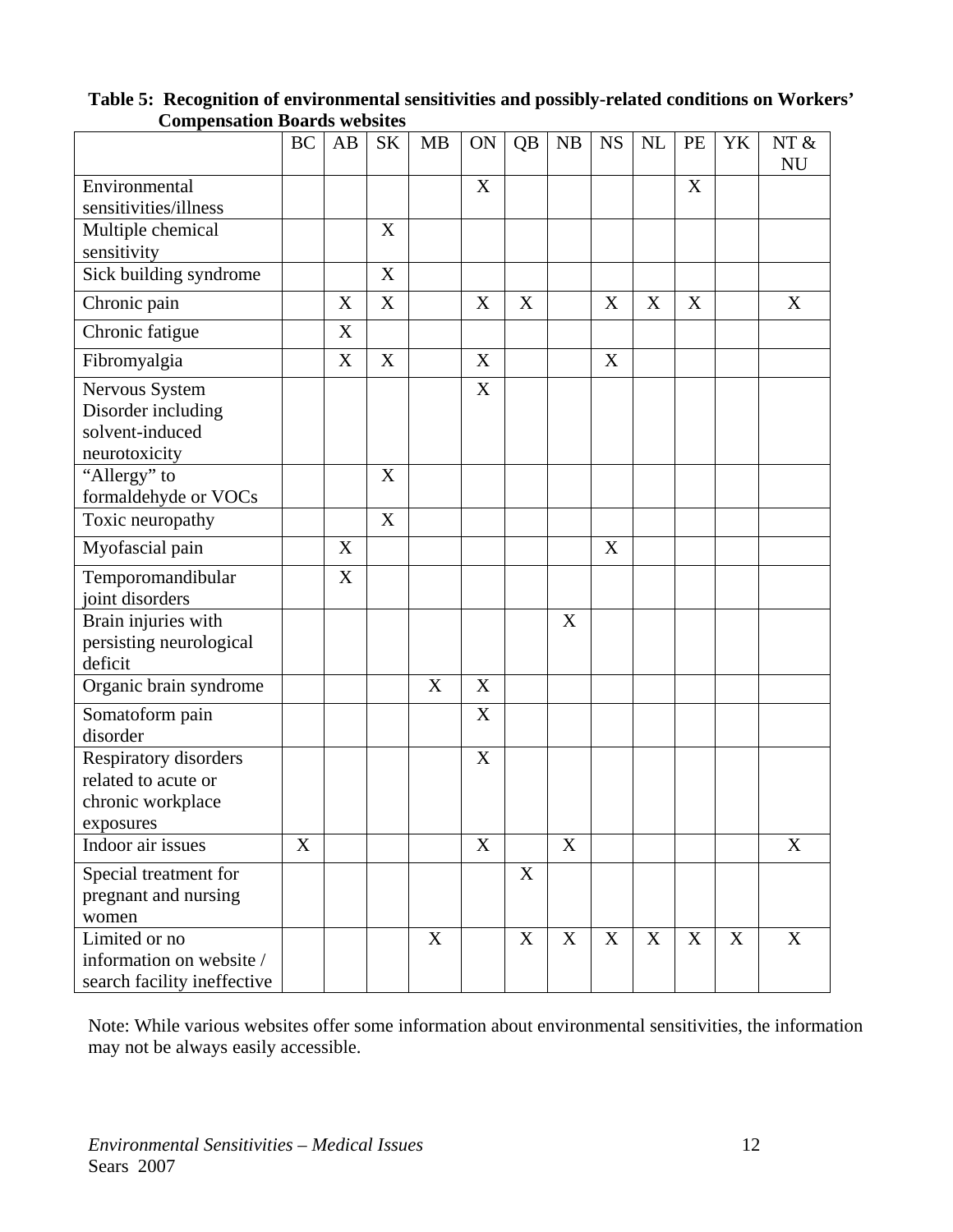#### <span id="page-19-0"></span>*Municipal Public Health*

Many public health departments provide advice regarding smoking, scents, pesticides and idling of vehicles. This advice may lead to policies and bylaws within municipalities. The following are some examples.

In Ontario, local public health departments address smoking, scents, pesticides and vehicle idling. Special consideration may be given to people with environmental sensitivities in the event that pesticides are sprayed against mosquitoes carrying West Nile virus. Ottawa Public Health instituted a voluntary registry so that people with environmental sensitivities will receive increased notice should the city consider fogging with malathion in response to West Nile virus. Ottawa also has a safe public housing project for people with environmental sensitivities. The Region of Peel is studying fragrances from laundry facilities.

Many Cana[d](#page-19-1)ian cities,<sup>d</sup> including most capitals, have anti-idling bylaws or policies (e.g. for vehicle fleets), idling-free zones (e.g. around schools) or educational initiatives. These are for both energy conservation and cleaner air.

Halifax was the first major Canadian city to enact a pesticide bylaw. As well, municipal employees who became sensitive to chlorine in public swimming facilities have been accommodated with changes in place of work.

Almost 130 cities in Canada now restrict the use of pesticides on private property, in part to protect people with environmental sensitivities.<sup>63</sup>

Calgary Public Health has no-scent, latex and pesticides policies. A ban on smoking in public places is coming in 2007. Unlike most Canadian provinces, Alberta does not have provincial no-smoking legislation.

### **Summary**

 $\overline{a}$ 

Since diagnostic criteria for chemical sensitivity have been accepted internationally and in Canada, the recognition of environmental sensitivities at all levels of government has been steadily increasing. Environmental sensitivities and some related conditions are also eligible for compensation by some Workers' Compensation Boards, although there is marked inconsistency across the country. Public policy and regulations are advancing to protect people from tobacco smoke, pesticides, fragrances, vehicle exhaust and other chemicals in public places, and to minimize risks of exposures to pesticides for people with sensitivities.

<span id="page-19-1"></span><sup>&</sup>lt;sup>d</sup> Including Ottawa, Toronto, Montreal, Vancouver, Calgary, Edmonton, Regina, Winnipeg, Mississauga, Markham, Oshawa, London, Halifax, St. John's and all of PEI and Quebec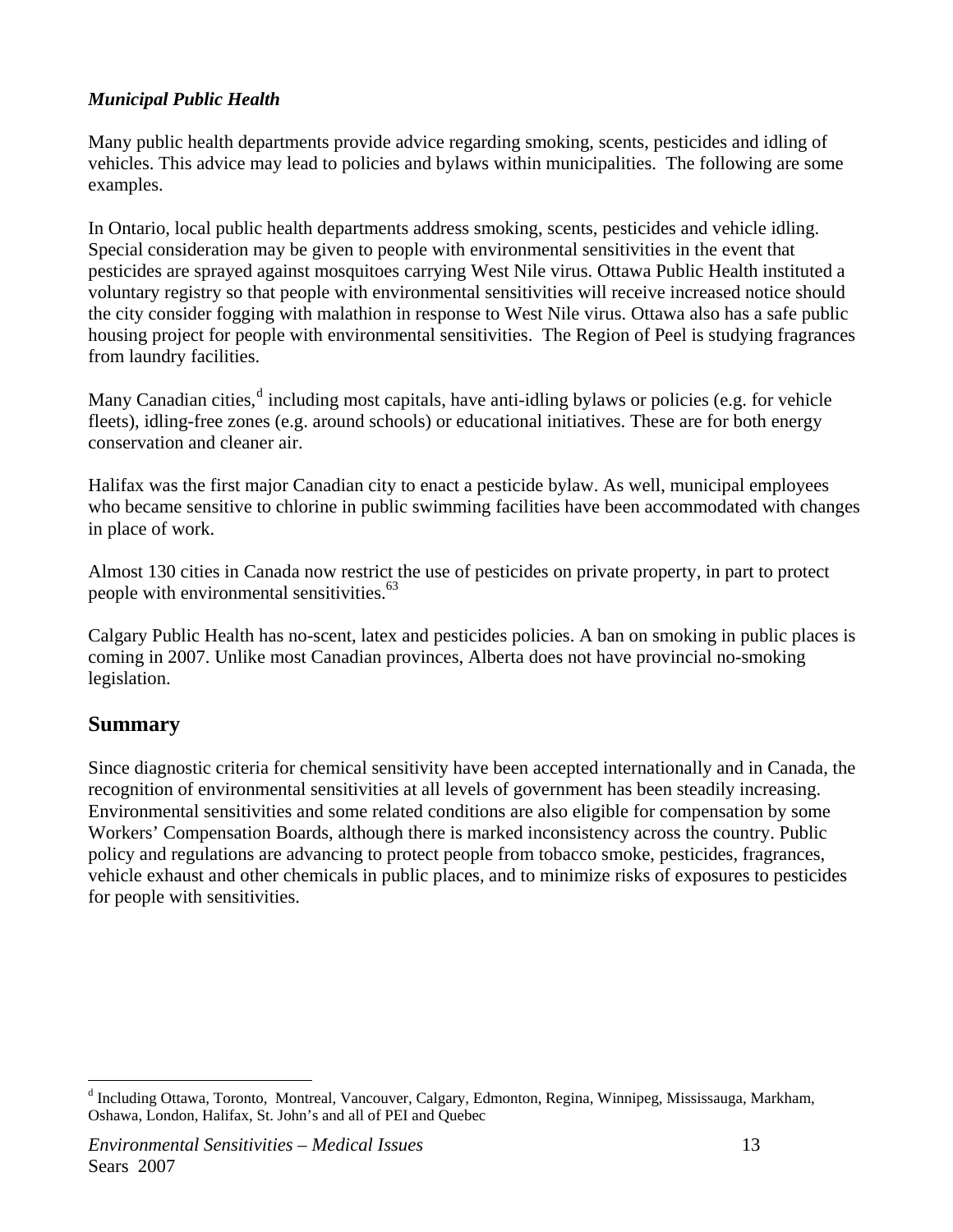## <span id="page-20-0"></span>**B Awareness of environmental sensitivities by health care practitioners**

### **a) Physicians' organizations**

The mandate of the Canadian Medical Association is "To serve and unite the physicians of Canada and be the national advocate, in partnership with the people of Canada, for the highest standards of health and health care" (www.cma.ca). The medical associations at the national and provincial levels do not formally "recognize" diseases, although they do engage in limited advocacy such as a resolution calling for banning of "weed and feed" type products.<sup>64</sup> A 1995 letter on behalf of the Ontario Medical Association to the Ontario Ministry of Education Special Education Advisory Council urged that "multiple sensitivities syndrome" be recognized and dealt with as a disability and that environmental improvements be made to accommodate children with this special need. As well, articles have been published in the Canadian Medical Association Journal on environmental sensitivities.<sup>65-68</sup>

The Royal College of Physicians and Surgeons of Canada (RCPSC) is a national, private, non-profit organization that oversees the medical education of specialists in Canada. It notes on its website, "In recognition of employees who experience allergic reactions, asthma or migraine headaches due to chemical sensitivities, the Royal College supports a scent-free environment and requests that employees refrain from using scented products such as perfumes, aftershaves, air-fresheners, etc., during working hours."

The Environmental Health Committee of the Ontario College of Family Physicians (OCFP) is taking the lead within the College of Family Physicians of Canada on environmental health, as well as in the World Organization of Family Doctors (globalfamilydoctor.com). Not only are environmental sensitivities recognized, they are carrying out education on diagnosis and treatment, as well as many other environmental health initiatives.

The Canadian Society of Environmental Medicine is a national organization for education, advocacy and research, and supports health care workers treating environmental sensitivities.

An important voice for environmental health in Canada is the Canadian Association of Physicians for the Environment (www.cape.ca). This organization is composed mostly of physicians, who bring their health expertise to environmental issues.

### **b) Medical schools and continuing medical education**

Environmental sensitivities have not historically been included explicitly in medical school curricula. Connections between environment and health are typically addressed under courses such as "Individual and Population Health," with a couple of hour-long lectures during the entire medical education. An "exposure history," a crucial step in diagnosing environmental sensitivities,  $65,69$  is covered only in the context of occupational health, rather than as a core concept.

Continuing Professional Development or Continuing Medical Education is required for fellows of the Royal College of Physicians and Surgeons, as well as for members of the College of Family Physicians of Canada. Credits are earned for courses, conferences and seminars. Diverse courses are available through numerous organizations, and individuals choose which to take. The OCFP offers Continuing Medical Education regarding environmental sensitivities and taking of a comprehensive patient history.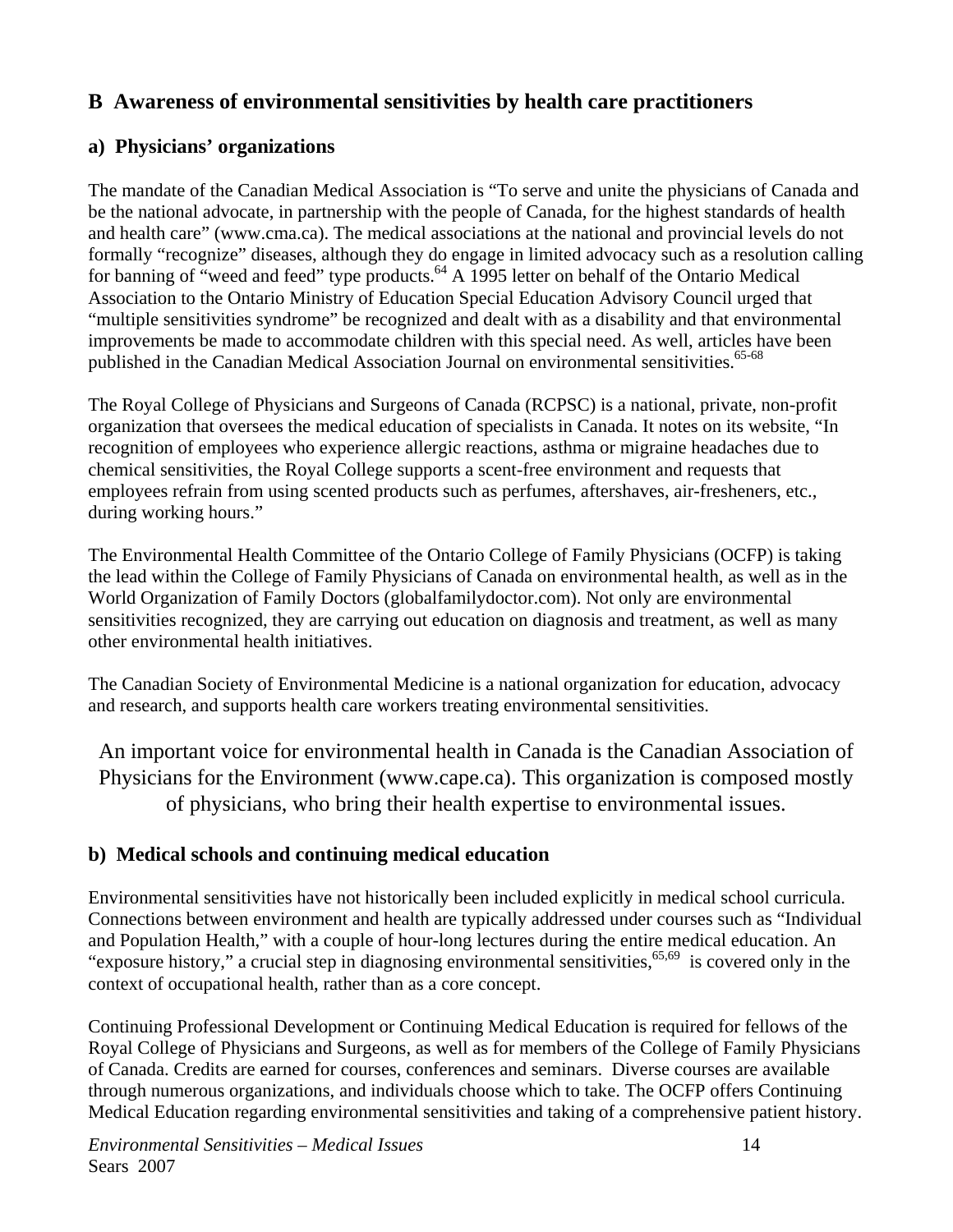<span id="page-21-0"></span>Workshops have also been part of the Annual Scientific Assembly of the OCFP for the past four years, and been included in the annual "Family Medicine Forum" sponsored by the College of Family Physicians of Canada. As well, the Ontario Ministry of Health and Long-term Care and Health Canada helped fund an Environmental Health Peer Presenter program for physicians, whereby physicians from various regions were trained to give seminars on environmental health to other health care professionals close to home.

In 2006, an Environmental Health Scholar was designated by the OCFP in each medical school in Ontario, in part to incorporate environmental health into the undergraduate medical curriculum.

Environmental sciences are increasingly popular in university education, with courses offered through many departments such as geography, engineering or sciences; some of these courses link to health sciences.

### **Summary**

Awareness and recognition of chronic health conditions evolves over time, and on several levels. Initial reporting by a few patients and physicians leads to awareness, research and formal agreement regarding diagnosis. Further research explores causes, mechanisms, diagnostic tests and treatment strategies, which are then formally put into practice.

International, national, provincial and municipal governments have recognized conditions related to environmental sensitivities. This has led to funding for clinical health care programs and facilities. Public and political awareness are particularly important for conditions such as environmental sensitivities, because recognition of environmental causes has diverse implications for many interests in society.

The medical community is increasingly acknowledging environmental sensitivities in medical education. Scent-free and least-toxic cleaning policies, and advocacy for smoking, vehicle idling and pesticides policies and laws are increasing.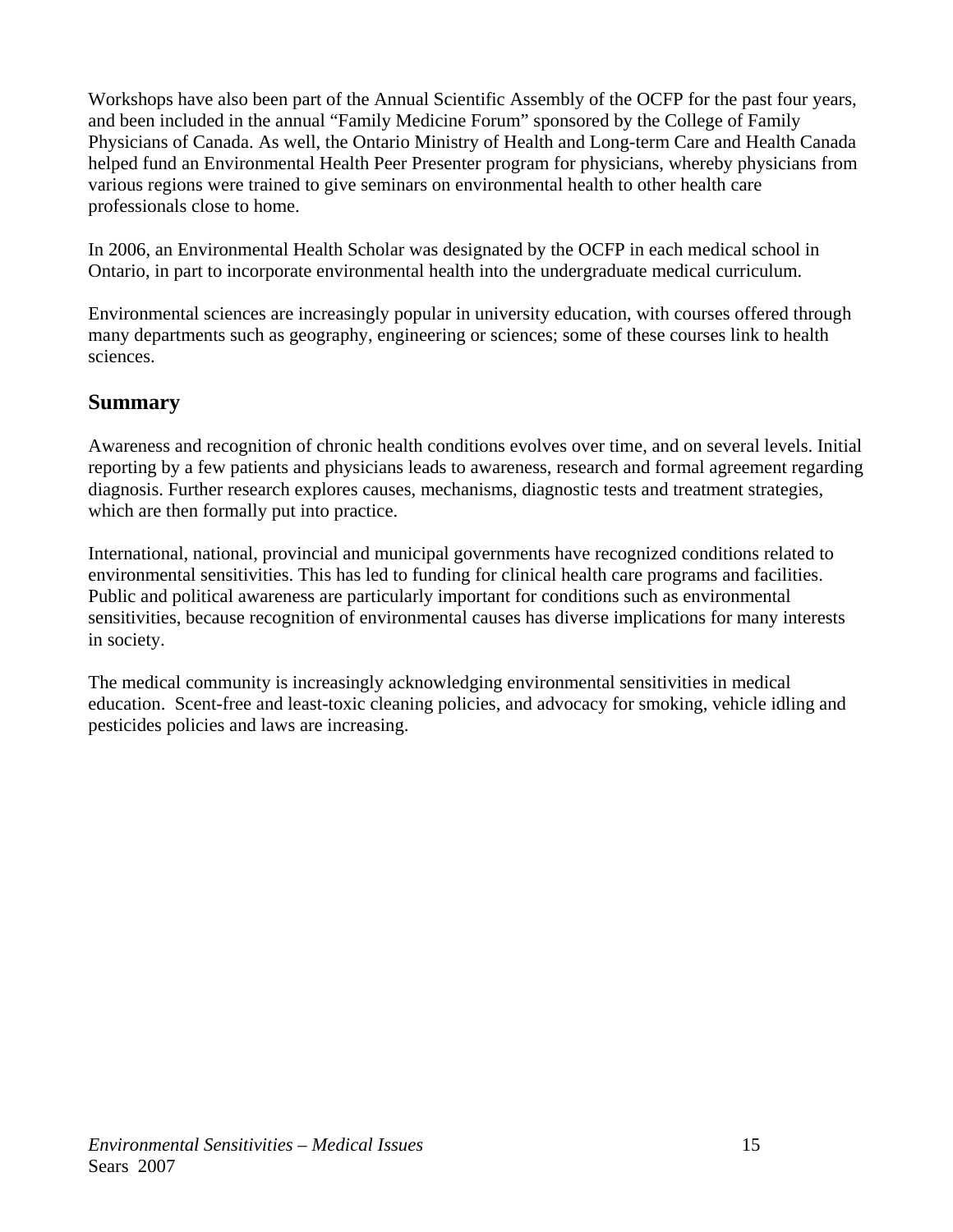# <span id="page-22-0"></span>**IV Initiating factors, triggers and symptoms of environmental sensitivities, and their impacts in the workplace**

## **A Agents initiating the condition of environmental sensitivities and triggering reactions**

People with sensitivities have individual susceptibilities to various environmental factors. As seen in Table 6, the more common agents that trigger reactions in susceptible people include pesticides, volatile organic compounds (VOCs) such as solvents, perfumes, formaldehyde and other petrochemicals, vehicle exhaust, moulds, pollens, foods, animal danders and electromagnetic phenomena. These may arise from the workplace structure, furnishings, equipment, exterior surroundings or cleaning products, or from co-workers and clients. Other aspects of the environment, including electromagnetic radiation, currents and fields, lighting, humidity, heat, cold and noise may also exacerbate environmental sensitivities.

Once people are initially sensitized to low levels of environmental factors, they may experience reactions triggered by a broader range of exposures if the condition is not recognized and addressed. In this two-stage process, environmental sensitivities may develop gradually with chronic exposure to relatively low levels of chemicals as seen in "sick buildings," or suddenly after a major exposure to an environmental disaster or a chemical spill.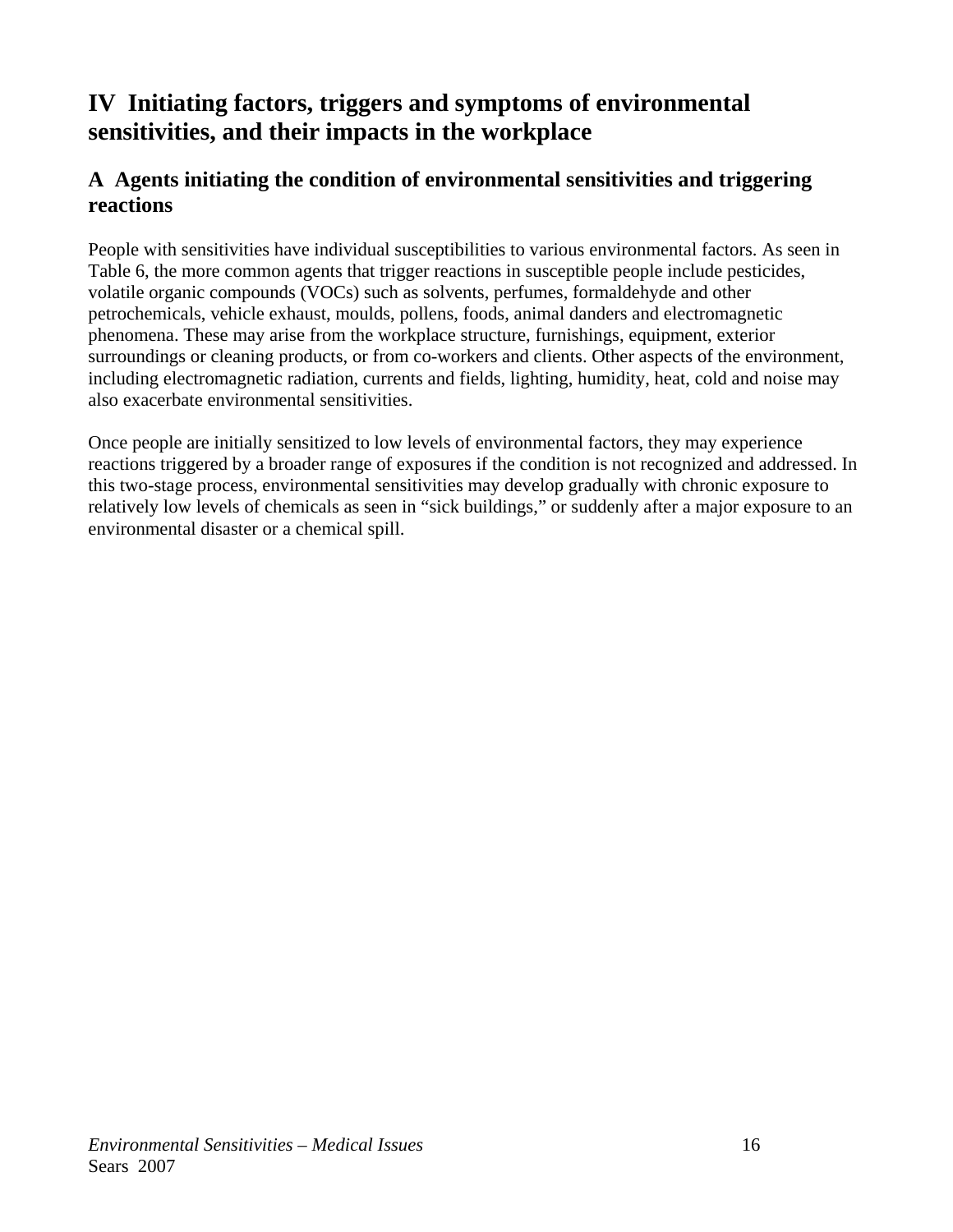| Type of incitant         | <b>Examples of incitants</b>      | <b>Examples of sources/products</b>              |
|--------------------------|-----------------------------------|--------------------------------------------------|
| Volatile organic         | Formaldehyde                      | Urea formaldehyde foam insulation*               |
| compounds                |                                   | Wood glues (e.g. plywood and chipboard)**        |
|                          | Solvents                          | Paints                                           |
|                          |                                   | Varnishes                                        |
|                          |                                   | Paint thinner and stripper                       |
|                          |                                   | Glues                                            |
|                          | Scents                            | Air fresheners                                   |
|                          |                                   | Perfumes, personal care products                 |
|                          |                                   | Household cleaning agents $-$ e.g. detergents    |
|                          | Off-gassing mixtures              | Fabric softeners                                 |
|                          |                                   | Equipment (e.g. computers)                       |
|                          |                                   | Furniture                                        |
|                          | Petrochemicals                    | Carpets                                          |
|                          |                                   | Inks in books, periodicals                       |
|                          |                                   | Fuel, oil                                        |
| <b>Combustion</b>        | Tobacco smoke                     | <b>Smokers</b>                                   |
| products                 | Vehicle exhaust                   | Buses, trucks, cars                              |
|                          | Barbecue or wood smoke            | Barbecues, wood stoves                           |
| <b>Microbial</b>         | Moulds                            | Mould or bacteria in structures                  |
| products                 | Bacteria                          | Mould or bacteria in air conditioning/air        |
|                          | Mycotoxins                        | handling systems                                 |
|                          | Mould or bacterial metabolites    | Microbes in older documents                      |
|                          |                                   | Musty furnishings                                |
|                          |                                   | Soil (plants)                                    |
| <b>Pesticides</b>        | Insecticides                      | Products used to kill insects                    |
|                          | Herbicides                        | Products used to kill weeds outside              |
|                          | Fungicides                        | Products used to kill fungi                      |
|                          | Algaecides                        | Swimming pool chemicals, including chlorine      |
| <b>Natural inhalants</b> | Pollens                           | Tree pollens (spring)                            |
|                          |                                   | Ragweed (August/September)                       |
|                          | Animal dander                     | Dogs, cats, horses etc.                          |
| Foods                    | Allergenic proteins               | Peanuts, milk, gluten in grains                  |
|                          | Preservatives                     | Sulphites in dried fruits and wine               |
|                          | Flavouring                        | Monosodium glutamate (MSG)                       |
|                          | Individual-specific (e.g. pungent | Curry, cinnamon                                  |
|                          | foods)                            |                                                  |
| Electromagnetic          | Light                             | Lighting                                         |
| radiation                |                                   | Video display screens                            |
|                          | Radiowaves and Microwaves         | Fluorescent light bulbs, "dirty electricity,"    |
|                          |                                   | wiring problems, energy-efficient devices,       |
|                          |                                   | computers, televisions, telecommunications       |
|                          |                                   | equipment                                        |
|                          | Very low frequency                | Power lines                                      |
|                          | electromagnetic fields            |                                                  |
|                          | Ground currents                   | Power supply services that allow current to flow |
|                          |                                   | through the ground, pipes or structures          |
| <b>Other factors</b>     | Temperature                       | Workplace infrastructure                         |
|                          | Noise                             |                                                  |

<span id="page-23-0"></span>**Table 6: Typical agents that trigger reactions in susceptible individuals (and may contribute to initiation of environmental sensitivities)3,28,60,70,71**

*Environmental Sensitivities – Medical Issues* 17 Sears 2007 \* urea-formaldehyde insulation has been banned in Canada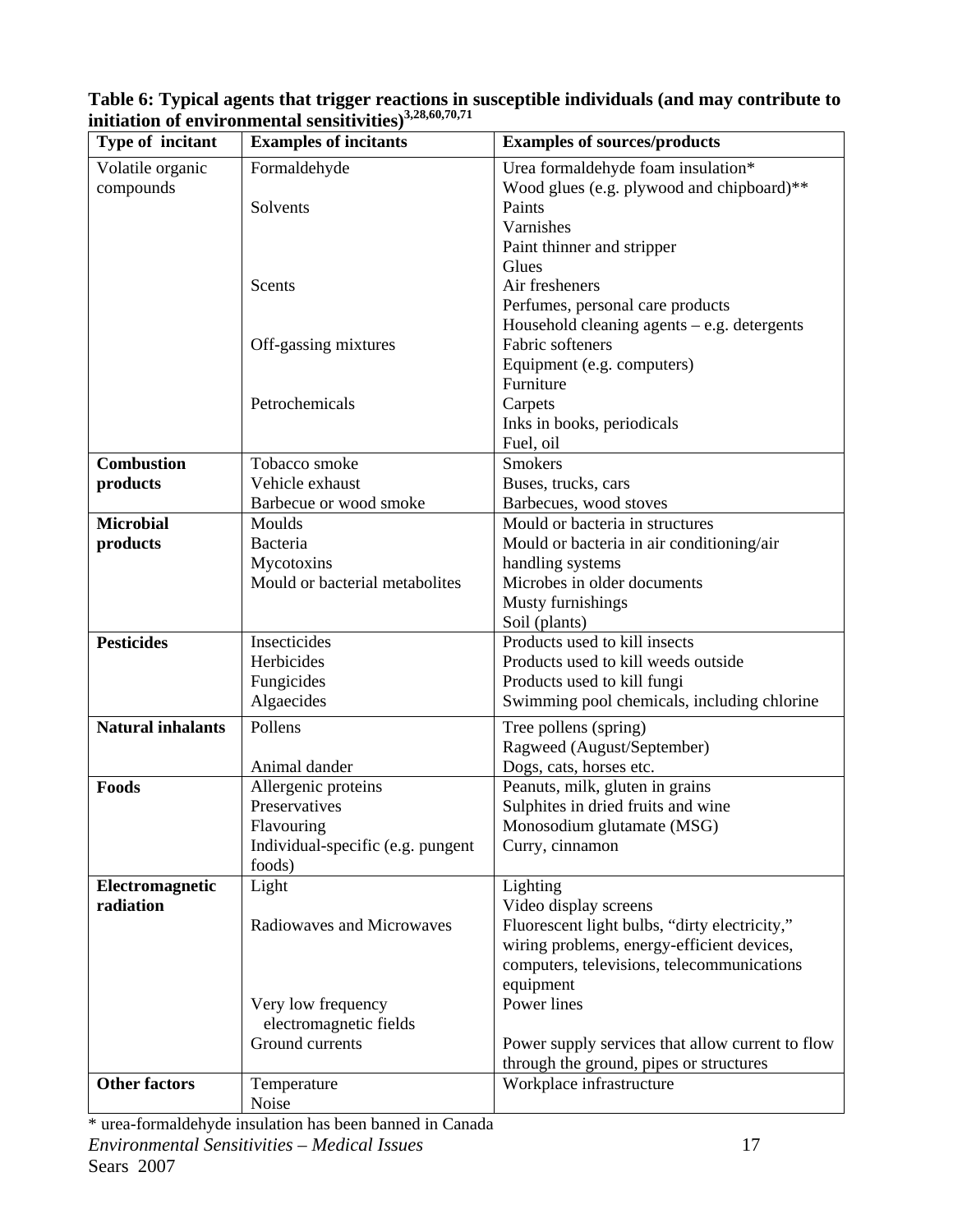<span id="page-24-0"></span>\*\* formaldehyde-containing glues are banned in new products in many countries including Europe, Japan and China

## **B Symptoms**

Symptoms of environmental sensitivities are unique to the individual. Some possible symptoms are summarized in Table 7.

Sensitivity reactions to chemicals may vary for acute or chronic exposures. A single, isolated low-level exposure (e.g. perfume on someone several seats away in the theatre or bus, that is not obviously harming the wearer) may cause significant symptoms such as headache, confusion, breathing difficulties or loss of balance in a person with environmental sensitivities. These symptoms may take minutes, hours or days to resolve. However, regular exposure to something to which one is sensitive may lead to habituation or "masking," and chronic ill-health that may even be accepted as normal.<sup>3</sup> Habituation is also the reason why research into sensitivities would benefit from an environmental medical unit with high quality air, water, food and surroundings, so that affected people attain a "baseline" unmasked level of health.<sup>72,73</sup> A study found that people with environmental sensitivities do not adjust as quickly as healthy volunteers to research situations, so deficiencies in trial design may explain inconclusive studies in the scientific literature.<sup>72,74</sup>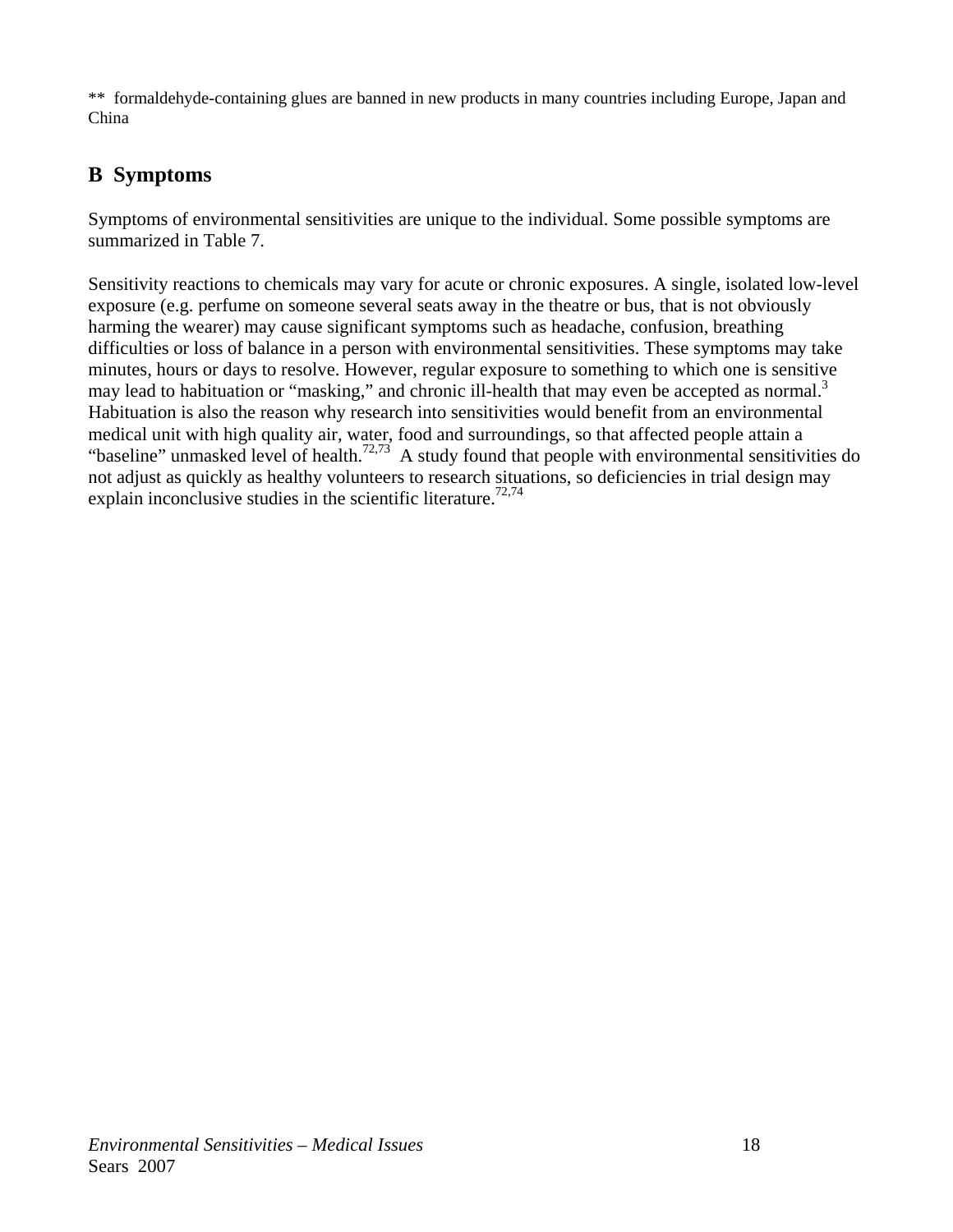<span id="page-25-0"></span>

| Table 7: Environmental sensitivity symptoms/reactions <sup>5,60,75,76</sup> |  |  |
|-----------------------------------------------------------------------------|--|--|
|                                                                             |  |  |

| <b>Body system</b>              | <b>Symptoms</b>                                                  |
|---------------------------------|------------------------------------------------------------------|
| Nervous system                  | Heightened sense of smell                                        |
|                                 | Difficulty concentrating                                         |
|                                 | Difficulty remembering                                           |
|                                 | Apparent variability in mental processes                         |
|                                 | Feeling dull or groggy                                           |
|                                 | Feeling "spacey"                                                 |
|                                 | Headaches                                                        |
|                                 | Restlessness, hyperactivity, agitation, insomnia                 |
|                                 | Depression                                                       |
|                                 | Lack of coordination or balance                                  |
|                                 | Anxiety                                                          |
|                                 | Seizures                                                         |
|                                 | <b>Tinnitus</b>                                                  |
| <b>Upper respiratory system</b> | Stuffy nose, itchy nose (the "allergic salute")                  |
|                                 | <b>Blocked</b> ears                                              |
|                                 | Sinus stuffiness, pain, infections                               |
| Lower respiratory system        | Cough                                                            |
|                                 | Wheezing, shortness of breath, heavy chest                       |
|                                 | Asthma                                                           |
|                                 | Frequent bronchitis or pneumonia                                 |
| <b>Eyes</b>                     | Red, watery eyes                                                 |
|                                 | Dark circles under eyes                                          |
|                                 | Pain in eyes                                                     |
|                                 | Blurred, disturbed vision                                        |
| <b>Gastrointestinal system</b>  | Heartburn                                                        |
|                                 | Nausea                                                           |
|                                 | Bloating                                                         |
|                                 | Constipation                                                     |
|                                 | Diarrhea                                                         |
|                                 | Abdominal pain                                                   |
| <b>Endocrine system</b>         | Fatigue, lethargy                                                |
|                                 | <b>Blood sugar fluctuations</b>                                  |
| Musculoskeletal system          | Joint and muscle pain in the extremities and/or back             |
|                                 | Muscle twitching or spasms                                       |
|                                 | Muscle weakness                                                  |
| Cardiovascular system           | Rapid or irregular heartbeat                                     |
|                                 | Cold extremities                                                 |
|                                 | High or low blood pressure                                       |
| <b>Skin</b>                     | Flushing (whole body, or isolated, such as ears, nose or cheeks) |
| (dermatological system)         | Hives                                                            |
|                                 | Eczema                                                           |
|                                 | Other rashes                                                     |
|                                 | Itching                                                          |
| <b>Genitourinary system</b>     | Frequency and urgency to urinate                                 |
|                                 | Painful bladder spasms                                           |
|                                 |                                                                  |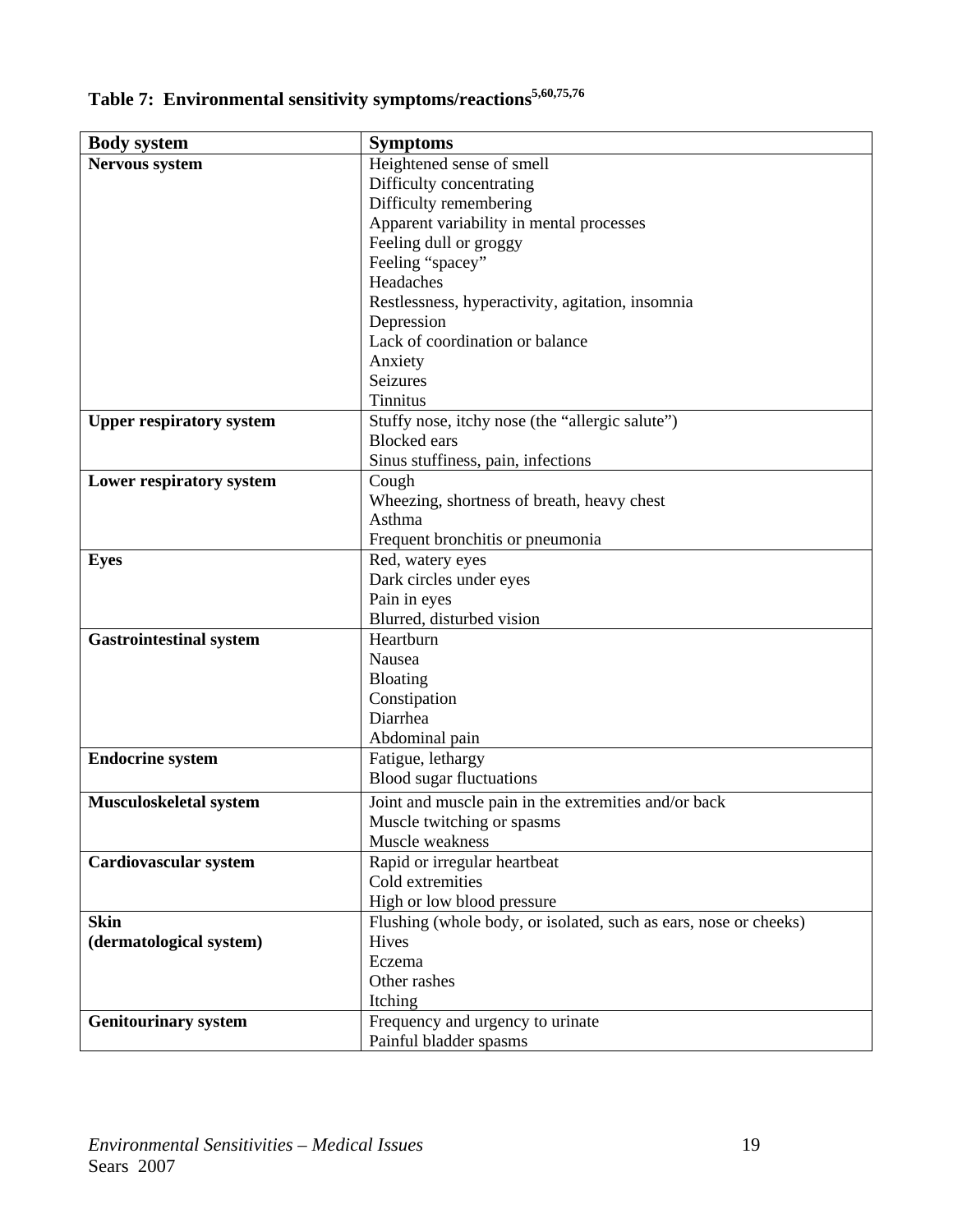## <span id="page-26-0"></span>**C Impacts of environmental sensitivities in the workplace**

Almost everyone with environmental sensitivities has neurological symptoms. Two concerns are that neurological symptoms may not be recognized (may be "masked") when exposures are chronic, $3$  and that cognitive impairment may not be reported in the workplace where consistent mental acuity, strength and/or coordination are important for both executing one's job and advancement. Other symptoms of ill health may make continued employment difficult.

Many people with environmental sensitivities end up changing their work, becoming under-employed or unemployed. This may be driven by lack of accommodation, and health may deteriorate as people face ongoing triggers in the workplace.<sup>28,77,78</sup>

Improving indoor environmental quality will potentially benefit many more people than the individual identified with sensitivities. Workers are more productive and general symptoms of "sick building syndrome" may improve when ventilation is improved  $^{79-82}$  or a pollution source is removed from offices.83,84 Children are healthier and learn better when indoor environmental quality is improved in schools.8,85-87

### **Summary**

Sensitivities may be initiated by a range of environmental factors and once the condition is initiated, reactions may be triggered by a broadening array of incitants. Environmental sensitivities may affect every system in the body, so multiple symptoms are possible, with variation among individuals. Neurological symptoms are almost universal. Common incitants are summarized in Table 6 and symptoms are summarized in Table 7. The impact of environmental sensitivities on workers' performance may range from mild (e.g. habituation to chronic exposures such that performance may be sub-optimal, although not "abnormal") to severe impairment such that work is impossible. The health and ability to work for those with environmental sensitivities rests with the choices and actions of others, such as building managers, co-workers and clients.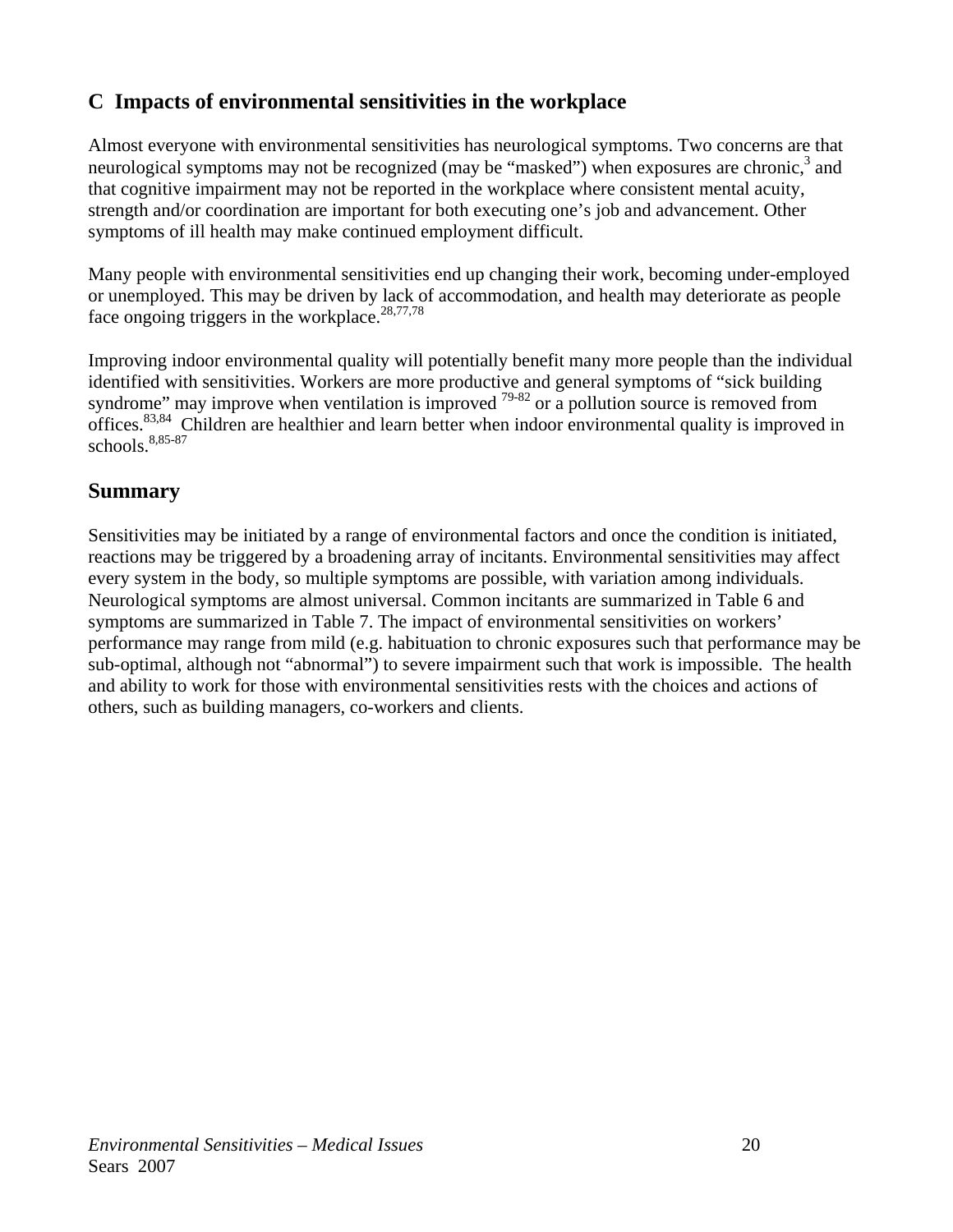# <span id="page-27-0"></span>**V Origins of environmental sensitivities**

The subject of environmental sensitivities is replete with controversies over the causes and mechanisms. This section examines debates over physical versus psychological causes, and whether sensitivities are allergies. Various proposed mechanisms and toxicological roots of sensitivities are also explored.

## **A The controversies**

One debate is focused on whether the origins of environmental sensitivities are psychological or physical. This was addressed extensively by Thomson in the report of the Ad Hoc Committee on Environmental Hypersensitivities,  $60$  noting that patients see "an attempt by physicians to take refuge in a psychiatric label whenever it is impossible to identify a biological cause for their illness." Regarding the polarized debate he noted, "Those who see the illness as simply a psychological manifestation can be said to be as inflexible as those who see it as strictly a biological disorder." Indeed, treating a patient from the neck-up or the neck-down is not consistent with the comprehensive biopsychosocial model used in medicine. This model recognizes that the body, mind and environment (social and physical) are all connected and important in determining wellness.<sup>88</sup>

### **a) Physical or psychological origins**

Although nasal biopsies of people with multiple chemical sensitivities have revealed tissue abnormalities and greater numbers of nerve fibres,  $89,90$  and symptoms induced by chemicals have been shown to be accompanied by elevated nerve growth factor,<sup>91</sup> there are no consistently informative and non-invasive diagnostic tests (e.g. blood or urine tests) for environmental sensitivities. Consequently doctors base their diagnosis on patient-reported symptoms and triggers of sensitivities. Self-reporting is standard for psychological symptoms, bringing some to the conclusion that sensitivities may be psychologically based.92 This has broad implications for treatment, workplace accommodations, compensation and liability.<sup>93,94</sup>

In 2003, authors who have written extensively on the psychological basis of sensitivities analysed and discussed the body of research regarding environmental sensitivities. They examined the physical and psychological theories according to the Hill Criteria (strength of evidence, consistency/replication, specificity, temporality, biological gradient, plausibility, coherence, experiment and analogy). According to their analysis, the physical basis hypothesis failed every criterion while the psychological hypothesis passed every criterion.<sup>95,96</sup> To reach this conclusion, they made assumptions about unreported results of other researchers, and re-analysed research data such as responses of people with sensitivities to inhalation challenges, neurological testing and brain imaging. The conclusions were also based upon classical understandings of toxicology (the limitations of this paradigm led to the formation of the National Center for Toxicogenetics within the US National Institute of Environmental Health Sciences - www.niehs.nih.gov/nct/concept.htm).

*Environmental Sensitivities – Medical Issues* 21 Sears 2007 Although some researchers believe that environmental sensitivities may have strictly psychological origins, a 1994 review of psychological studies found methodological and logical problems in the thencurrent psychological research.<sup>97</sup> Environmental sensitivity reactions to inhalation challenges may mimic panic disorder, which is classified as a psychiatric condition.<sup>98,99</sup> However, it is difficult to separate physiological from psychological anxiety responses.<sup>72</sup> Neuropsychological tests that yield abnormal results among patients with environmental sensitivities also yield abnormal results among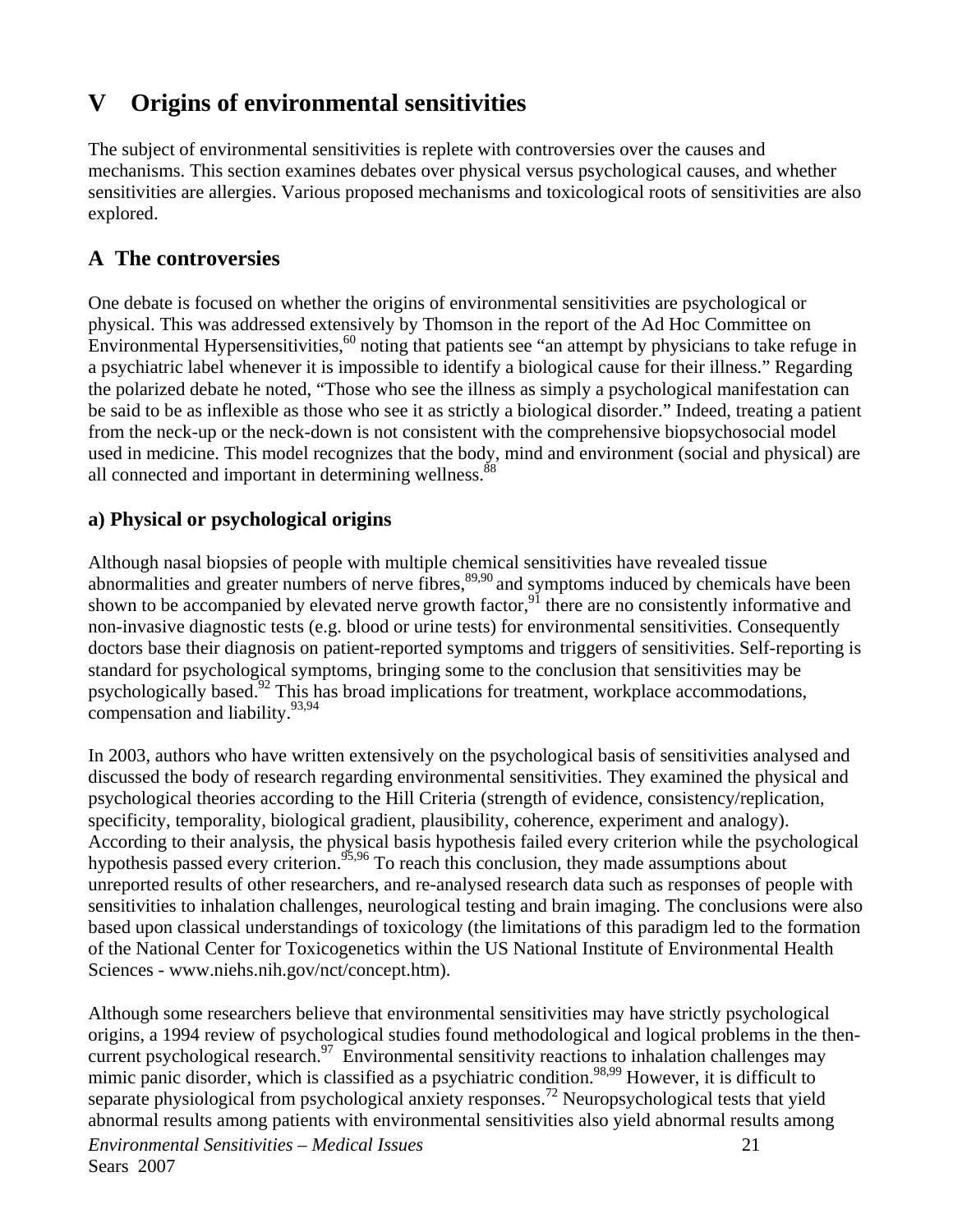people with chronic fatigue syndrome<sup>100</sup> and exposure to neurotoxicants.<sup>101</sup> Moreover, the only test that identified people with environmental sensitivities relative to healthy individuals, was one complex test of verbal memory.101,102 Another recent study concluded that symptoms of heavy metal and solvent exposure were psychosomatic.<sup>103</sup> This conclusion was based upon a lack of correlation between claims of sensitivities and contaminant concentrations in workers' urine. However, this relationship may not be evident because heavy metals and organic pollutants accumulate in fat, organs and bones, and individuals have variable metabolism and excretion.<sup>104,105</sup> This means that urine concentrations are not necessarily representative of body burdens.

Recent research with better defined patient populations concluded that psychiatric symptoms are more likely to stem from, rather than to cause, symptoms of environmental sensitivities.<sup>106,107</sup> Development of sensitivities usually pre-dates symptoms of depression and anxiety in people with sensitivities, with 1.4% of patients identifying problems before the onset of sensitivities and 38% reporting the development of depression, anxiety and other symptoms after sensitivities became apparent.<sup>12</sup> Although emotional and behavioural problems, including depression, are more frequently found in people with sensitivities and fibromyalgia than in the general population,<sup>100</sup> psychological symptoms cannot be accounted for by psychiatric illness alone.<sup>108-111</sup> People dealing with a poorly recognized chronic illness that affects their brain, impairs their quality of life and earning potential, and has impacts on family and friends, would be under psychological distress. They could be expected to report anxiety and depression.<sup>29,60,112</sup>

Adding to the complexity are recent findings that environmental factors such as pesticides and moulds have been shown to be associated with symptoms such as depression and anxiety.<sup>113-116</sup>

Other research shows that psychological interventions are not entirely effective. For example, cognitive -behavioural therapy, used to desensitize one to the fear of sensitivity to substances, only partially reduced symptoms in a single case.<sup>117</sup> Medication and psychological interventions may be used to treat phobia or panic disorder,  $118$  but for individuals with environmental sensitivities, lasting benefits have been achieved only by avoiding incitants.<sup>28</sup> In a survey of 917 people with multiple chemical sensitivities, tranquilizers and antidepressants were the least effective therapy and caused harm<sup>28</sup> (possibly because of a genetically-determined inability to metabolize them<sup>16</sup>). In another study, psychological treatment of medically unexplained physical symptoms provided no additional benefit compared to care by a general practitioner.<sup>119</sup>

Physicians seeking the most efficient and effective treatments have found that when people with environmental sensitivities were placed in an uncontaminated environment in which their physical symptoms resolved, their psychological symptoms also resolved.<sup>120</sup> Successfully alleviating symptoms of sensitivities (with safe housing, workplaces, food, water, etc.) is necessary before other psychosocial interventions may be helpful.<sup>121</sup> In a large patient survey regarding treatments, avoidance of incitants was reported to be the most effective strategy, followed by meditation and prayer to address the psychological aspects of the condition.28

People may be genetically pre-disposed to sensitivities. As a result of genetic polymorphisms, some bodies have less effective enzymes for detoxifying chemicals and metabolizing drugs. This is more prevalent in patients with multiple chemical sensitivity<sup>16-19,22,55,122</sup> and in Gulf War veterans who became ill.<sup>20,21</sup> Interestingly, these genes are also more common in children who developed leukemia<sup>123</sup> (the very young are particularly susceptible because the immature liver has low enzyme levels<sup>19</sup>). In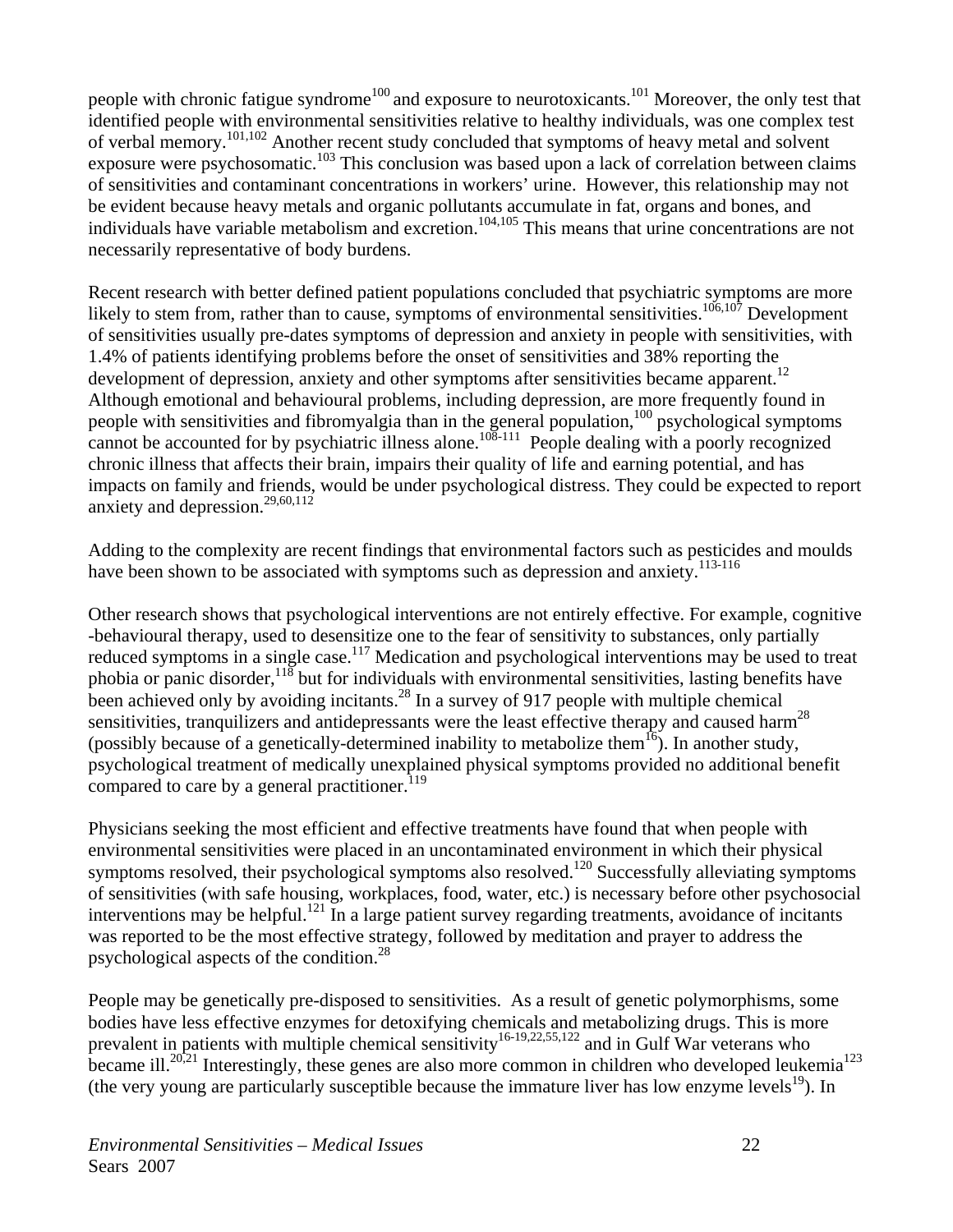<span id="page-29-0"></span>multiple chemical sensitivity patients, a higher prevalence of a gene that has been associated with a biochemical basis for panic disorder has been found.<sup>124</sup>

This review indicates that physical factors contribute to environmental sensitivities. There remain many unanswered questions regarding sensitivities and the interplay between biochemical, neurological and psychological processes.125 It is important for society to come to a common understanding, in order to offer the most efficient, effective care to people with environmental sensitivities.

### **b) Allergy/role of the immune system**

Labelling of environmental sensitivities as "being allergic to everything" has also engendered controversy, and the role of the immune system is an area of ongoing research. People with environmental sensitivities often experience runny noses and reactive airways, with asthma-like symptoms, but this is not necessarily classic allergy.

The lay person may consider "allergy" to be equivalent to "adverse reaction," but medically speaking, "allergy" refers to a specific type of reaction in the body that induces inflammation. Allergies involve an immune reaction wherein exposure to an allergen (e.g. pollen, animal dander, bee venom, peanut protein) stimulates the immune system to produce immunoglobulin E antibodies. Re-exposure may induce a range of inflammatory symptoms from rash, hives, red eyes or runny nose, to asthma or lifethreatening anaphylaxis. However, immunoglobulin E antibodies are not present in reactions to very low levels of formaldehyde.<sup>126,127</sup> Nevertheless, people with environmental sensitivities may also have conventional allergies and indeed exhibit more allergies than the general population, with considerable overlap between asthma and multiple chemical sensitivities.<sup>14,15</sup>

Although sensitivities are not classic allergic responses, the immune system may nevertheless be affected. Anti-neural autoantibodies (antibodies that attack one's own nerves) may develop in response to mouldy environments.<sup>128</sup> Hyper-reactivity induced by scents and chemicals is accompanied by elevated nerve growth factor,  $90^{\circ}$  and exposure to electromagnetic fields may affect immune response.<sup>6</sup>

## **B Possible explanations**

### **a) Chemical exposures**

 $\overline{a}$ 

In recent history, Canadians have been exposed to a rapidly expanding number of new synthetic ch[e](#page-29-1)micals, with over 23,000 not assessed for health effects.<sup>e</sup> In the workplace or elsewhere, chemicals may enter the body by ingestion, inhalation or absorption through the skin. People with environmental sensitivities frequently identify chemical exposures, either acute or chronic, as initiating their condition or "tipping them over the brink."<sup>3,30,74</sup> This is quite plausible because many people with sensitivities may be genetically less able to metabolize chemicals.<sup>16-19,22,55,122</sup>

Healthy bodily functions depend upon chemical (e.g. hormonal) as well as electrical signals to keep all systems (e.g. circulatory, digestive, endocrine, respiratory and nervous systems) working harmoniously. Foreign chemicals can mimic signalling chemicals such as hormones (e.g. estrogen, thyroid hormones, testosterone), thereby sending the wrong messages or blocking their transmission. Chemicals may also inhibit or stimulate production of enzymes, disabling or skewing important

<span id="page-29-1"></span><sup>&</sup>lt;sup>e</sup> http://www.hc-sc.gc.ca/ewh-semt/pubs/contaminants/brochure/index\_e.html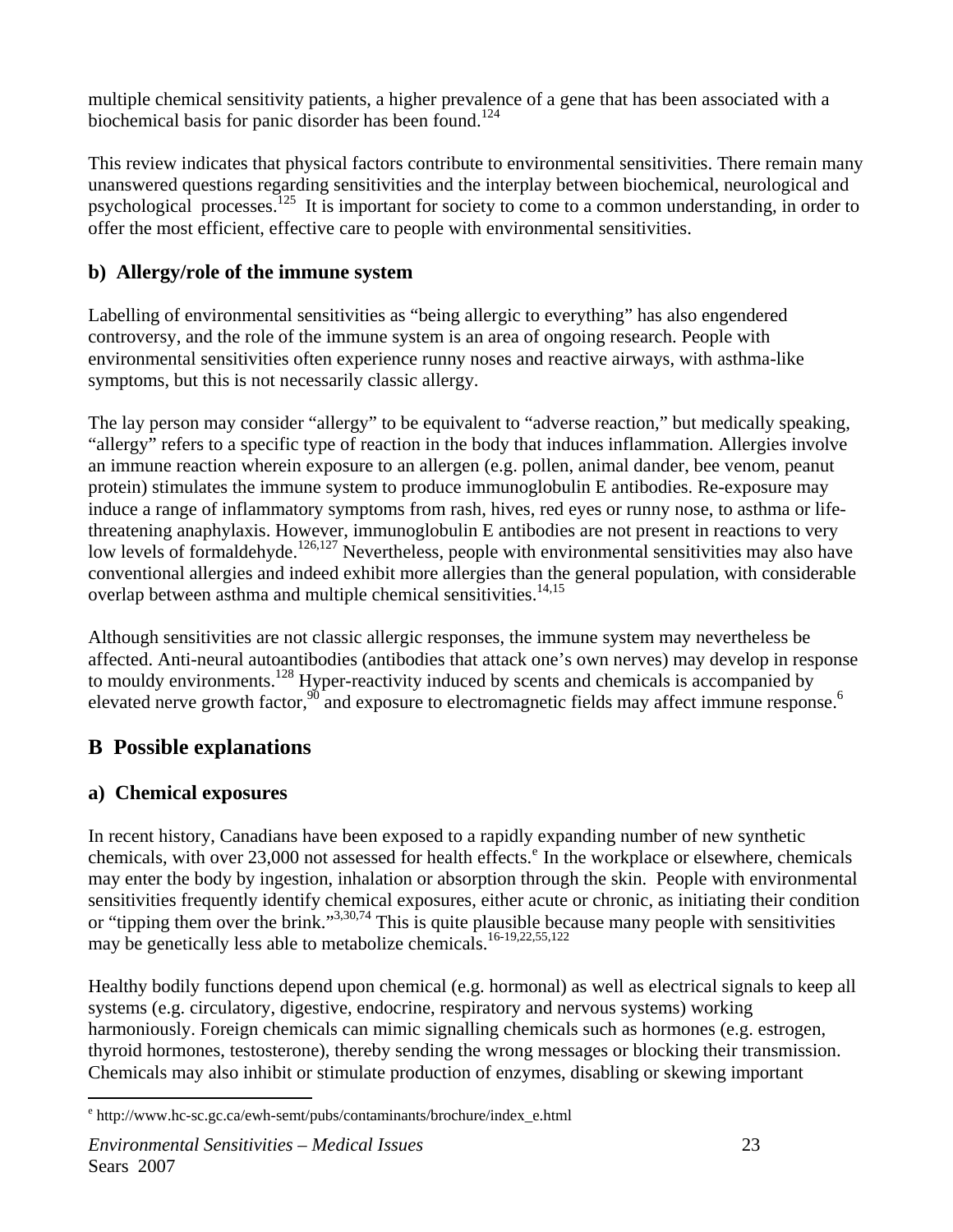<span id="page-30-0"></span>biochemical pathways. Developmental neurotoxicity is becoming increasingly important in understanding the roles of chemicals in human development.<sup>39,12</sup>

Natural or synthetic chemicals may also affect biochemical pathways and development via "epigenetics," whereby genes are marked to be "read" or "silenced." These changes may be passed to successive generations.<sup>130,131</sup>

After the 2001 World Trade Center collapse in New York, firefighters and workers were exposed to a multitude of substances of varying toxicities. Many developed severe breathing difficulties, as well as environmental sensitivities and other symptoms identified in Table  $7^{132}$  In the 9/11 example, there is a concern that conditions may be ineffectively treated as post-traumatic stress, whereas symptoms were reported to diminish or resolve when a sauna detoxification regimen with anti-oxidant and essential fatty acid supplementation<sup>133</sup> was used to enhance elimination of contaminants.

Common synthetic chemicals have been measured in many tissues, at all stages of life.<sup>53,65,134-139</sup> Biomonitoring (measuring contaminants in the body, as is done by the US Centers for Disease  $Control<sup>104</sup>$ ) is an emerging area of research into relationships between contaminant levels, exposure levels and health risks $140$ 

Canadian workers have varying body burdens of heavy metal and organic pollutants, and different natural abilities to metabolize and excrete chemicals, putting them at a wide range of risks of developing sensitivities or other health effects. Chemical sensitivities may predispose people to increased sensitivity to other factors such as electromagnetic radiation, and vice-versa. $6,141$ 

#### **b) Neural sensitization**

The high prevalence of neurological symptoms in people with environmental sensitivities led to interest in "kindling" within the nervous system. Kindling is a phenomenon whereby repeated low level exposures to chemicals, or electromagnetic currents or fields eventually cause symptoms at levels previously tolerated.142-144 In this process, neurochemical, behavioural, endocrine and/or immunological responses are amplified.

The limbic system is identified as a target for kindling. This is a basic part of the brain, governing autonomic functions that maintain biological homeostasis. It is involved with the sense of smell, sleep, emotions and behaviour, as well as learning and short-term memory. The limbic system can become sensitized to stressors, and once sensitized will react even to very weak stimuli,<sup>143,145</sup> eliciting symptoms as seen in environmental sensitivities. The limbic system of the brain is affected directly from the nose via the olfactory nerve, and by inhaled chemicals that bypass the blood-brain barrier.

### **c) Receptor sensitization**

The chemical and electrical signals that govern body systems involve "receptors." When a normal body chemical such as a neurotransmitter binds with them, the receptor sites initiate cascades of reactions. These sites may become over-sensitized and initiate unwanted conditions when "activated" by contaminants such as volatile organic solvents, formaldehyde or mycotoxin.<sup>146,147</sup> For instance, vanilloid receptors (which respond to capsaicin in hot peppers) have increased activity in people with chemical sensitivities.<sup>146</sup>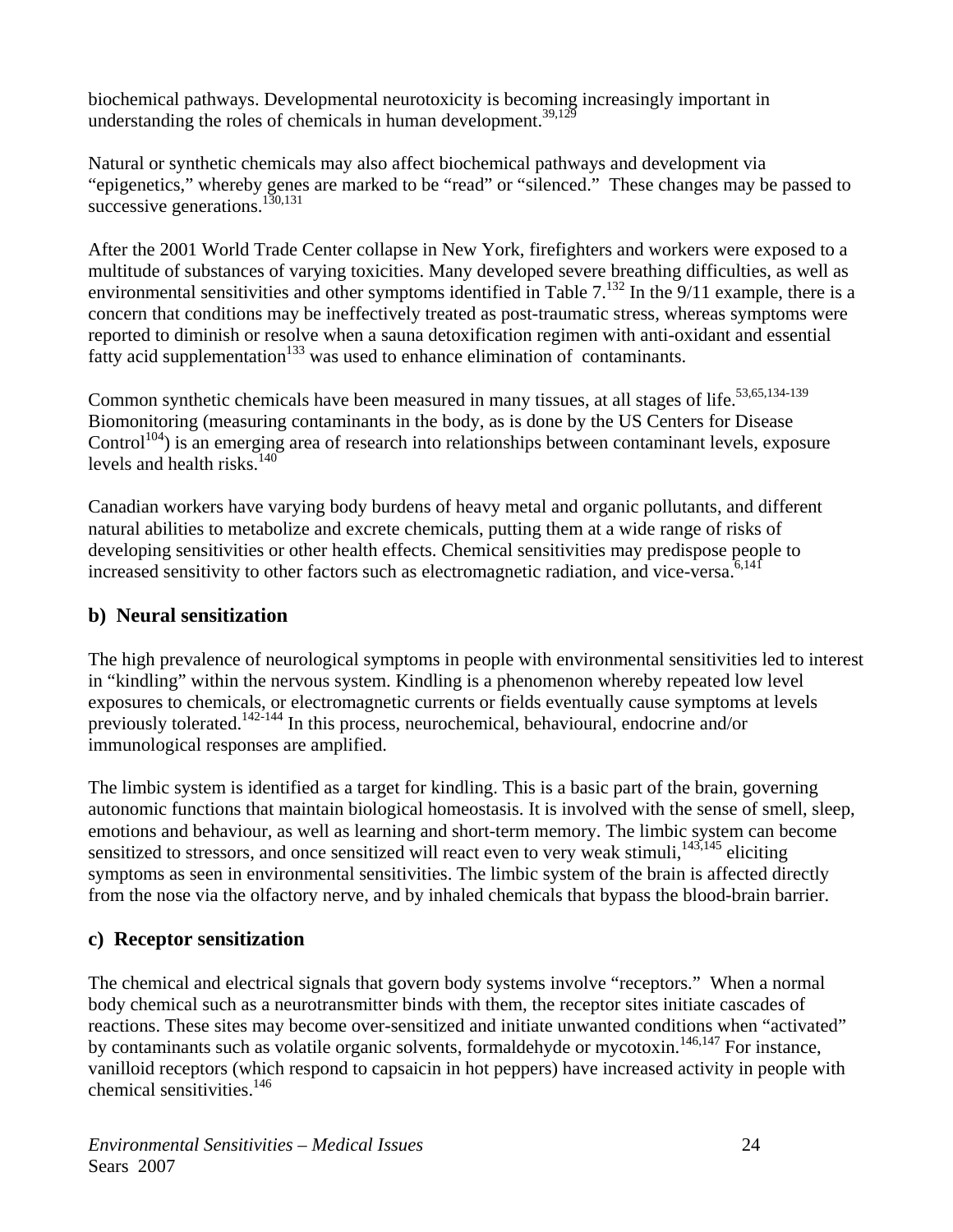<span id="page-31-0"></span>Heightened sensitivity of gamma-aminobutyric acid (GABAa) receptors, as well as an abnormal cholinergic system,<sup>[f](#page-31-1)</sup> are implicated in chemical sensitivities.<sup>148,149</sup> GABA is involved in neural transmission, affecting motor function, vision and anxiety (suggesting again a physiological link to psychological symptoms).

N-methyl-D-aspartate (NMDA) receptors are in the limbic system, as well as in many other tissues. Activation of NMDA receptors results in elevated nitric oxide and peroxynitrite (an oxidizing agent), which are prominent in inflammation.

### **d) Inflammatory cycle**

It has been proposed that increased levels of peroxynitrite contribute to neurological sensitization, as well as to a cycle of chronic inflammation as seen in a range of diseases including fibromyalgia, chronic fatigue syndrome, post-traumatic stress disorder and multiple chemical sensitivity.<sup>147,150</sup> Mitochondria (the part of the cell where cellular energy is regulated), cellular membranes, and an important enzyme system for detoxification (cytochrome-P450) are all harmed by the elevated levels, with widespread biological consequences such as neurological disruption, pain, fatigue and organ dysfunction. This model also explains the clinically observed efficacy of the nitric oxide scavenger, vitamin B12, and various combinations of antioxidants in treating these chronic illnesses.

The inflammatory cycle theory offers a basis for hypothesis-driven research and development of treatments. It complements the theory that kindling may explain sensitization, and addresses not only the preponderance of neurological symptoms in environmental sensitivities, but also the broad range of other symptoms.150

### **e) Overload**

The "General Adaptation Syndrome" model underpins modern medicine, describing how the body responds to "stressors" (e.g. chemical agents, vigorous exercise, emotional loss). If the stress does not kill, initially there is a "flight/fight" response, then a period of adaptation and then resistance to the stressor. Eventually, if the stress continues for long enough, or there is a sudden surge of stress, adaptive mechanisms are exhausted. This brings generalized breakdown of body systems and nonspecific illness.<sup>151</sup> Recognition of these universal bodily reactions to stressors of all types, which are mediated via the pituitary/hypothalamus/adrenal axis, spawned the science of psychoneuroendocrine immunology.<sup>152-154</sup>

Ashford and Miller described this scenario as "Toxicant-Induced Loss of Tolerance" (TILT), a disease paradigm affecting a broad cross-section of society, including veterans of war, workers in many professions and trades, and children in poorly ventilated or maintained schools.3,73 This toxic overload is treated by reducing the number of stressors, including chemicals and allergens in the body, the surroundings, food and water, as well as electromagnetic fields, currents and radiation. Reduction of emotional stressors may also help.<sup>155</sup>

<span id="page-31-1"></span> $\overline{a}$ <sup>f</sup> The cholinergic system is the part of the brain in which acetylcholine is a neurotransmitter. This part of the brain is important for leaning and memory. It is damaged in Alzheimer's Disease.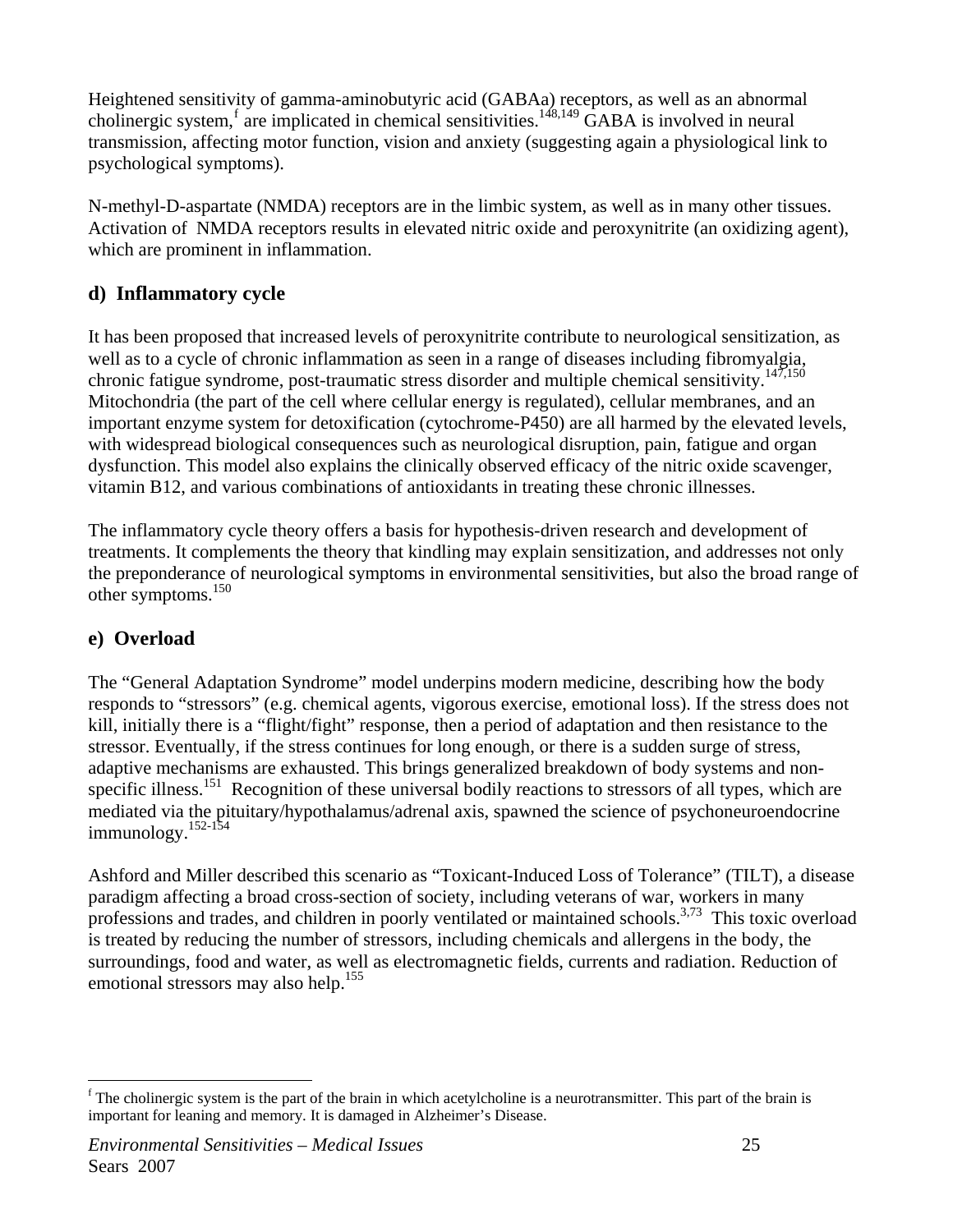#### <span id="page-32-0"></span>**Summary**

The balance of scientific evidence and experience indicates that environmental sensitivities generally arise from physiological causes, although there are many neurological and psychological consequences. Physiological responses to environmental factors vary greatly among individuals, and individuals' experiences must play an important role in determining treatments. Once environmental factors initiating and triggering environmental sensitivities are addressed with safe housing, workplaces, food and water, then psychosocial interventions may assist people. The comprehensive biopsychosocial model of medicine, treating the body, mind and environment, is therefore the most appropriate and effective framework for treating environmental sensitivities.<sup>125</sup> The most practical approach, which is consistent with the practice of modern medicine, is to minimize potentially harmful exposures in the workplace for the health of all workers. Once a person has exhibited sensitivities they will always be susceptible to recurrence. Even though they may well regain their health and productivity, this predisposition to environmental sensitivities is life-long.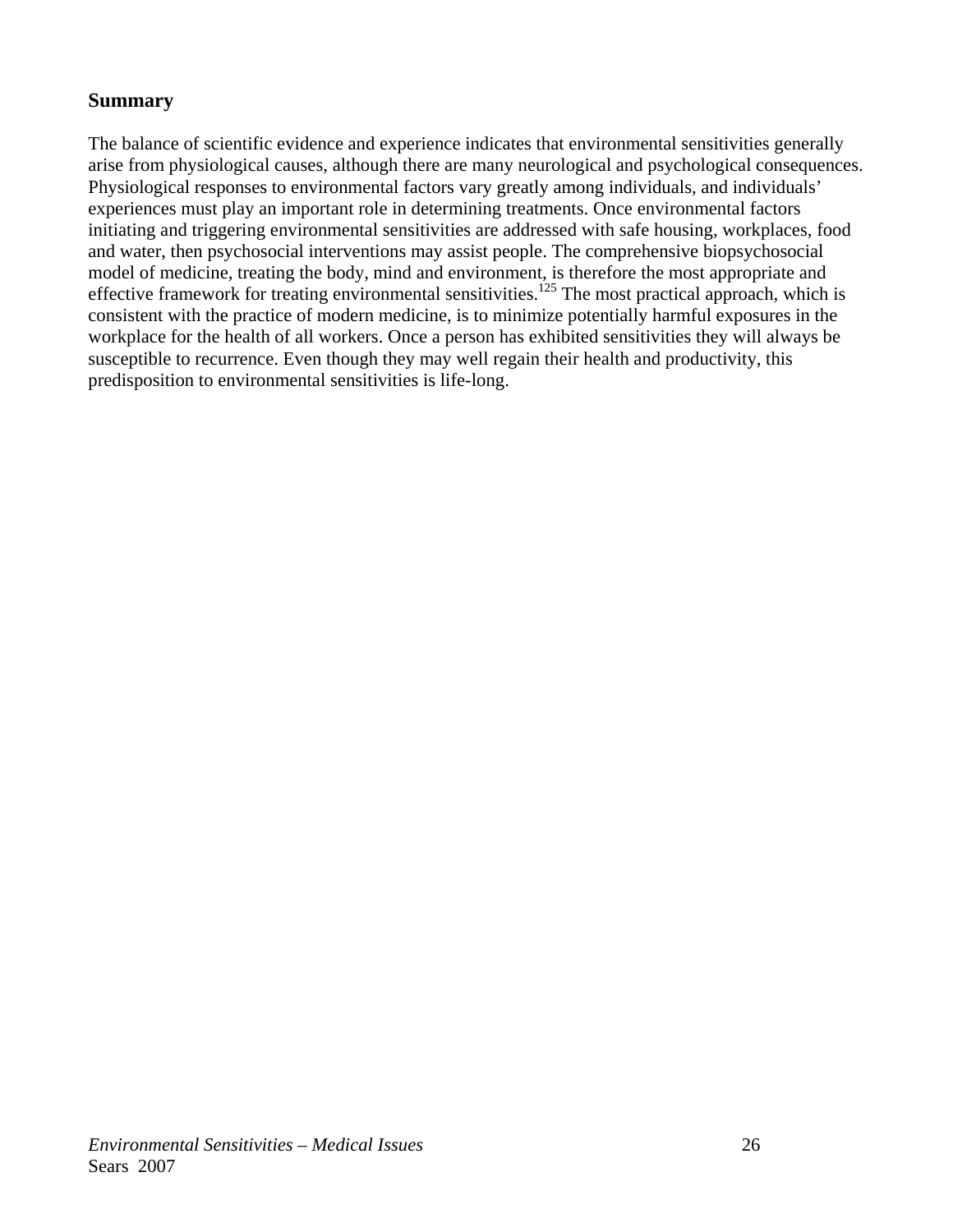# <span id="page-33-0"></span>**VI Diagnosis and treatment of sensitivities**

People with environmental sensitivities often consult several medical practitioners before their condition is recognized. When first seen, patients may be experiencing many symptoms, which are due to constant or frequently repeated exposure to environmental conditions that cannot be tolerated.

Physicians take a systematic approach to establishing connections between patients' symptoms and their environment, because there is no single or definitive diagnostic test for environmental sensitivities. Investigation requires a complete assessment of the patient's chronological health and exposure histories,<sup>65,69</sup> a thorough physical examination and routine tests. Other possible conditions are ruled out, or are treated so that their contributions to ill health are minimized. Then, the consensus diagnostic criteria for environmental sensitivities,<sup>4</sup> strengthened by discriminating symptoms,<sup>5</sup> may be used to "rule in" the condition of environmental sensitivities, using a diagnostic checklist for physicians.<sup>65,156</sup>

The theory that an illness was caused by toxins might be strengthened if elevated levels are found upon chemical analysis of the blood, urine, hair or tissue. However, toxins are ubiquitous in our bodies, so information must be considered in the context of exposure history and symptoms. Conversely, not detecting a toxic chemical in the blood or urine is not evidence that it did not precipitate illness. The chemical may have been metabolized and excreted, or it may have been sequestered in fat, organs or bone and therefore be at lower levels in the blood or urine by the time they are sampled. Nevertheless, monitoring levels of toxic chemicals and biomarkers such as enzymes may play an important role in following patient progress. Establishing standard monitoring is necessary for other research regarding environmental sensitivities and for studies of methods to reduce body burdens (e.g. heat, exercise and medications such as chelatin[g](#page-33-1) agents that will accelerate excretion<sup>g</sup>).<sup>132,133,157</sup> Lack of availability and access to analytical expertise and services, as well as lack of funds to pay for tests, may limit the ability to identify and monitor biomarkers and toxin levels.

Once a diagnosis of environmental sensitivities has been established, there are a variety of strategies for treating and living with the condition.<sup>158,159</sup> Avoidance of symptom triggers and removal of toxic chemicals stored in the body are key to treating environmental sensitivities. Safe housing, school or workplace, and food and water are top priorities. Drinking purified or spring water may lower exposure to water-based contaminants.<sup>160</sup> Home and workplace cleanups/renovations, and possibly air filtration both at home and at work, may be necessary.

Food sensitivities are common in people with environmental sensitivities and may be managed with an elimination or rotation diet. One example of food intolerance that is commonly missed is celiac disease, an autoimmune response to gluten in many grains. It is assessed annually up to the age of 6 in Italy, but in Canada testing is not routine and may be preceded by months or years of symptoms. The delay between onset of symptoms (some of which are vague and may be missed by physicians) and diagnosis with a simple test leads to deterioration of health and well-being, and serious possible consequences including neurological problems and diabetes.<sup>161-164</sup> As with the broader range of environmental sensitivities, celiac disease is chronic; the related malabsorption and "leaky gut" may lead to diverse toxicities; it is under-diagnosed; and the most effective and important treatment is gluten avoidance.

 $\overline{a}$ 

<span id="page-33-1"></span><sup>&</sup>lt;sup>g</sup> A chelating agent binds with a toxic metal such as lead or mercury, and causes it to dissolve in the blood so that it can be excreted by the kidney and liver.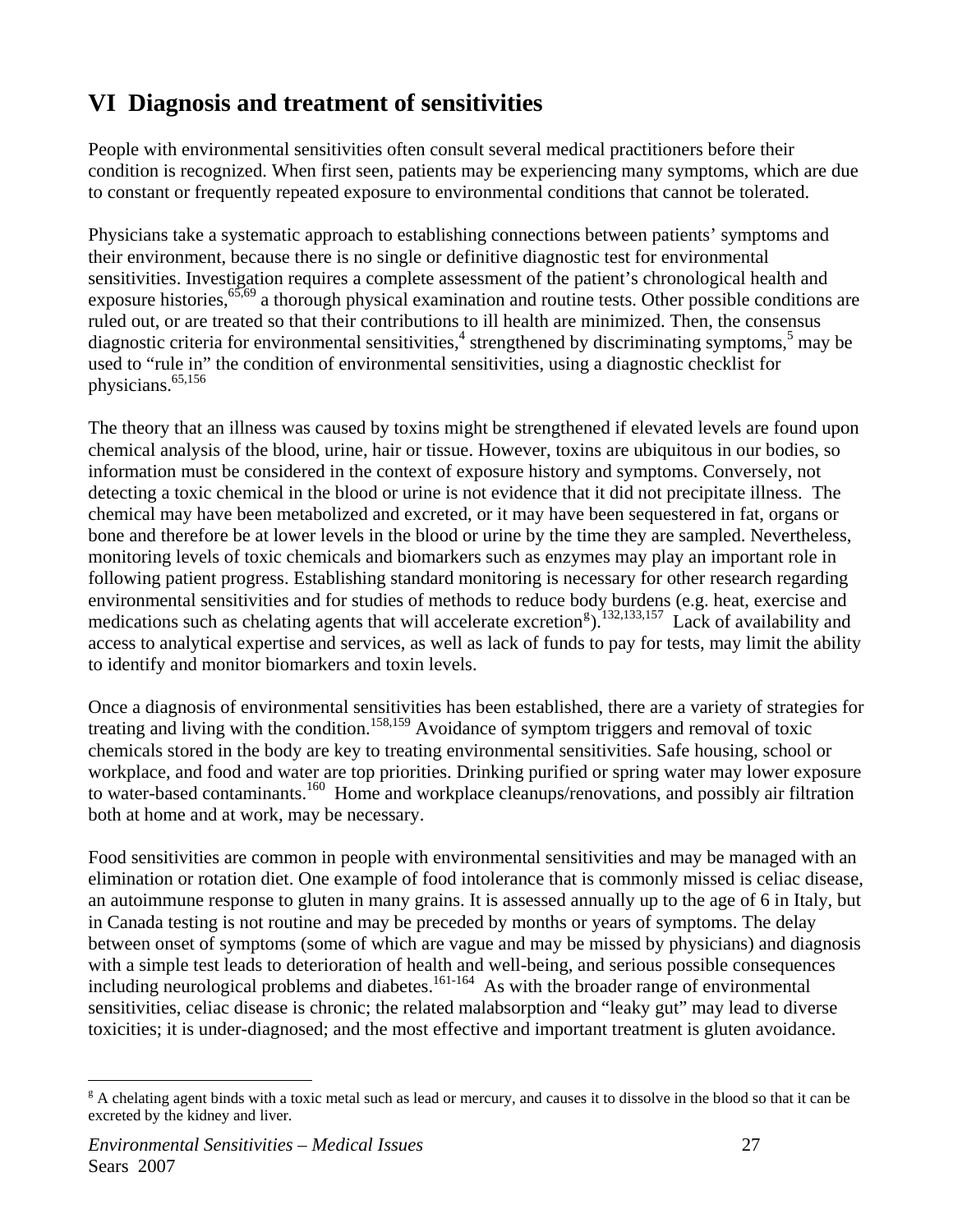<span id="page-34-0"></span>Once exposure to incitants is eliminated, helpful interventions include:

- treating gastrointestinal infections which, if untreated, can lead to absorption of internal toxins and large-molecule food antigens, or conversely, may lead to poor absorption of nutrients;
- regimens to enhance detoxification and elimination such as sauna and exercise therapy;
- reduction of heavy metal contamination using oral and intravenous chelation for toxic metals (shown to be safe to treat lead in children;  $165$  it is currently in clinical trials for children with autism<sup>157,166</sup>);
- oral and intravenous vitamins;
- securing hormonal homeostasis, given that many of the toxins observed are endocrine disruptors;
- correcting biochemical irregularities;
- desensitization for foods and/or inhalants;
- psychological, social and spiritual support;
- occupational accommodation; and
- financial support for safe workplaces, housing, food and water.

#### **Summary**

Diagnosis of people with environmental sensitivities involves systematically identifying and treating conditions contributing to ill health, then determining if remaining symptom patterns meet the diagnostic criteria. Early recognition, avoidance of symptom-triggering agents, environmental control, treatments that may reduce residual toxins and recovery of normal biological processes are key to regaining health for people with sensitivities. Without safe food, water, shelter and workplaces, people with environmental sensitivities may become severely debilitated and unemployed.<sup>12,60,78</sup>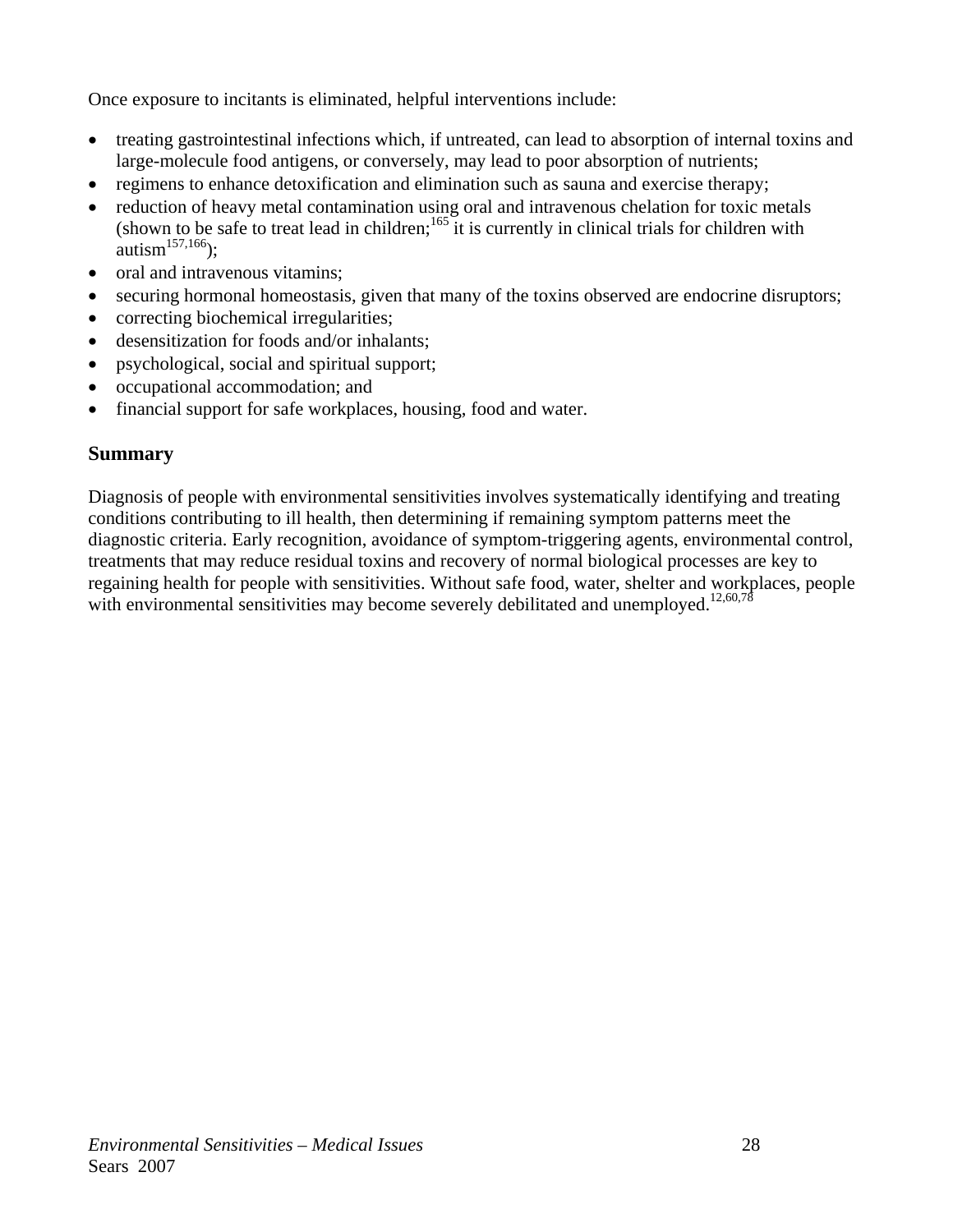# <span id="page-35-0"></span>**VII Building codes, regulations and guidelines**

Canadians spend much of their time indoors, and environmental sensitivities generally stem from aspects of the indoor environment. Construction, furnishing and maintenance of the indoor environment is therefore critical to addressing environmental sensitivities.

Described in this section are governmental initiatives addressing construction as it affects people with environmental sensitivities. Guidelines and the scientific background regarding indoor environmental quality are also described, and the implications of construction and renovation for people with environmental sensitivities are explored. Scents, moulds and pest control are discussed. Pollution prevention is preferable, but will not be sufficient indoors, so ventilation is important to ensure indoor air quality. Finally, electromagnetic phenomena and sensitivities are discussed.

## **A Building codes**

Building codes, the rule-books for construction of indoor environments, are the first place to look for standards that may address environmental sensitivities.

### **a) International initiatives**

The need for improved laws, codes and initiatives affecting people with environmental sensitivities is being recognized and acted upon at the international level.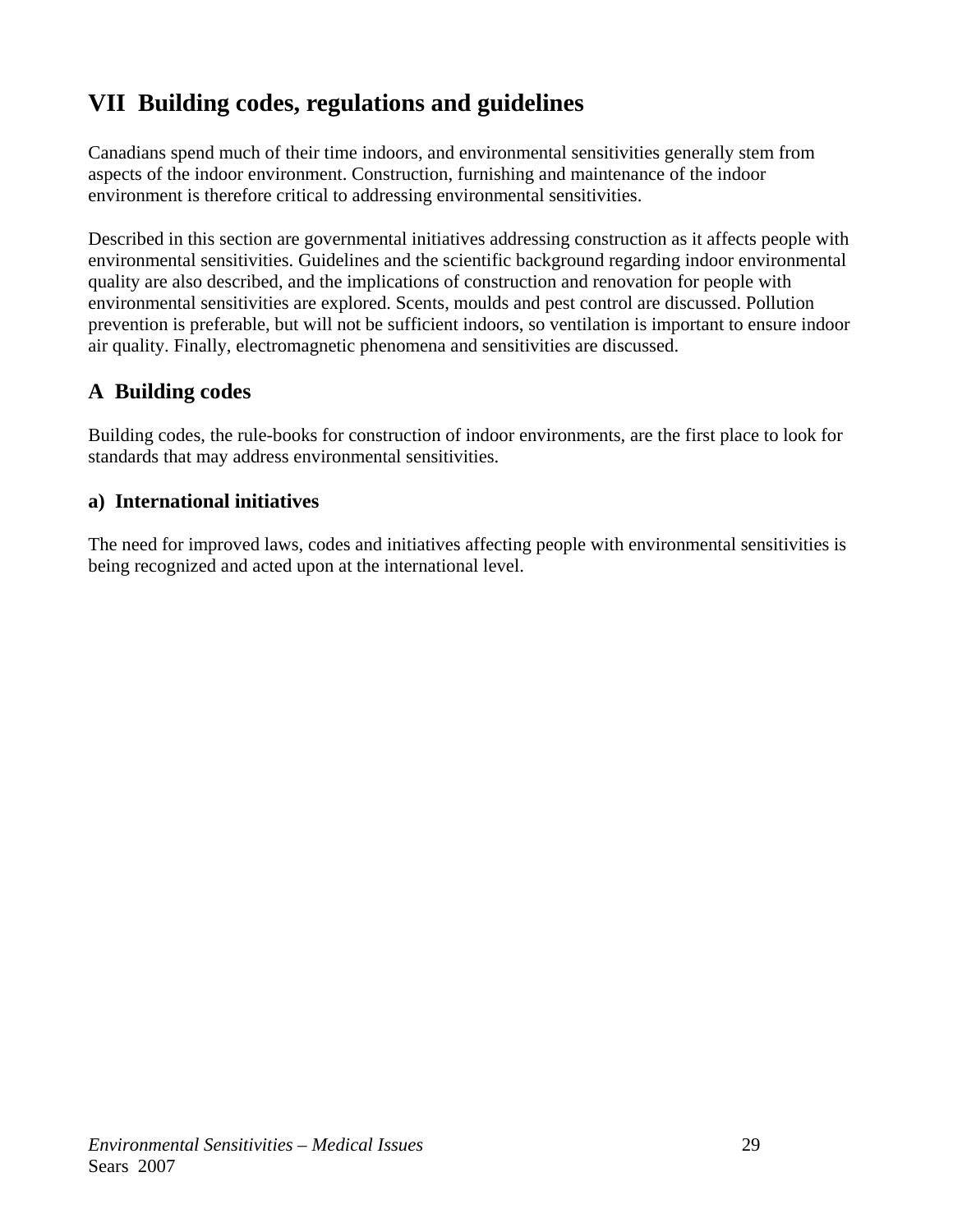|  |  | Table 8: International initiatives addressing environmental sensitivities in building |  |
|--|--|---------------------------------------------------------------------------------------|--|
|  |  |                                                                                       |  |

| <b>Country</b>                                                      | <b>Initiatives</b>                                                                                                                                                                                                                                                                                                                                                                                                                                                                  |
|---------------------------------------------------------------------|-------------------------------------------------------------------------------------------------------------------------------------------------------------------------------------------------------------------------------------------------------------------------------------------------------------------------------------------------------------------------------------------------------------------------------------------------------------------------------------|
| International                                                       | ASHRAE examined air quality standards for industrial settings in the USA and<br>$\bullet$<br>Germany, and concluded that standards are not set to protect environmentally<br>sensitive individuals. Many are set to address irritation over the short term. <sup>h</sup>                                                                                                                                                                                                            |
|                                                                     | Prominent scientists signed the Benevento Resolution (February 2006) affirming<br>$\bullet$<br>that there is considerable and strengthening scientific evidence that low-intensity,<br>low-frequency and radio-frequency electromagnetic fields are responsible for<br>biological effects and health effects. Scientists called for more research, and a<br>more precautionary approach to standards, recommended exposures, and<br>technologies in the market place. <sup>43</sup> |
| Europe                                                              | Passed landmark legislation for Registration, Evaluation, Authorisation and<br>$\bullet$<br>restriction of Chemicals (REACH) in December 2006. The legislation requires<br>substitution of materials with less-toxic alternatives, which will affect building<br>materials, finishing products, furnishings and equipment. <sup>44</sup>                                                                                                                                            |
| Denmark<br>Environmental<br>Protection<br>Agency                    | Following a review of scientific information on multiple chemical sensitivities, it<br>$\bullet$<br>was concluded that present Danish regulations to minimize off-gassing materials<br>in the indoor environment may have led to a lower incidence of sensitivities in the<br>Danish population. As a result, it was recommended that stronger measures be<br>taken to prevent the development of sensitivities. <sup>46</sup>                                                      |
| Australia<br>Human Rights<br>and Equal<br>Opportunity<br>Commission | Recommendations were made that the needs of people with environmental<br>$\bullet$<br>sensitivities should be considered in revisions to the building code. <sup>167</sup>                                                                                                                                                                                                                                                                                                          |
| England                                                             | Recommendations were made to improve building codes to ensure accessibility for<br>$\bullet$<br>people with environmental sensitivities. <sup>1</sup>                                                                                                                                                                                                                                                                                                                               |
| <b>United States</b><br>California                                  | Building code contains provisions for voluntary "cleaner air rooms." <sup>168,169</sup> These<br>$\bullet$<br>rooms in public buildings are designed and maintained to minimize volatile<br>organic compounds (VOCs), are accessible via corridors with similarly good air<br>quality, and people using the rooms must not use scented products or bring in<br>food.                                                                                                                |
| <b>United States</b><br><b>Access Board</b>                         | Ongoing cooperative effort with the National Institute of Building Sciences and<br>$\bullet$<br>other partners to compile comprehensive guidelines to ensure accessibility of<br>buildings to people with environmental sensitivities. <sup>169</sup>                                                                                                                                                                                                                               |
| American<br>Society of<br>Heating,                                  | Building ventilation guidelines are referenced in Canadian building regulation<br>$\bullet$<br>documents, and as such Canadians are required to meet these standards for<br>ventilation in new buildings.                                                                                                                                                                                                                                                                           |
| Refrigeration<br>and Air-                                           | Have noted that meeting ASHRAE ventilation standards may be insufficient for<br>$\bullet$                                                                                                                                                                                                                                                                                                                                                                                           |

<span id="page-36-0"></span>h<br>
<sup>h</sup> ANSI/ASHRAE Addendum c to ANSI/ASHRAE Standard 62.1-2004, American Society of Heating, Refrigeration and Airconditioning Engineers, Inc*.,* Atlanta, Georgia. <sup>i</sup>

<span id="page-36-1"></span><sup>&</sup>lt;sup>1</sup> Personal communication, Dr. Kartar Badsha, Environmental Law Centre, UK. (August 14, 2006)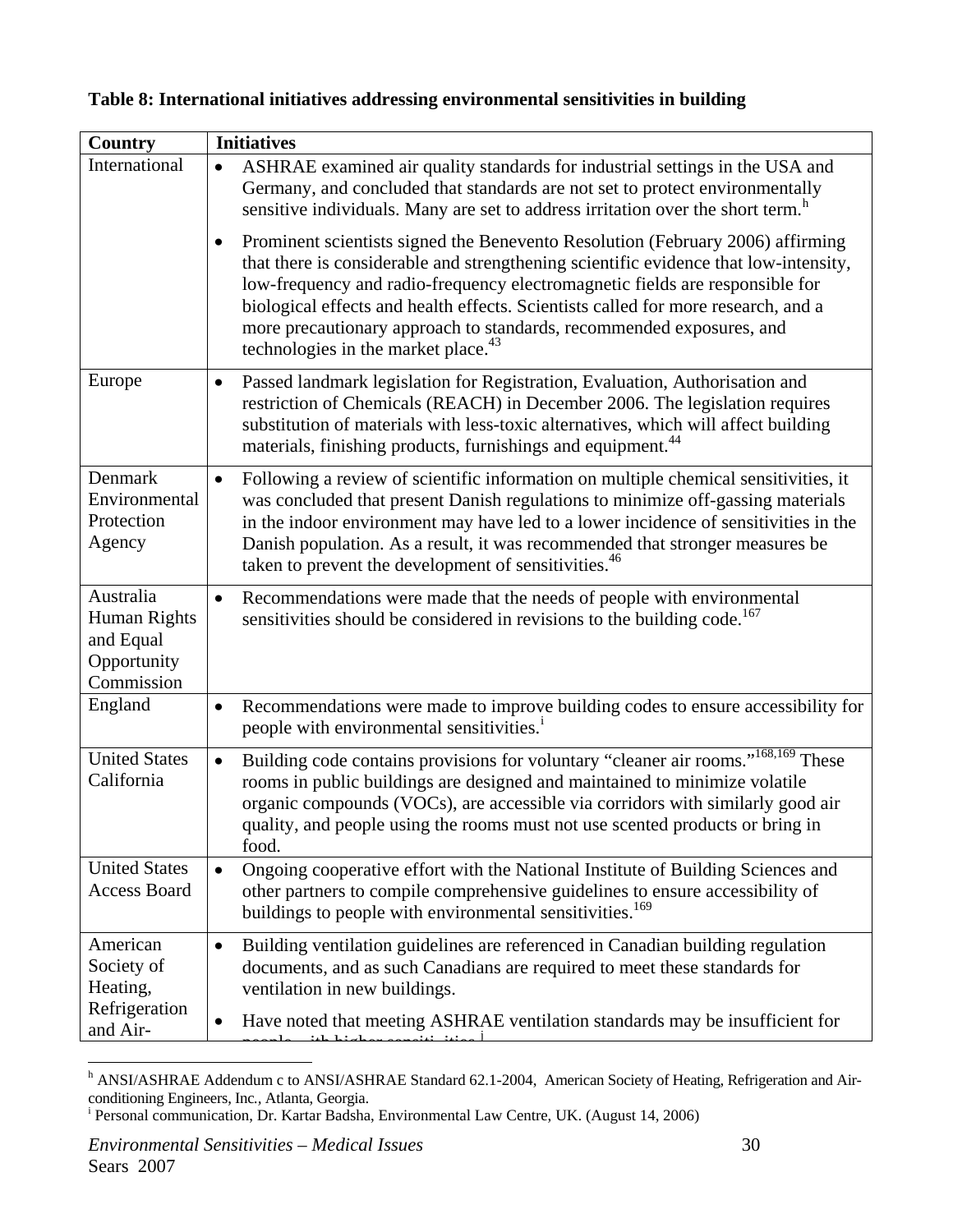| conditioning<br>Engineers<br>(ASHRAE) | people with higher sensitivities. <sup>1</sup><br>Recommended a high air filtration, stating "This is the level required if there is<br>concern for a hypersensitive or allergic family member." <sup>k</sup> |
|---------------------------------------|---------------------------------------------------------------------------------------------------------------------------------------------------------------------------------------------------------------|
| Sweden                                | Recognizes electrical hypersensitivity as a disability<br>Created health care facilities with very low electromagnetic fields and radiation for<br>sensitive individuals. $6$                                 |
| Kazakhstan                            | Issued a decree limiting radiofrequencies in wiring to 50 millivolts (microsurges)<br>$\bullet$<br>to decrease "negative influence of physical factors on human health"<br>(November 6, 2003)                 |

#### **b) Canadian federal initiatives**

Like the international community, various Canadian codes, regulations and guidelines recognize some form of environmental sensitivity. At the national level, these codes are not enforceable. They are, however, part of an overall framework that increasingly addresses the impact of environmental sensitivities on daily lives.

The Canadian Commission on Building and Fire Codes, with expertise from industry, the regulatory community and general interest groups, develops and updates six model national codes for buildings: the Model National Building Code of Canada, the Model National Energy Codes for houses and buildings, as well as model codes for fire, farm buildings and plumbing. Codes for electrical, gas and oil installations are developed by the Canadian Standards Association.<sup>170</sup> Model national codes provide guidance (much as the medical information published at the national level by the CIHI is advisory). They provide a minimum standard for structures and ventilation, and address fire and occupant safety, in the design and construction of buildings. $170$ 

<span id="page-37-0"></span><sup>|&</sup>lt;br>j <sup>j</sup> "Considering the diversity of indoor air contaminants and the range of susceptibility in the population, compliance may not be acceptable for everyone." ASHRAE Standard 62, Ventilation for Acceptable Indoor Air quality. American Society of Heating, Refrigeration and Air-conditioning Engineers, Inc*.,* Atlanta, Georgia.

<span id="page-37-1"></span><sup>&</sup>lt;sup>k</sup> ASHRAE® STANDARD, BSR/ASHRAE Standard 62.2P: Ventilation and Acceptable Indoor Air Quality in Low-Rise Residential Buildings, American Society of Heating, Refrigeration and Air-conditioning Engineers, Inc*.,* Atlanta, Georgia.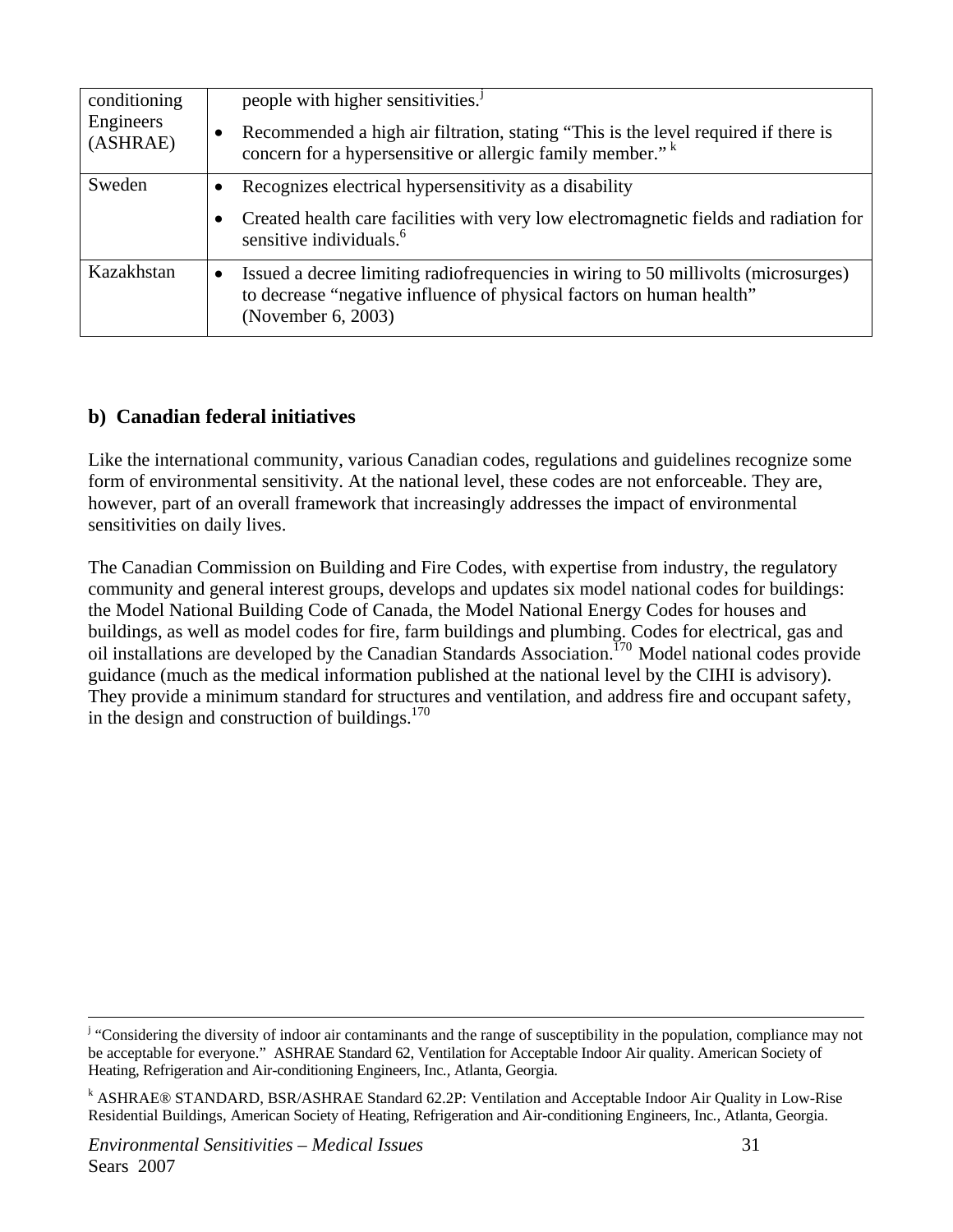| Codes,                                                         | <b>Initiatives</b>                                                                                                                                                                                                                                                                                                                                                                                                                                                                                                                                                                                                                                                                            |
|----------------------------------------------------------------|-----------------------------------------------------------------------------------------------------------------------------------------------------------------------------------------------------------------------------------------------------------------------------------------------------------------------------------------------------------------------------------------------------------------------------------------------------------------------------------------------------------------------------------------------------------------------------------------------------------------------------------------------------------------------------------------------|
| regulations or                                                 |                                                                                                                                                                                                                                                                                                                                                                                                                                                                                                                                                                                                                                                                                               |
| guidelines<br><b>Model National</b><br>$\mathrm{Codes}^{170}$  | These codes provide guidance regarding measures that affect indoor<br>environmental quality such as barriers preventing moisture or radon<br>infiltration from the soil; thermal insulation; covering and moisture barriers<br>for walls, heating, ventilation and air conditioning (HVAC) systems, and<br>plumbing; ventilation of working spaces, cooking facilities, storage spaces,<br>roof spaces, crawl spaces, garages etc.; minimization of growth of micro-<br>organisms; priority for removal of air contaminants at source; and<br>requirements to avoid depressurization that may lead to back-draughts from<br>sources of contamination such as garages or units for combustion. |
| <b>National Research</b><br>Council<br>(www.nrc.ca)            | Conducts research focusing on the health effects of contaminants;<br>$\bullet$<br>ventilation, heating and cooling; energy efficiency; and building envelope<br>air-tightness in the laboratory and in the field (i.e., in homes, commercial<br>buildings, hospitals and schools). <sup>170</sup>                                                                                                                                                                                                                                                                                                                                                                                             |
| Canada Mortgage<br>and Housing<br>Corporation<br>(www.cmhc.ca) | Produced publications regarding environmental sensitivities, including books<br>on housing that incorporates innovative design features, materials and<br>construction, indoor air quality, ventilation, heating and cooling, and dealing<br>with moulds and bacterial contamination. A popular publication is "Building<br>Materials for the Environmentally Hypersensitive."                                                                                                                                                                                                                                                                                                                |
|                                                                | Built a demonstration house for environmentally hypersensitive people in<br>Ottawa, which was the site of a 2006 announcement of federal initiatives<br>addressing toxic chemicals.                                                                                                                                                                                                                                                                                                                                                                                                                                                                                                           |
| Environment<br>Canada and Health<br>Canada                     | Participate in joint initiatives addressing toxic chemicals in the environment,<br>٠<br>including revision of the Canadian Environmental Protection Act,<br>classification of industrial chemicals and various regulations. <sup>1</sup>                                                                                                                                                                                                                                                                                                                                                                                                                                                      |
|                                                                | Health Canada's Environmental and Workplace Health website offers<br>$\bullet$<br>information on air, noise, soil and water pollution, climate change,<br>environmental contaminants, occupational health and safety, pest control and<br>radiation. <sup>m</sup>                                                                                                                                                                                                                                                                                                                                                                                                                             |
|                                                                | The Minister of Health proposed a residential indoor air quality guideline for<br>$\bullet$<br>moulds in December 2006. <sup>171</sup>                                                                                                                                                                                                                                                                                                                                                                                                                                                                                                                                                        |
| Canadian<br>Construction<br>Association                        | Guidelines for construction and mould remediation refer to environmental<br>sensitivities. <sup>172</sup>                                                                                                                                                                                                                                                                                                                                                                                                                                                                                                                                                                                     |

## **Table 9: Canadian national initiatives addressing environmental sensitivities in building**

<span id="page-38-1"></span><span id="page-38-0"></span> l [www.ec.gc.ca/substances](http://www.ec.gc.ca/substances) and [www.chemicalsubstanceschimiques.gc.ca](http://www.chemicalsubstanceschimiques.gc.ca/)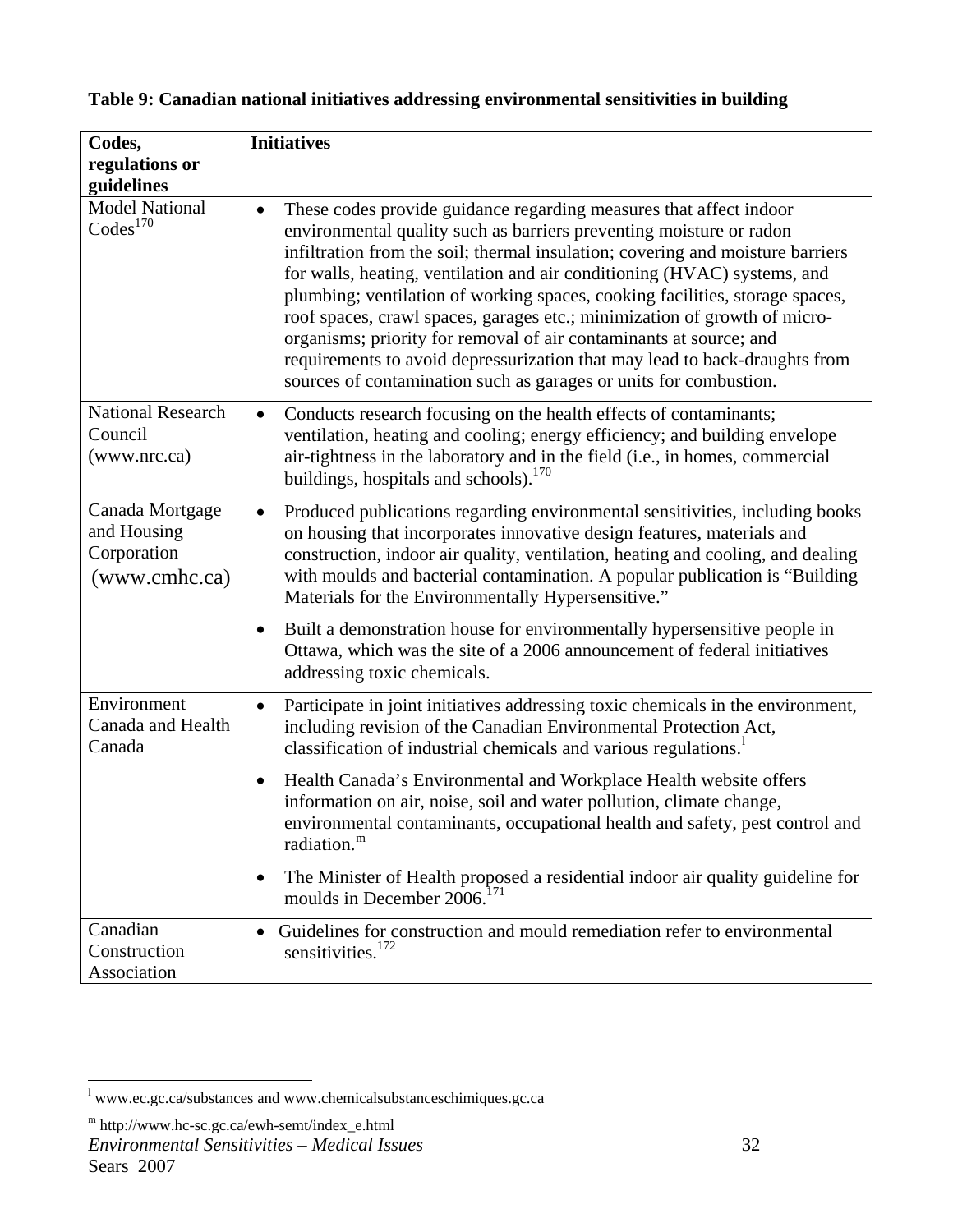#### **c) Provincial initiatives**

Provincial building codes must adopt the model National Building Code of Canada under provincial legislation, and may include other standards to reflect location conditions and practices. The provincial codes are enforced by building codes officers, as provinces may delegate authority to lower tiers of government.170

The Ontario Association of Architects has published guidelines addressing mould in construction and water penetration. They acknowledge that additional measures may be necessary to protect people with sensitivities.<sup>173</sup>

#### **d) Municipal measures and roles**

Municipalities can go beyond provincial codes in regulating or implementing more stringent building or use requirements (e.g. restrictions on building materials and methods of construction, or the discharge of perfumes and fabric softeners in air from clothes dryers). Institutions such as governments, schools or universities may follow guidelines for environmental design or institute specific provisions for their ow[n](#page-39-0) buildings (e.g. University of Calgary's no-carpet guideline<sup>n</sup> or Lakehead University's wireless-free p[o](#page-39-1)licy<sup>o</sup>).

#### **Summary**

Canadian statutes do not prescribe standards that are protective for people with environmental sensitivities. Building codes focus on topics such as strength of structures, but they are silent on many issues impacting indoor environmental quality such as building materials or commissioning of the structure (de-gassing before being occupied). Insofar as building codes and guidelines are perceived to be sufficiently protective of health and safety, they may constitute barriers to stricter guidelines, and to research and development of safer materials and methods.

## **B Indoor environmental quality**

Indoor environmental quality covers many concerns, including heat, light, air quality, noise and electromagnetic phenomena. A large scientific effort has been directed towards air quality. Internationally, there are disparate air quality guidelines for a variety of chemicals that may be found in indoor air. The World Health Organization recently published guidelines that apply to Europe, <sup>174</sup> but Canada does not have its own benchmarks for many of these same chemicals.<sup>175</sup> Canadian employers have a duty under provincial occupational health and safety acts to take reasonable precautions to protect workers from substandard environmental quality, including air contaminants exceeding workplace guidelines. Guidelines also exist for residential buildings, but these are not enforceable by law. Workplace standards and guidelines are typically not stringent, to avoid being considered too costly or impractical in industrial occupancies.

 $\overline{a}$ <sup>n</sup> http://www.ucalgary.ca/ci/stewardship/flooring.html<br><sup>0</sup> http://www.conode.com/ottowacitizen/nows/story.htm

<span id="page-39-1"></span><span id="page-39-0"></span>http://www.canada.com/ottawacitizen/news/story.html?id=f1c244c9-5634-484a-af13-c0c13b1dacc8 http://www.itbusiness.ca/it/client/en/home/News.asp?id=38093&PageMem=1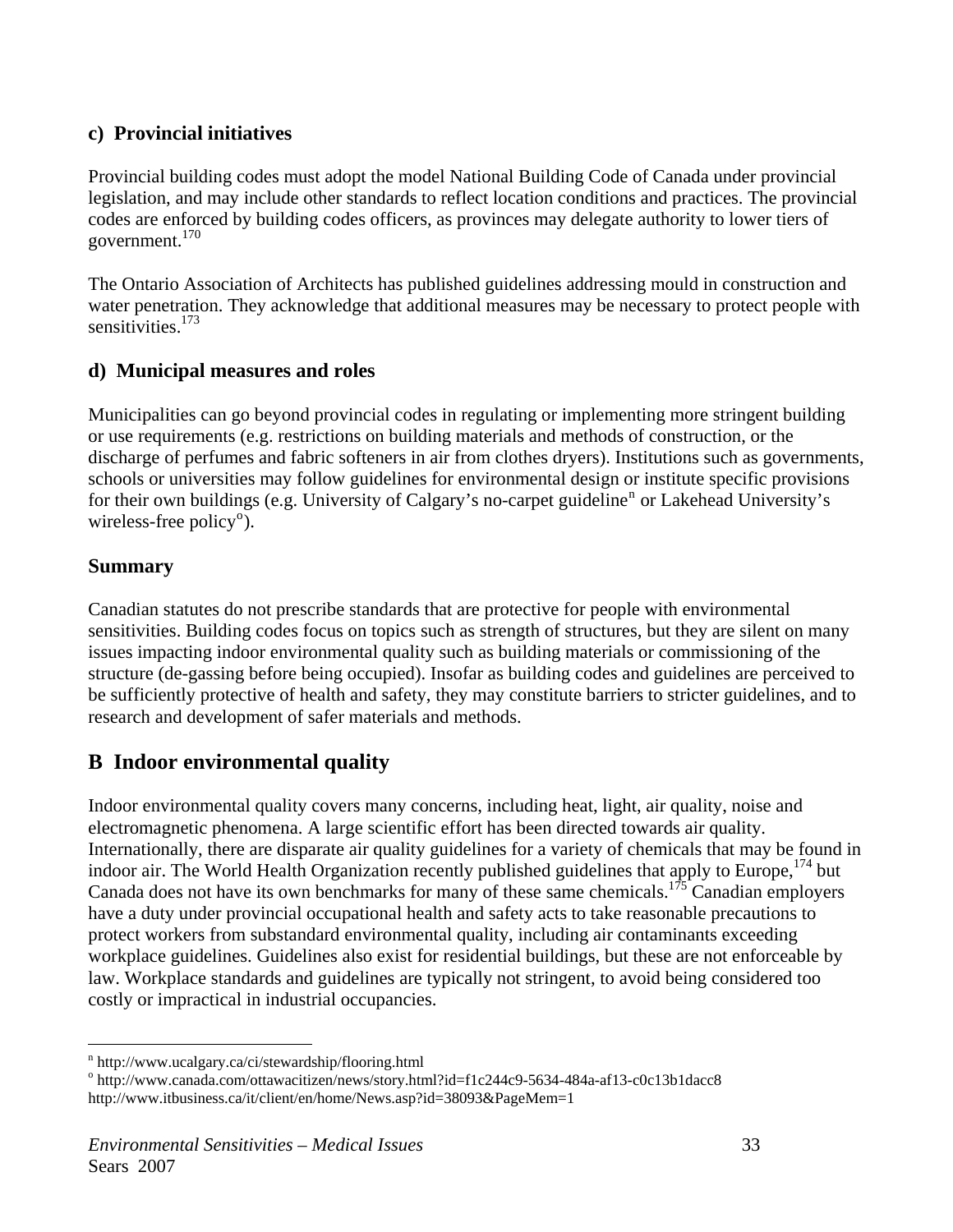The following is an overview of some concerns regarding indoor air quality. The origin of possible contaminants, and strategies to avoid or remediate them are discussed, with particular focus on moulds, scents, pest control and electromagnetic phenomena.

## **a) Air quality**

Indoor air quality is affected by many potential contaminants:

- gases such as carbon dioxide  $(CO<sub>2</sub>)$ , carbon monoxide and volatile organic compounds (VOCs) (e.g. myriad chemicals from carpets, furniture, building materials and paints, or gases given off by microbes);
- particles that may include smoke, heavy metals and other chemicals, pollen, skin flakes, bacteria, and mould particles and spores.

Excessive  $CO<sub>2</sub>$  impairs well-being and is generally controlled with the addition of fresh air. Measuring  $CO<sub>2</sub>$  is useful to gauge the adequacy of ventilation in a fully occupied building, but it does not reflect the many other air contaminants arising from the building and contents. Generally, facilities are not fully utilized around the clock, so 24-hour average  $CO<sub>2</sub>$  levels will underestimate actual exposures and are not helpful.<sup>176</sup> Health and well-being are related to the actual concentration of  $CO_2$ , so real-time continuous monitoring over several days is necessary to determine peak concentrations. In office buildings without other sources of carbon dioxide (e.g. combustion appliances or air intakes close to sources of exhaust),  $CO<sub>2</sub>$  measurement may also be a surrogate for occupant-generated pollutants. However,  $CO<sub>2</sub>$  measurements cannot be usefully compared amongst buildings with different activities (e.g. cooking or combustion), concentrations of people, or practices with respect to scents or smoking.<sup>177</sup>

VOCs originate from a multitude of sources, including the built environment (materials used in construction, furnishings and equipment), scents from cleaning and personal care products, odours from food preparation and incoming air. Ninety chemicals have been identified as priority substances amongst approximately 2,300 chemicals found in indoor air.<sup>175,176,178</sup> Canada does not have guidelines for many of them, but the issue is slated to be addressed under the Canadian Environmental Protection Act. $179$ 

Dust can contain asbestos, pesticides, organisms such as fungi and bacteria, heavy metals (e.g. lead), fragments of material from plastic products (including plasticizers, flame retardants and stain repellents), or animal products (e.g. cat dander, dust mites, etc.). These may cause infections, provoke allergies or sensitivities, or have toxic effects.

Air quality guidelines are based upon toxicity testing in laboratory animals, and some workplace sampling to determine human exposures. This system has several weaknesses, which explains why guidelines may not be sufficiently protective to ensure no adverse health effects for people with environmental sensitivities:

- Rats have detoxification enzymes that do not exist in people, so toxicity conclusions may not apply to humans: $180$
- Neurotoxicity (noted with the development of environmental sensitivities), particularly developmental neurotoxicity that might anticipate problems such as autism and attention deficit hyperactivity disorder in children, may not be studied; $^{129}$
- Research on workers is skewed by the "healthy worker effect." In other words, workers who cannot tolerate chemicals will find other work. Thus, the self-selected group of employees would not

*Environmental Sensitivities – Medical Issues* 34 Sears 2007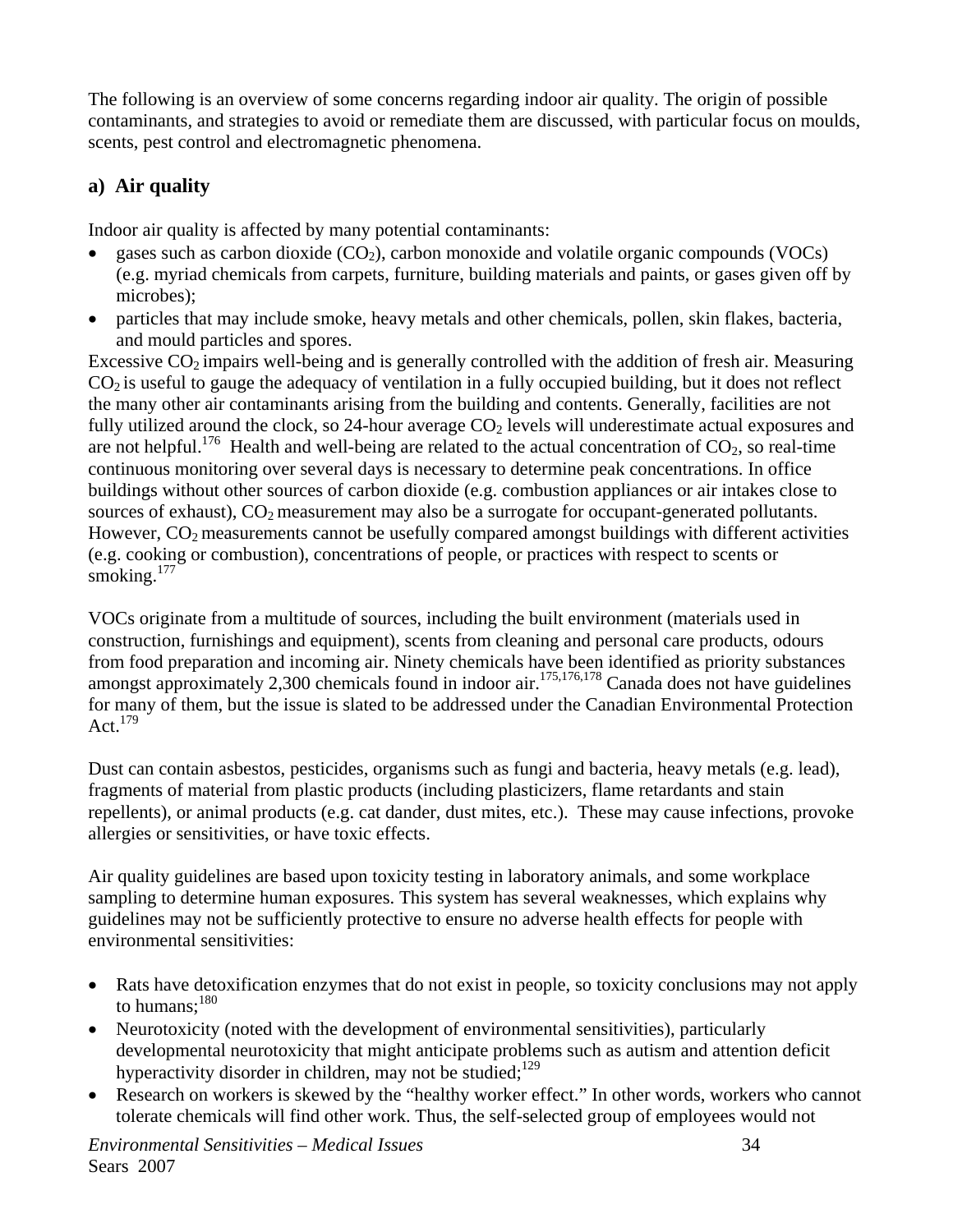include people with a predisposition to chemical sensitivities. Furthermore, avoiding obvious toxicities in healthy adults will not translate into protection for the unborn; and

• Guidelines address toxicity of a single chemical at a time, whereas the workplace may contain many chemicals and biological agents from work processes, carpets and furniture, people wearing perfumes, moulds, contaminants from equipment such as copiers, etc. Combined and synergistic toxicities are not addressed under this system.

#### **Building materials and finishing**

The first priority in optimizing indoor air quality is to minimize the pollutants added to indoor air from the building and its contents. Several authorities, including the Canada Mortgage and Housing Corporation (www.cmhc.ca), the National Research Council of Canada (www.irc.nrc-cnrc.gc.ca) and the American Society for Heating, Refrigeration and Air-Conditioning Engineers (ASHRAE)<sup>181</sup> formally recognize this imperative.

A large number of chemicals in plastics, glues, paints, carpets, etc. may impair health, and formaldehyde is a particularly prevalent contaminant.<sup>182,183</sup> Tolerated products include materials such as natural fabrics, wallboard without pesticide additives, woods (this has to be assessed individually), metal, ceramic tiles and cement products (concrete, grout, etc.) without toxic additives.

Inexpensive materials and furnishings may be associated with increased toxicities (e.g. formaldehydecontaining composite wood products). More durable materials tend to be better tolerated, so over the longer term, both costs and maintenance may be reduced and indoor air quality improved.

There is no Canadian assessment of building materials specifically focused on low toxicity for people with environmental sensitivities. However, CMHC has many publications including "Building Materials for the Environmentally Hypersensitive" and "Research House for the Environmentally Hypersensitive." The Ecologo (www.environmentalchoice.com) designates environmentally preferable choices for over 300 types of products. Health is not the primary focus of this initiative (for instance, products might include scents), and the program does not recognize that sometimes the environmentally preferable action would be not to produce or purchase certain types of products (e.g. air "fresheners").

Innovative interiors can be both aesthetically pleasing and good choices for the environmentally sensitive. However, every detail must be considered. For instance, in the case of cast concrete flooring in a housing project for people with sensitivities, the oil used to release the concrete from the forms was replaced with an alternative unscented lotion tolerated by individuals with sensitivities.

 "Commissioning" involves a period of increased heating and ventilation to exhaust fumes from paints, wallboard filler, flooring and equipment. It is used to eliminate volatile materials to the greatest extent possible and should take place before spaces are occupied.<sup>184</sup>

#### **Furnishings and Equipment**

Furnishings and equipment contribute significantly to VOCs in indoor air, and may off-gas for extended periods of time.<sup>185,186</sup> Equipment such as photocopiers, fax machines, laser printers and laminators also compromise the air quality in buildings as they emit dozens of air contaminants including VOCs, ozone and carbon black. Minimizing the toxic contaminants such as flame-retardants,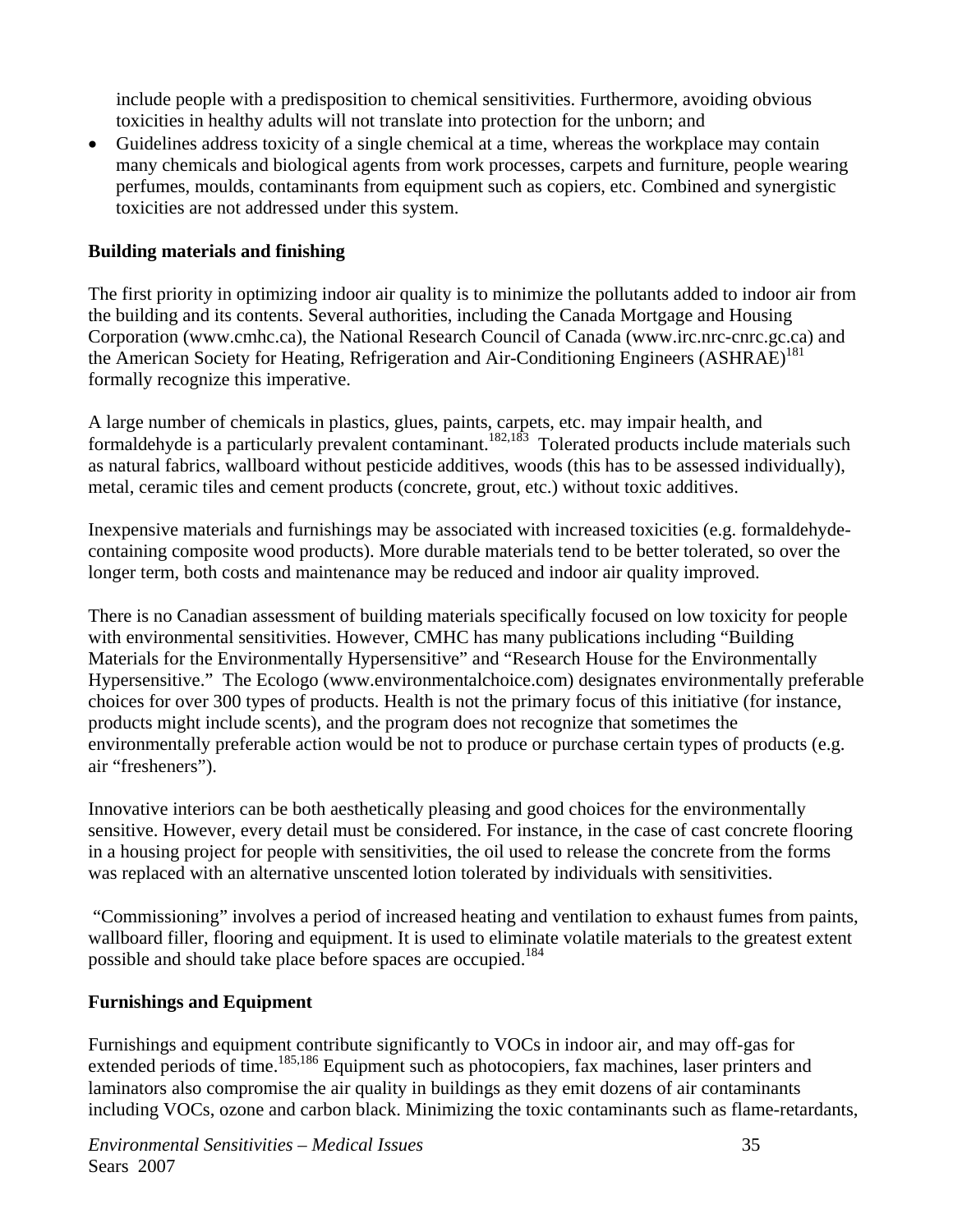plasticizers, heavy metals and solvents in electronics makes them both safer and easier to recycle.<sup>187</sup> Specifications for electronics should indicate that higher frequencies not be introduced into the electrical wiring.<sup>8</sup>

#### **Scents**

 $\overline{a}$ 

After tobacco smoke, perfumes are one of the most noticeable air contaminants in public places and the workplace, and they are reported to cause difficulties for most people with environmental sensitivities.<sup>29,60,188</sup> Fragrances are in personal care products, laundry and cleaning products, and can be in many other products such as tissues, wipes and other paper products. The ingredients may include any of approximately 4,000 plant or animal extracts or synthetic chemicals, with maybe 100 ingredients in a given fragrance.<sup>189</sup> Fragrances now contain more synthetic chemicals, and are stronger and more persistent. Some ingredients are respiratory irritants, asthma triggers and neurological toxins. Some are listed as potentially causing cancer and birth defects.<sup>188-191</sup> The ingredients are proprietary, and are not assessed for toxicity. Neither are they listed on labels, in the Workplace Health Information Management System (WHIMS), on Material Safety Data Sheets (MSDS) or under labelling requirements for personal care products.

"Scent-free" means that additional fragrance was not added to the product, but some cleaning products contain ingredients smelling of citrus or pine that can trigger sensitivity reactions and/or asthma. "Scent-free" products such as fabric softeners may contain neurologically active "masking agents," added to cover the unpleasant odour of the active ingredient or contaminants. People with environmental sensitivities may also react to the "softener" ingredients themselves, which coat clothes, evaporate slowly and contaminate dust.

A wide range of organizations [p](#page-42-0)romote no-scent workplace policies,<sup>p</sup> including hospitals,<sup>[q](#page-42-1)</sup> unive[r](#page-42-2)sities<sup>r</sup> and medical organizations, Health Canada and the Department of Justice, unions such as  $PSAC<sup>192</sup>$  and CUPE, [s](#page-42-3)chool boards, large facilities (e.g. the National Arts Centre) and the Lung Association.<sup>s</sup>

Scent-free policies may help stem the influx of people into the group of those who are extremely sensitive to chemicals. Adherence to such a policy is necessary for people with sensitivities because scents can linger for several washings of clothes and hair.

#### **b) Microbes - moulds and bacteria**

Moulds are increasingly recognized as serious contaminants in buildings, contributing to "sick buildings" and to environmental sensitivities.<sup>193-195</sup> Moulds may also cause neurological and

<span id="page-42-0"></span>p<br>
<sup>p</sup> See for instance http://www.mcscanadian.org/pdf/scentfree2005.pdf<br>
<sup>q</sup> Ontario beguitals with seent free policies include: Terente General I

<span id="page-42-1"></span>Ontario hospitals with scent-free policies include: Toronto General Hospital; Women's College Hospital, Toronto; Wellesley Hospital, Toronto; Lyndhurst Spinal Hospital, Toronto; Middlesex Hospital Alliance, Middlesex; Leamington District Hospital, Leamington; Grand River Hospital, Freeport Health Centre, Kitchener; Ottawa Hospital Civic Campus; Ottawa Hospital General Campus; Children's Hospital of Eastern Ontario, Ottawa; Queensway-Carleton Hospital, Ottawa; University of Ottawa Heart Institute, Ottawa Health Research Institute; Kingston General Hospital; Hotel Dieu, Kingston; Soldiers' Memorial Hospital, Orillia; Niagara-on-the-Lake Hospital; North Bay General Hospital.

<span id="page-42-2"></span>r Including Dalhousie, McMaster, Acadia, Memorial, St. Mary's, Thompson Rivers, Mt. Allison and Malaspina Universities, and the Universities of Calgary, Toronto, Windsor, British Colombia, Prince Edward Island, Ottawa, Victoria, Saskatchewan, Waterloo and Guelph.

<span id="page-42-3"></span>s http://www.lung.ca/protect-protegez/pollution-pollution/indoor-interieur/scents-parfums\_e.php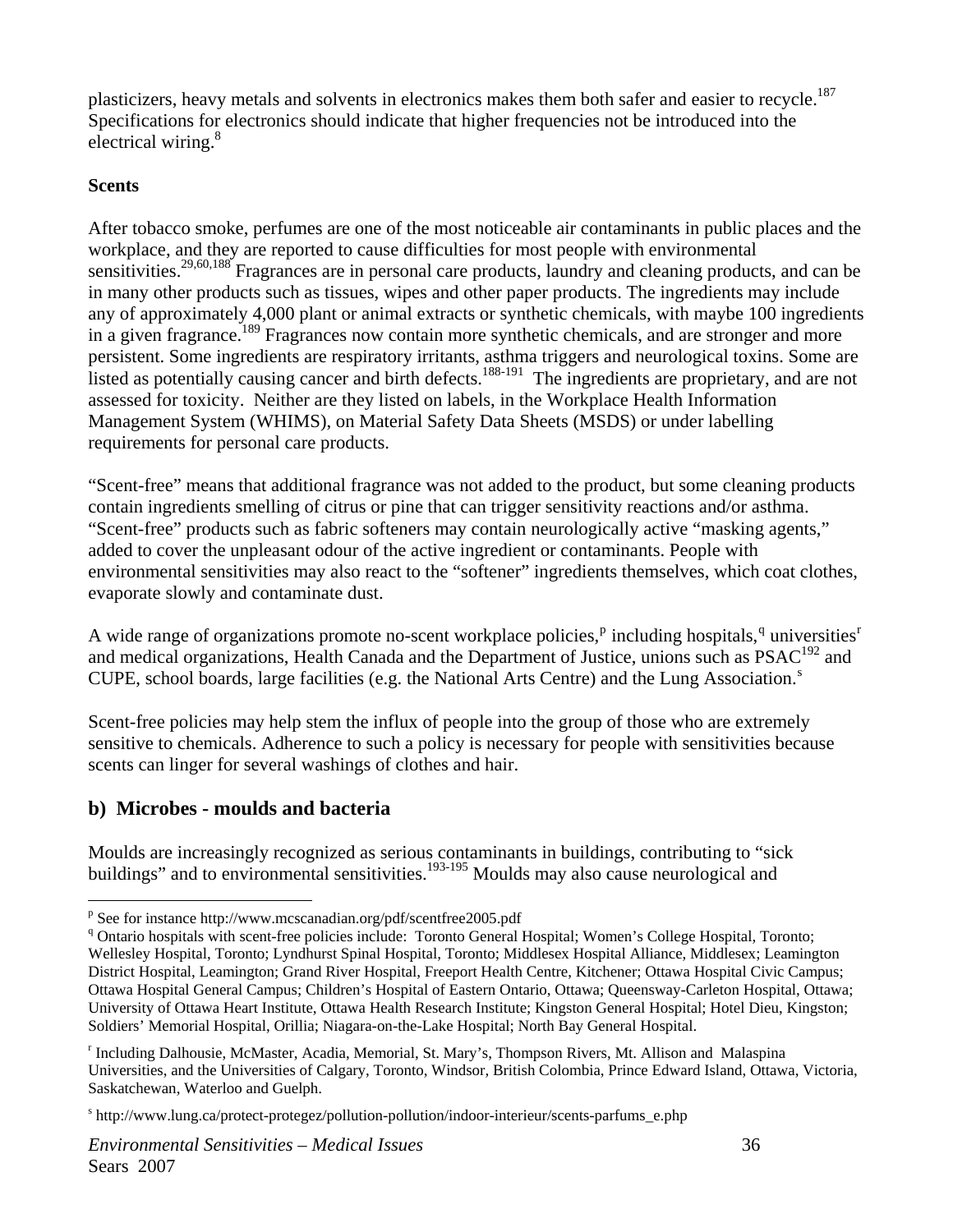psychological disorders including depression.<sup>114,116</sup> Moulds have other diverse effects on health, and more research is needed into their toxic effects.<sup>196</sup> Spores and mycotoxins (toxic chemicals produced by moulds) cause inflammatory responses  $197$  and may lead to asthma, allergies and environmental sensitivities.<sup>194</sup> Moulds may result in damage to the nervous system as they stimulate neural autoantibodies, peripheral neuropathy, and neurophysiologic abnormalities.<sup>128</sup> Remediation of mould problems will improve workers health, attendance and well-being.<sup>34,86,198-203</sup> Those with environmental sensitivities should be relocated during mould remediation work.<sup>172</sup>

Greater awareness of bacteria in ventilation systems arose after Legionnaire's Disease sickened 180 and killed 29 at a Philadelphia conference in 1976.<sup>204</sup> Apart from their pathogenic potential, bacteria are a significant source of multiple adverse health effects and may be monitored along with moulds in indoor air.205

Moisture control is key to controlling microbes.<sup>172,173</sup> Design considerations for modern mould-free interior spaces include architectural details, materials selection, and moisture control with ven[t](#page-43-0)ilation.<sup>172,206</sup> Information is available from the CMHC Healthy Home resource page,<sup>t</sup> from the Canadian Construction Association 172 and the Ontario Association of Architects.173 Following the hurricanes of 2005, the US Centers for Disease Control published a review concerning moulds and a summary of clean-up procedures regarding mould in buildings.<sup>207</sup>

Chlorine bleach is sometimes recommended to clean up residual mould.<sup>207</sup> However, vapours may cause difficulties for people with allergies or environmental sensitivities,  $208-212$  and this is not recommended as a routine practice by the US Environmental Protection Agency.<sup>213</sup> A wire brush and trisodium phosphate or peroxide bleach (hydrogen peroxide) are effective. Another alternative approach that is less studied is to use beneficial organisms to eradicate moulds before final cleaning and renovations, and possibly to head off re-infestation.<sup>214</sup> Although ultra-violet (UV) light technology is proven to disinfect water, it is not effective for mo[u](#page-43-1)lds in air. $^{\mathrm{u}}$ 

#### **c) Ventilation**

 $\overline{a}$ 

Indoor air quality cannot be maintained without ventilation. Workplace materials and equipment produce various emissions; inhabitants emit carbon dioxide; and individuals and food give off odours. Ventilation is necessary to address these emissions, but it cannot supplant the overriding priority to minimize indoor air pollution arising from structures, fixtures, furnishings and equipment.

It is generally preferable to have natural ventilation with windows that open, but this is neither practical in inclement weather nor available in modern commercial buildings. Thus when air contaminants are generated from cooking, bathroom activities or photocopiers, a mechanical exhaust fan is the only effective method for removing the fumes. Furthermore, outside air will only enter a building if there is an air pressure difference between inside and outside, such as wind or "stack effect" (otherwise known as "chimney effect"). Therefore the design, operation and maintenance of heating, ventilation and airconditioning (HVAC) systems are critically important.<sup>215</sup> Standards set in North America by ASHRAE $^{21\overline{6}}$  do not guarantee optimum health. Improvements in well-being have been observed when the ASHRAE standard for ventilation was exceeded,<sup>76,79,83,217,218</sup> as recognized in an ASHRAE position paper.<sup>181</sup>

<span id="page-43-0"></span>t http://www.cmhc-schl.gc.ca/en/co/co\_001.cfm

<span id="page-43-1"></span><sup>&</sup>lt;sup>u</sup> Unpublished tests conducted by Prof. Tang G. Lee, University of Calgary, April 1, 2001.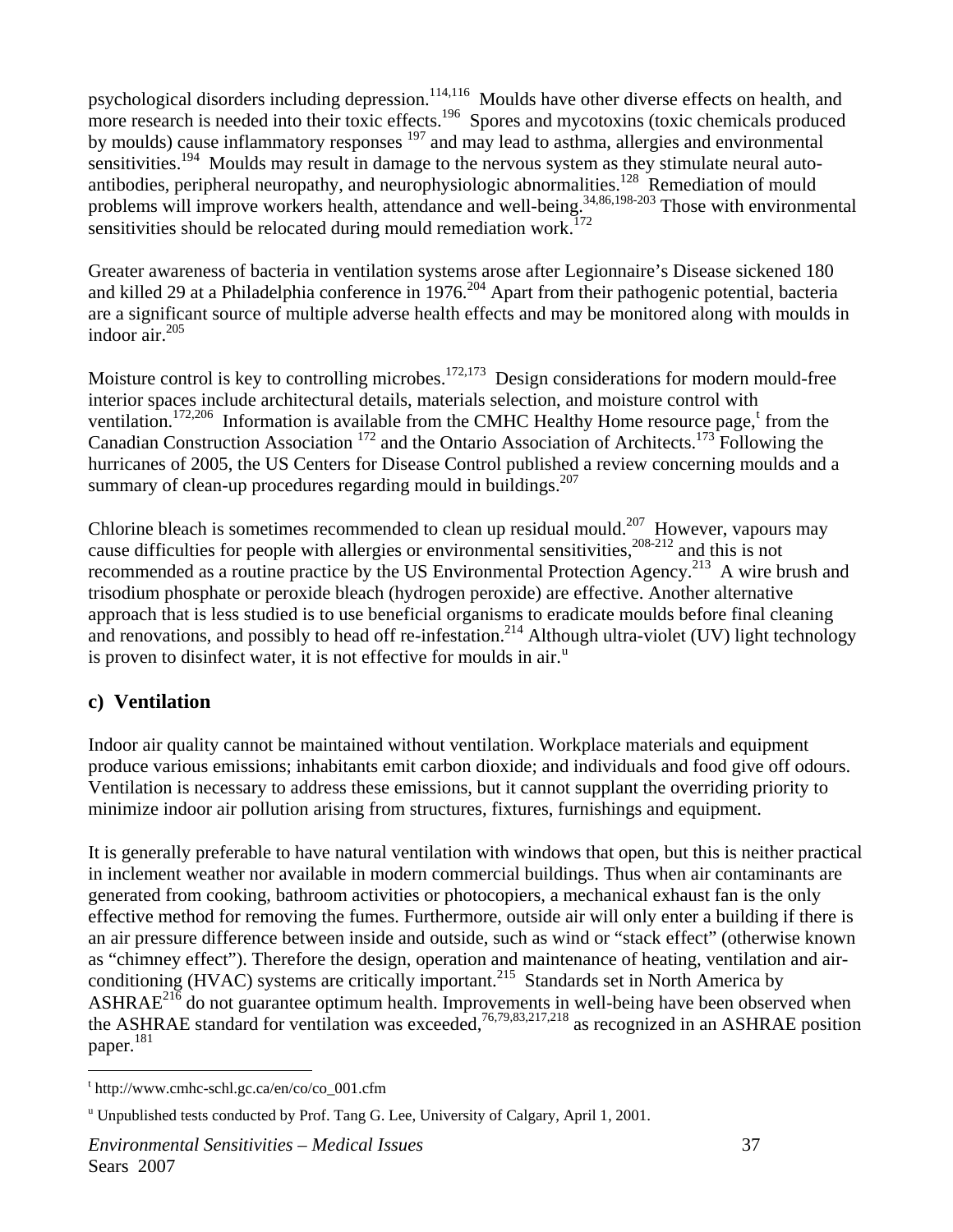Ventilation, heating and air-conditioning systems are required to minimize condensation and collection of water (except in properly designed condensers for dehumidification). Maintenance of these systems is extremely important to prevent accumulation of dust and water, or growth of microbes.<sup>172</sup>

Renovations can lead to compromised HVAC performance, if proper attention is not paid to vent connections and airflow through the new layout (newly created walls and doors, and arrangement of furnishings). Vents may also be blocked with equipment, or by employees who perceive a draught. As well, ventilation systems designed and installed at times when there were lower ventilation requirements may require attention in order to improve indoor air quality.

Indoor levels of pollution generally exceed outdoor levels, so outdoor air is usually relied upon for ventilation to control indoor pollutants. During cool weather moisture is also controlled with drier outdoor air. External sources of air contaminants include vehicle emissions (including from parking garages), pesticides, wood smoke and exhaust from adjacent buildings.

#### **Air filtration**

High efficiency particulate air (HEPA) filters are effective at removing dust and aerosols from ambient air, and may improve the health of people with allergies, asthma and environmental sensitivities.<sup>219</sup> Unfortunately there are no regulations to standardize what can be labelled as a HEPA filter. Activated carbon and other media such as potassium permanganate filters effectively remove many but not all volatile organic compounds.

Filtration of intake air and within air handling may improve air quality. However, filters that are not maintained become a contaminant source, particularly during humid weather when microbes grow more readily.<sup>219-221</sup>

When supplied to many workers, multiple air filters can result in improved air quality and health parameters.<sup>82</sup> During consultations, personal air filters within closed offices were identified as a common accommodation for office workers with en[v](#page-44-0)ironmental sensitivities in the UK. $^{\circ}$  This is not as desirable as ensuring higher quality air for all workers and does not improve access to the rest of the premises and facilities such as washrooms; however, personal air filters are certainly worthy of consideration as an accommodation, along with other actions.

#### **d) Pest control**

 $\overline{a}$ 

Pesticides are frequently implicated in initiation and triggering of sensitivities.<sup>3,30</sup> Low activity of the enzyme acetylcholinesterase (AChE), which is inhibited by common insecticides, is linked to neurological dysfunction and immune suppression.<sup>222</sup> The Ontario College of Family Physicians has recommended that people take all possible steps to minimize exposure to pesticides,<sup>223</sup> and Canada's pesticide assessment system was criticized in light of the re-evaluation of the herbicide 2,4-D.<sup>53</sup>

Fortunately, modern pest control does not require the use of most toxic chemicals. For instance, the experience in Ottawa hospitals is that aggressive, preventive maintenance and sanitation, non-toxic electronic insect monitoring and control, as well as traps with pheromones or baits have supplanted the

<span id="page-44-0"></span>v Personal communication, Dr. Kartar Badsha, Environmental Law Centre, UK. (August 14, 2006)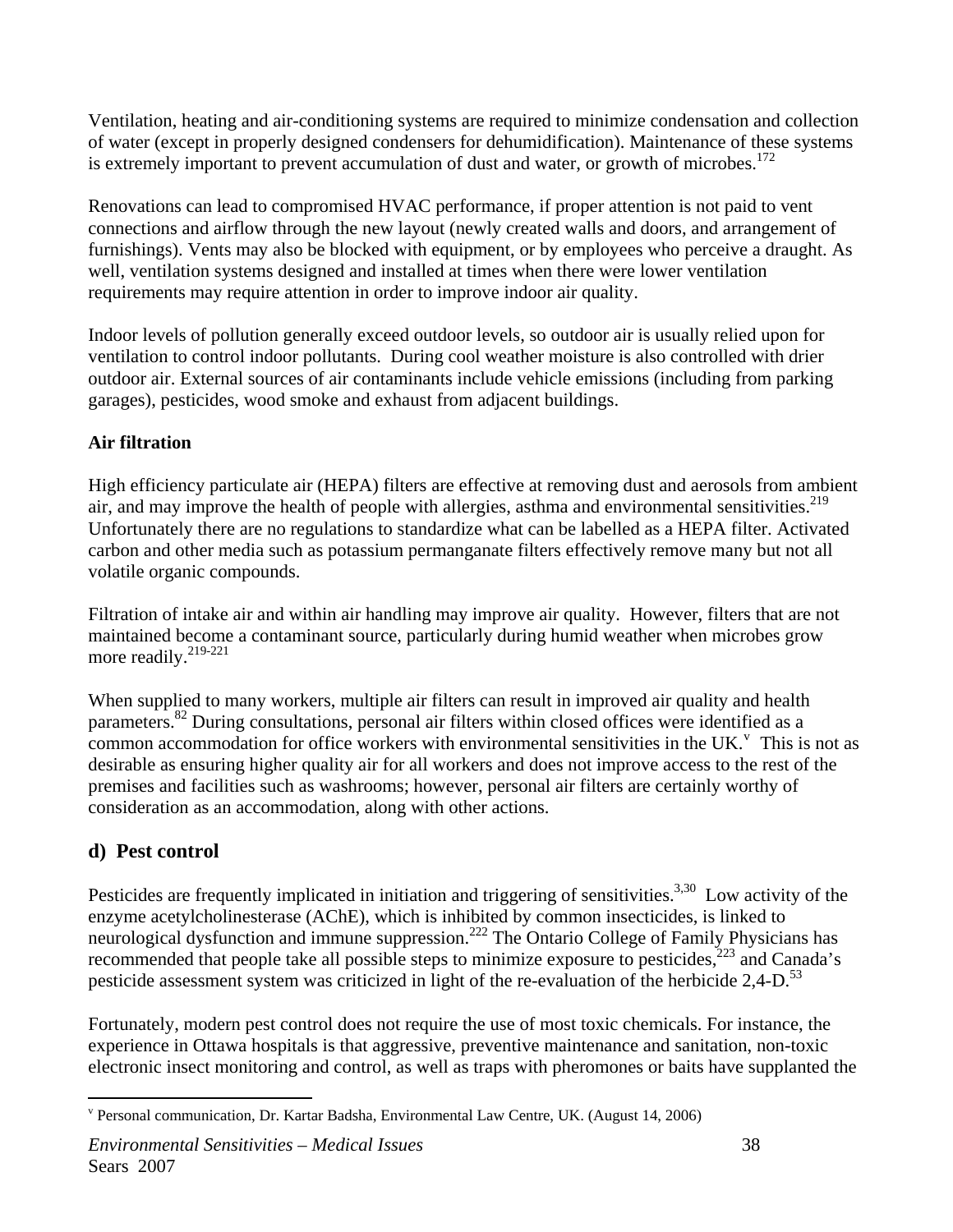spraying of toxic chemicals in food handling areas. Eliminating the conditions necessary for a pest to live and propagate (e.g. moisture and rotting wood), low-tech solutions (e.g. traps), and judicious and very limited use of least-toxic products that are approved for organic agriculture (e.g. borax or diatomaceous earth) have been sufficient. The most toxic chemicals such as organophosphate and carbamate insecticides are simply never used. $^w$  $^w$ 

The Pesticides Code in Quebec prohibits the use of common toxic pesticides on Quebec greenspaces, and pesticide bylaws are currently in various stages of implementation in over 130 cities, towns and villages across Canada.<sup>63</sup> Many institutions, including hospitals and school boards, have also resolved not to use pesticides for landscaping. Scientific application of sound agronomic/horticultural principles results in healthy plants that resist diseases and insects, eliminating the need for pesticides.<sup>[x](#page-45-1)</sup>

## **C Electromagnetic radiation and fields**

"Electromagnetic radiation" covers a broad range of frequencies (over 20 orders of magnitude), from low frequencies in electricity supplies, radiowaves and microwaves, infrared and visible light, to x-rays and cosmic rays.224 Our limited understanding of the biological effects of the vast majority of frequencies gives reason for concern.<sup>225-230</sup> Although there is still debate in this regard,<sup>231-233</sup> tinnitus, brain tumours and acoustic neuroma are associated with cell phones and mobile phones.<sup>234-237</sup>

Communications and radar antennae expose those who live or work near these installations to their emissions. The radiation travels through buildings, and can also be conducted along electrical wires or metal plumbing. Wireless communications create levels within buildings that are orders of magnitude higher than natural background levels. $^{238}$ 

The World Health Organization (WHO) acknowledges the condition of electromagnetic sensitivity, and published a 2006 research agenda for radio-frequency fields.<sup>239</sup> The WHO recommends that people reporting sensitivities receive a comprehensive health evaluation. It states: "Some studies suggest that certain physiological responses of EHS individuals tend to be outside the normal range. In particular, hyperactivity in the central nervous system and imbalance in the autonomic nervous system need to be followed up in clinical investigations and the results for the individuals taken as input for possible treatment." Studies of individuals with sensitivities ought to consider sufficient acclimatization of subjects as recommended by Joffres for chemical sensitivities,<sup>72</sup> as well as recognition of individuals' wavelength-specific sensitivities. Reduction of electromagnetic radiation may ameliorate symptoms in people with chronic fatigue. $^{240}$ 

It is worth noting that off-gassing of electrical equipment may also contribute to sensitivities.<sup>84</sup> Different sorts of technology (e.g. various medical equipment, analogue or digital telephones; flat screen monitors and laptop computers or larger older monitors) may vary significantly in strength, frequency and pattern of electromagnetic fields.<sup>238</sup>

#### **a) Lighting**

 $\overline{a}$ 

<span id="page-45-0"></span>w Doug Perkins, DPEnvironmental, pest management services for Ottawa hospitals, personal communication, July 30, 2006

<span id="page-45-1"></span>x Frank Reddick, agronomist, Turflogic, personal communication, August 4, 2006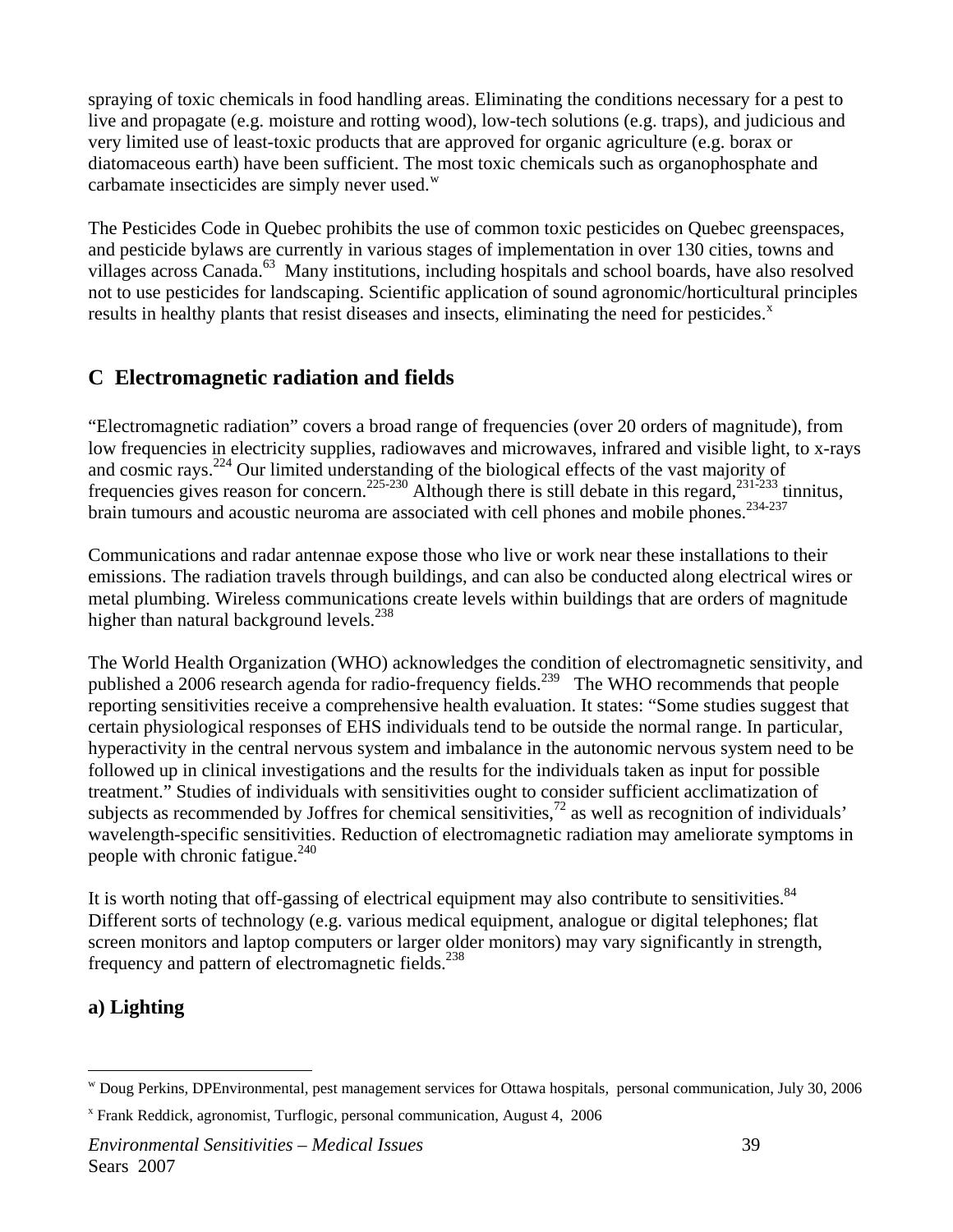Visible light is a narrow range of electromagnetic radiation. Light affects hormone levels, including cortisol and melatonin,<sup>241-244</sup> which affects the ability to sleep, among other things. Seasonal affective disorder (SAD), wherein some people are increasingly depressed and fatigued during the winter months, may be alleviated with increased exposure to certain wavelengths of light in the blue end of the spectrum.<sup>245</sup> People with environmental sensitivities may be unusually sensitive to light, reacting positively or negatively. Natural or full spectrum, non-flickering light is often best, but individuals ought to be consulted since they may be adversely affected by bright light.

Fluorescent lighting, which is increasingly common and is promoted to save electrical energy, may cause increased radiofrequencies in the electrical supply and harm people with electromagnetic sensitivities. The flickering may also exacerbate sensitivities. $246$ 

#### **b) Electromagnetic radiation arising from the use of electricity**

There are four phenomena that emerge from the use of electricity: ground currents; "electromagnetic smog" from communications equipment; magnetic fields from power lines and specialized equipment; and radiofrequencies on power lines or so-called "dirty electricity."

#### *Ground currents*

 $\overline{a}$ 

Ground current or "stray current" is electricity that is not contained in wiring; passing through the ground, building structures, plumbing, etc. Electrical current flows along the path of least resistance (e.g. through metal pipes or rods rather than through wood or concrete), with diverse health effects including behavioural, cardiovascular and reproductive problems (sterility and birth defects).<sup>247-249</sup>

On October 19, 2006, the Ground Current Pollution Act unanimously passed second reading in the Ontario Legislature. The Bill defines "objectionable current," establishes a time frame for utilit[y](#page-46-0) companies to respond to and remedy complaints, and provides for the development and implementation of a plan to eliminate current that goes through the ground instead of through the neutral wire.

#### *Low frequency electromagnetic fields*

Extremely low frequency fields from high-voltage electrical supply lines have been associated with genetic damage<sup>250</sup> and leukemia in children and may be considered an occupational carcinogen.<sup>251</sup>

One clear example of health effects from magnetic fields involved workers on magnetic resonance imaging (MRI) machines. When electrical current flows, a magnetic field is created (measured in Gauss), and when conductors (including biological tissues) are moved within a magnetic field, electrical currents are induced. Workers experienced headaches and cognitive impairment at a greater rate and severity with increasing exposure time and magnetic field strength.<sup>252</sup> Workers with quicker movements, which would have caused greater induced currents, suffered greater health effects.

<span id="page-46-0"></span><sup>&</sup>lt;sup>y</sup> "objectionable current flow" means any steady state of electrical ground current for five seconds or more on a grounding conductor or any other conductor that normally does not carry electric current, except for any temporary flow of electrical fault current that is caused by a phase-to-ground fault condition and that results from the performance of a grounding conductor's protective functions regarding faults or lightning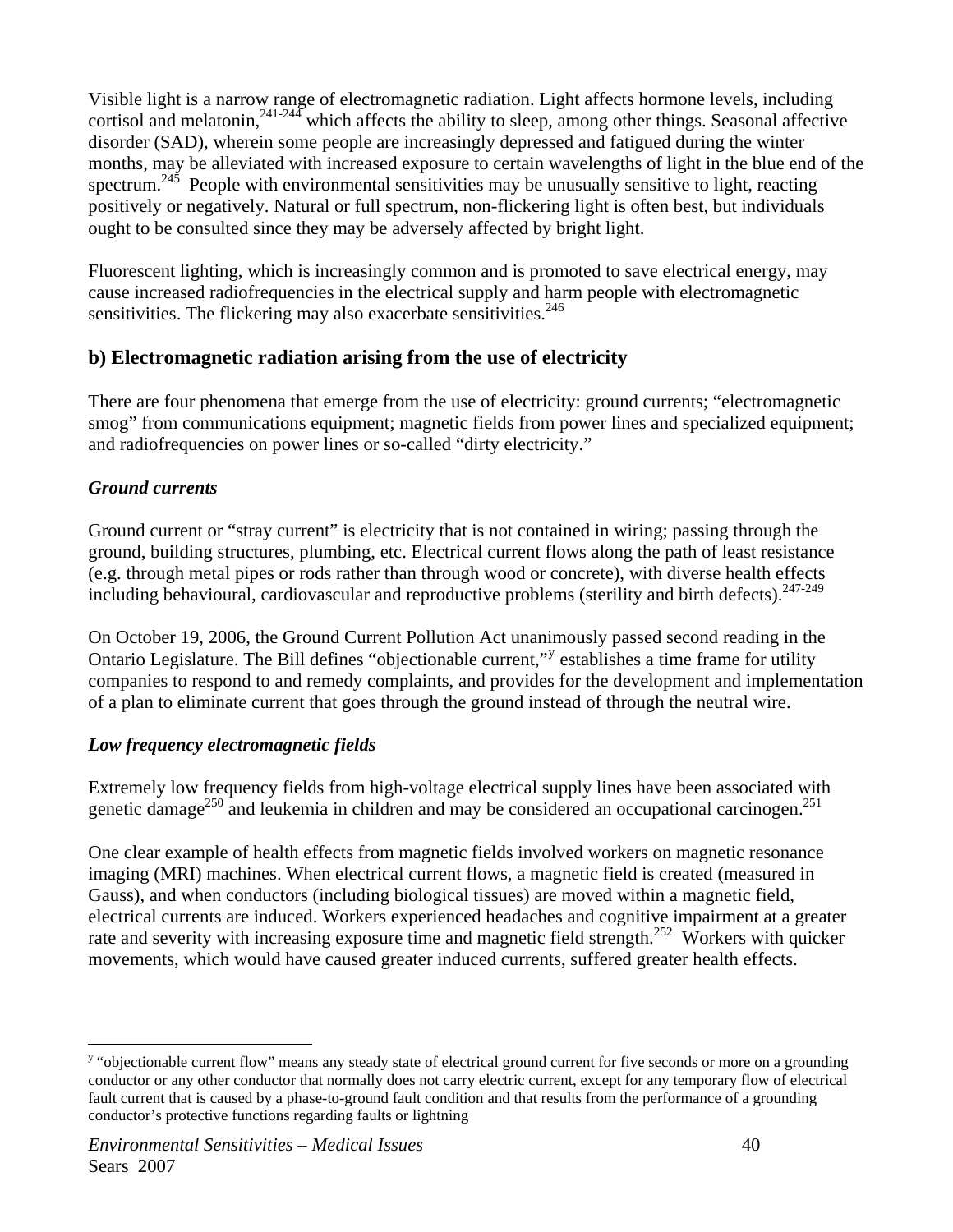#### *Telecommunications*

The Royal Society of Canada reviewed the issue of health effects of radio-frequency transmissions for Health Canada in 1999, with updates in 2001 and 2004.<sup>56</sup> The latest report summarizes and is consistent with positions taken by many other authorities in Britain, Europe and the USA (e.g. California). Regulations for telecommunications are based upon avoiding heating of tissue as a result of exposure to electromagnetic radiation. However, other biological phenomena are both plausible and observed at much lower exposure levels.<sup>7</sup> The Royal Society concluded that even if the evidence is not clear that adverse health effects from lower exposures to radiofrequencies exist, there is a need for further research.<sup>55,56</sup> There is growing evidence of cancers (particularly acoustic neuroma) associated with the use of mobile telephones.<sup>235,237,253,254</sup> Given the seriousness of the adverse effects and the availability of alternative technologies, a precautionary approach is warranted.<sup>255</sup>

In 2006, based upon a comprehensive review of the scientific literature, the International Firefighters took the position that transmission facilities should not be located at fire stations.<sup>256</sup> The growing plethora of wireless communication devices such as Internet, WiFi, cell phones, satellite radio, microwave transmissions, TV broadcasts, etc. are exposing the populace to more and stronger electromagnetic frequencies. Shielding may block electromagnetic radiation (but not magnetic fields). Buildings, geography, weather and immediate surroundings affect exposure from telecommunications by reflecting or focusing radiation, thereby creating elevated local levels. Measurements in Canadian cities are many times higher than the regulated levels.<sup>2</sup> Canadian regulations do not require labelling of emissions from communications devices. Use of alternative technologies (wire or fibre data transmission) is the most straightforward, feasible and effective measure to accommodate workers with electromagnetic sensitivities.

#### *Radiofrequencies on power lines*

Some emerging research regarding electromagnetic sensitivities focuses on the radio-frequency "noise" on power lines. This arises from problems in the wiring and from "chopping" of the 60-cycle signal in modern power-efficient and sophisticated electronics. Remediation of wiring and addition of low-cost tuned circuits to electrical equipment are two steps to address this problem. As a "band-aid," Graham-Stetzer filters can be plugged into outlets to remove these high frequencies from the power lines. Using these filters to create an electromagnetically "cleaner" environment, improvements are reported for several health outcomes, including multiple sclerosis, behavioural problems and asthma in children in schools, and diabetes.<sup>8</sup>

Canadian standards for electrical equipment do not require testing for or limits on "dirty power." The CSA requires most products to be assessed only for shock and fire hazard. Electromagnetic compatibility testing is required for ballasts on fluorescent lights and medical equipment and can be carried out at the request of manufacturers.

There is a lack of consensus in research regarding the health effects of electromagnetic phenomena. This may be due to methodological limitations including unmeasured and uncontrolled parameters such as the quality of the electrical signal, radiofrequencies, locally elevated exposure levels and ground currents.

 $\overline{a}$ 

<span id="page-47-0"></span> $Z^2$  Dr. Andrew Michrowski, Ottawa, December 5, 2006 personal communication based upon his unpublished research completed for the CMHC.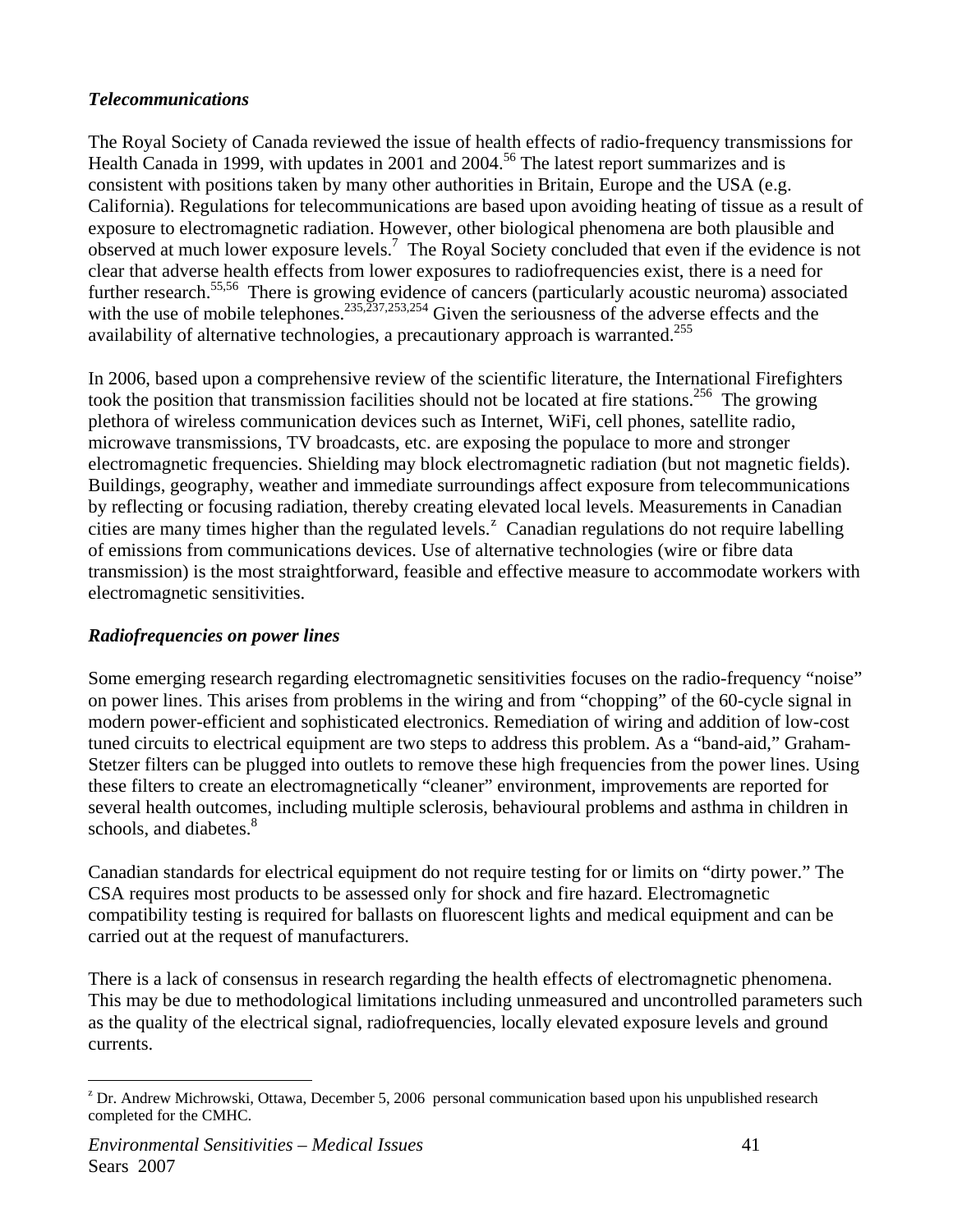#### **Summary**

One of the most effective and economical strategies for achieving healthy indoor spaces and good air quality is to minimize potential pollutants during construction and renovation. This includes the use of low-maintenance surfaces that do not off-gas, design and construction that minimizes dampness and moulds, and an air intake system that avoids ground-level air. Energy conservation concerns create pressure to decrease ventilation in sealed buildings, reinforcing the need to use materials, finishings and furnishings with low toxic and volatile inputs and emissions. Least-toxic construction, maintenance and pest control, and infrastructure that minimizes exposure to electromagnetic phenomena all require attention to detail and might entail minimal additional costs. Minimizing on-going sources of environmental factors that initiate and trigger environmental sensitivities such as perfumes, dusts and vehicle exhaust require education and policies, and appropriate maintenance practices.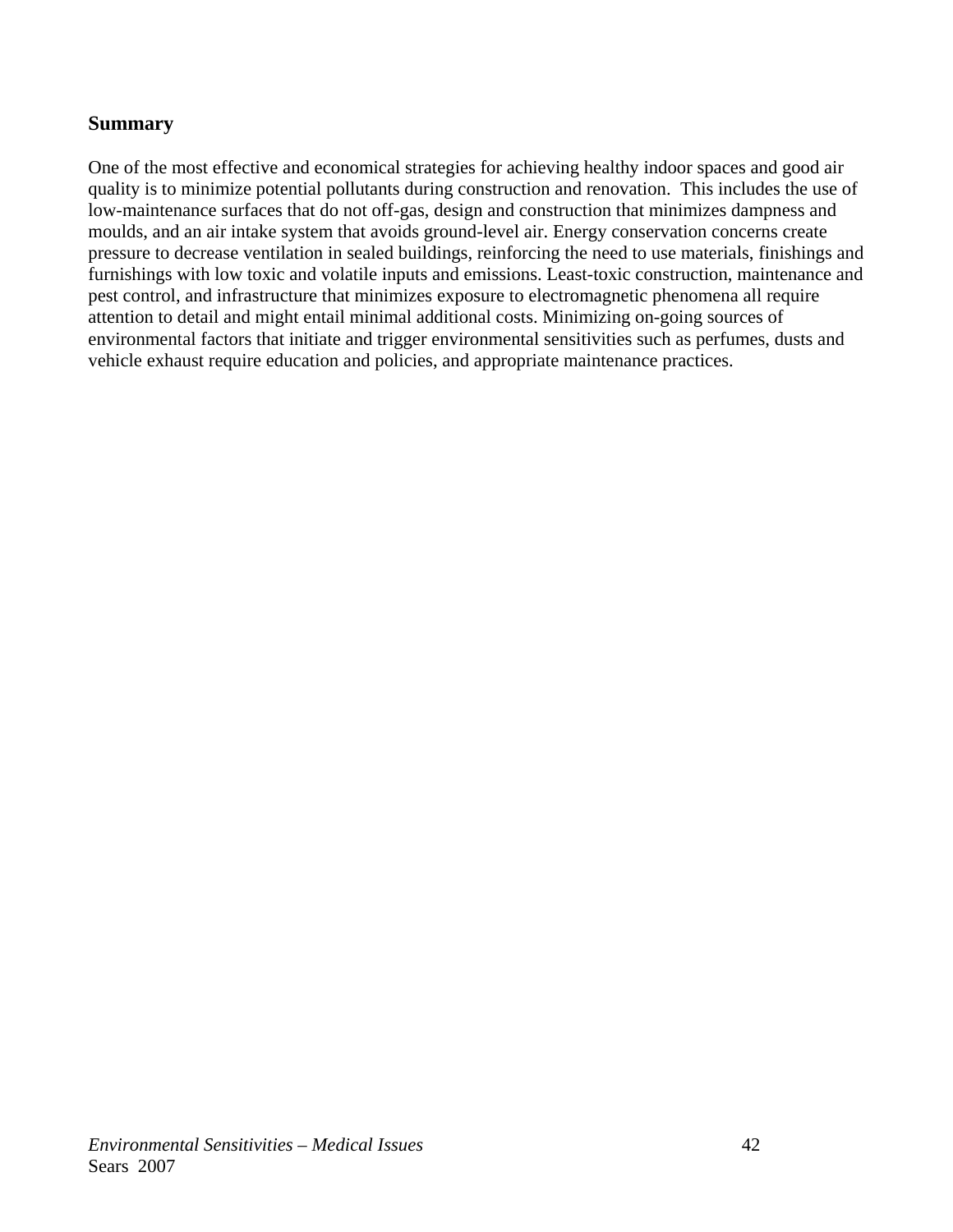# **VIII Accommodating and preventing environmental sensitivities**

There is a growing recognition of the need for action to prevent and accommodate environmental sensitivities. Poor indoor environmental quality can affect other workers and reduce productivity; it also puts them at risk of developing environmental sensitivities. This section discusses additional details for consideration within the workplace, and some accommodation guidelines that are presently available. Costs and benefits of healthier workspaces are also addressed.

## **A Environmental sensitivities and the workplace**

#### **a) Organization of the work space**

Employees must be able to access their workspace, the "tools for the job" such as office equipment, and amenities such as washrooms. Accommodation of people with environmental sensitivities should include good air quality, building, furnishings and materials standards, and maintenance practices in entranceways, hallways, elevators and stairways, washrooms and in the workspace. Areas with equipment that give off emissions (e.g. photocopiers, printers and faxes) should be separately ventilated. Outdoor clothing can be kept in closed closets with an exhaust. A meeting room can be designated along the lines of California's "cleaner air room." Wireless-free zones may improve both worker health and security of communications.

A 2006 report outlined that Canada allows the use of 60 pesticides that are banned elsewhere in agriculture, and has higher allowable residues and poorer monitoring of pesticides in food than many other nations.257 In the workplace attention could be paid to listing ingredients in cafeteria food. Filtered water is also important for people with environmental sensitivities.

#### **b) Energy costs vs. ventilation**

As the price of energy for heating and cooling rises, building owners and managers will feel increasingly pressured to reduce ventilation when buildings are not in use. Heat-recovery equipment may allow ventilation to be continued while constraining costs.258

Shutting down air exchange overnight and during weekends or holidays will lead to VOC build-up. This possibility reinforces the need to minimize off-gassing materials in the indoor environment. Filtration is a partial substitute for fresh-air makeup during those periods when buildings are not occupied, as long as there is no source of pollution such as combustion, which could lead to carbon dioxide or carbon monoxide accumulation.

Intermittent VOC build-up is undesirable, because the VOCs are absorbed by surfaces such as furniture and fabrics. Although air can be rapidly flushed, the absorbed VOCs give off more slowly, contributing to poorer air quality over an extended period of time.

#### **c) Buildings' surroundings**

The workplace is no more isolated from its surroundings than are the workers from their environment. Landscaping, scents from neighbours' laundry facilities and other outdoor air pollutants may all affect access to premises, as well as the quality of indoor air through ventilation.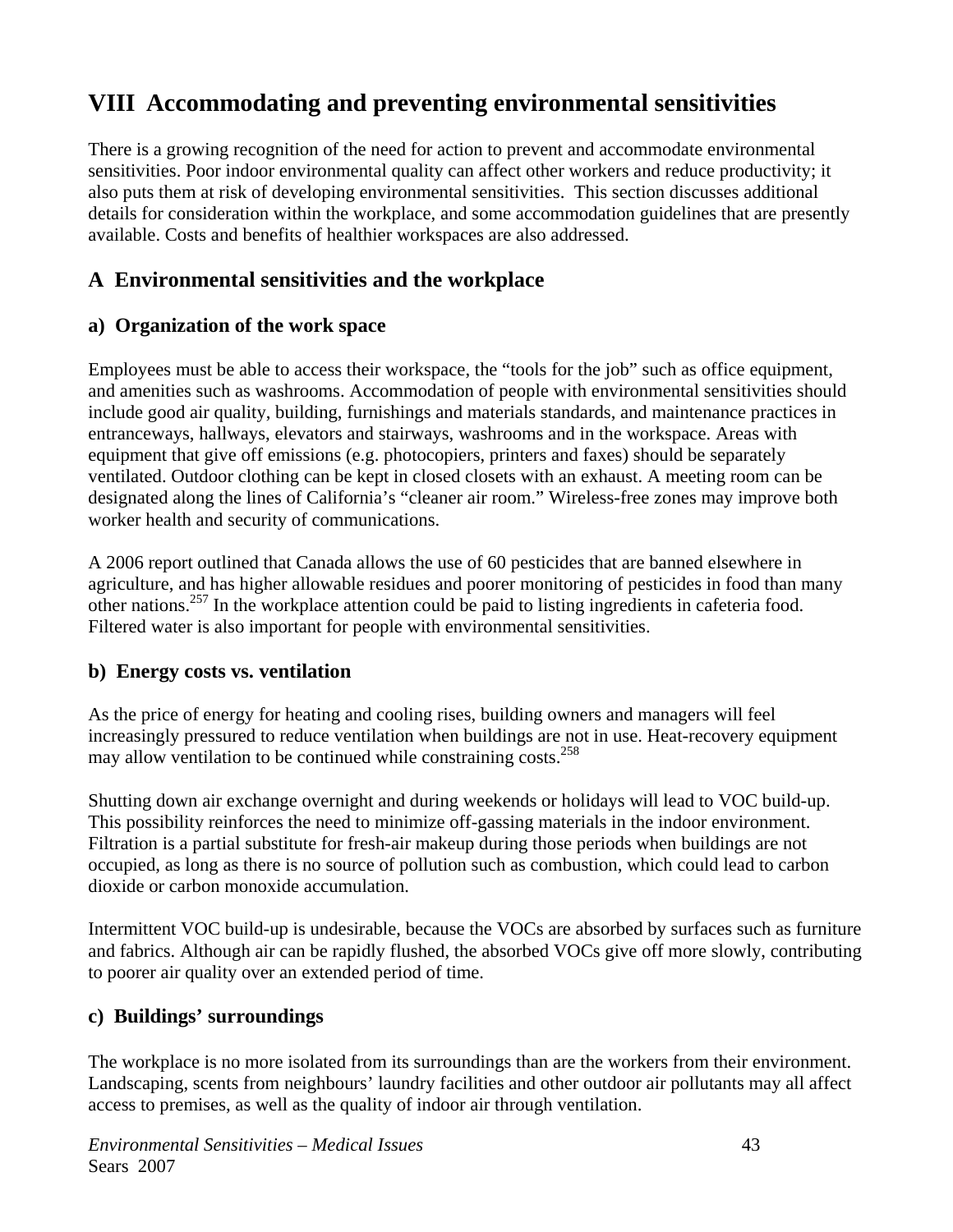Typically air intakes for buildings are located close to the ground because the furnace is in the basement. Debris, dust, soil moulds, and snow are drawn inside from these low lying air intake grills. Air intakes should not be close to sources of pollution such as loading docks and should be up high to avoid ground level contaminants.

Vehicle exhaust is particularly problematic. In October 2005, the Minister of Education for New Brunswick announced a province-wide idling ban for all school buses, the first provincial initiative of its kind in Canada, to protect health and save fuel.<sup>[aa](#page-50-0)</sup> "Idling gets you nowhere" signs are gaining prominence in some jurisdictions, and no-idling policies are being instituted outside of entrances and in the vicinity of air intakes.

Proximity to high-voltage power lines and electrical transformers should be avoided, and electrical fuse or breaker panels should be located at a distance from workspaces. Power supplies / electrical wiring should be designed and maintained so that circuits are self-contained and balanced, and electricity is maintained in the wires. Minimizing exposure to radio-frequency radiation should be considered.

#### **d) Air quality inside vehicles**

Drivers of trucks and buses are regularly exposed to fuel and exhaust fumes, potentially putting them at risk of developing sensitivities. There is no requirement for school buses and delivery trucks to keep their engines idling, but some ambulances may be required to do so. The exhaust fumes can be extremely harmful to people with environmental sensitivities, putting them at greater risks during a health emergency. Avoiding exposure to exhaust could improve the prognosis for many people, particularly those with sensitivities.

Poor air quality in public transit also limits the mobility of people with environmental sensitivities, who are over-represented in the lower socio-economic groups.<sup>10</sup> Masks with activated carbon may be used by some who have enough strength and sufficiently competent airways, to allow access to places with poor air quality such as public transit. However, these charcoal filters are costly, have limited effectiveness and life-span, and must be changed regularly (perhaps weekly). Anti-idling policies are very helpful, and alternative and highly fuel-efficient technologies such as hybrid vehicles should be considered.

 $\overline{a}$ 

<span id="page-50-0"></span><sup>&</sup>lt;sup>aa</sup> www.elements.nb.ca/theme/Pollution05/NB%20Lung/Jane.htm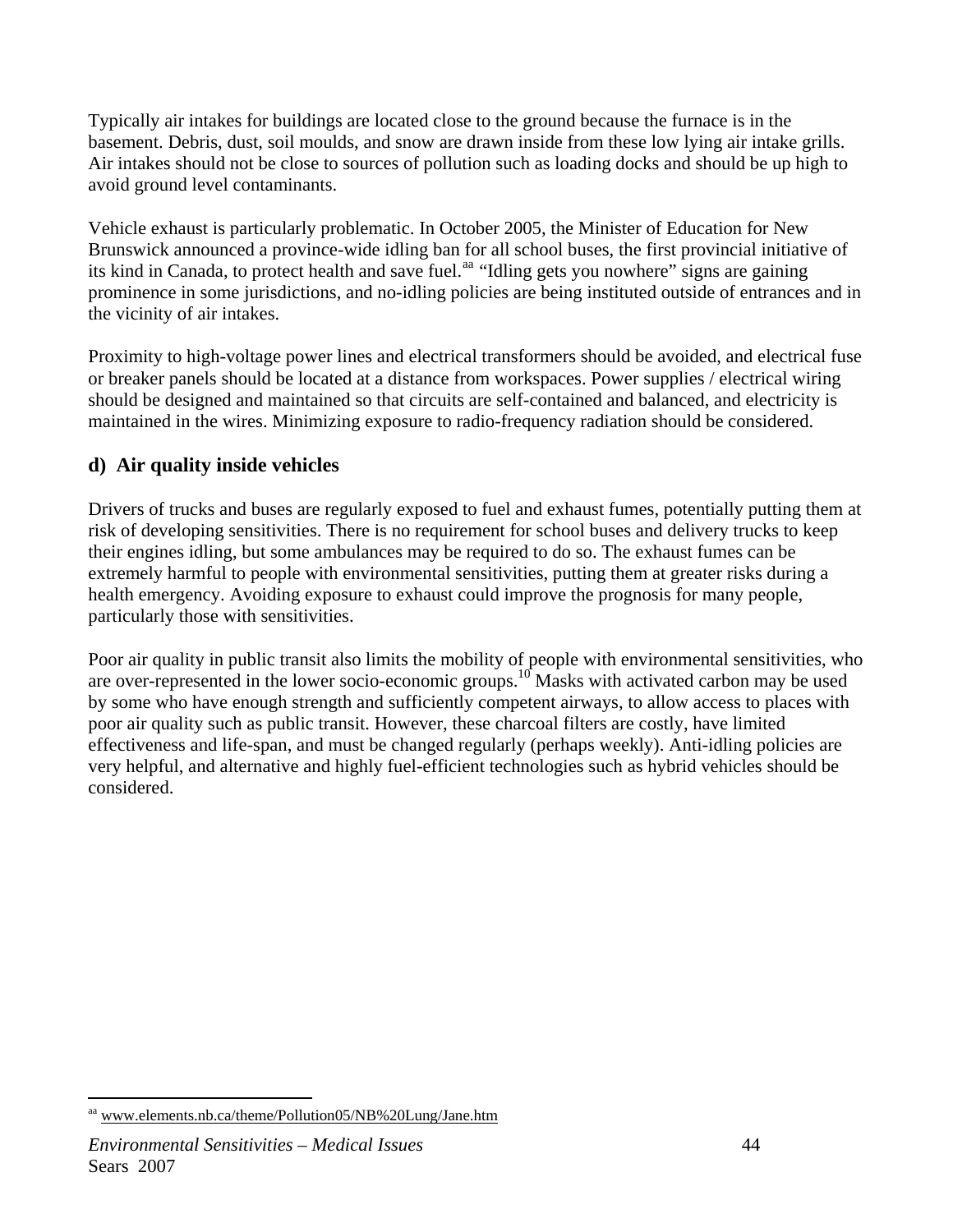# **B Accommodation resources**

#### **a) Publications related to the workplace**

Four publications specifically addressing accommodation of people with environmental sensitivities in the workplace are:

- "Accommodating Employees with Environmental Sensitivities: A Guide to the Workplace" and "Accommodating Employees with Environmental Sensitivities: A Guide for Building Managers" by Leslirae Rotor, Elizabeth Hare and Debra Sine, posted at http://www.harepublishing.com
- "Understanding & Accommodating People with Multiple Chemical Sensitivity in Independent Living" by Pamela Reed Gibson, Ph.D. James Madison University, available from http://www.ilru.org/html/publications/bookshelf/MCS.html.<sup>141</sup>
- "Multiple Chemical Sensitivity at Work" (1997) is a guide by the Public Service Alliance of Canada for PSAC Members. It addresses recognition and tolerance issues, as well as details regarding accommodations. A scent-free guide, published in 1998, builds upon this guide.<sup>192</sup>
- "Environmental Hypersensitivity in the Workplace" (1994) by Bruce Small and Associates discusses the phenomenon of hypersensitivity and includes detailed lists of considerations and accommodations for people with chemical, biological and electromagnetic sensitivities.

The federal Department of Justice published "Policy on Accommodating Differences in the Workplace" (June 2001). This is a more general document that discusses the positive impacts of accommodation of people with environmental sensitivities.

The Canadian Society of Environmental Medicine published the two-volume guide "Environmental Health in Hospital (2001)" for hospital staff. It addresses pollution prevention and caring for the environmentally sensitive patient. The first volume contains detailed information regarding maintenance and practices, while the second volume focuses on patient care.

Workplace hygiene initiatives should include education and early action to minimize toxic exposures, as well as monitoring employees for environmental sensitivities, as described by the New Zealand Association of Hairdressers Inc.<sup>259</sup> (In the US, 20% of hairdressers leave the profession for health reasons. $260$ 

Assessment of electromagnetic phenomena in the workplace involves a variety of measurements and potential remediation,<sup>261</sup> from correction of wiring in the building to use of alternative technologies.

Many guides and self-help websites discuss coping with environmental sensitivities. Some sources are listed in Appendix C.

## **b) Publications related to "green" buildings**

Guidelines for the construction industry to improve both environmental impact and indoor environmental quality have been published by the Canada Green Building Council (Leadership in Energy and Environmental Design – LEED).<sup>184</sup> The Building Owners and Managers Association (BOMA) also promotes a variety of environmental standards to address environmental concerns including energy efficiency and indoor air quality (www.boma.ca). Although these guidelines are not completely protective for people with environmental sensitivities, they do recommend some helpful steps to address several important environmental issues.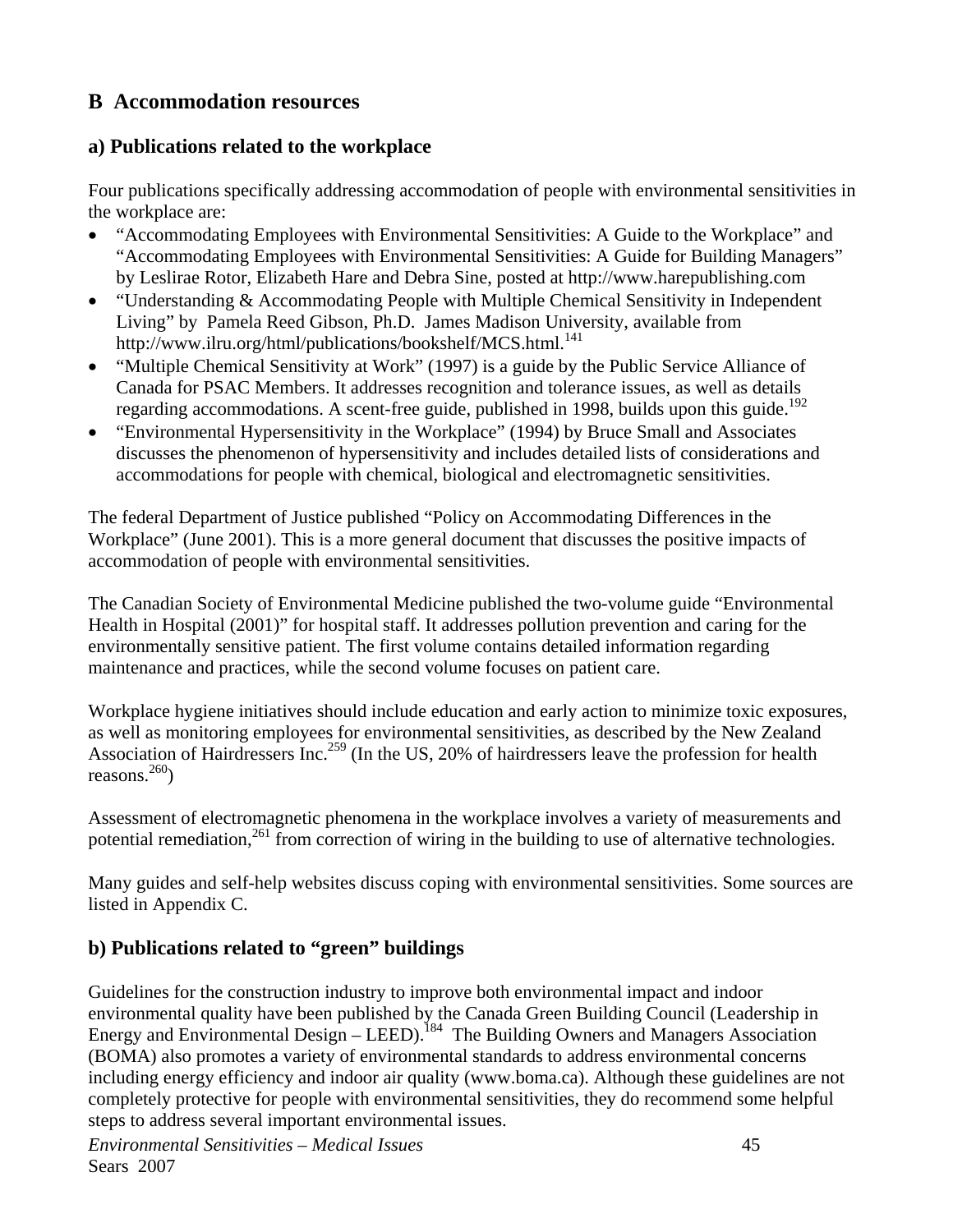#### **c) Best practices - Accommodations for children in daycares and schools**

Some of the more detailed and stringent guidelines to improve indoor air quality and to minimize microbes and VOCs in indoor air have been the result of providing healthy environments for children. Citizens for a Safe Learning Environment  $(CASLE)^{bb}$  $(CASLE)^{bb}$  $(CASLE)^{bb}$  exhaustively examined considerations for optimum indoor environments in institutions. Recently, the Canadian Partnership for Children's Health and Environment released "Playing it Safe: Service Provider Strategies to Reduce Environmental Risks to Preconception, Prenatal and Child Health." The Partnership also provides a checklist that covers many factors impacting environmental sensitivities, which follows from its "Child Health and the Environment - A Primer." <sup>[cc](#page-52-1)</sup> Health Canada has developed "Tools for Schools" information to optimize environmental quality, $^{dd}$  $^{dd}$  $^{dd}$  although they are not as stringent as the citizens' initiative. As of September 2006, New York State required "Green Cleaning" in schools, hoping to improve asthma and behavioural problems.<sup>[ee](#page-52-3)</sup>

In order to accommodate or prevent sensitivities in children, similar issues are identified as for workplace accommodation. These include fragrance-free non-toxic cleaning materials; non-toxic learning materials (papers, books and writing materials); high quality ventilation and air purification systems; construction and maintenance to prevent mould; conducting all renovations with non-toxic materials and no carpets, renovating only when the children are not present, and conducting adequate off-gassing; maintaining a scent-free environment; organic and wholesome foods with no colourings, preservatives or artificial flavours; avoiding known sources of contamination such as paint containing lead; and strict least-toxic pest control methods both inside and outside, with a large buffer zone from more toxic pesticide applications (e.g. as required by the Pesticide Code of Québec).

 $\overline{a}$ 

<span id="page-52-0"></span>bb www.chebucto.ns.ca/Education/CASLE

<span id="page-52-1"></span> $cc$  All available at: http://www.beststart.org/resources/env\_action/index.html

<span id="page-52-2"></span><sup>&</sup>lt;sup>dd</sup> www.hc-sc.gc.ca/ewh-semt/pubs/air/tools\_school-outils\_ecoles/index\_e.html

<span id="page-52-3"></span>ee http://www.emsc.nysed.gov/facplan/greenclean.htm and http://www.ogs.state.ny.us/bldgadmin/environmental/GreenGuidelines.pdf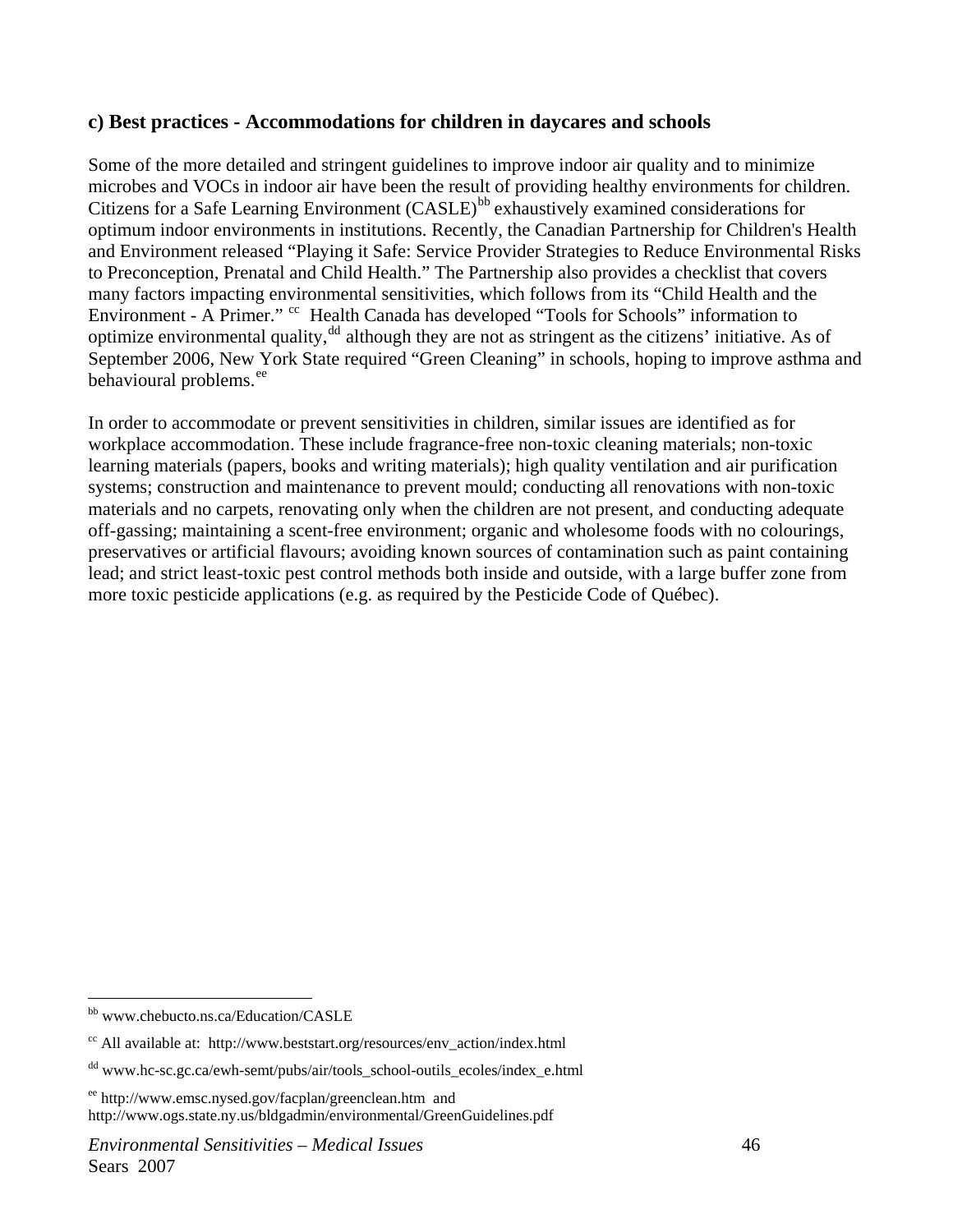# **C Costs and benefits of accommodations**

An effective strategy for achieving healthy indoor spaces and good air quality is to minimize potential pollutants during construction and renovation. Energy conservation concerns will create pressure to decrease ventilation in sealed buildings, further reinforcing the need to use low-maintenance materials, finishings, furnishings and equipment that contain materials with low toxicity, and have few emissions. Healthy indoor environments for children in schools are cost-effective in terms of building construction and maintenance,<sup>262</sup> and they lead to health and learning improvements.<sup>8,86,262,263</sup> Workers' health and productivity also improves with better indoor environmental quality.<sup>8,79,83,218,264-266</sup>

Costs of accommodation may include some renovation (e.g. to replace carpeting or furniture with tolerated materials), but some of the most important aspects of accommodation involve behaviour changes at the individual level. Accommodation may involve, for example, using less toxic cleaning products such as vinegar and hot water. The benefits that result in terms of improved worker productivity and student behaviour and learning  $8,79,83,218,264-266$  make the choices regarding indoor environmental quality straightforward from an economic point of view.<sup>262</sup>

#### **Summary**

Accommodation of people with environmental sensitivities should involve the person affected. It requires evaluation of many aspects of the workplace environment. Documents discussing accommodations are available, as are resources regarding construction and renovation for people with environmental sensitivities. Health and productivity benefits far outweigh possible minimal extra costs of designing, planning, and acting to minimize factors in the workplace that would be harmful to people with environmental sensitivities. For people with environmental sensitivities, their health and ability to work rests with the actions of others, including building managers, co-workers and clients.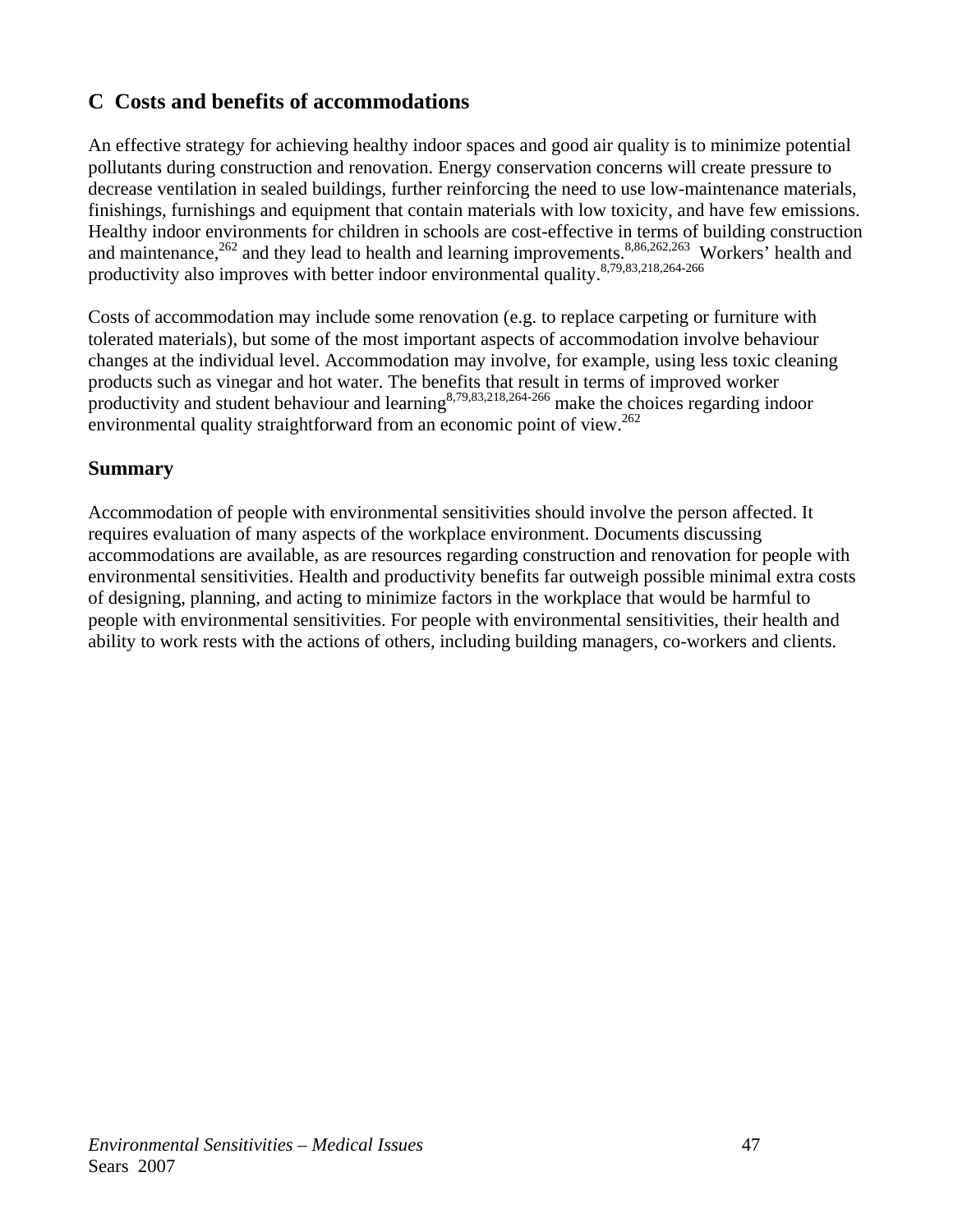# **IX Conclusions**

This report was prepared to inform employers, service providers and individual Canadians about the medical aspects of environmental sensitivities. It covers the range of symptoms and conditions associated with environmental sensitivities; recognition and awareness by international, national, provincial and municipal bodies; medical research, diagnosis and treatment; issues regarding building codes and practices that affect accommodation of people with sensitivities; accommodation guidelines; and their impact in the workplace.

People's responses to factors in their environment vary enormously. Some people have debilitating responses to chemicals or electromagnetic radiation. They usually experience neurological difficulties and often have symptoms such as fatigue, burning eyes, headaches, trouble thinking and concentrating, nasal congestion, pain in various parts of the body, respiratory distress and gastrointestinal ailments. These may be accompanied by psychological symptoms. Symptoms are reproducible with repeated exposures, and resolve with avoidance of environmental factors that trigger symptoms. Environmental sensitivities may develop gradually after chronic exposure to relatively low levels of substances found in buildings with poor air quality ("sick buildings") or suddenly after an exposure to an environmental disaster or chemical spill. This condition may be initiated by one or a combination of environmental factors such as mould, pesticides, solvents, chemicals (e.g. off-gassing from carpets or furnishings) or electromagnetic phenomena.

Once a person has developed environmental sensitivities, reactions may occur to a broader range of factors, at levels of exposure that were previously tolerated and that cause little difficulty to many others. The impact of environmental sensitivities on workers' performance may range from mild (e.g. habituation to chronic exposures such that performance may be sub-optimal if not overtly abnormal), to severe impairment such that work is impossible. Sensitivities vary greatly from one individual to another, so the affected worker must be involved in determining accommodations.

Approximately 3% of Canadians have been diagnosed with environmental sensitivities and up to onethird of the population may experience discomfort due to factors in their environment. Early recognition, environmental control, avoidance of symptom-triggering agents, removal of residual toxins from the body, and recovery of normal biological processes are key to regaining and maintaining health for people with sensitivities. However, susceptibility to sensitivities will be lifelong.

Recognition of environmental sensitivities is developing internationally and in many Canadian government departments. Environmental sensitivities and related conditions are eligible for compensation by some Workers' Compensation Boards, although there is marked inconsistency across Canada. Public policy, law and regulation are advancing to protect people from triggers of sensitivities, such as tobacco smoke, pesticides, scents and other chemicals in public places.

Consensus is gradually building in the medical community and among academics, as well as in the general population, that many chemicals are not as harmless as we might have believed and that their combined effects are unpredictable. No-smoking, scent-free, pesticide-free, no-idling and least-toxic cleaning policies in health care and other public institutions are increasingly common. Furthermore, the medical community is advocating for broader policies and laws and increasingly acknowledging environmental sensitivities in medical education.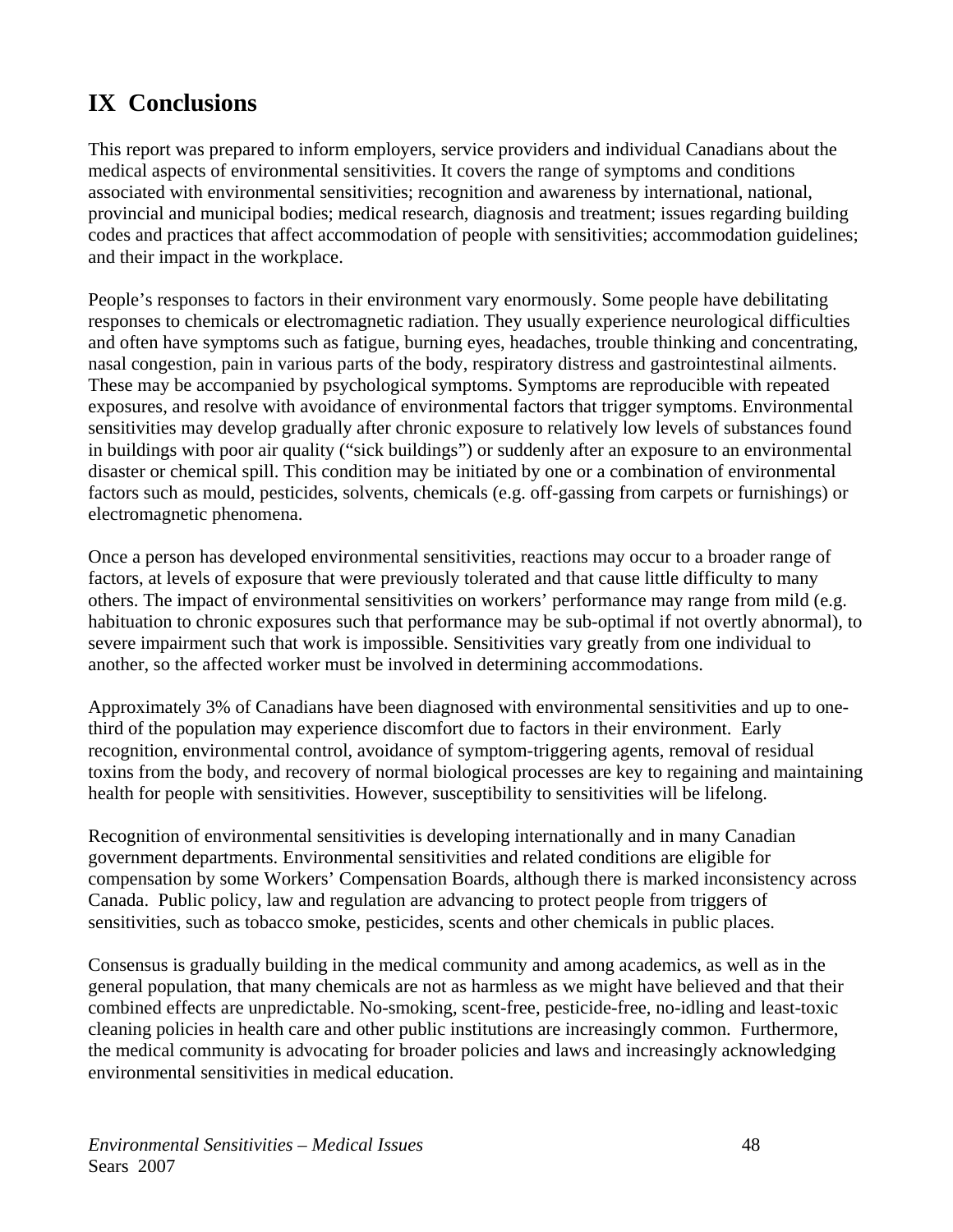Modern medicine recognizes that the mind and body are intimately interconnected in the "biopsychosocial model" for health care. However, controversy continues regarding the physical or psychological roots of environmental sensitivities, with ramifications for health care and workplace accommodation. The research indicates that sensitivities have physical causes, with many neurological and psycho-social factors interwoven. Successfully addressing symptoms of sensitivities, with safe housing, workplaces, food and water, may also alleviate psychological symptoms. This is necessary before other interventions may be helpful.

Canadian statutes do not prescribe building standards that protect people with environmental sensitivities. Building codes focus on topics such as strength of structures. Measures impacting indoor environmental quality, such as building materials or de-gassing of buildings before they are occupied, are not addressed. Insofar as building codes and guidelines are perceived to be sufficiently protective of health and safety, they constitute barriers to research, development, implementation and mandating of safer materials and methods. "Green" guidelines incorporate a wide range of important environmental measures, but do not ensure that indoor environmental quality will be sufficient for people with sensitivities. More stringent guidelines have been developed for schools.

Construction, renovation, repair and maintenance should be conducted to minimize the introduction of pollutants, and design and construction should minimize later problems with dampness and moulds. Finishings, furnishings and equipment should contain low toxicity materials, have virtually no emissions, and be low-maintenance. These considerations are increasingly important given the desire to conserve energy by reducing ventilation. In addition to optimizing air quality and flow, ventilation systems must be maintained to avoid microbial contamination. Air filtration may play a role, but filters require frequent and routine maintenance. Least-toxic pest control, minimizing exposure to pesticides, is effective and affordable.

Building and maintaining equipment and infrastructure to minimize exposure to electromagnetic radiation, fields and currents requires attention to detail and may entail additional initial costs. Energyefficient electrical equipment might increase radiofrequencies on electricity lines. Once recognized, however, these problems are amenable to inexpensive engineering solutions. There is a lack of consensus in research regarding the health effects of electromagnetic phenomena. This may be due to methodological limitations including unmeasured and uncontrolled parameters such as the quality of the electrical signal, radiofrequencies, locally elevated exposure levels and ground currents.

Workplace accommodation may include renovations, but some of the most important accommodations involve behaviour changes. These include the use of least-toxic cleaning and pest control practices, and avoidance of scented products. Unlike "built" accommodations such as ramps, accommodating people with sensitivities actively involves many people, such as employers, co-workers, others in the school or workplace, neighbours, etc. With education and leadership, people successfully adjust to policies addressing smoking, personal care, building maintenance and foods.

Improving the environmental quality of the workplace promotes workers' health and productivity and can prevent the development of sensitivities in others. Building or renovating with a view to accommodating people with sensitivities is not costly over the longer term; nor are education and leadership for behaviour change in the workplace.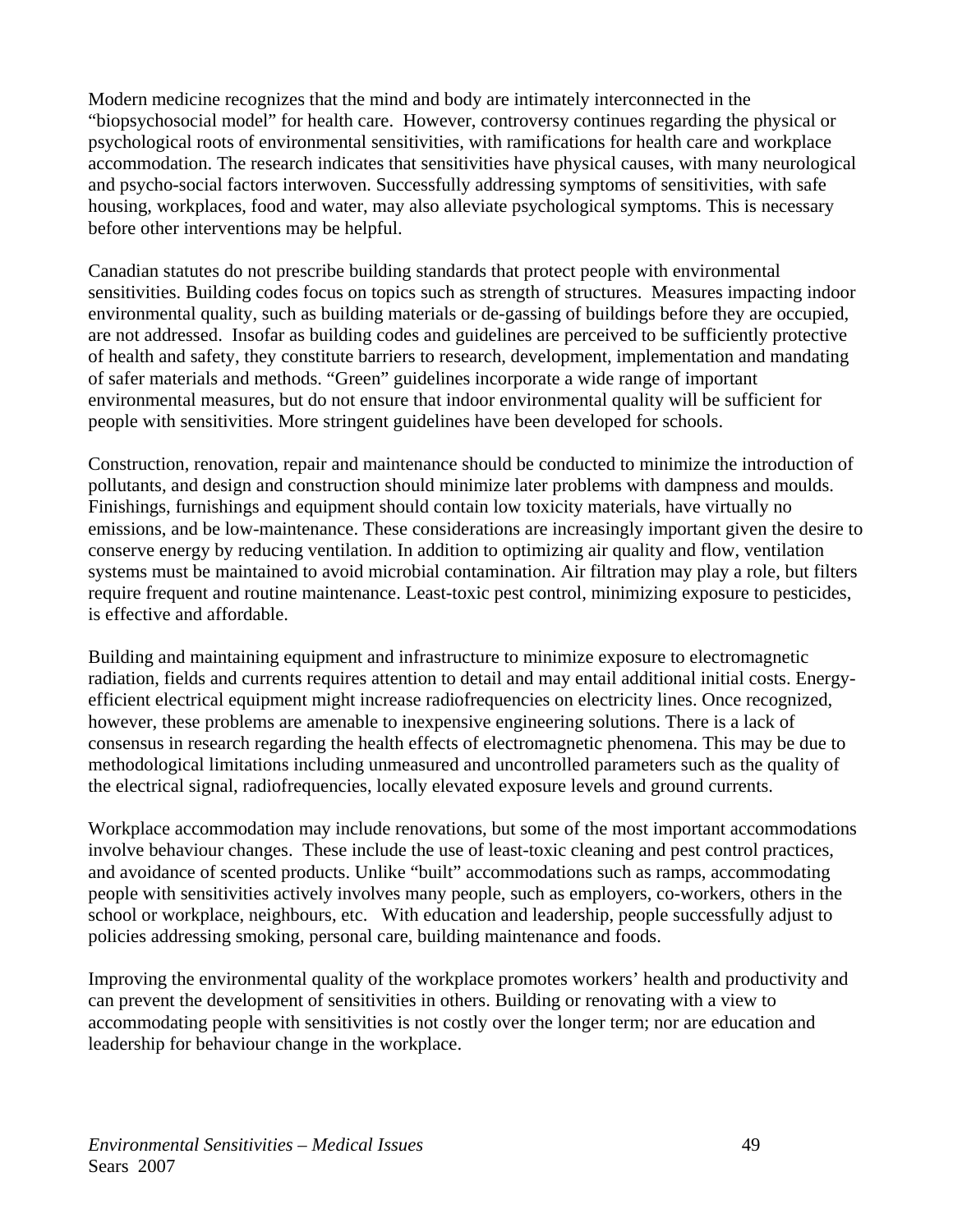# **Appendix A: Acronyms and abbreviations**

AChE Acetylcholinesterase (an enzyme in the nervous system and elsewhere in the body) AEHA Allergy and Environmental Health Association ASHRAE American Society of Heating, Refrigeration and Air-conditioning Engineers BOMA Building Owners and Managers Association CASLE Citizens for A Safe Learning Environment CHRC Canadian Human Rights Commission CIHI Canadian Institute for Health Information CMHC Canadian Mortgage and Housing Corporation  $CO<sub>2</sub>$  carbon dioxide GABAa gamma-aminobutyric acid HEPA high efficiency particulate air [filter] HVAC Heating, ventilation and air-conditioning ICD International Statistical Classification of Diseases and Related Health Problems IEQ Indoor environmental quality IgE Immunoglobulin E ME Myalgic encephalomyelitis MSDS Material Safety Data Sheet N Number of people included in a research study NMDA N-methyl-D-aspartate NRC National Research Council OCFP Ontario College of Family Physicians ppmv Parts per million by volume (as opposed to weight) RCPSC Royal College of Physicians and Surgeons of Canada REACH legislation) Registration, Evaluation, Authorisation and Restriction of Chemicals (European SAD Seasonal affective disorder TILT Toxicant induced loss of tolerance US United States of America VOC Volatile organic compounds WHIMS Workplace Health Information Management System WHO World Health Organization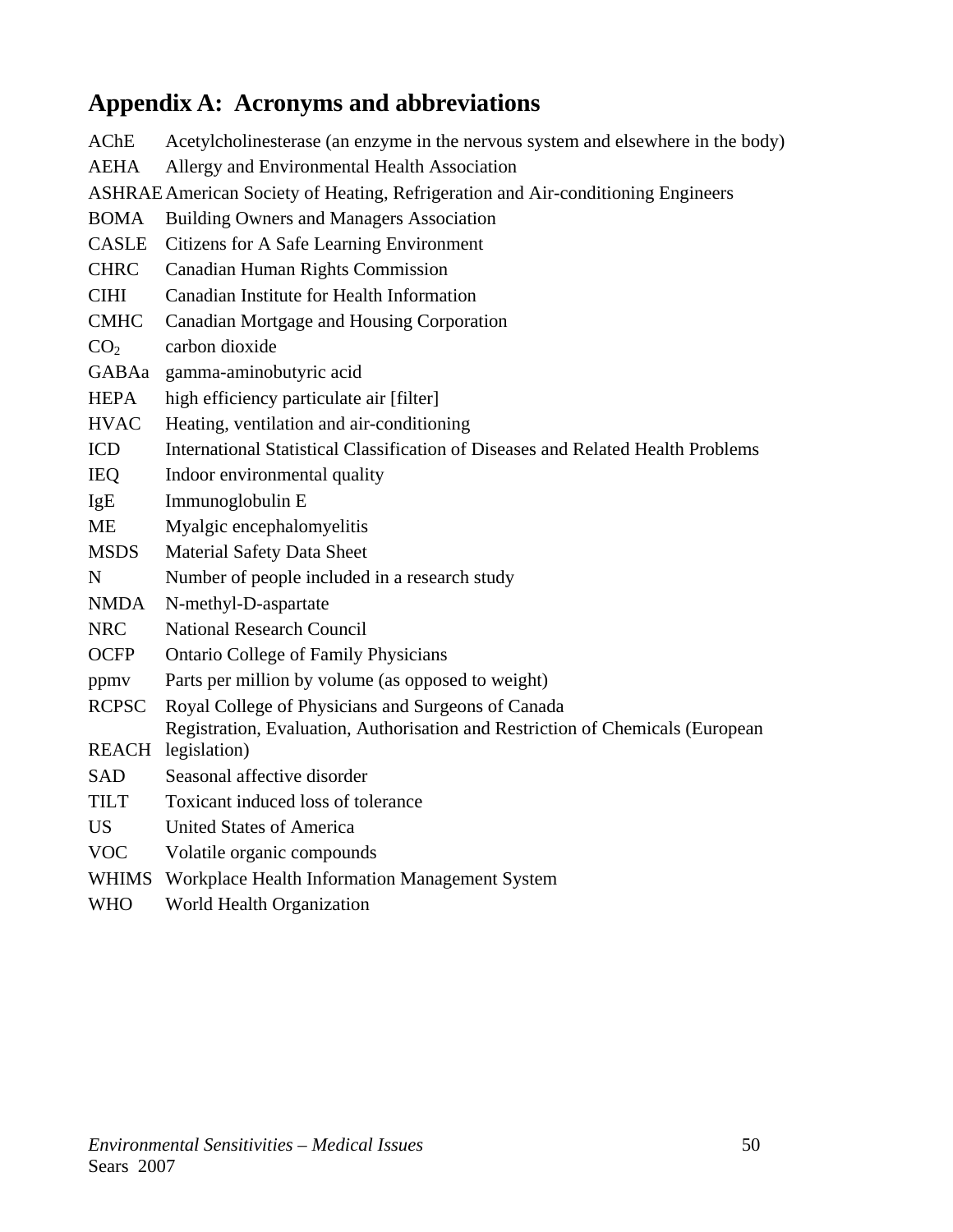# **Appendix B: Collaborators, people and organizations consulted**

This project would not have been possible without the knowledge, input and support of the following collaborators:

| Dr. Jennifer Armstrong, BSc, M.D, DIBEM,<br><b>FAAEM</b><br>President<br>Canadian Society of Environmental Medicine<br>Ottawa Environmental Health Clinic (OEHC)                                                                                                                               | Linda Nolan-Leeming, President<br>Allergy and Environmental Health Association - Ottawa<br>www.aeha.ca             |
|------------------------------------------------------------------------------------------------------------------------------------------------------------------------------------------------------------------------------------------------------------------------------------------------|--------------------------------------------------------------------------------------------------------------------|
| Dr. Stephen Genuis, MD, FRCSC, DABOG<br>Associate Professor, Faculty of Medicine<br>University of Alberta                                                                                                                                                                                      | Mary de Bassecourt, Executive Director<br>Allergy and Environmental Health Association - Ottawa<br>www.aeha.ca     |
| Dr. Brian L. Gibson, MD, FRCPC<br>Occupational and Environmental Health<br>Consultant<br>LAMP Occupational Health Centre, Toronto.<br><b>Associate Professor</b><br>Department of Public Health Sciences                                                                                       | <b>Bernard Olivier</b><br><b>L'OEUF</b><br>Pearl, Poddubiuk Architectes<br>Montreal, Quebec                        |
| University of Toronto<br>Dr. Tang Lee – University of Calgary<br>Professor of Architecture<br>(Building Science and Technology)<br><b>Faculty of Environmental Design</b><br>University of Calgary                                                                                             | Rohini Peris, President<br>Allergy and Environmental Health Association – Quebec<br>www.aeha-quebec.ca             |
| Dr. Lynn M. Marshall, MD, FAAEM, FRSM<br>Faculty, Departments of Family and<br><b>Community Medicine</b><br>University of Toronto and Northern Ontario<br>School of Medicine<br>Environmental Health Clinic, Women's<br>College Hospital, Toronto<br>Co-Chair, Environmental Health Committee, | Dr. Barbara Powell, MD, CCFP, FCFP<br>Primary care, family practice<br>Ottawa, Ontario                             |
| <b>Ontario College of Family Physicians</b><br>Dr. John Molot, MD, CCFP, FCFP<br>Environmental medicine, Ottawa<br>Environmental Health Clinic, Women's<br>College Hospital, Toronto<br>Member, Environmental Health Committee<br><b>Ontario College of Family Physicians</b>                  | Phillip Sharp, DIP, ARCH, (POLY), OAA, MRAIC,<br><b>RIBA</b><br>Phillip Sharp Architect Limited<br>Ottawa, Ontario |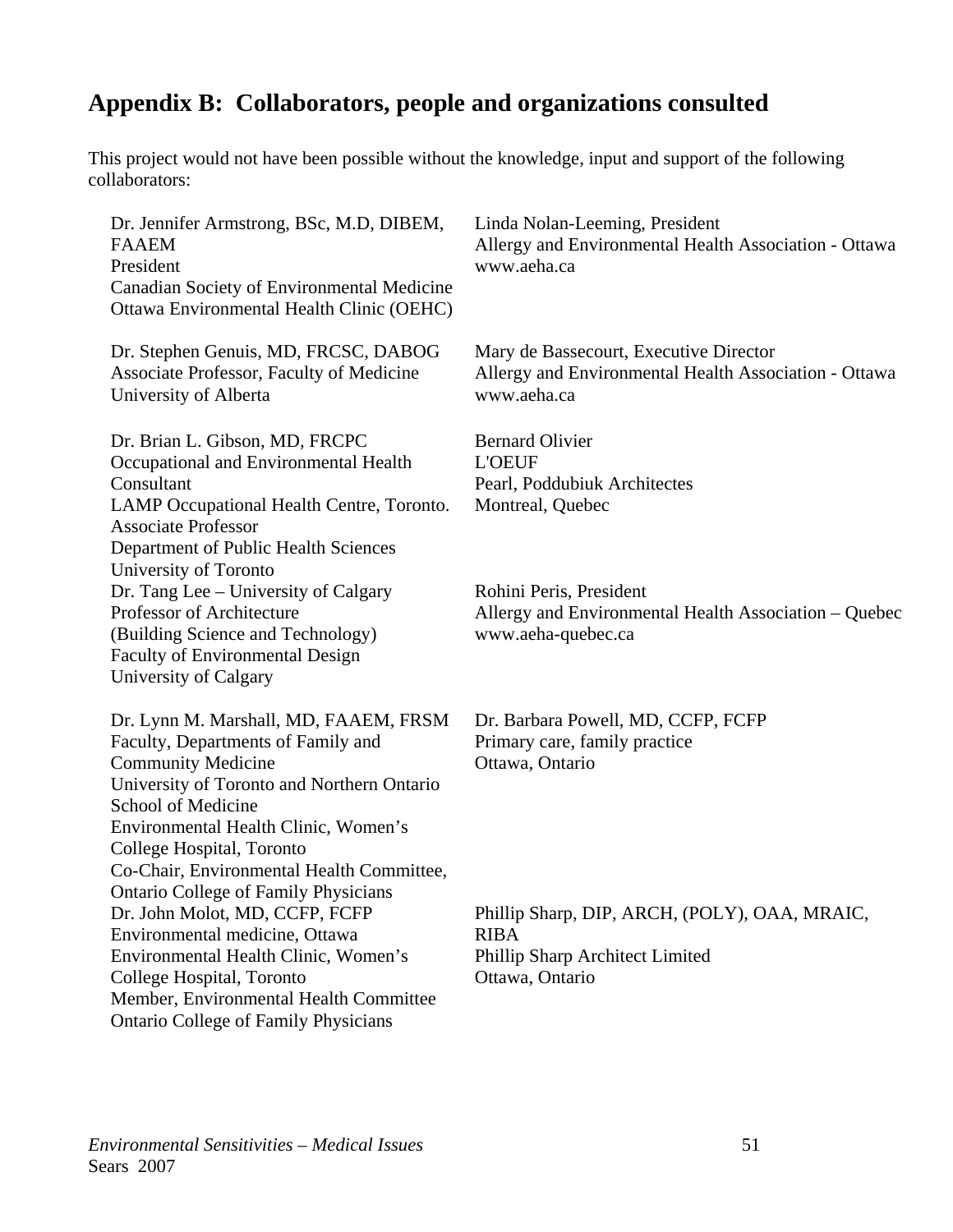I am very grateful for the collegial cooperation of Cara Wilkie of bakerlaw, who carried out the related work examining legal issues. Janet McNeill's editorial expertise was much appreciated, as was Olga Prin's careful review of the French translation of the report. Many others who gave generously of their time and expertise, and provided historical materials, advice and encouragement are listed below. Others, not listed, who communicated with the author, are thanked for their interest and encouragement.

| Louise Aubin           | Peel Health, Peel, Ontario                                                                                      |
|------------------------|-----------------------------------------------------------------------------------------------------------------|
| Dr. Kartar Badsha      | Environmental Law Centre, United Kingdom                                                                        |
| Nancy Bradshaw         | Environmental Health Clinic, Women's College Hospital, Toronto                                                  |
| <b>Art Connelly</b>    | <b>Agent Orange Association of Canada</b>                                                                       |
| <b>Brenda Croucher</b> | Executive Director, Association of Workers' Compensation<br><b>Boards of Canada</b>                             |
| Ed DiZazzo             | Senior Advisor for Executives, Association of Professional<br>Executives of the Public Service of Canada (APEX) |
| John Dwyer             | Formerly with the Canadian Human Rights Commission                                                              |
| Dr. Magda Havas        | Assistant Professor, Environmental & Resource Studies, Trent<br>University, Peterborough, Ontario, Canada       |
| <b>Graeme</b> Innes    | Human Rights and Equal Opportunity Commission, Australia                                                        |
| Jay Kassirer           | Healthy Indoors Partnership, Canada                                                                             |
| Dr. Kathleen Kerr      | Environmental Health Clinic, Women's College Hospital, Toronto                                                  |
| Dr. Andrew Michrowski  | Planetary Association for Clean Energy, Ottawa                                                                  |
| <b>Bill McVeigh</b>    | Chair – Canadian Electrical Association EMF Task Group                                                          |
| Mark Mendell           | Lawrence Berkeley National Laboratory, USA                                                                      |
| Doug Perkins           | <b>DPEnvironmental Consulting, Ottawa</b>                                                                       |
| James Raggio           | Access Board, USA                                                                                               |
| <b>Frank Reddick</b>   | TurfLogic Inc., Canada                                                                                          |
| Virginia Salares       | Canadian Mortgage and Housing Corporation                                                                       |
| Michael Small          | Human Rights and Equal Opportunity Commission, Australia                                                        |
| Dave Stetzer           | Stetzer Electric Inc., Wisconsin, USA                                                                           |
| George Thomson         | Chair, Ad Hoc Committee on Environmental Hypersensitivity<br>Disorder (1985)                                    |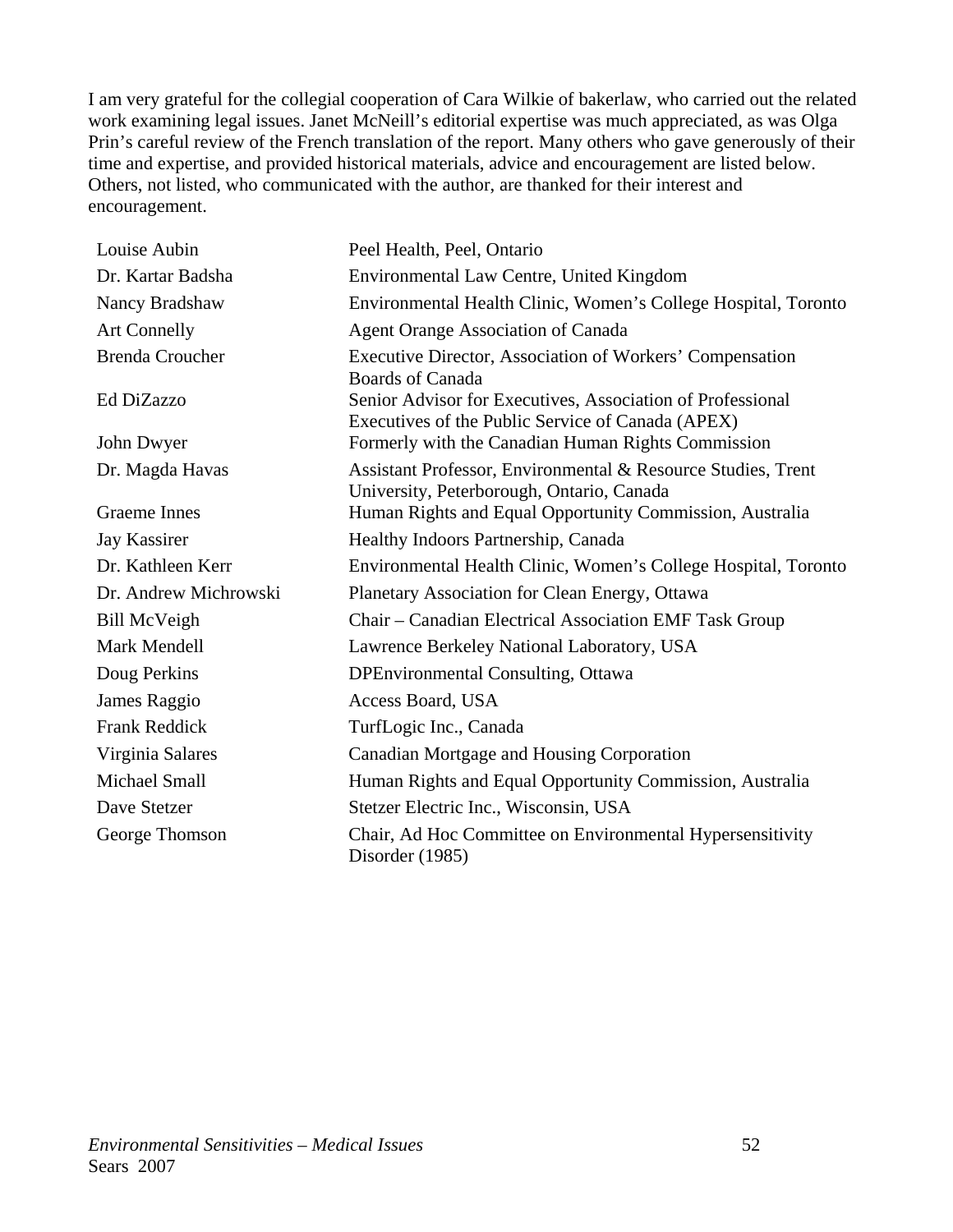# **Appendix C: Resources**

| Allergy and Environmental Health Association                      |                                      |
|-------------------------------------------------------------------|--------------------------------------|
| - Ottawa                                                          | www.aeha.ca                          |
| Allergy and Environmental Health Association                      |                                      |
| - Quebec (bilingual)                                              | www.aeha-quebec.ca                   |
| American Academy of Environmental Medicine www.aaem.com           |                                      |
| American Industrial Hygiene Association                           | www.aiha.org                         |
| Asthma and Allergy Foundation of America                          | www.aehf.com                         |
| <b>Best Start</b>                                                 | www.beststart.org                    |
| <b>Beyond Pesticides</b>                                          | www.beyondpesticides.org             |
| Canada Green Building Council                                     | www.cagbc.org                        |
| Canada Employment Immigration Union                               | www.ceiu-seic.ca/page_1766.cfm       |
| Canadian Association of Physicians for the                        |                                      |
| Environment                                                       | www.cape.ca                          |
| Canadian Coalition for Health and Environment www.cche-info.com   |                                      |
| <b>Canadian Coalition for Green Healthcare</b>                    |                                      |
| <b>Canadian Electricity Association</b>                           | www.canelect.ca/en/home.html         |
| <b>Canadian Environmental Law Association</b>                     | www.cela.ca                          |
| Canadian Mortgage and Housing Corporation                         | www.cmhc.ca                          |
| CMHC "About your house" resource page                             | www.cmhc-schl.gc.ca/en/co/co_001.cfm |
| Canadian Partnership for Children's Health and                    |                                      |
| Environment (bilingual)                                           | www.healthyenvironmentforkids.ca     |
| Canadian Society for Environmental Medicine                       | www.eimed.ca                         |
| Centre for the Environment, University of<br>Toronto              | www.environment.utoronto.ca          |
|                                                                   |                                      |
| <b>Chemical Injury Information Network</b>                        | www.ciin.org                         |
| Chemical Injury.NET                                               | www.chemicalinjury.net               |
| Children's Health Environmental Coalition                         | www.checnet.org                      |
| Coalition for a Healthy Ottawa                                    | www.healthyottawa.ca                 |
| Collaborative on Health and Environment                           |                                      |
| (including Toxicant and Disease Database)                         | database.healthandenvironment.org    |
| <b>International Academy of Detoxification</b><br>Specialists     | www.detoxacademy.org                 |
| <b>DPEnvironmental Consulting</b>                                 | www.magma.ca/~nandd                  |
| <b>Electrical Pollution Solutions</b>                             |                                      |
| Electromagnetic Hazard & Therapy (UK)                             | www.electricalpollution.com          |
| independent newsletter)                                           | www.em-hazard-therapy.com            |
| ElectroSensitivity-UK                                             | www.electrosensitivity.org.uk        |
| ElektroSMOG NEWS (German)                                         | www.elektrosmognews.de               |
|                                                                   | www.emfacts.com                      |
| <b>EMFacts Consultancy</b>                                        |                                      |
| <b>EM Radiation Research Trust</b>                                | www.radiationresearch.org            |
| <b>EMR</b> Association of Australia                               | www.ssec.org.au/emraa                |
| <b>Environmental Sensitivities - Medical Issues</b><br>Sears 2007 | 53                                   |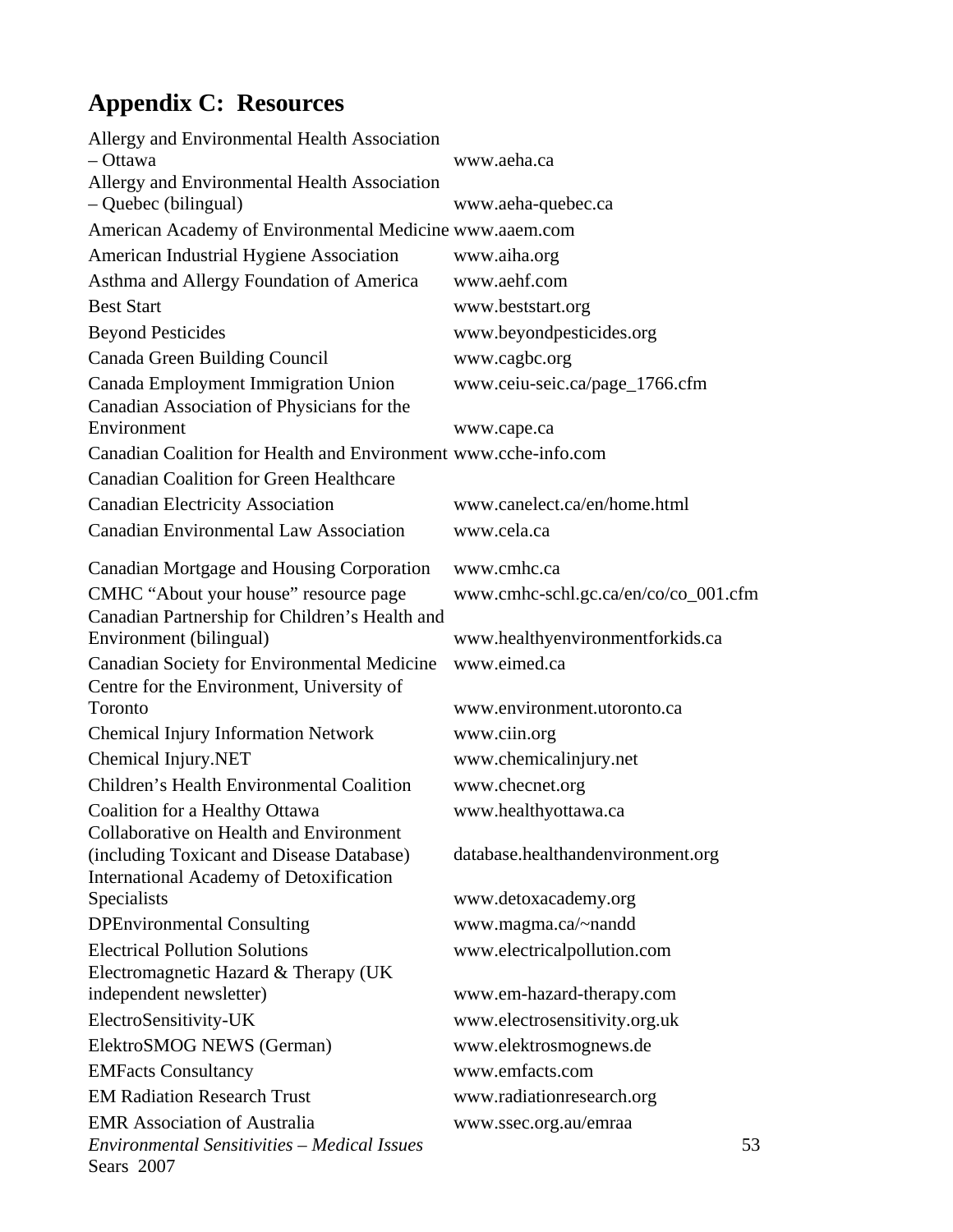*Environmental Sensitivities – Medical Issues* 54 Sears 2007 Environmental Defence – Toxic Nation (bilingual) [www.environmentaldefence.ca/toxicnation](http://www.environmentaldefence.ca/toxicnation) Environmental Health Clearinghouse [www.infoventures.com/e-hlth](http://www.infoventures.com/e-hlth) Environmental Health Clinic at Women's College Hospital [www.womenshealthmatters.ca/Centres/environme](http://www.womenshealthmatters.ca/Centres/environmental/index.html) [ntal/index.html](http://www.womenshealthmatters.ca/Centres/environmental/index.html) Environmental Health Perspectives www.ehponline.org Environmental Law Centre (UK) [www.elc.org.uk](http://www.elc.org.uk/) Environmental Protection Agency (US) Indoor Air Quality www.epa.gov/iaq Environment Canada www.ec.gc.ca FEB – The Swedish Association for the ElectroSensitive [www.feb.se](http://www.feb.se/)  Fragranced Products Information Network [www.fpinva.org](http://www.fpinva.org/)  Green Health Care www.greenhealthcare.ca Health Canada www.hc-sc.gc.ca Healthy Indoor Partnerships [healthyindoors.com](http://healthyindoors.com/)  Human Ecology Action League [www.members.aol.com/HEALNATN/index.html](http://www.members.aol.com/HEALNATN/index.html) Institute for Environmental Health Sciences [www.niehs.nih.gov](http://www.niehs.nih.gov/) Institute for Environmental Health Sciences (US) [www.niehs.nih.gov](http://www.niehs.nih.gov/) International Commission for Electromagnetic Safety [www.icems.eu](http://www.icems.eu/)  International Commission on Non-Ionizing Radiation Protection [www.icnirp.de/pubEMF.htm](http://www.icnirp.de/pubEMF.htm)  Invisible Disabilities Association of Canada [www.nsnet.org/idacan/index.html](http://www.nsnet.org/idacan/index.html) Job Accommodation Network [www.jan.wvu.edu](http://www.jan.wvu.edu/) Logic Alliance [www.logicalliance.ca](http://www.logicalliance.ca/)  Mast Sanity (UK) [www.mastsanity.org](http://www.mastsanity.org/)  MCS Canadian Sources [www.mcscanadian.org](http://www.mcscanadian.org/)  MCS Referral & Resources [www.mcsrr.org](http://www.mcsrr.org/)  MCSurvivors www.mcsurvivors.com ME/FM action network www.mefmaction.net ME Association of Ontario www.meao-cfs.on.ca Microwave News – a report on non-ionizing radiation [www.microwavenews.com](http://www.microwavenews.com/) National Foundation for the Chemically Hypersensitive [www.mcsrelief.com](http://www.mcsrelief.com/) Next-up Organisation (regarding health effects of phone masts, based in France, multilingual) www.next-up.org Nova Scotia Environmental Health Centre [www.cdha.nshealth.ca/facilities/nsehc/index.html](http://www.cdha.nshealth.ca/facilities/nsehc/index.html) Ontario College of Family Physicians www.ocfp.on.ca Overgevoeligheid voor elektrische en elektromagnetische velden (Danish, with summaries in other languages) [www.electroallergie.org](http://www.electroallergie.org/)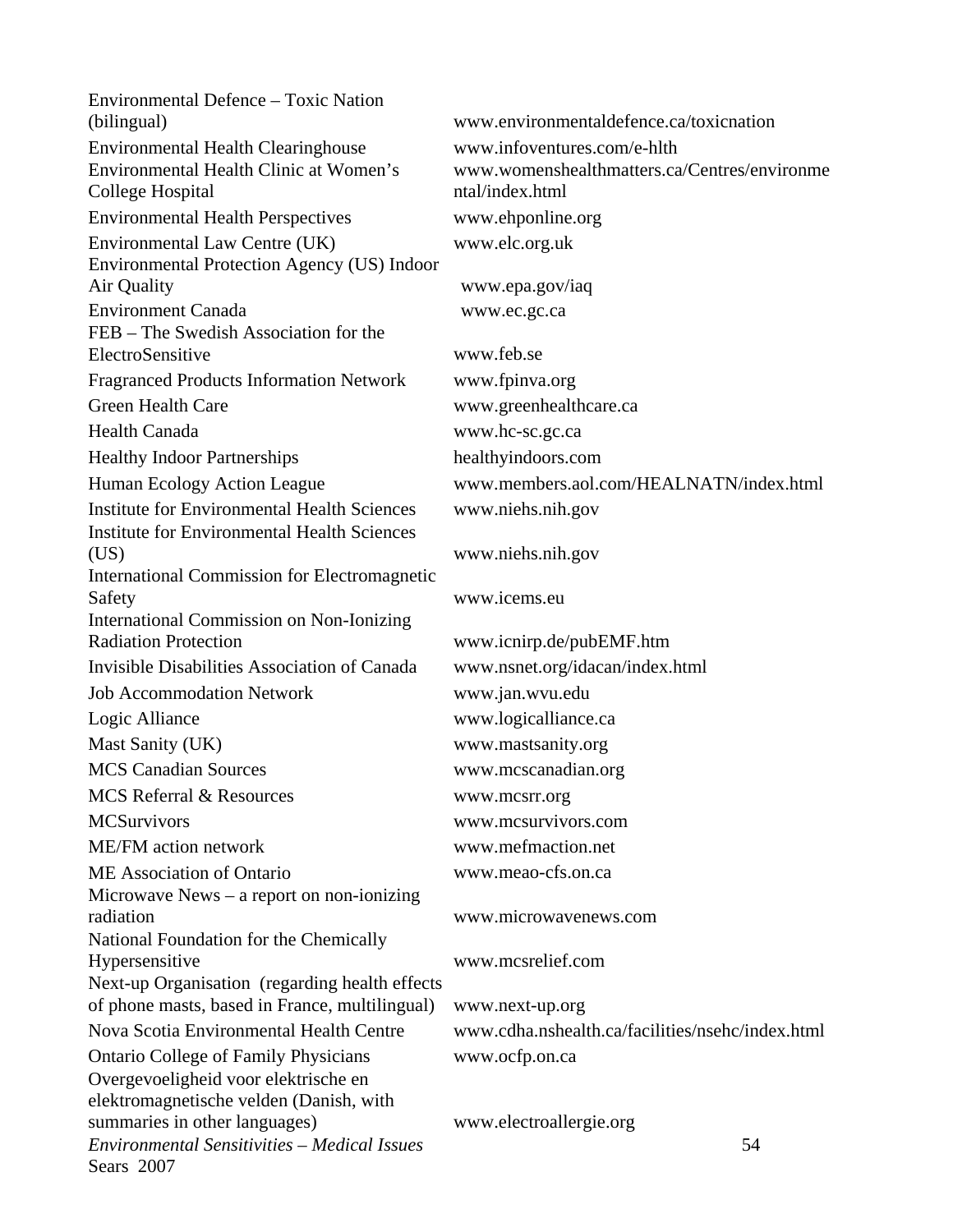Pesticide Action Network of North America [www.panna.org](http://www.panna.org/) Planetary Association for Clean Energy Inc. www.pacenet.homestead.com Powerwatch (UK) www.powerwatch.org.uk Research Information on the EMFRAPID Program 1994-1998 www.niehs.nih.gov/emfrapid/html/resinfo.htm Stop Transmission Lines Over People [www.stop-emfs.ca](http://www.stop-emfs.ca/) Sustainable Building Information System [www.sbis.info](http://www.sbis.info/)  The Chemical Sensitivity Foundation [www.chemicalsensitivityfoundation.org](http://www.chemicalsensitivityfoundation.org/) The Guide to Less Toxic Products [www.lesstoxicguide.ca](http://www.lesstoxicguide.ca/) The Irish Doctors' Environmental Association [www.ideaireland.org](http://www.ideaireland.org/)  The Swedish Association for the ElectroSensitive [www.feb.se/index\\_int.htm](http://www.feb.se/index_int.htm) US Centers for Disease Control page of publications re: Electromagnetic fields www.cdc.gov/niosh/topics/emf/ World Health Organization EMF research databases [www.who.int/peh](http://www.who.int/peh-emf/research/database/en/index1.html)[emf/research/database/en/index1.html](http://www.who.int/peh-emf/research/database/en/index1.html)  World Health Organization EMF topics [www.who.int/health\\_topics/electromagnetic\\_field](http://www.who.int/health_topics/electromagnetic_fields/en) [s/en](http://www.who.int/health_topics/electromagnetic_fields/en)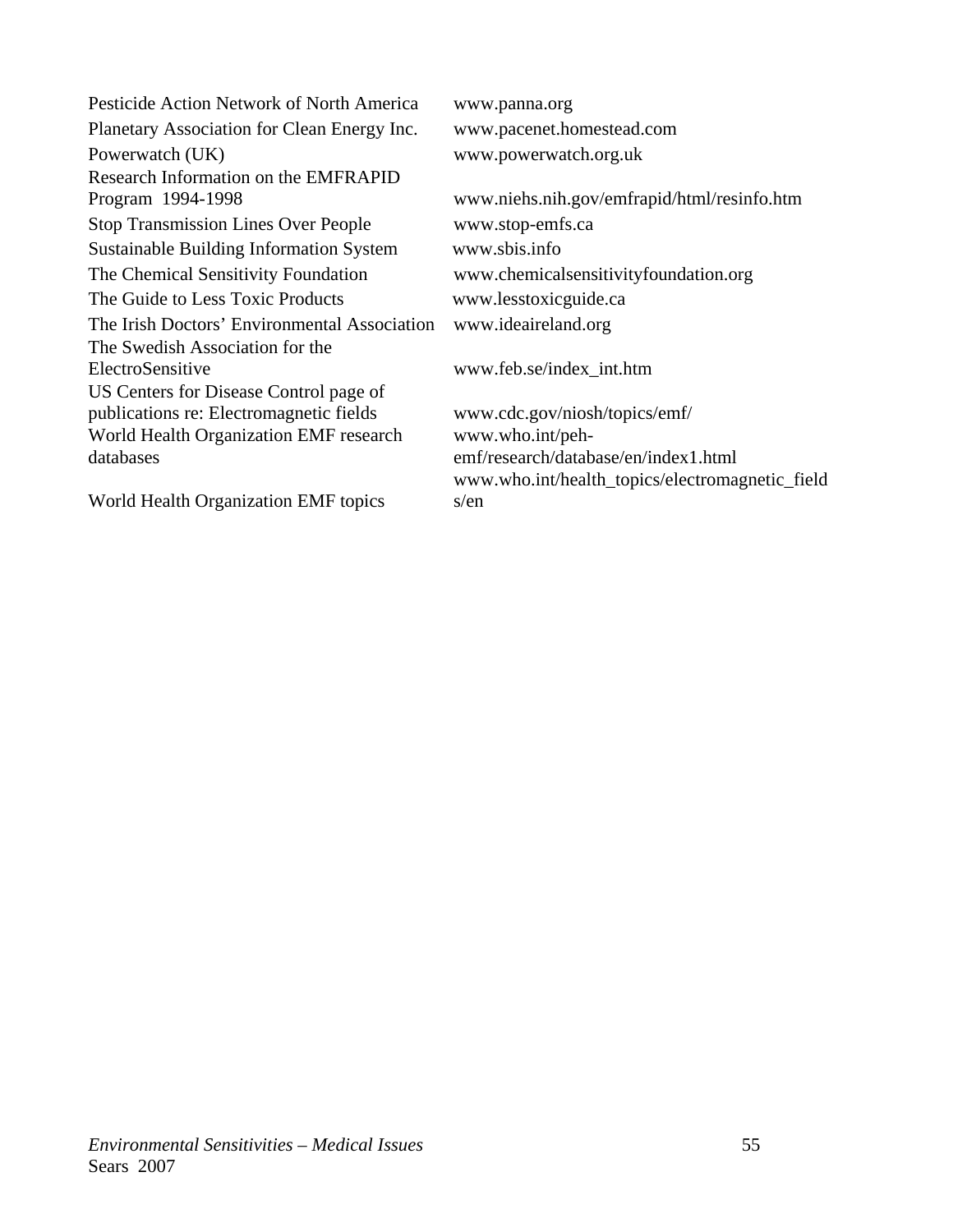# **Appendix D: Thomson recommendations (1985) and progress to 2006**

[Report of the ad hoc Committee on Environmental Hypersensitivity Disorders <sup>60</sup>] This Committee was established in November 1984 at the request of then-Minister of Health for the Province of Ontario, Keith Norton to report on the prevalence, level of knowledge, and methods of diagnosis and treatment of "environmental hypersensitivity." The Committee was also asked to outline possible approaches to investigating, treating or undertaking further research into such disorders.

| <b>Committee Recommendation (1985)</b>                                                                                                                  | <b>Status in 2006</b>                                                                                                                                                                                                                                                                                                                                                                                                                                                                                                                                                                                                                                                                                                                                                                                                                                                                                                                                                                                                                                            |
|---------------------------------------------------------------------------------------------------------------------------------------------------------|------------------------------------------------------------------------------------------------------------------------------------------------------------------------------------------------------------------------------------------------------------------------------------------------------------------------------------------------------------------------------------------------------------------------------------------------------------------------------------------------------------------------------------------------------------------------------------------------------------------------------------------------------------------------------------------------------------------------------------------------------------------------------------------------------------------------------------------------------------------------------------------------------------------------------------------------------------------------------------------------------------------------------------------------------------------|
| Develop initiatives to minimize exposure to<br>smoke, including bylaws restricting smoking<br>in public places, and public education<br>programs.       | Anti-smoking bylaws and provincial laws are in<br>$\bullet$<br>place.                                                                                                                                                                                                                                                                                                                                                                                                                                                                                                                                                                                                                                                                                                                                                                                                                                                                                                                                                                                            |
| Undertake action to ensure that patients and<br>others have accurate information about food<br>content, chemicals and other products in<br>everyday use | Content labelling of personal care products has been<br>$\bullet$<br>required by law since November 2006.<br>The Controlled Products Regulations of the<br>$\bullet$<br>Hazardous Products Act does not require that the full<br>content of fragrance mixtures be reported.<br>The Food and Drugs Act does not require that all<br>colours or flavours added to food be labelled<br>specifically<br>Neither the Hazardous Products Act, the Canadian<br><b>Environmental Protection Act nor the Pest Control</b><br><i>Products Act</i> requires comprehensive labelling of<br>everyday use products (e.g. cleaners). The Domestic<br>Substances List has identified priority substances and<br>these will undergo hazard assessment in 2007.<br>In the absence of government action, monitoring and<br>verification of organic agriculture is being carried out<br>by non-governmental groups.<br>There are no requirements to label genetically<br>modified food.<br>There are no requirements to label ultra-small<br>particles (nano-particles) in products. |
| Estimate the prevalence of environmental<br>hypersensitivity                                                                                            | The 2003 national population health survey covered<br>$\bullet$<br>multiple chemical sensitivities. <sup>10</sup><br>The 2005 National Survey of the Work and Health of<br>$\bullet$<br>Nurses covered multiple chemical sensitivities. <sup>11</sup>                                                                                                                                                                                                                                                                                                                                                                                                                                                                                                                                                                                                                                                                                                                                                                                                            |
| Research the diagnostic tests and treatments<br>used by clinical ecologists to determine which<br>are demonstrably useful                               | Researchers at the Nova Scotia Environmental Health<br>$\bullet$<br>Centre are conducting research in this area. This<br>facility includes Canada's only Environmental<br>Control Unit.<br>Some tests and treatments are commonly used with<br>$\bullet$<br>good success. Funds are necessary to conduct formal<br>trials to confirm the utility of tests and treatments.                                                                                                                                                                                                                                                                                                                                                                                                                                                                                                                                                                                                                                                                                        |
| Establish a multi-disciplinary investigative<br>and therapeutic environmental unit for<br>research and for out-patient and in-patient                   | In 1994 the Environmental Hypersensitivity Research<br>$\bullet$<br>Unit at the University of Toronto (U of T) was<br>established with total funding of \$1.5 million over 10                                                                                                                                                                                                                                                                                                                                                                                                                                                                                                                                                                                                                                                                                                                                                                                                                                                                                    |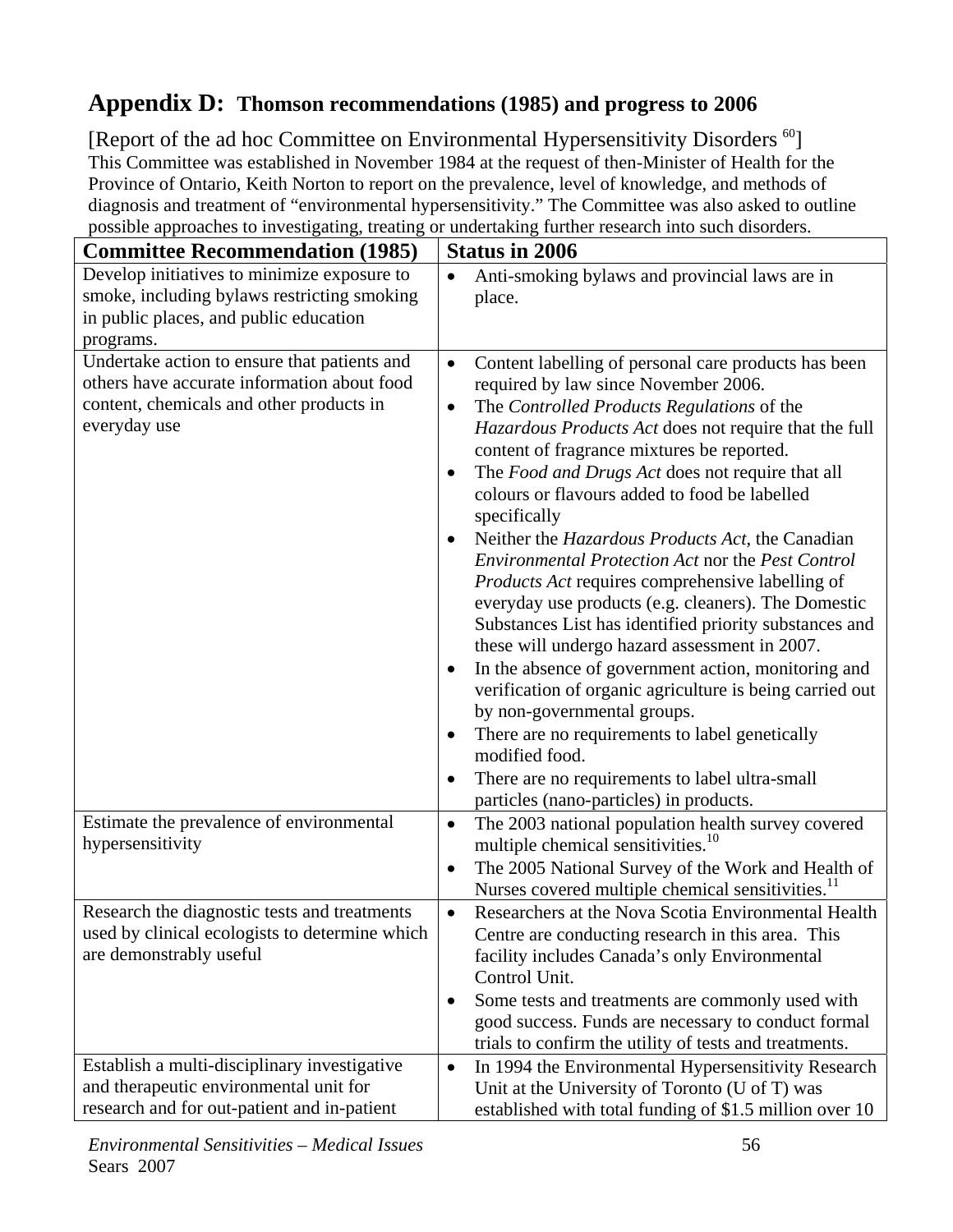| treatment of people with environmental              | years. This unit brought together epidemiologists and                |
|-----------------------------------------------------|----------------------------------------------------------------------|
| sensitivities.                                      | health care professionals.                                           |
|                                                     | The Unit has published research on diagnosing                        |
|                                                     | environmental sensitivities and on the characteristics               |
|                                                     |                                                                      |
|                                                     | and genetics markers of patients.                                    |
|                                                     | In 1996 the Environmental Health Clinic, funded by                   |
|                                                     | the Ontario Ministry of Health, opened at Women's                    |
|                                                     | College Hospital in Toronto. It is affiliated with the               |
|                                                     |                                                                      |
|                                                     | U of T. It does not include an Environmental Control                 |
|                                                     | Unit or in-patient facilities. OHIP covers one initial               |
|                                                     | and one follow-up consultation per patient.                          |
| Amend the fee schedule to cover the time            | The Ontario fee schedule has a time-based billing<br>$\bullet$       |
| required to obtain good histories, to counsel a     | code for patients with chronic fatigue syndrome,                     |
|                                                     |                                                                      |
| patient on avoidance procedures and to              | which compensates doctors for the time required to                   |
| monitor the patient's performance.                  | obtain a full history.                                               |
| Various recommendations were made for               | Routine laboratory tests are funded; testing for toxins<br>$\bullet$ |
| people with limited income                          | is neither readily available nor funded.                             |
|                                                     | OHIP does not cover several types of treatments.<br>$\bullet$        |
|                                                     | Private insurance covers few treatments.                             |
|                                                     |                                                                      |
|                                                     | Medications that patients can tolerate (e.g. with less               |
|                                                     | colouring and other excipients) are not covered for                  |
|                                                     | people receiving disability support.                                 |
| Support the following treatments with public        | Tax relief is offered for equipment to assist<br>$\bullet$           |
| funds:                                              |                                                                      |
|                                                     | avoidance (e.g. air and water filters).                              |
| avoidance<br>1)                                     | In 2006 the Ontario government discontinued a diet<br>$\bullet$      |
| the prescription of nutritionally safe diets.<br>2) | supplement allowance that included organic food.                     |
| The environmental unit should undertake             | Information is available about environmental<br>$\bullet$            |
| public education by:                                | sensitivities, chronic fatigue syndrome and                          |
|                                                     |                                                                      |
| producing easily understood pamphlets on            | fibromyalgia in pamphlet form and on the                             |
| the more controversial issues related to            | Environmental Health Clinic website.                                 |
| environmental hypersensitivity;                     | Educational seminars are provided by the                             |
| issuing a summary of the Committee's                | Environmental Health Clinic and partners about                       |
| report for a general audience;                      | numerous environmental health issues such as                         |
|                                                     |                                                                      |
| ensuring adequate involvement in<br>٠               | smoking, pesticides, perfumes, mercury and lead.                     |
| conferences, meetings, etc.;                        | Staff physicians of the Environmental Health Clinic                  |
| offering assistance to school boards,<br>٠          | serve on the Environmental Health Committee of the                   |
| public health units, etc. in preparing              | Ontario College of Family Physicians (EHC-OCFP)                      |
| accurate and balanced documents about               | and many other organizations.                                        |
|                                                     |                                                                      |
| environmental sensitivities.                        |                                                                      |
| Educate medical health officers and public          | Some public health units are particularly well-<br>$\bullet$         |
| health nurses so that they are prepared to          | informed about environmental sensitivities and are                   |
| provide current information on environmental        | able to provide current information                                  |
| illness and environmental hypersensitivity.         |                                                                      |
|                                                     | To gain expertise in environmental health, the<br>$\bullet$          |
|                                                     | Environmental Health Clinic trains medical students,                 |
|                                                     | residents, fellows and nursing students.                             |
|                                                     | Environmental Health Clinic engages in public                        |
|                                                     | education in cooperation with Public Health Units.                   |
|                                                     |                                                                      |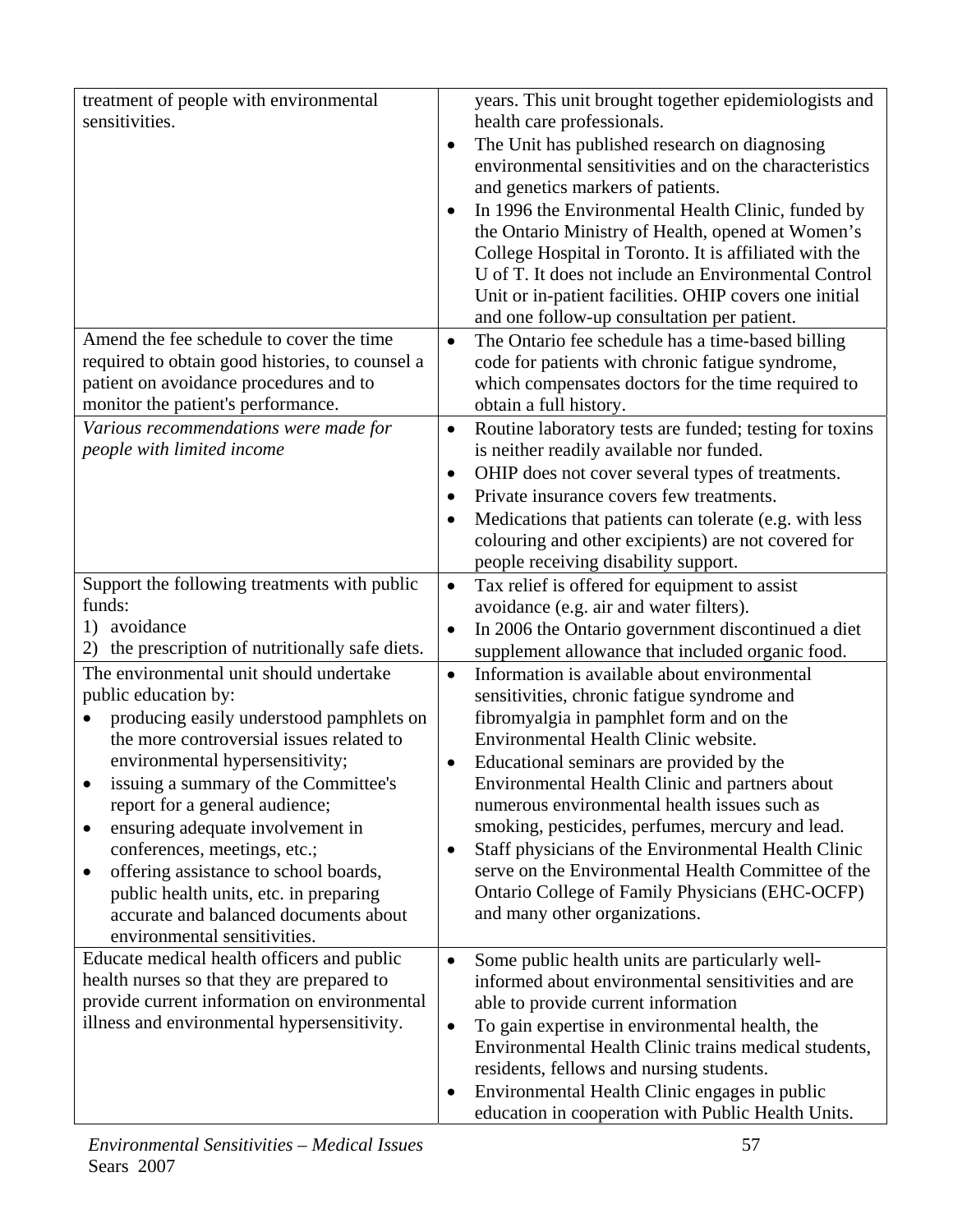| Develop programs of continuing education to<br>provide practitioners with scientific<br>information about theories and beliefs in the<br>field of environmental hypersensitivity (e.g.<br>there is a general lack of understanding of the<br>possibility that indoor air can contribute to<br>illness).          | The EHC-OCFP provides environmental health<br>$\bullet$<br>information (see www.ocfp.on.ca), workshops and<br>Continuing Medical Education.<br>Some family medicine post-graduate programs cover<br>$\bullet$<br>theories and concepts in the field of environmental<br>sensitivities.                                                                                                                                                                                                                                                                                                                                                                                                                                                                                                                                                                                                                      |
|------------------------------------------------------------------------------------------------------------------------------------------------------------------------------------------------------------------------------------------------------------------------------------------------------------------|-------------------------------------------------------------------------------------------------------------------------------------------------------------------------------------------------------------------------------------------------------------------------------------------------------------------------------------------------------------------------------------------------------------------------------------------------------------------------------------------------------------------------------------------------------------------------------------------------------------------------------------------------------------------------------------------------------------------------------------------------------------------------------------------------------------------------------------------------------------------------------------------------------------|
| Review basic social assistance programs to<br>ensure that they recognize how disabling<br>environmental sensitivities can be. Regardless<br>of disagreement within the medical profession<br>regarding the causes of environmental<br>sensitivities, people are disabled and are<br>entitled to minimal support. | As a result of disagreement, people who are disabled<br>$\bullet$<br>due to environmental sensitivities are often left with<br>little or no support. This can lead to more stress,<br>increasing poverty and worsening of their condition.                                                                                                                                                                                                                                                                                                                                                                                                                                                                                                                                                                                                                                                                  |
| In cases of genuine financial need (i.e., people<br>receiving social assistance), rent supplements<br>or discretionary payments should be available<br>for those seeking to make modest<br>environmental changes.                                                                                                | Funding is available for environmental changes only<br>$\bullet$<br>if the changes result in improved energy efficiency.                                                                                                                                                                                                                                                                                                                                                                                                                                                                                                                                                                                                                                                                                                                                                                                    |
| The environmental unit should provide expert<br>assistance to appeal bodies and be involved in<br>the selection of physicians who are<br>knowledgeable about environmental<br>hypersensitivity and who are willing to assess<br>the patients' condition irrespective of<br>diagnosis.                            | Environmental medicine physicians, and doctors in<br>$\bullet$<br>the Environmental Health Unit provide expert<br>assistance on behalf of patients.                                                                                                                                                                                                                                                                                                                                                                                                                                                                                                                                                                                                                                                                                                                                                         |
| Encourage private insurers to assess the<br>patient's condition irrespective of the causes<br>of the condition.                                                                                                                                                                                                  | Some private insurers provide limited but<br>$\bullet$<br>unpredictable coverage.                                                                                                                                                                                                                                                                                                                                                                                                                                                                                                                                                                                                                                                                                                                                                                                                                           |
| Involve the environmental unit in the<br>development and promotion of special<br>housing such as:<br>apartments modified for patients who are<br>participating in the environmental unit's<br>research program;<br>special hospital rooms for patients<br>diagnosed as environmentally<br>hypersensitive.        | • CMHC and NRC have researched building materials,<br>maintenance and ventilation. CMHC and the<br>Environmental Health Unit have collaborated for<br>many years.<br>The Unit and the EHC-OCFP supports housing<br>$\bullet$<br>projects currently being undertaken by Allergy and<br>Environmental Health Association groups in Ontario,<br>Quebec and Manitoba.<br>• Healthy Indoors Partnership is bringing together<br>many parties, including the Environmental Health<br>Clinic, to compile sources of environmentally<br>preferable materials.<br>• The Environmental Health Clinic made arrangements<br>with a nearby hotel to provide cleaner-air rooms for<br>patients, at a substantially reduced rate.<br>The Canadian Society for Environmental Medicine<br>published hospital staff guidelines to assist with the<br>care of people with environmental sensitivities who<br>are hospitalized. |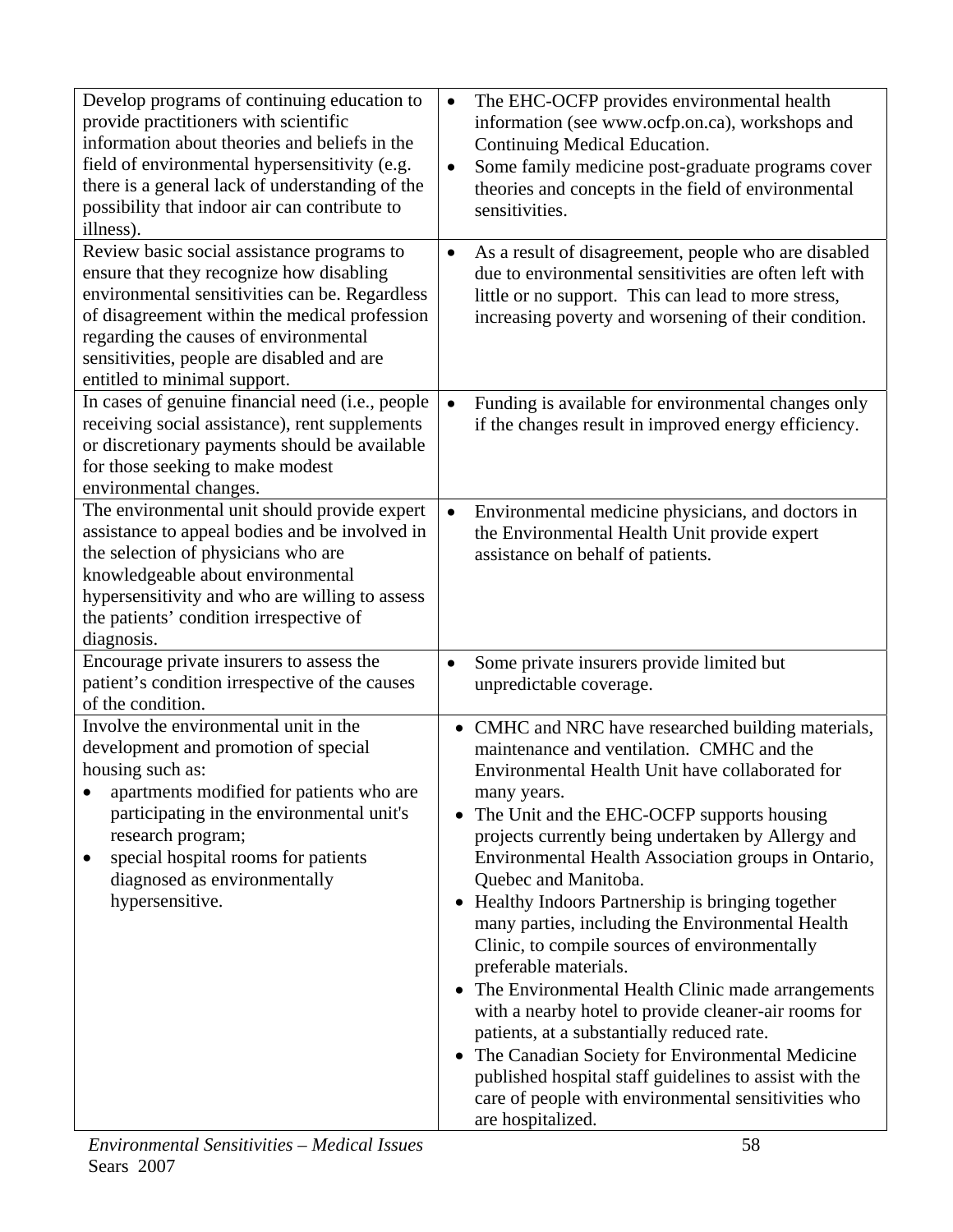| The environmental unit should develop<br>recommendations regarding possible<br>curriculum changes in medical schools to<br>ensure that issues relating to environmental<br>illness are part of medical education. | The Continuing Medical Education unit was<br>$\bullet$<br>developed by the OCFP. It is available through the<br>Women's College Hospital in Toronto.<br>In 2006 the EHC-OCFP launched an Environmental<br>$\bullet$<br>Health Scholars Program to introduce environmental<br>health concepts into many aspects of the curriculum<br>in Ontario medical schools.                                                                                                   |
|-------------------------------------------------------------------------------------------------------------------------------------------------------------------------------------------------------------------|-------------------------------------------------------------------------------------------------------------------------------------------------------------------------------------------------------------------------------------------------------------------------------------------------------------------------------------------------------------------------------------------------------------------------------------------------------------------|
| Hold an interdisciplinary conference to<br>discuss this report and its recommendations.<br>Conferences of this type should be held<br>regularly as part of the environmental unit's<br>vital educational role.    | Health Canada held conferences in Ottawa in 1990<br>$\bullet$<br>and 1992.<br>The Environmental Health Clinic held a conference<br>$\bullet$<br>in 1998.<br>The Environmental Health Clinic and OCFP co-<br>$\bullet$<br>sponsored a Peer Presentation Program on<br>Environmental Health in 2000.<br>Since 2000, the Environmental Health Clinic and the<br>OCFP have co-sponsored an annual Environmental<br>Health Day at the OCFP Annual Scientific Assembly. |
| The Ontario Medical Association should<br>consider establishing an environmental health<br>subsection to bring together practitioners<br>interested in this field.                                                | OCFP-EHC members collaborate with the Ontario<br>$\bullet$<br>Medical Association on environmental health<br>matters.                                                                                                                                                                                                                                                                                                                                             |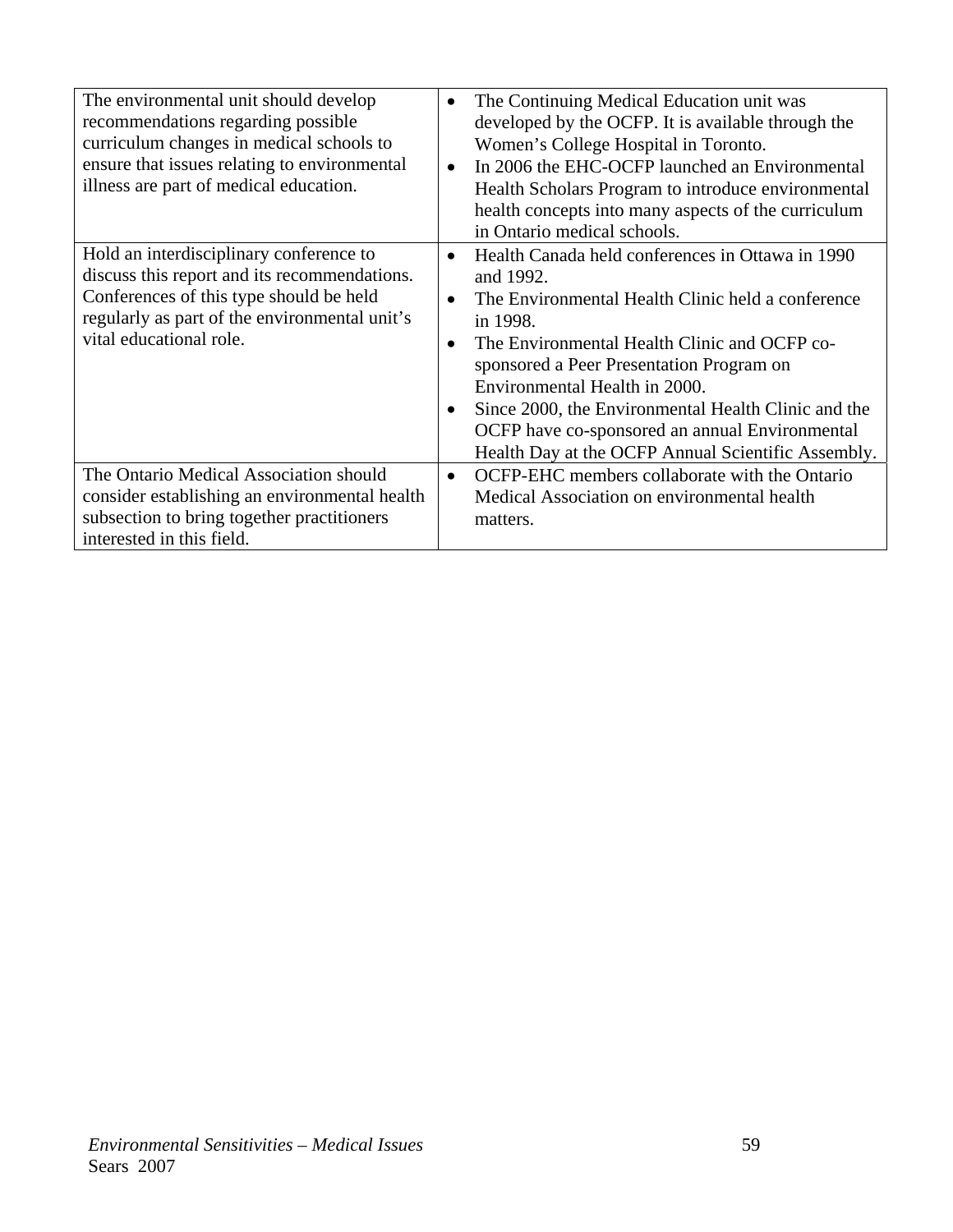# **References**

- (1) Amdur MO, Doull J, Klaassen CD. *Casarett and Doull's toxicology: the basic science of poisons*. 4th ed. 1991.
- (2) Lacour M, Zunder T, Schmidtke K, Vaith P, Scheidt C. Multiple chemical sensitivity syndrome (MCS)--suggestions for an extension of the U.S. MCS-case definition. *Int J Hyg Environ Health.* 2005;208:141-151.
- (3) Miller CS. The Compelling Anomaly of Chemical Intolerance. *Annals of the New York Academy of Sciences.* 2001;933:1-23.
- (4) Multiple chemical sensitivity: a 1999 consensus. *Arch Environ Health.* 1999;54:147-149.
- (5) McKeown-Eyssen GE, Baines CJ, Marshall LM, Jazmaji V, Sokoloff ER. Multiple chemical sensitivity: discriminant validity of case definitions. *Arch Environ Health.* 2001;56:406-412.
- (6) Johansson O. Electrohypersensitivity: State-of-the-Art of a Functional Impairment. *Electromagn Biol Med.* 2006;25:245-258.
- (7) Bailey WH. Health effects relevant to the setting of EMF exposure limits. *Health Phys.* 2002;83:376-386.
- (8) Havas M. Electromagnetic hypersensitivity: biological effects of dirty electricity with emphasis on diabetes and multiple sclerosis. *Electromagn Biol Med.* 2006;25:259-268.
- (9) Park J and Knudson S. Medically unexplained physical symptoms. Statistics Canada . 12-1- 2007. http://www.statcan.ca/english/freepub/82-003-XIE/2006001/articles/symptoms/82-003- XIE2006002.pdf available from http://www.statcan.ca/english/freepub/82-003-XIE/82-003- XIE2006001.htm
- (10) Statistics Canada, Health Statistics Division. How healthy are Canadians? Health Reports Supplement to Volume 16 catalogue no. 820003-XPE. 2006. Canadian Institute for Health Information. Health Reports. http://dsp-psd.pwgsc.gc.ca/Collection/Statcan/82-003-S/82-003- SIE2005000.pdf
- (11) Statistics Canada. Findings from the 2005 National Survey of the Work and Health of Nurses. Statistics Canada . 11-12-2006. http://www.statcan.ca/english/freepub/83-003-XIE/83-003- XIE2006001.pdf available from http://www.statcan.ca/cgi-bin/downpub/listpub.cgi?catno=83- 003-XIE2006001
- (12) Caress SM, Steinemann AC. A review of a two-phase population study of multiple chemical sensitivities. *Environ Health Perspect.* 2003;111:1490-1497.
- (13) Kreutzer R, Neutra RR, Lashuay N. Prevalence of people reporting sensitivities to chemicals in a population-based survey. *Am J Epidemiol.* 1999;150:1-12.
- (14) Caress SM, Steinemann AC. National prevalence of asthma and chemical hypersensitivity: an examination of potential overlap. *J Occup Environ Med.* 2005;47:518-522.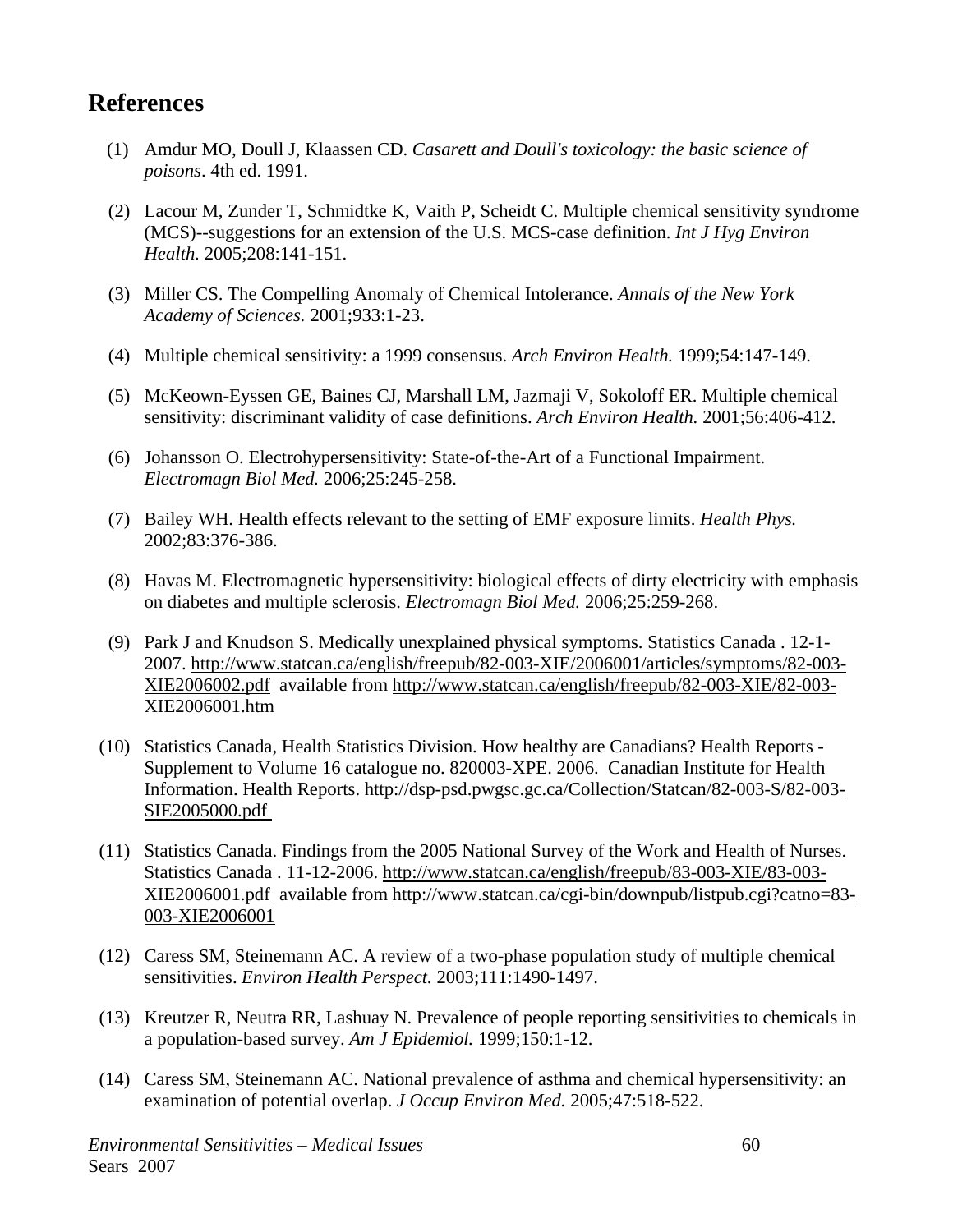- (15) Meggs WJ, Dunn KA, Bloch RM, Goodman PE, Davidoff AL. Prevalence and nature of allergy and chemical sensitivity in a general population. *Arch Environ Health.* 1996;51:275-282.
- (16) McKeown-Eyssen G, Baines C, Cole DE et al. Case-control study of genotypes in multiple chemical sensitivity: CYP2D6, NAT1, NAT2, PON1, PON2 and MTHFR. *Int J Epidemiol.* 2004;33:971-978.
- (17) Costa LG, Richter RJ, Li WF, Cole T, Guizzetti M, Furlong CE. Paraoxonase (PON 1) as a biomarker of susceptibility for organophosphate toxicity. *Biomarkers.* 2003;8:1-12.
- (18) Furlong CE, Cole TB, Jarvik GP et al. Role of paraoxonase (PON1) status in pesticide sensitivity: genetic and temporal determinants. *Neurotoxicology.* 2005;26:651-659.
- (19) Cole TB, Jampsa RL, Walter BJ et al. Expression of human paraoxonase (PON1) during development. *Pharmacogenetics.* 2003;13:357-364.
- (20) Haley RW, Billecke S, La Du BN. Association of low PON1 type Q (type A) arylesterase activity with neurologic symptom complexes in Gulf War veterans. *Toxicol Appl Pharmacol.* 1999;157:227-233.
- (21) La Du BN, Billecke S, Hsu C, Haley RW, Broomfield CA. Serum paraoxonase (PON1) isozymes: the quantitative analysis of isozymes affecting individual sensitivity to environmental chemicals. *Drug Metab Dispos.* 2001;29:566-569.
- (22) Schnakenberg E, Fabig KR, Stanulla M et al. A cross-sectional study of self-reported chemicalrelated sensitivity is associated with gene variants of drug metabolizing enzymes. *Environ Health.* 2007;6:6.
- (23) Baines CJ, McKeown-Eyssen GE, Riley N et al. Case-control study of multiple chemical sensitivity, comparing haematology, biochemistry, vitamins and serum volatile organic compound measures. *Occup Med (Lond).* 2004;54:408-418.
- (24) Miller CS, Gammage RB, Jankovic JT. Exacerbation of chemical sensitivity: a case study. *Toxicol Ind Health.* 1999;15:398-402.
- (25) Brasche S, Bullinger M, Morfeld M, Gebhardt HJ, Bischof W. Why do women suffer from sick building syndrome more often than men?--subjective higher sensitivity versus objective causes. *Indoor Air.* 2001;11:217-222.
- (26) McKeown-Eyssen GE, Sokoloff ER, Jazmaji V, Marshall LM, Baines CJ. Reproducibility of the University of Toronto self-administered questionnaire used to assess environmental sensitivity. *Am J Epidemiol.* 2000;151:1216-1222.
- (27) Joffres MR, Williams T, Sabo B, Fox RA. Environmental sensitivities: prevalence of major symptoms in a referral center: the Nova Scotia Environmental Sensitivities Research Center Study. *Environ Health Perspect.* 2001;109:161-165.
- (28) Gibson PR, Elms AN, Ruding LA. Perceived treatment efficacy for conventional and alternative therapies reported by persons with multiple chemical sensitivity. *Environ Health Perspect.* 2003;111:1498-1504.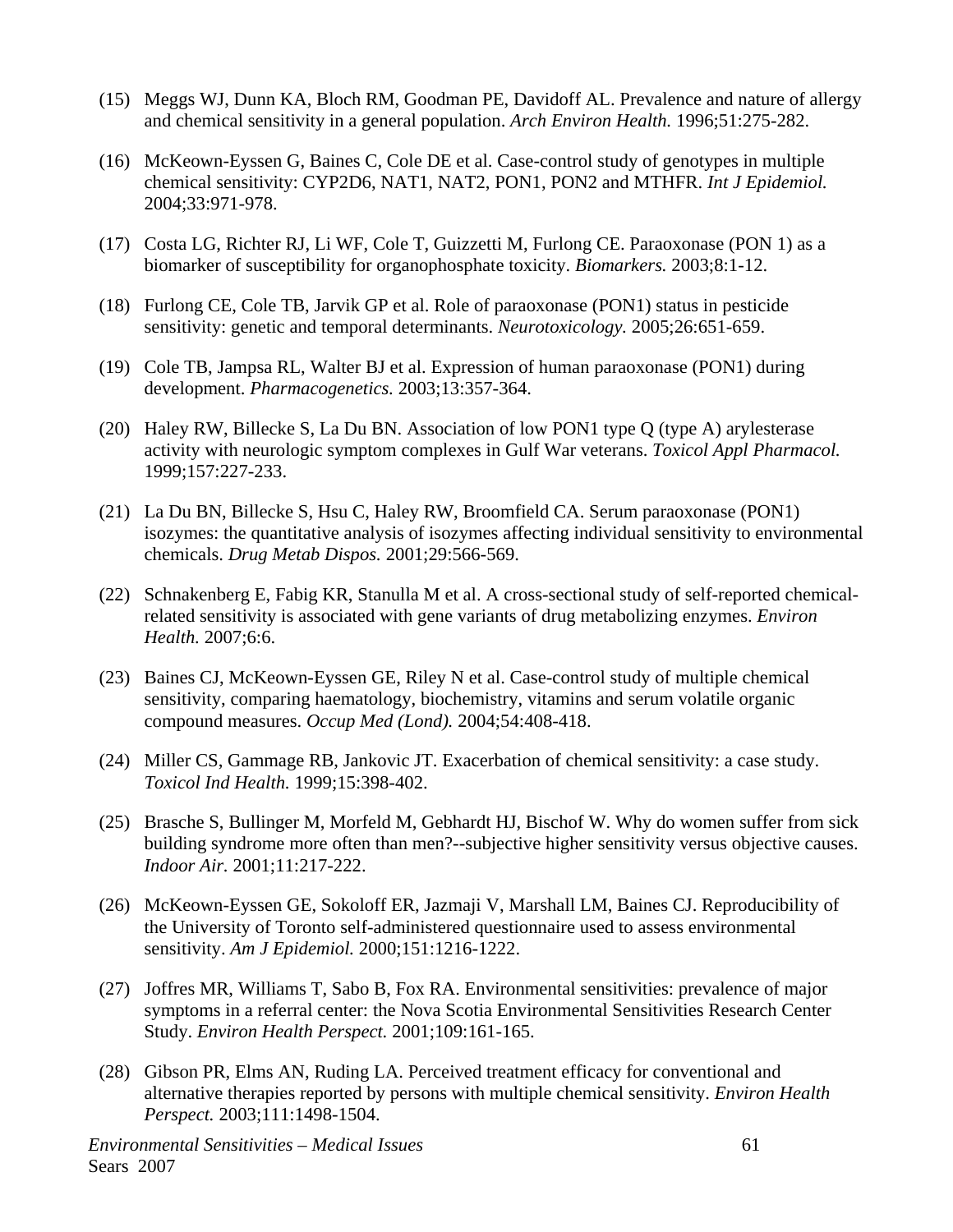- (29) Caress SM, Steinemann AC, Waddick C. Symptomatology and etiology of multiple chemical sensitivities in the southeastern United States. *Arch Environ Health.* 2002;57:429-436.
- (30) Caress SM, Steinemann AC. Prevalence of multiple chemical sensitivities: a population-based study in the southeastern United States. *Am J Public Health.* 2004;94:746-747.
- (31) Shannon M, Woolf A, Goldman R. Children's environmental health: one year in a pediatric environmental health specialty unit. *Ambul Pediatr.* 2003;3:53-56.
- (32) Woolf A. A 4-year-old girl with manifestations of multiple chemical sensitivities. *Environ Health Perspect.* 2000;108:1219-1223.
- (33) Bornehag CG, Sundell J, Hagerhed-Engman L, Sigsggard T, Janson S, Aberg N. 'Dampness' at home and its association with airway, nose, and skin symptoms among 10,851 preschool children in Sweden: a cross-sectional study. *Indoor Air.* 2005;15:48-55.
- (34) Savilahti R, Uitti J, Laippala P, Husman T, Roto P. Respiratory morbidity among children following renovation of a water-damaged school. *Arch Environ Health.* 2000;55:405-410.
- (35) Guillette EA. A broad-based evaluation of pesticide-exposed children. *Cent Eur J Public Health.* 2000;8 Suppl:58-9.:58-59.
- (36) Meklin T, Potus T, Pekkanen J, Hyvarinen A, Hirvonen MR, Nevalainen A. Effects of moisture-damage repairs on microbial exposure and symptoms in schoolchildren. *Indoor Air.* 2005;15 Suppl 10:40-7.:40-47.
- (37) Menzies IC. Disturbed children: the role of food and chemical sensitivities. *Nutr Health.* 1984;3:39-54.
- (38) Grandjean P, Harari R, Barr DB, Debes F. Pesticide exposure and stunting as independent predictors of neurobehavioral deficits in Ecuadorian school children. *Pediatrics.* 2006;117:e546-e556.
- (39) Grandjean P, Landrigan JP. Developmental neurotoxicity of industrial chemicals. *The Lancet.* 2006;DOI:10.1016/S0140-6736(06)69665-7.
- (40) Bell IR, Schwartz GE, Peterson JM, Amend D. Self-reported illness from chemical odors in young adults without clinical syndromes or occupational exposures. *Arch Environ Health.* 1993;48:6-13.
- (41) Huss A, Roosli M. Consultations in primary care for symptoms attributed to electromagnetic fields--a survey among general practitioners. *BMC Public Health.* 2006;6:267.:267.
- (42) Mild KH, Repacholi M, van Deventer E, and Ravanzzani P. Proceedings, International Workshop on EMF Hypersensitivity, Prague, Czech Republic, October 25-27, 2004. 2006. http://www.who.int/peh-emf/publications/reports/EHS\_Proceedings\_June2006.pdf
- (43) International Commission for Electromagnetic Safety (ICEMS). Benevento Resolution. International Commission for Electromagnetic Safety (ICEMS) . 2006. www.milieuziektes.nl/Rapporten/BeneventoResolution.pdf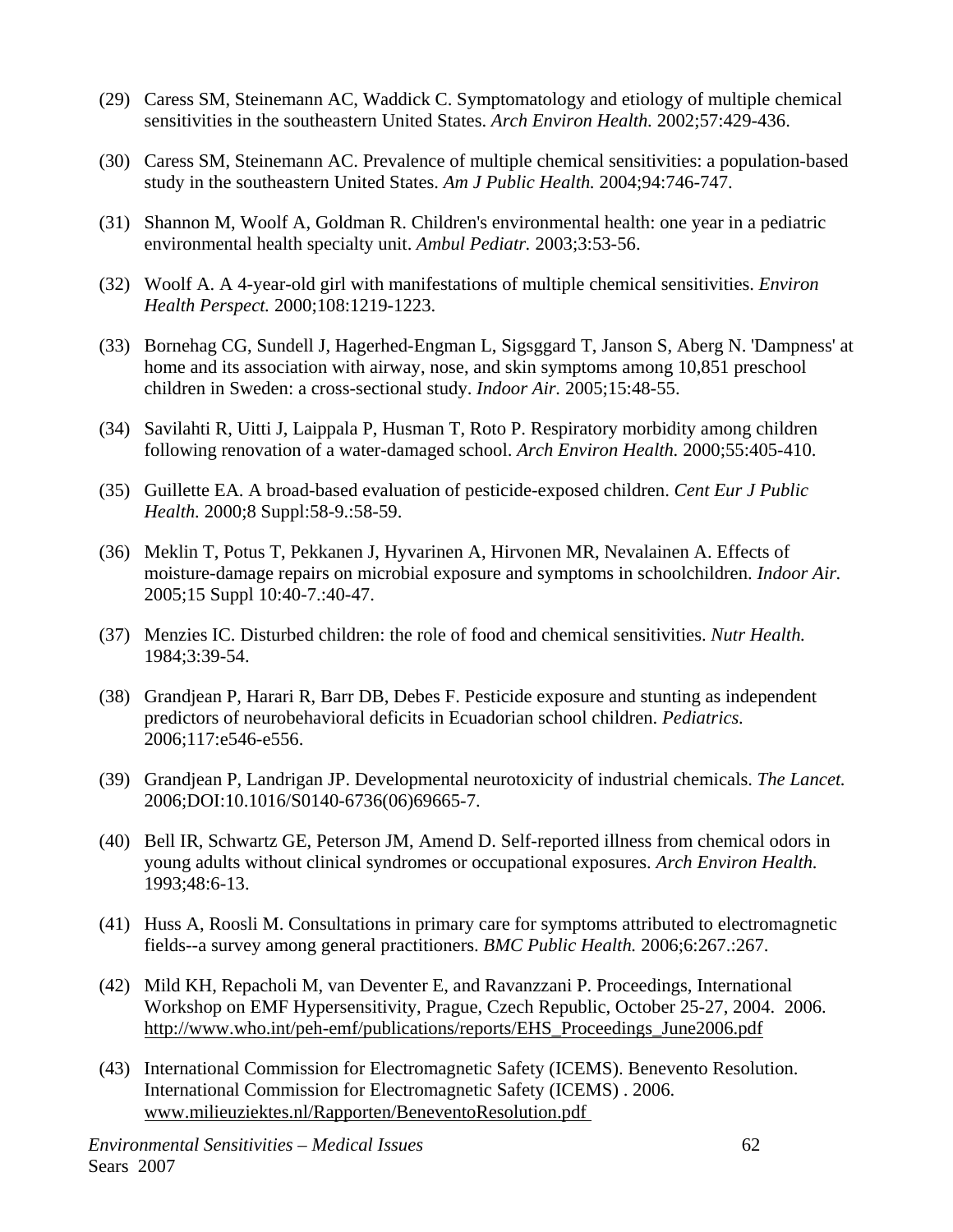- (44) European Parliament Press Service. Parliament adopts REACH new EU chemicals legislation and new chemicals agency. Exp.Biol.Med.(Maywood.). 13-12-2006. available from http://www.europarl.europa.eu/news/expert/infopress\_page/064-1496-345-12-50-911- 20061213IPR01493-11-12-2006-2006-true/default\_en.htm
- (45) Seidel HJ. Environmental medicine in Germany--a review. *Environ Health Perspect.* 2002;110 Suppl 1:113-8.:113-118.
- (46) Danish Environmental Protection Agency and Danish Ministry of the Environment. Multiple Chemical Sensitivity, MCS, Environmental Project no. 988, 2005. Danish Environmental Protection Agency . 2005. available from http://www.mst.dk/homepage/default.asp?Sub=http://www.mst.dk/udgiv/publications/2005/87- 7614-548-4/html/helepubl\_eng.htm
- (47) World Health Organization. History of the development of the ICD. World Health Organization . 2006. http://www.who.int/classifications/icd/en/HistoryOfICD.pdf
- (48) World Health Organization. Cumulative Official Updates to ICD-10. World Health Organization . 2006. http://www.who.int/classifications/committees/ICDCombinedUpdates.pdf available from http://www.who.int/classifications/icd/icd10updates/en/index.html
- (49) Canadian Institute for Health Information. International Statistical Classification of Diseases and Related Health Problems. Canadian Institute for Health Information . 2006. secure.cihi.ca/cihiweb/en/downloads/ICD-10-CA\_Vol2\_2006.pdf
- (50) Health Canada. Environmental Sensitivities Drugs and Health Products Newsletter. Health Canada . 2005. available from http://www.hc-sc.gc.ca/dhpmps/prodpharma/activit/bulletin/tpd\_dpt\_bulletin02\_2005\_e.html
- (51) Canadian Health Network. What is chemical sensitivity? Canadian Health Network.Canadian Public Health Agency . 2006. available from http://www.canadian-healthnetwork.ca/servlet/ContentServer?cid=1003484&pagename=CHN-RCS%2FCHNResource%2FFAQCHNResourceTemplate&c=CHNResource&lang=En
- (52) Pest Management Regulatory Agency, Health Canada. Proposed Acceptability for Continuing Registration. Re-evaluation of Malathion. PACR2003-10. Pest Management Regulatory Agency, Health Canada. 2003. http://www.pmra-arla.gc.ca/english/pdf/pacr/pacr2003-10-e.pdf
- (53) Sears M, Walker CR, van der Jagt RHC, Claman P. Pesticide Assessment: Protecting Public Health on the Home Turf. *Paediatr Child Health.* 2006;11:229-234.
- (54) Canadian Centre for Occupational Health and Safety. Indoor Air Quality: A Legitimate OSH Concern. Canadian Centre for Occupational Health and Safety . 2006. available from http://www.ccohs.ca/headlines/text27.html
- (55) Byus CM, GlickmanBW, Krewski D, LotzGW, Mandeville R, McBride ML, Prato FS, and Weaver DF. A review of the Potential Health Risks of Radiofrequency Fields from Wireless Telecommunication Devices. 1999. Royal Society of Canada, for Health Canada. http://www.rsc.ca//files/publications/expert\_panels/RF//RFreport-en.pdf available from http://www.rsc.ca/index.php?lang\_id=1&page\_id=120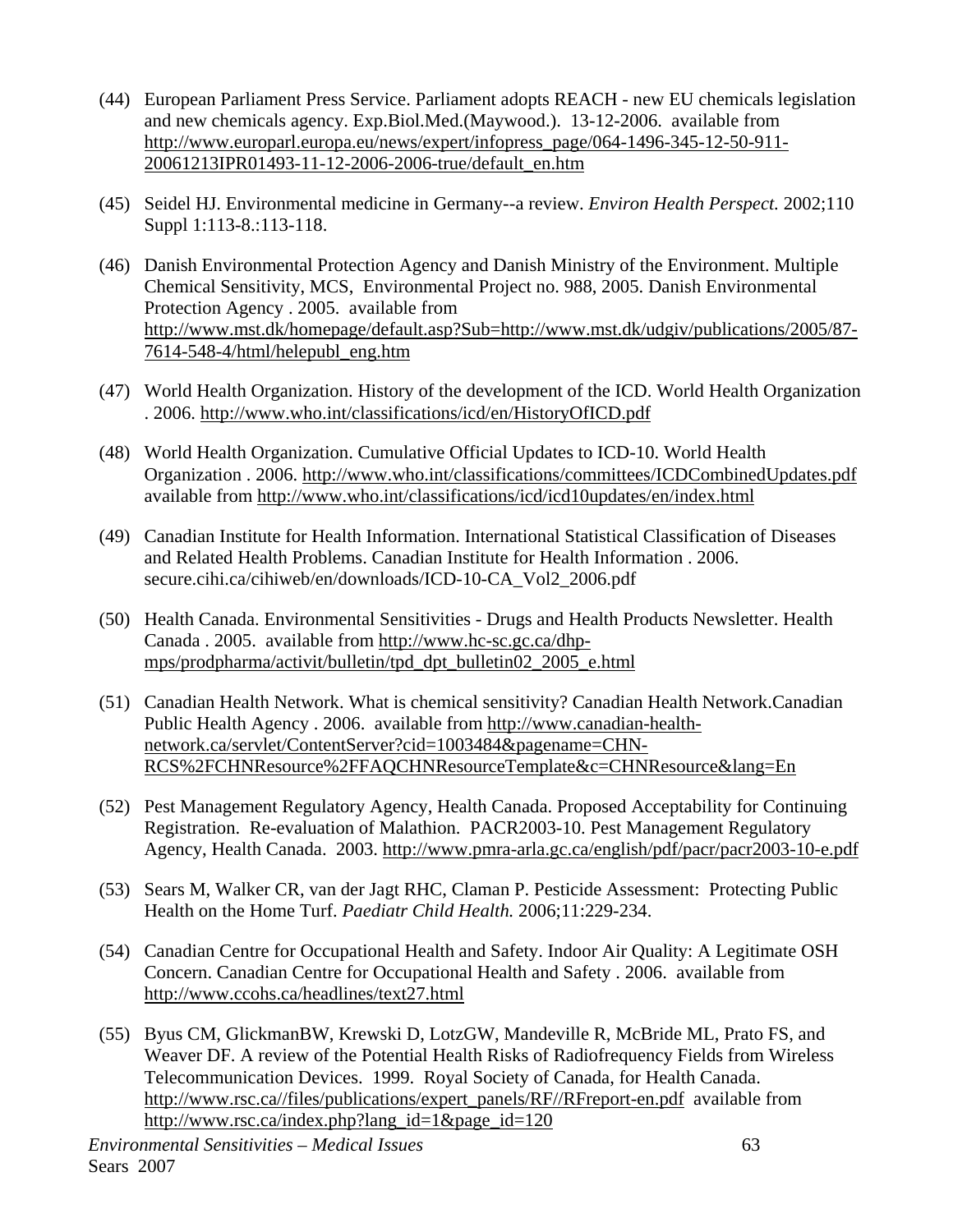- (56) Krewski D, Byus CV, Glickman BW, Habash RWY, Habbick B, Lotz GW, Mandeville R, McBride ML, Prato FS, Salem T, and Weaver DF. Recent Advances in Research on Radiofrequency Fields and Health: 2001-2003 A Follow-up toThe Royal Society of Canada Report on the Potential Health Risks of Radiofrequency Fields from Wireless Telecommunication Devices, 1999 and update. Royal Society of Canada . 2004. http://www.rsc.ca//files/publications/expert\_panels/RF//expert\_panel\_radiofrequency\_update2. pdf
- (57) Cunningham R. National and Subnational Legislation Requiring Enclosed Restaurants and Bars to be 100% Smoke-free. Ottawa Council on Smoking and Health . 20-7-2006. http://www.smokefreeottawa.com/2006-en/pdfs/smokefreevacations.pdf available from http://www.smokefreeottawa.com/2006-en/health-3.shtml
- (58) Developpement durable, Environnement et Parcs Quebec. The Pesticides Management Code. Quebec - Developpement durable,Environnement et Parcs . 2006. available from http://www.mddep.gouv.qc.ca/pesticides/permis-en/code-gestion-en/index.htm
- (59) Santé et Services sociaux Québec. Plan d'intervention de protection de la santé publique contre le virus du Nil occidental 2006. Gouvernement du Québec, 2006 . 2006. http://intranetreseau.rtss.qc.ca et www.msss.gouv.qc.ca
- (60) Thomson GM, Day JH, Ewers SE, Gerrard JW, McCourtie DR, and Woodward WD. Report of the ad hoc committee on environmental sensitivities. 1985.
- (61) Jones D. Nova Scotia only province to provide clinic for "environmentally sensitive" patients. *CMAJ.* 1992;147:931-933.
- (62) WorkSafeBC Policy and Research Division. Compensation for Occupational Asthma and Contact Dermatitis Policy and Research Division Discussion Paper. Ontario Workplace Tribunals Library owtlibrary.on.ca . 2006. http://www.owtlibrary.on.ca/Catalogued\_PDF/ED%20284.pdf
- (63) Christie M. Private Property Pesticide By-laws In Canada Population Statistics by Municipality. www.healthyottawa.ca . 2006. http://www.flora.org/healthyottawa/BylawList.pdf available from http://www.flora.org/healthyottawa/BylawList.pdf
- (64) Canadian Medical Association. Policy resolution GC04-50 Combined fertilizer / pesticides. 18-8-2004. available from http://policybase.cma.ca/dbtwwpd/exec/dbtwpub.dll?AC=GET\_RECORD&XC=/dbtwwpd/exec/dbtwpub.dll&BU=http%3A%2F%2Fpolicybase.cma.ca%2Fdbtwwpd%2FCMAPolicy%2FPublicB.htm&TN=PubPol&SN=AUTO15679&SE=3096&RN=0&M R=20&TR=0&TX=1000&ES=0&CS=1&XP=&RF=Public%3E+TableDE&EF=&DF=Public% 3E+DetailE&RL=0&EL=0&DL=0&NP=3&ID=&MF=wpengmsgcmapolicypublicB.ini&MQ= &TI=0&DT=&ST=0&IR=680&NR=0&NB=0&SV=0&BG=0&FG=000000&QS=Staff
- (65) Marshall L, Weir E, Abelsohn A, Sanborn MD. Identifying and managing adverse environmental health effects: 1. Taking an exposure history. *CMAJ.* 2002;166:1049-1055.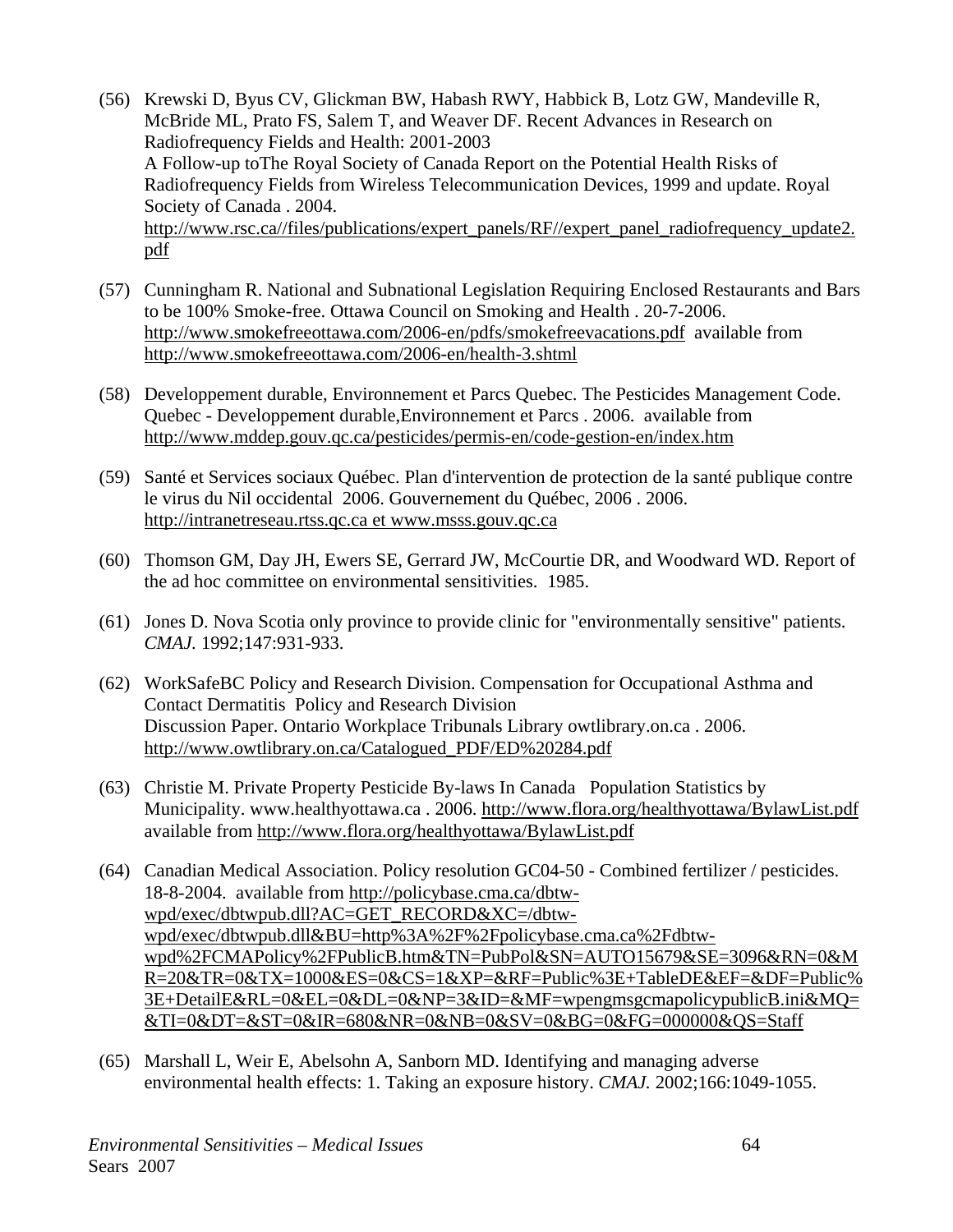- (66) Robb N. The environment was right for Nova Scotia's new environmental health clinic. *CMAJ.* 1995;152:1292-1295.
- (67) Rafuse J. Practical application of air-quality research incorporated in CMHC's research house. *CMAJ.* 1995;152:1310-1311.
- (68) Gray C. Waiting list already 7 months long at Toronto's new Environmental Health Clinic. *CMAJ.* 1997;156:879-881.
- (69) Ontario College of Family Physicians. Taking An Exposure History. http://www.ocfp.on.ca/english/ocfp/communications/publications/default.asp?s=1 . 2005.
- (70) Miller CS, Prihoda TJ. The Environmental Exposure and Sensitivity Inventory (EESI): a standardized approach for measuring chemical intolerances for research and clinical applications. *Toxicol Ind Health.* 1999;15:370-385.
- (71) Rea WJ, Didriksen N, Simon TR, Pan Y, Fenyves EJ, Griffiths B. Effects of toxic exposure to molds and mycotoxins in building-related illnesses. *Arch Environ Health.* 2003;58:399-405.
- (72) Joffres MR, Sampalli T, Fox RA. Physiologic and symptomatic responses to low-level substances in individuals with and without chemical sensitivities: a randomized controlled blinded pilot booth study. *Environ Health Perspect.* 2005;113:1178-1183.
- (73) Ashford N, Miller C. *Chemical Exposures Low levels and High Stakes.* 2nd ed. van Nostrand Reinhold. NY. Nelson Canada; 1998.
- (74) Fox RA. The Environment and Multiple Chemical Sensitivity. Nova Scotia Environmental Health Centre, Dalhousie University, Fall River, Nova Scotia,Canada. 2006. Nova Scotia Environmental Health Centre, Dalhousie University, Fall River, Nova Scotia, Canada. http://www.cdha.nshealth.ca/facilities/nsehc/studyEnvironmentAndES.PDF available from http://www.cdha.nshealth.ca/facilities/nsehc/studyEnvironmentAndES.PDF
- (75) Saijo Y, Kishi R, Sata F et al. Symptoms in relation to chemicals and dampness in newly built dwellings. *Int Arch Occup Environ Health.* 2004;77:461-470.
- (76) Bourbeau J, Brisson C, Allaire S. Prevalence of the sick building syndrome symptoms in office workers before and six months and three years after being exposed to a building with an improved ventilation system. *Occup Environ Med.* 1997;54:49-53.
- (77) Gibson PR, Placek E, Lane J, Brohimer SO, Lovelace AC. Disability-induced identity changes in persons with multiple chemical sensitivity. *Qual Health Res.* 2005;15:502-524.
- (78) Kassirer J and Sandiford K. Socio-Economic Impacts of Environmental Illness in Canada. 15-11-2000. The Environmental Illness Society of Canada.
- (79) Wargocki P, Wyon DP, Sundell J, Clausen G, Fanger PO. The effects of outdoor air supply rate in an office on perceived air quality, sick building syndrome (SBS) symptoms and productivity. *Indoor Air.* 2000;10:222-236.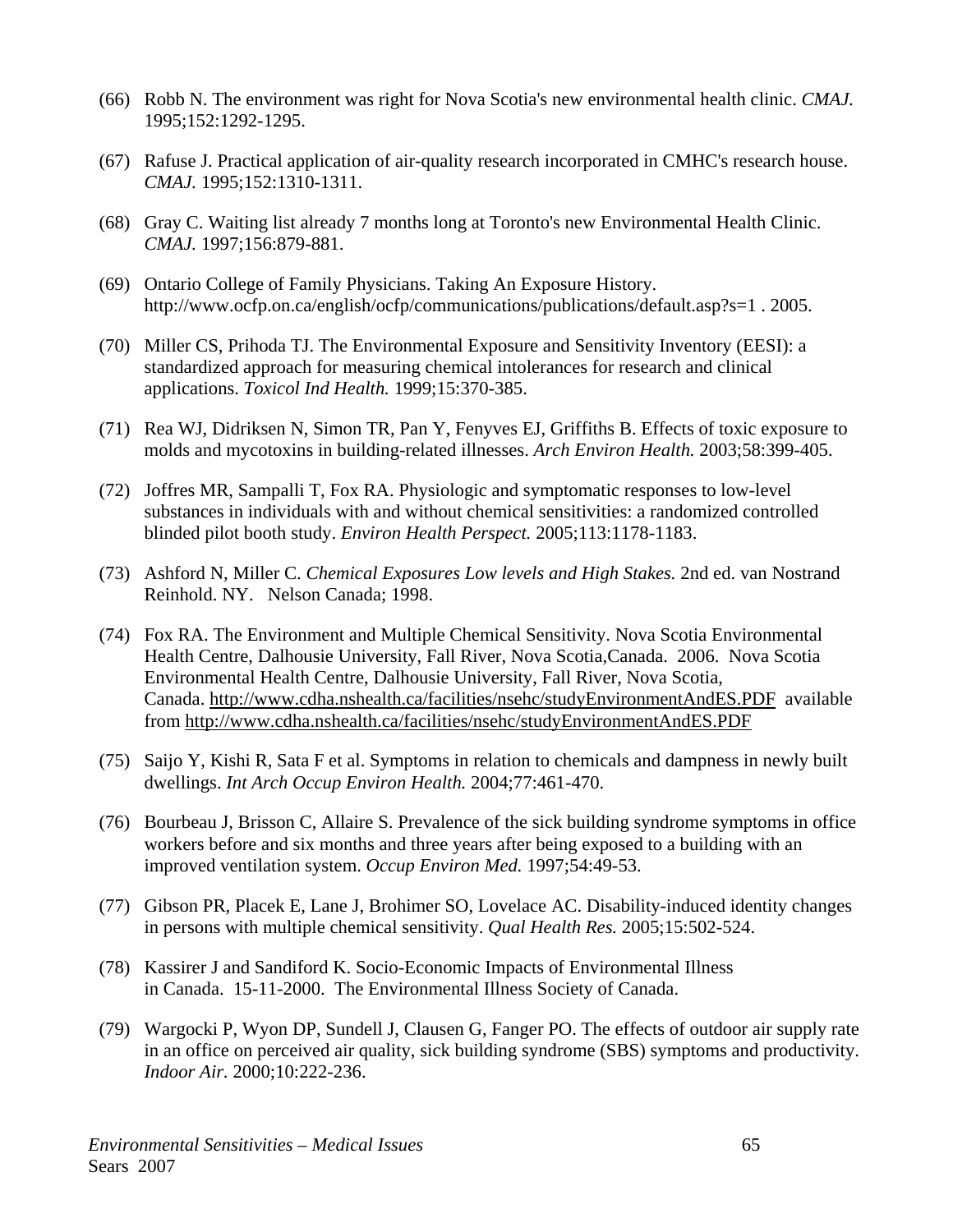- (80) Fisk WJ, Rosenfeld AH. Estimates of Improved Productivity and Health from Better Indoor Environments. *Indoor Air.* 1997;7:158-172.
- (81) Hodgson M, Brodt W, Henderson D et al. Needs and opportunities for improving the health, safety, and productivity of medical research facilities. *Environ Health Perspect.* 2000;108 Suppl 6:1003-8.:1003-1008.
- (82) Hedge A, Mitchell GE, McCarthy JF, Ludwig J. Effects of a Furniture-integrated Breathingzone Filtration System on Indoor Air Quality, Sick Building Syndrome, and Productivity. *Indoor Air.* 1993;3:328-336.
- (83) Wargocki P, Sundell J, Bischof W et al. Ventilation and health in non-industrial indoor environments: report from a European Multidisciplinary Scientific Consensus Meeting (EUROVEN). *Indoor Air.* 2002;12:113-128.
- (84) Bako-Biro Z, Wargocki P, Weschler CJ, Fanger PO. Effects of pollution from personal computers on perceived air quality, SBS symptoms and productivity in offices. *Indoor Air.* 2004;14:178-187.
- (85) Daisey JM, Angell WJ, Apte MG. Indoor air quality, ventilation and health symptoms in schools: an analysis of existing information. *Indoor Air.* 2003;13:53-64.
- (86) Mendell MJ, Heath GA. Do indoor pollutants and thermal conditions in schools influence student performance? A critical review of the literature. *Indoor Air.* 2005;15:27-52.
- (87) Health Canada. Indoor Air Quality Tools for Schools Action Kit for Canadian Schools. 2003. http://www.hc-sc.gc.ca/ewh-semt/alt\_formats/hecs-sesc/pdf/pubs/air/tools\_schooloutils\_ecoles/tools\_school-outils\_ecoles\_e.pdf
- (88) Smith RC. The Biopsychosocial Revolution Interviewing and Provider-patient Relationships Becoming Key Issues for Primary Care. J Gen Intern Med 17[4], 309-310. 2002. http://www.pubmedcentral.nih.gov/picrender.fcgi?artid=1495036&blobtype=pdf available from http://www.pubmedcentral.nih.gov/articlerender.fcgi?artid=1495036
- (89) Meggs WJ, Elsheik T, Metzger WJ, Albernaz M, Bloch RM. Nasal pathology and ultrastructure in patients with chronic airway inflammation (RADS and RUDS) following an irritant exposure. *J Toxicol Clin Toxicol.* 1996;34:383-396.
- (90) Millqvist E, Ternesten-Hasseus E, Stahl A, Bende M. Changes in levels of nerve growth factor in nasal secretions after capsaicin inhalation in patients with airway symptoms from scents and chemicals. *Environ Health Perspect.* 2005;113:849-852.
- (91) Kimata H. Effect of exposure to volatile organic compounds on plasma levels of neuropeptides, nerve growth factor and histamine in patients with self-reported multiple chemical sensitivity. *Int J Hyg Environ Health.* 2004;207:159-163.
- (92) Interian A, Gara MA, az-Martinez AM et al. The value of pseudoneurological symptoms for assessing psychopathology in primary care. *Psychosom Med.* 2004;66:141-146.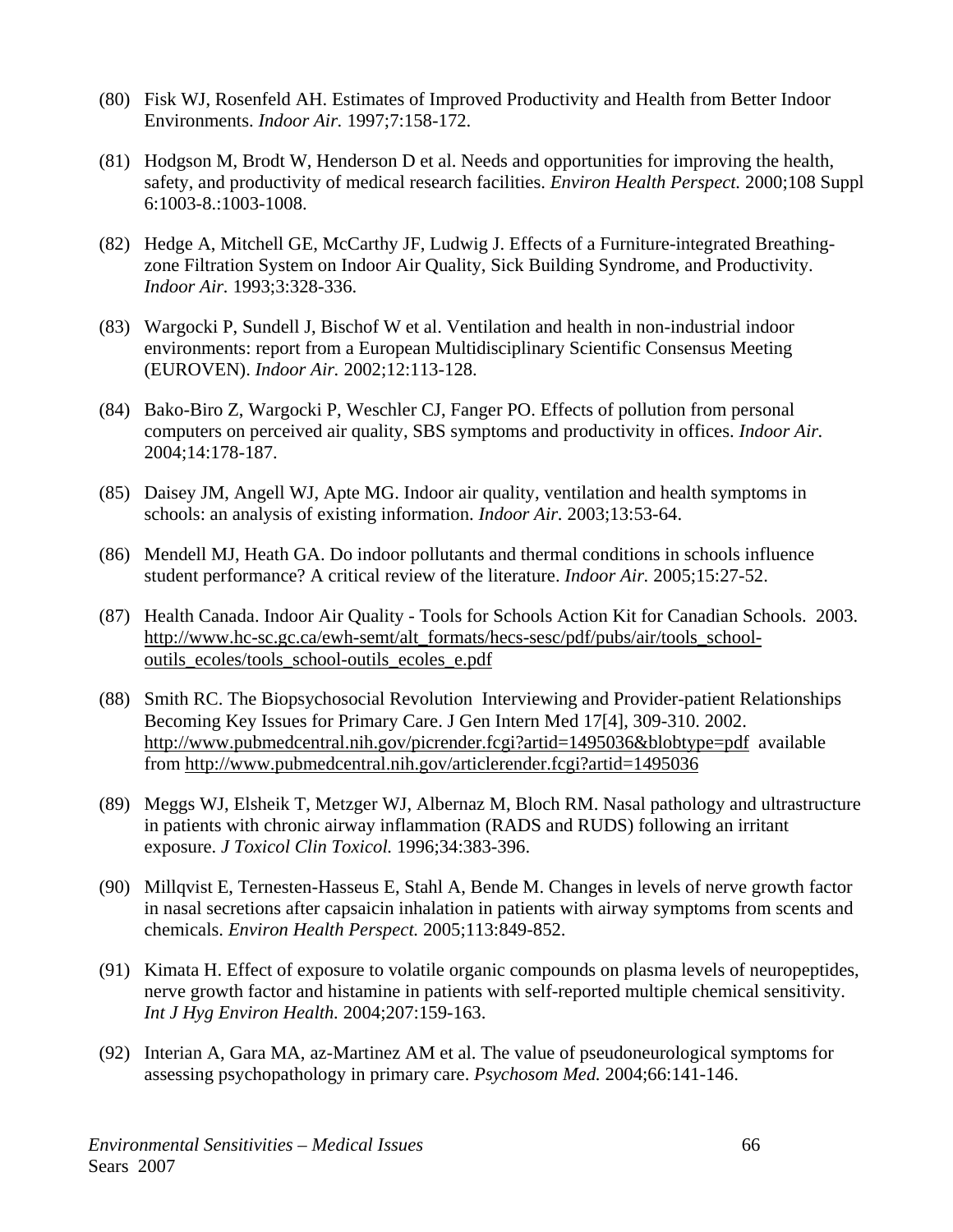- (93) Ford CV. Somatization and fashionable diagnoses: illness as a way of life. *Scand J Work Environ Health.* 1997;23 Suppl 3:7-16.:7-16.
- (94) Chang C, Gershwin ME. Indoor air quality and human health: truth vs mass hysteria. *Clin Rev Allergy Immunol.* 2004;27:219-239.
- (95) Staudenmayer H, Binkley KE, Leznoff A, Phillips S. Idiopathic environmental intolerance: Part 1: A causation analysis applying Bradford Hill's criteria to the toxicogenic theory. *Toxicol Rev.* 2003;22:235-246.
- (96) Staudenmayer H, Binkley KE, Leznoff A, Phillips S. Idiopathic environmental intolerance: Part 2: A causation analysis applying Bradford Hill's criteria to the psychogenic theory. *Toxicol Rev.* 2003;22:247-261.
- (97) Davidoff AL, Fogarty L. Psychogenic origins of multiple chemical sensitivities syndrome: a critical review of the research literature. *Arch Environ Health.* 1994;49:316-325.
- (98) Leznoff A. Provocative challenges in patients with multiple chemical sensitivity. *J Allergy Clin Immunol.* 1997;99:438-442.
- (99) Leznoff A, Binkley KE. Idiopathic environmental intolerances: results of challenge studies. *Occup Med.* 2000;15:529-537.
- (100) Fiedler N, Kipen HM, DeLuca J, Kelly-McNeil K, Natelson B. A controlled comparison of multiple chemical sensitivities and chronic fatigue syndrome. *Psychosom Med.* 1996;58:38-49.
- (101) Fiedler N. Neuropsychological approaches for the detection and evaluation of toxic symptoms. *Environ Health Perspect.* 1996;104 Suppl 2:239-45.:239-245.
- (102) Fiedler N, Maccia C, Kipen H. Evaluation of chemically sensitive patients. *J Occup Med.* 1992;34:529-538.
- (103) Bornschein S, Hausteiner C, Konrad F, Forstl H, Zilker T. Psychiatric morbidity and toxic burden in patients with environmental illness: a controlled study. *Psychosom Med.* 2006;68:104-109.
- (104) Department of Health and Human Services Centers for Disease Control and Prevention. Third National Report on Human Exposure to Environmental Chemicals. USA Centers for Disease Control and Prevention . 2005. www.cdc.gov/exposurereport/3rd/pdf/thirdreport.pdf
- (105) Baldwin DR and Marshall WJ. Heavy metal poisoning and its laboratory investigation. Ann Clin Biochem 36, 267-300. 1999.
- (106) Araki S, Sakai T, Sato H, Kaneko T, Sakai R, Yokoyama K. [Multiple chemical sensitivities: case definition, etiology and relations to allergy, poisoning, psychogenic illness etc]. *Nippon Koshu Eisei Zasshi.* 1999;46:769-778.
- (107) Davidoff AL, Fogarty L, Keyl PM. Psychiatric inferences from data on psychologic/psychiatric symptoms in multiple chemical sensitivities syndrome. *Arch Environ Health.* 2000;55:165-175.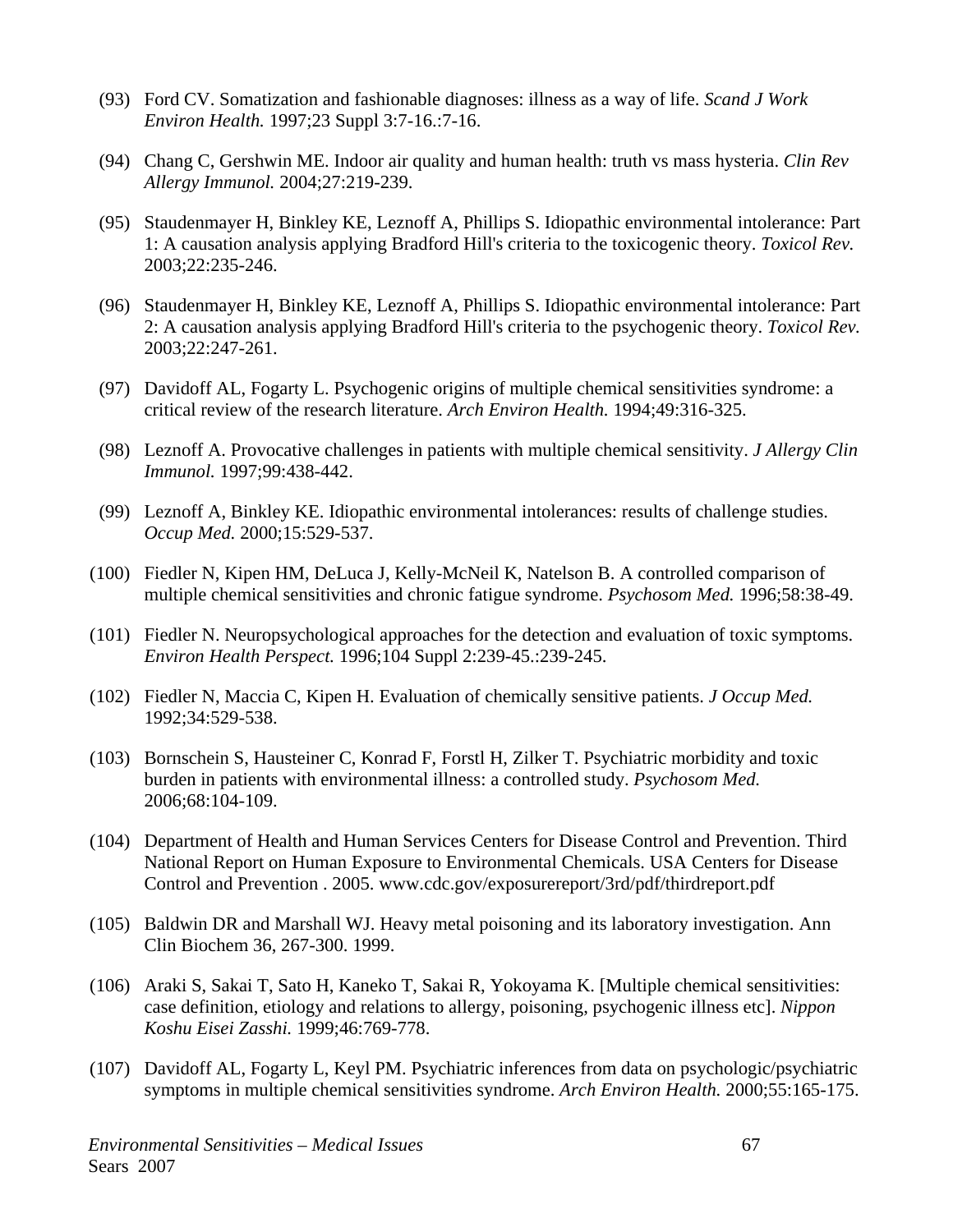- (108) Poonai NP, Antony MM, Binkley KE et al. Psychological features of subjects with idiopathic environmental intolerance. *J Psychosom Res.* 2001;51:537-541.
- (109) Jason LA, Taylor RR, Kennedy CL. Chronic fatigue syndrome, fibromyalgia, and multiple chemical sensitivities in a community-based sample of persons with chronic fatigue syndromelike symptoms. *Psychosom Med.* 2000;62:655-663.
- (110) Aaron LA, Buchwald D. Chronic diffuse musculoskeletal pain, fibromyalgia and co-morbid unexplained clinical conditions. *Best Pract Res Clin Rheumatol.* 2003;17:563-574.
- (111) Aaron LA, Herrell R, Ashton S et al. Comorbid clinical conditions in chronic fatigue: a co-twin control study. *J Gen Intern Med.* 2001;16:24-31.
- (112) Black DW, Doebbeling BN, Voelker MD et al. Multiple chemical sensitivity syndrome: symptom prevalence and risk factors in a military population. *Arch Intern Med.* 2000;160:1169- 1176.
- (113) Beseler C, Stallones L. Safety practices, neurological symptoms, and pesticide poisoning. *J Occup Environ Med.* 2003;45:1079-1086.
- (114) Crago BR, Gray MR, Nelson LA, Davis M, Arnold L, Thrasher JD. Psychological, neuropsychological, and electrocortical effects of mixed mold exposure. *Arch Environ Health.* 2003;58:452-463.
- (115) Stallones L, Beseler C. Pesticide illness, farm practices, and neurological symptoms among farm residents in Colorado. *Environ Res.* 2002;90:89-97.
- (116) Anyanwu E, Campbell AW, Jones J, Ehiri JE, Akpan AI. The neurological significance of abnormal natural killer cell activity in chronic toxigenic mold exposures. *ScientificWorldJournal.* 2003;3:1128-37.:1128-1137.
- (117) Stenn P, Binkley K. Successful outcome in a patient with chemical sensitivity. Treatment with psychological desensitization and selective serotonin reuptake inhibitor. *Psychosomatics.* 1998;39:547-550.
- (118) Schmidt NB, McCreary BT, Trakowski JJ, Santiago HT, Woolaway-Bickel K, Ialongo N. Effects of cognitive behavioral treatment on physical health status in patients with panic disorder. *Behavior Therapy.* 2003;34:49-63.
- (119) Kolk AM, Schagen S, Hanewald GJ. Multiple medically unexplained physical symptoms and health care utilization: outcome of psychological intervention and patient-related predictors of change. *J Psychosom Res.* 2004;57:379-389.
- (120) Saito M, Kumano H, Yoshiuchi K et al. Symptom profile of multiple chemical sensitivity in actual life. *Psychosom Med.* 2005;67:318-325.
- (121) Lacour M, Zunder T, Dettenkofer M, Schonbeck S, Ludtke R, Scheidt C. An interdisciplinary therapeutic approach for dealing with patients attributing chronic fatigue and functional memory disorders to environmental poisoning--a pilot study. *Int J Hyg Environ Health.* 2002;204:339-346.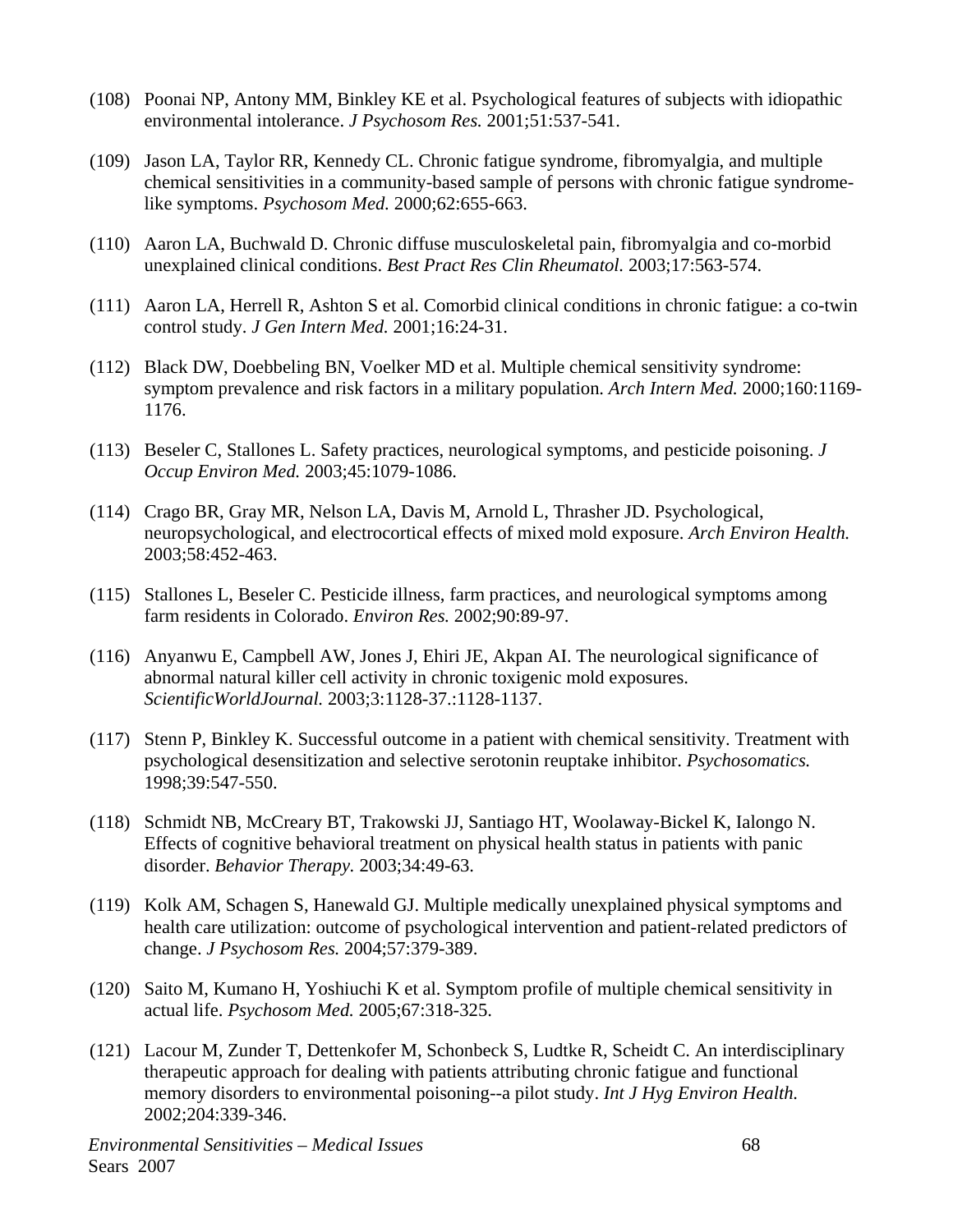- (122) Costa LG, Cole TB, Vitalone A, Furlong CE. Measurement of paraoxonase (PON1) status as a potential biomarker of susceptibility to organophosphate toxicity. *Clin Chim Acta.* 2005;352:37- 47.
- (123) Infante-Rivard C, Labuda D, Krajinovic M, Sinnett D. Risk of childhood leukemia associated with exposure to pesticides and with gene polymorphisms. *Epidemiology.* 1999;10:481-487.
- (124) Binkley K, King N, Poonai N, Seeman P, Ulpian C, Kennedy J. Idiopathic environmental intolerance: increased prevalence of panic disorder-associated cholecystokinin B receptor allele 7. *J Allergy Clin Immunol.* 2001;107:887-890.
- (125) Miresco MJ, Kirmayer LJ. The persistence of mind-brain dualism in psychiatric reasoning about clinical scenarios. *Am J Psychiatry.* 2006;163:913-918.
- (126) Grammer LC, Harris KE, Cugell DW, Patterson R. Evaluation of a worker with possible formaldehyde-induced asthma. *J Allergy Clin Immunol.* 1993;92:29-33.
- (127) Hasegawa M, Ohtomo M, Mita H, Akiyama K. [Clinical aspects of patients with MCS from the standpoint of allergy]. *Arerugi.* 2005;54:478-484.
- (128) Campbell AW, Thrasher JD, Madison RA, Vojdani A, Gray MR, Johnson A. Neural autoantibodies and neurophysiologic abnormalities in patients exposed to molds in waterdamaged buildings. *Arch Environ Health.* 2003;58:464-474.
- (129) Welch DA, Christenson D, Penley L, Chan P, Scoggins P, Shapiro S, Coryell M, Smith W, and O'Grady J. Letter from the National Treasury employees Union to Stephen L. Johnson, Administrator, U.S. Environmental Protection Agency. Public Employees for Environmental Responsibility . 24-5-2006. http://www.peer.org/docs/epa/06\_25\_5\_union\_ltr.pdf
- (130) Anway MD, Skinner MK. Epigenetic Transgenerational Actions of Endocrine Disruptors. *Endocrinology.* 2006;147:s43-s49.
- (131) Crews D, McLachlan JA. Epigenetics, Evolution, Endocrine Disruption, Health, and Disease. *Endocrinology.* 2006;147:s4-10.
- (132) Cecchini MA, Root DE, Rachunow JR, Gleb PM. Managing Chronic Illness in Patients. Health Status of Rescue Workers Improved by Sauna Detoxification. *Townsend Letter The Examiner of Alternative Medicine.* 2006.
- (133) Schnare DW, Ben M, and Shields MG. Body Burden Reductions of PCBS, PBBs and Chlorinated Pesticides in Human Subjects. AMBIO A journal of the human environment 13, 378-380. 1984. http://www.rehabnz.co.nz/media2/ambio.pdf
- (134) Younglai EV, Holloway AC, Foster WG. Environmental and occupational factors affecting fertility and IVF success. *Hum Reprod Update.* 2005;11:43-57.
- (135) Younglai EV, Foster WG, Hughes EG, Trim K, Jarrell JF. Levels of environmental contaminants in human follicular fluid, serum, and seminal plasma of couples undergoing in vitro fertilization. *Arch Environ Contam Toxicol.* 2002;43:121-126.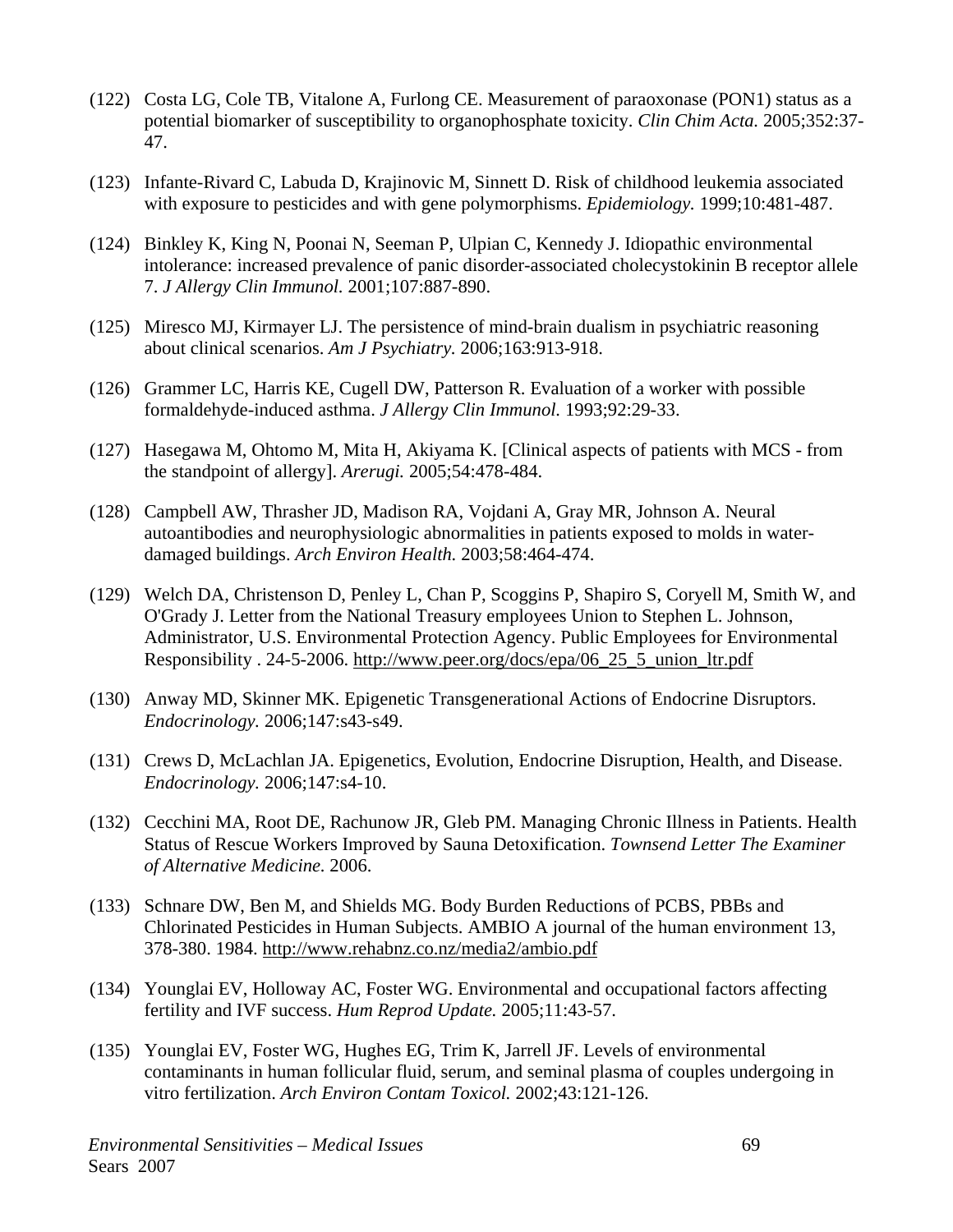- (136) Swan SH. Semen quality in fertile US men in relation to geographical area and pesticide exposure. *Int J Androl.* 2006;29:62-68.
- (137) Arbuckle TE, Schrader SM, Cole D et al. 2,4-Dichlorophenoxyacetic acid residues in semen of Ontario farmers. *Reprod Toxicol.* 1999;13:421-429.
- (138) Environmental Defence. Toxic Nation A report on pollution in Canadians. Environmental Defence . 2005. http://www.environmentaldefence.ca/toxicnation/report/Rev\_English%20Web.pdf available from http://www.environmentaldefence.ca/toxicnation/resources/publications.htm#2
- (139) Environmental Defence. Polluted Children Toxic Nation. A report on pollution in Canadian families. Environmental Defence . 2006. http://www.environmentaldefence.ca/reports/PCTN\_English%20Web.pdf available from http://www.environmentaldefence.ca/reports/toxicnationFamily.htm
- (140) Albertini R, Bird M, Doerrer N et al. The Use of Biomonitoring Data in Exposure and Human Health Risk Assessments. *Environ Health Perspect.* 2006;114:1755-1762.
- (141) Gibson, PR. Understanding & Accommodating People with Multiple Chemical Sensitivity in Independent Living. Independent living Research Utilization at TIRR . 2002. http://www.geocities.com/mcs\_canadian/gibson.html available from http://www.ilru.org/ilnet/files/bookshelf/mcs/mcs1.html
- (142) Gilbert ME. Does the Kindling Model of Epilepsy Contribute to Our Understanding of Multiple Chemical Sensitivity? *Annals of the New York Academy of Sciences.* 2001;933:68-91.
- (143) Bell IR, Baldwin CM, Fernandez M, Schwartz GE. Neural sensitization model for multiple chemical sensitivity: overview of theory and empirical evidence. *Toxicol Ind Health.* 1999;15:295-304.
- (144) Sorg BA, Willis JR, See RE, Hopkins B, Westberg HH. Repeated low-level formaldehyde exposure produces cross-sensitization to cocaine: possible relevance to chemical sensitivity in humans. *Neuropsychopharmacology.* 1998;18:385-394.
- (145) Heuser G, Wu JC. Deep Subcortical (Including Limbic) Hypermetabolism in Patients with Chemical Intolerance: Human PET Studies. *Annals of the New York Academy of Sciences.* 2001;933:319-322.
- (146) Pall ML, Anderson JH. The vanilloid receptor as a putative target of diverse chemicals in multiple chemical sensitivity. *Arch Environ Health.* 2004;59:363-375.
- (147) Pall ML, Satterlee JD. Elevated Nitric Oxide/Peroxynitrite Mechanism for the Common Etiology of Multiple Chemical Sensitivity, Chronic Fatigue Syndrome, and Posttraumatic Stress Disorder. *Annals of the New York Academy of Sciences.* 2001;933:323-329.
- (148) Corrigan FM, MacDonald S, Brown A, Armstrong K, Armstrong EM. Neurasthenic fatigue, chemical sensitivity and GABAa receptor toxins. *Med Hypotheses.* 1994;43:195-200.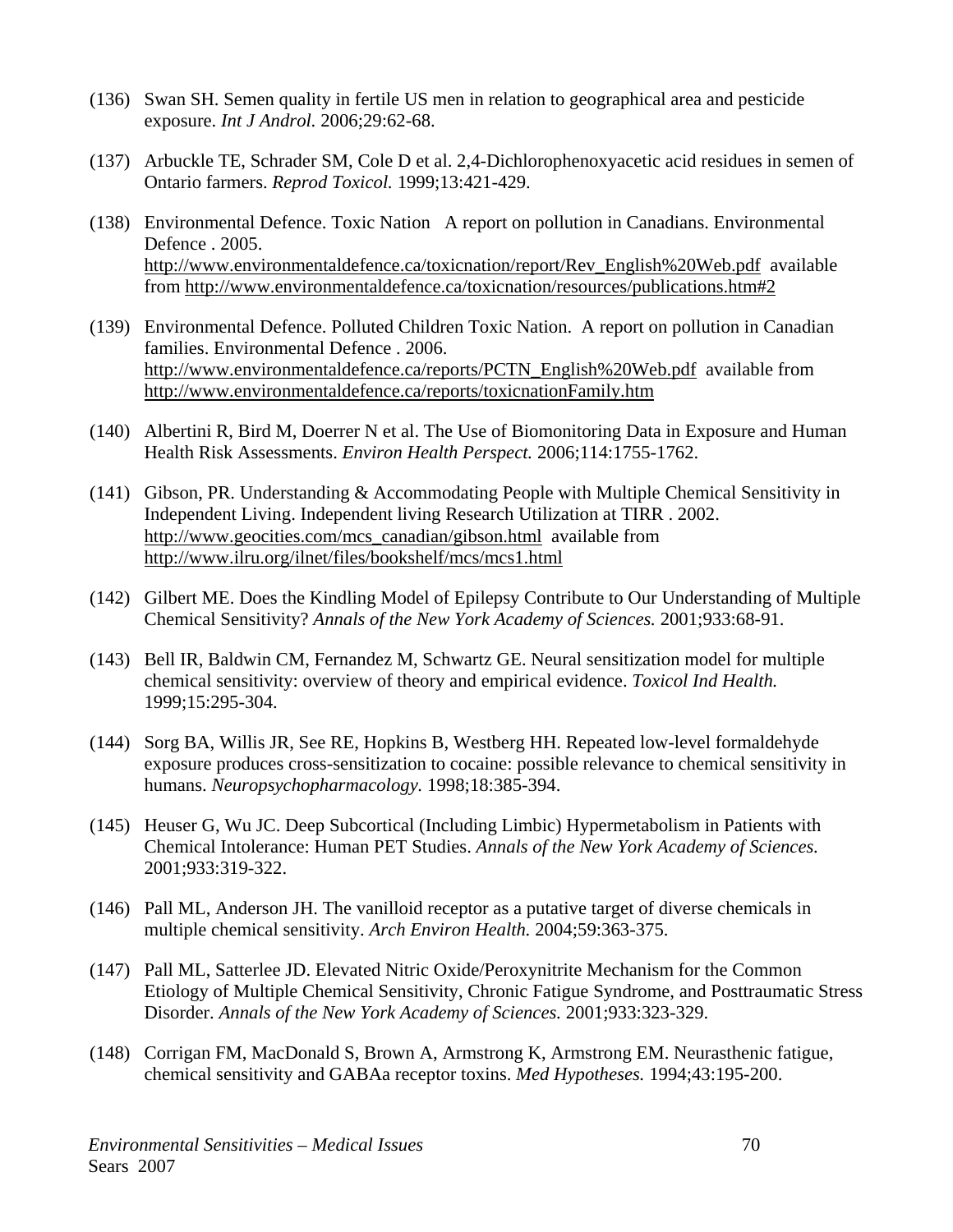- (149) Overstreet DH, Djuric V. A Genetic Rat Model of Cholinergic Hypersensitivity: Implications for Chemical Intolerance, Chronic Fatigue, and Asthma. *Annals of the New York Academy of Sciences.* 2001;933:92-102.
- (150) Pall ML. NMDA sensitization and stimulation by peroxynitrite, nitric oxide, and organic solvents as the mechanism of chemical sensitivity in multiple chemical sensitivity. *FASEB J.* 2002;16:1407-1417.
- (151) Gabriel G. Hans Selye: The Discovery of Stress. BrainConnection . 2006. available from http://www.brainconnection.com/topics/?main=fa/selye#A1
- (152) Nehlsen-Cannarella S, Fagoaga O, Folz J, Grinde S, Hisey C, Thorpe R. Fighting, fleeing and having fun: the immunology of physical activity. *Int J Sports Med.* 1997;18 Suppl 1:S8-21.:S8- 21.
- (153) Hiramoto RN, Rogers CF, Demissie S et al. Psychoneuroendocrine immunology: site of recognition, learning and memory in the immune system and the brain. *Int J Neurosci.* 1997;92:259-285.
- (154) Hiramoto RN, Solvason HB, Hsueh CM et al. Psychoneuroendocrine immunology: perception of stress can alter body temperature and natural killer cell activity. *Int J Neurosci.* 1999;98:95- 129.
- (155) Marshall LM, Bested A, Bray RI. Tools to treat Chronic fatigue syndrome, fibromyalgia, and multiple chemical sensitivity. *The Canadian Journal of CME.* 2004;56-65.
- (156) Ontario College of Family Physicians. Case Criteria Checklists (Chronic Fatigue Syndrome, Fibromyalgia, Multiple Chemical Sensitivity). OCFP . 2003. available from http://www.ocfp.on.ca/english/ocfp/communications/publications/default.asp?s=1
- (157) Soden SE and Lowry JA. Provocative urine excretion of heavy metals using meso-2,3 dimercaptosuccinic acid (DMSA) in children with autism. Children's Mercy Hospitals & Clinics (Bridge Grant) . 2006. available from http://www.cureautismnow.org/site/c.bhLOK2PILuF/b.1452295/k.9511/Sarah\_E\_Soden\_and\_J ennifer\_A\_Lowry\_Childrens\_Mercy\_Hospitals\_\_Clinics\_Bridge\_Grant.htm
- (158) Krop JJ. *Healing the planet one patient at a time A primer in environmental medicine*. Alton ON Canada: KOS Publishing Inc.; 2002.
- (159) Bested AC, Logan AC, Howe R. *Hope and help for chronic fatigue syndrome and fibromyalgia*. Cumberland House Publishing, Nashville, Tennessee, USA; 2006.
- (160) Bray R, Coates D, Marshall LM, Rizvi K, and Masson C. Water contaminants: Health effects on children. Children's Health and the Environment: Building capacity for policy development and facilitating policy change, A report to the Canadian Institute for Child Health. 2003. Canadian Institute for Child Health.
- (161) Rashid M, Cranney A, Zarkadas M et al. Celiac disease: evaluation of the diagnosis and dietary compliance in Canadian children. *Pediatrics.* 2005;116:e754-e759.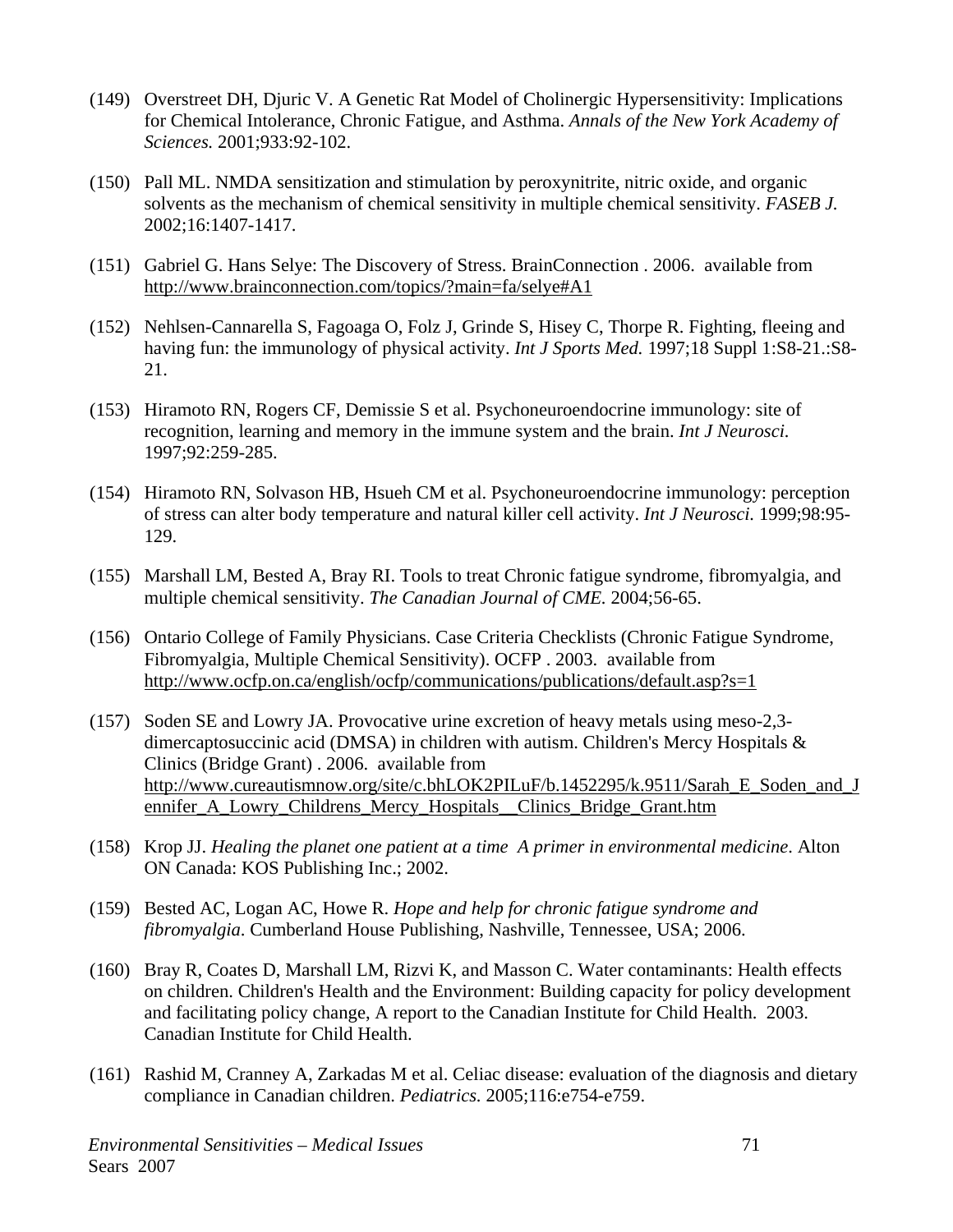- (162) Accomando S, Cataldo F. The global village of celiac disease. *Dig Liver Dis.* 2004;36:492-498.
- (163) Kitts D, Yuan Y, Joneja J et al. Adverse reactions to food constituents: allergy, intolerance, and autoimmunity. *Can J Physiol Pharmacol.* 1997;75:241-254.
- (164) Logan AC, Wong C. Chronic fatigue syndrome: oxidative stress and dietary modifications. *Altern Med Rev.* 2001;6:450-459.
- (165) Chisolm JJ, Jr. Safety and efficacy of meso-2,3-dimercaptosuccinic acid (DMSA) in children with elevated blood lead concentrations. *J Toxicol Clin Toxicol.* 2000;38:365-375.
- (166) National Institutes of Health Clinical Center. An Investigation of the Efficacy of Mercury Chelation as a Treatment for Autism Spectrum Disorder. National Institutes of Health . 2006. http://www.clinicaltrials.gov/ct/show/NCT00376194?order=1
- (167) Australian Human Rights and Equal Opportunity Commission. Advisory Notes on Access to Premises. Australian Human Rights and Equal Opportunity Commission . 2006. available from http://www.hreoc.gov.au/disability\_rights/standards/Access\_to\_premises/premises\_advisory.ht ml
- (168) State of California State and Consumer Services Agency. Building Standards Bulletin 2004- 01. State of California - State and Consumer Services Agency . 11-4-2004. http://www.bsc.ca.gov/cd\_qustns/documents/CBSC\_bulletin2004-01.pdf
- (169) National Institute of Building Sciences. IEQ Indoor Environmental Quality. 2005. National Institute of Building Sciences USA. http://ieq.nibs.org/ieq\_project.pdf available from http://ieq.nibs.org/index.php
- (170) National Research Council. Canada's Code Development System. National Research Council . 29-1-2002. http://www.nationalcodes.ca/ccbfc/ccds\_e.pdf available from http://www.nationalcodes.ca/ccbfc/ccds\_e.pdf
- (171) Department of Health. Proposed residential indoor air quality guideline for moulds. Canada Gazette . 13-12-2006. available from http://canadagazette.gc.ca/partI/2006/20061223/html/notice-e.html
- (172) Canadian Construction Association. CCA 82 Mould Guidelines for the Canadian Construction Industry. 2004. http://www.cca-acc.com/documents/electronic/cca82/cca82.pdf available from http://www.cca-acc.com/mould/
- (173) Ontario Association of Architects. OAA Mould Control Practice Guide. Ontario Architects' Association . 2003. available from http://www.oaa.on.ca/client/oaa/OAAHome.nsf/PracticeBulletinByDate/714B32234DE278EB8 5256DAB00677847?Opendocument
- (174) World Health Organization Regional Office for Europe Copenhagen. Air Quality Guidelines for Europe . WHO Regional Publications, European Series, No.91 [Second Edition]. 2006. http://www.euro.who.int/document/e71922.pdf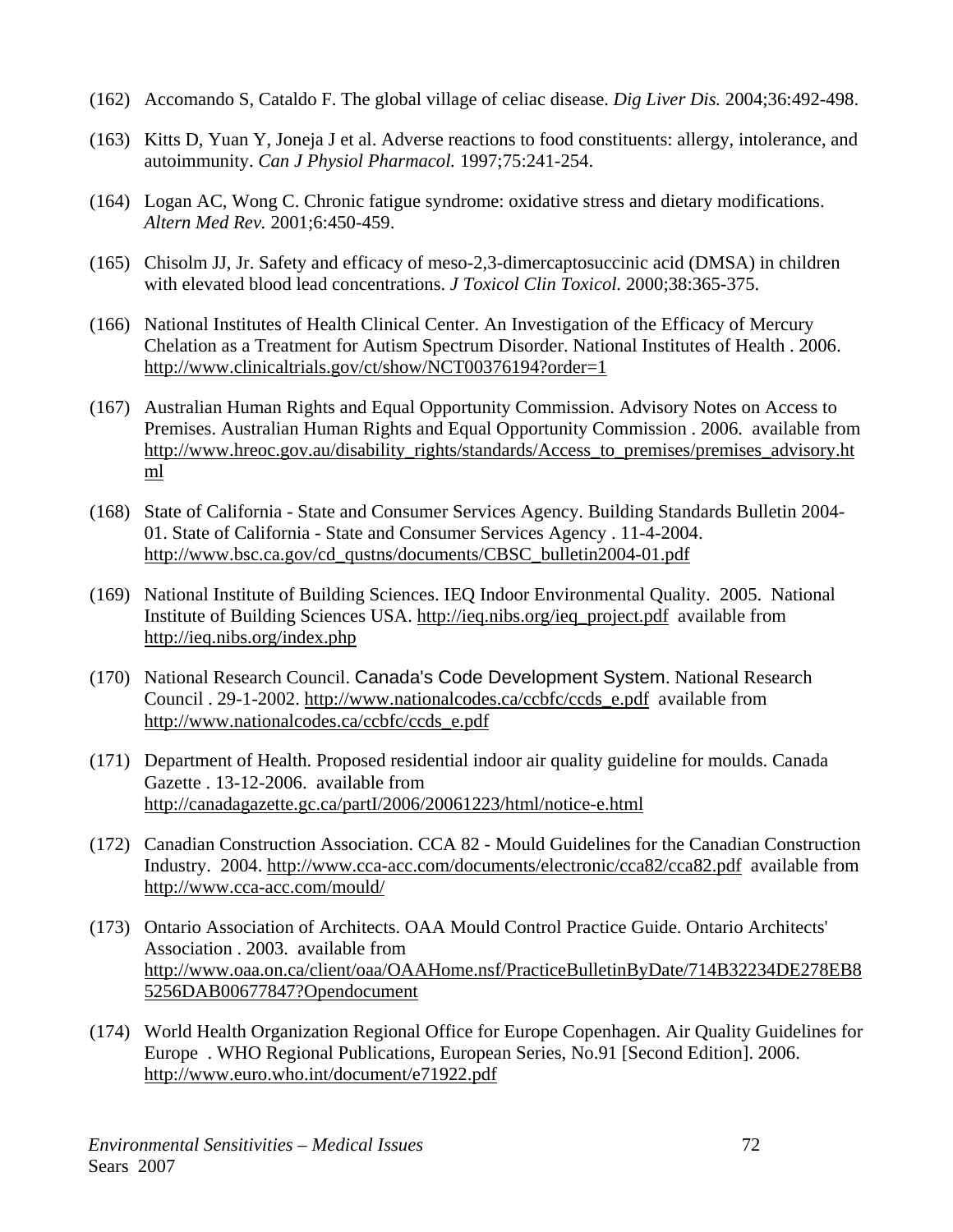- (175) Won, D., Magee, R. J., Yang, W., Lusztyk, E., Nong, G., and Shaw, C. Y. A Material emission database for 90 target VOCs. National Research Council Canada . 2005. http://irc.nrccnrc.gc.ca/pubs/fulltext/nrcc48314/nrcc48314.pdf
- (176) Shaw, C. Y., Won, D., and Reardon, J. Managing Volatile Organic Compounds and Indoor Air Quality in Office Buildings – An Engineering Approach. RR-205. 2005. http://irc.nrc-cnrc.gc.ca/pubs/rr/rr205/rr205.pdf available from http://irc.nrc-cnrc.gc.ca
- (177) Apte MG, Fisk WJ, Daisey JM. Associations between indoor CO2 concentrations and sick building syndrome symptoms in U.S. office buildings: an analysis of the 1994-1996 BASE study data. *Indoor Air.* 2000;10:246-257.
- (178) Won, D., Lusztyk, E., and Shaw, C. Y. Target VOC List. National Research Council Canada . 2005. http://irc.nrccnrc.gc.ca/pubs/rr/rr206/rr206.pdf available from http://irc.nrc-cnrc.gc.ca
- (179) Environment Canada. The Need for Immediate Action Canada's New Clean Air Regulatory Agenda - Backgrounder. The Green LaneTM, Environment Canada's World Wide Web site . 19-10-2006. available from http://www.ec.gc.ca/press/2006/061019-3\_b\_e.htm
- (180) Lindblad-Toh K. Genome sequencing Three's company. *Nature.* 2004;428:475-476.
- (181) ASHRAE Board of Directors. Indoor Air Quality. American Society of Healthing, Refrigerating and Air-Conditioning Engineers, Inc.1791 Tullie Circle, NE • Atlanta, Georgia 30329-2305 • (404) 636-8400 • fax: (404) 321-5478 • www.ashrae.org . 10-2-2005.
- (182) Kilburn KH. Indoor air effects after building renovation and in manufactured homes. *Am J Med Sci.* 2000;320:249-254.
- (183) Reitzig M, Mohr S, Heinzow B, Knoppel H. VOC Emissions after Building Renovations: Traditional and Less Common Indoor Air Contaminants, Potential Sources, and Reported Health Complaints. *Indoor Air.* 1998;8:91-102.
- (184) Canada Green Building Council. Green Building Rating System for New Construction & Major Renovations LEED Canada-NC Version 1.0. Canada Green Building Council . 2004. http://www.cagbc.org/uploads/FINAL\_LEED%20CANADA-NC%201.0\_Green%20Building%20Rating%20System.pdf available from http://www.cagbc.org/building\_rating\_systems/leed\_rating\_system.php
- (185) Yura A, Iki M, Shimizu T. [Indoor air pollution in newly built or renovated elementary schools and its effects on health in children]. *Nippon Koshu Eisei Zasshi.* 2005;52:715-726.
- (186) Molhave L, Dueholm S, Jensen LK. Assessment of Exposures and Health Risks Related to Formaldehyde Emissions from Furniture: a Case Study. *Indoor Air.* 1995;5:104-119.
- (187) Greenpeace. Guide to Greener Electronics. 18-9-2006. http://www.greenpeace.org/raw/content/international/press/reports/greener-electronicsguide.pdf available from greenpeace.org/electronics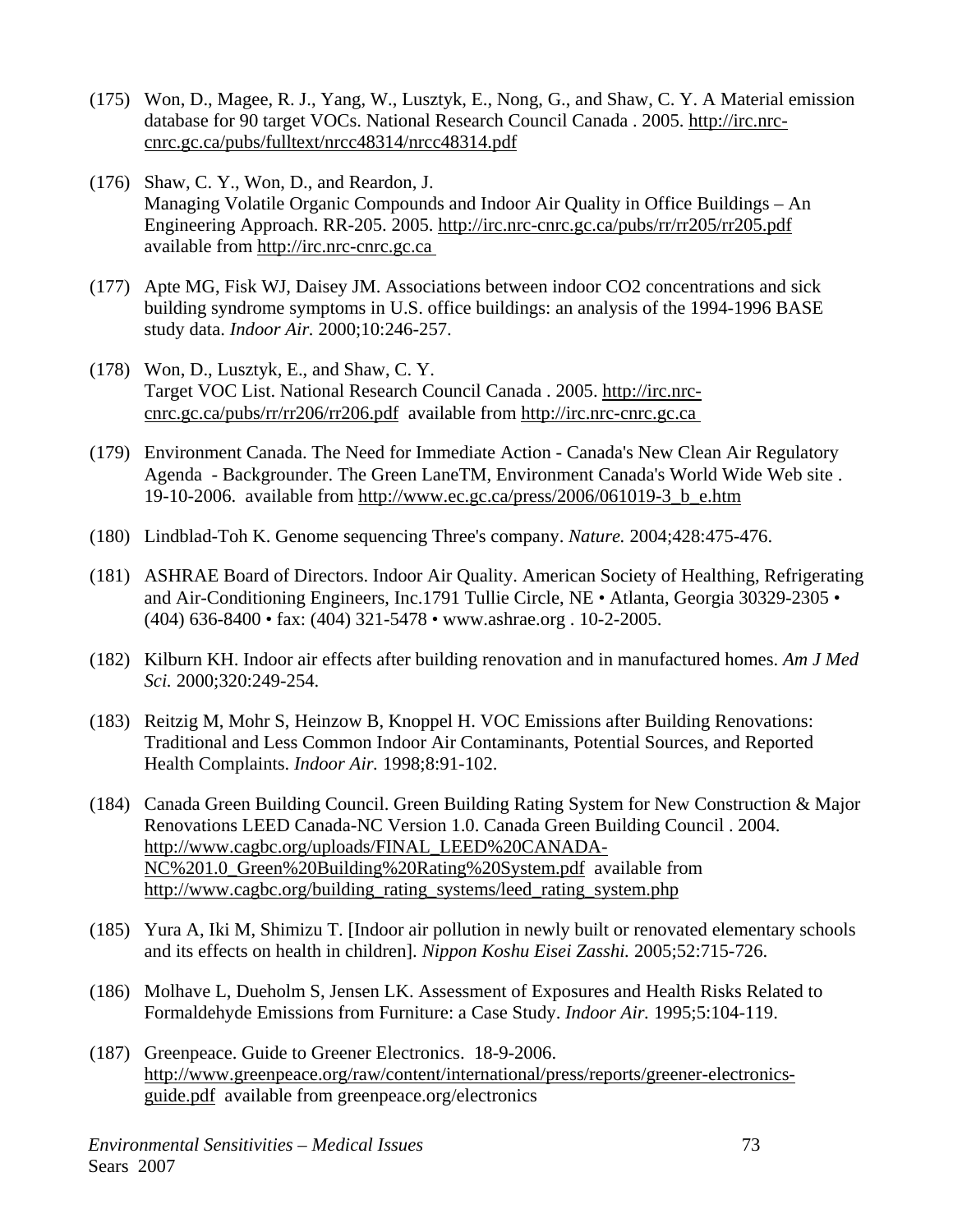- (188) Bridges B. Fragrances and allergic reactions. *J Am Board Fam Pract.* 2001;14:400a-4401.
- (189) Bridges B. Fragrance: emerging health and environmental concerns. Flavour Fragr J 17, 361- 371. 2002. 17-1-2007.
- (190) Anderson RC, Anderson JH. Acute toxic effects of fragrance products. *Arch Environ Health.* 1998;53:138-146.
- (191) Lessenger JE. Occupational acute anaphylactic reaction to assault by perfume spray in the face. *J Am Board Fam Pract.* 2001;14:137-140.
- (192) Public Service Alliance of Canada. PSAC Awareness kit on scent-free environments (Chemical Sensitivities - Environmental Illness). PSAC . 1998. http://www.psacbc.com/wpcontent/uploads/2006/01/scent\_free\_web\_e.pdf
- (193) Small BM. Creating mold-free buildings: a key to avoiding health effects of indoor molds. *Arch Environ Health.* 2003;58:523-527.
- (194) Lee TG. Health symptoms caused by molds in a courthouse. *Arch Environ Health.* 2003;58:442-446.
- (195) Shoemaker RC, House DE. Sick building syndrome (SBS) and exposure to water-damaged buildings: time series study, clinical trial and mechanisms. *Neurotoxicol Teratol.* 2006;28:573- 588.
- (196) Edmondson DA, Nordness ME, Zacharisen MC, Kurup VP, Fink JN. Allergy and "toxic mold syndrome". *Ann Allergy Asthma Immunol.* 2005;94:234-239.
- (197) Vojdani A, Campbell AW, Kashanian A, Vojdani E. Antibodies against molds and mycotoxins following exposure to toxigenic fungi in a water-damaged building. *Arch Environ Health.* 2003;58:324-336.
- (198) Meyer HW, Wurtz H, Suadicani P, Valbjorn O, Sigsgaard T, Gyntelberg F. Molds in floor dust and building-related symptoms in adolescent school children. *Indoor Air.* 2004;14:65-72.
- (199) Meyer HW, Wurtz H, Suadicani P, Valbjorn O, Sigsgaard T, Gyntelberg F. Molds in floor dust and building-related symptoms among adolescent school children: a problem for boys only? *Indoor Air.* 2005;15 Suppl 10:17-24.:17-24.
- (200) Meklin T, Husman T, Vepsalainen A et al. Indoor air microbes and respiratory symptoms of children in moisture damaged and reference schools. *Indoor Air.* 2002;12:175-183.
- (201) Straus DC, Cooley JD, Wong WC, Jumper CA. Studies on the role of fungi in Sick Building Syndrome. *Arch Environ Health.* 2003;58:475-478.
- (202) Ahman M, Lundin A, Musabasic V, Soderman E. Improved Health After Intervention in a School with Moisture Problems. *Indoor Air.* 2000;10:57-62.
- (203) Ebbehoj NE, Hansen MO, Sigsgaard T, Larsen L. Building-related symptoms and molds: a twostep intervention study. *Indoor Air.* 2002;12:273-277.

*Environmental Sensitivities – Medical Issues* 74 Sears 2007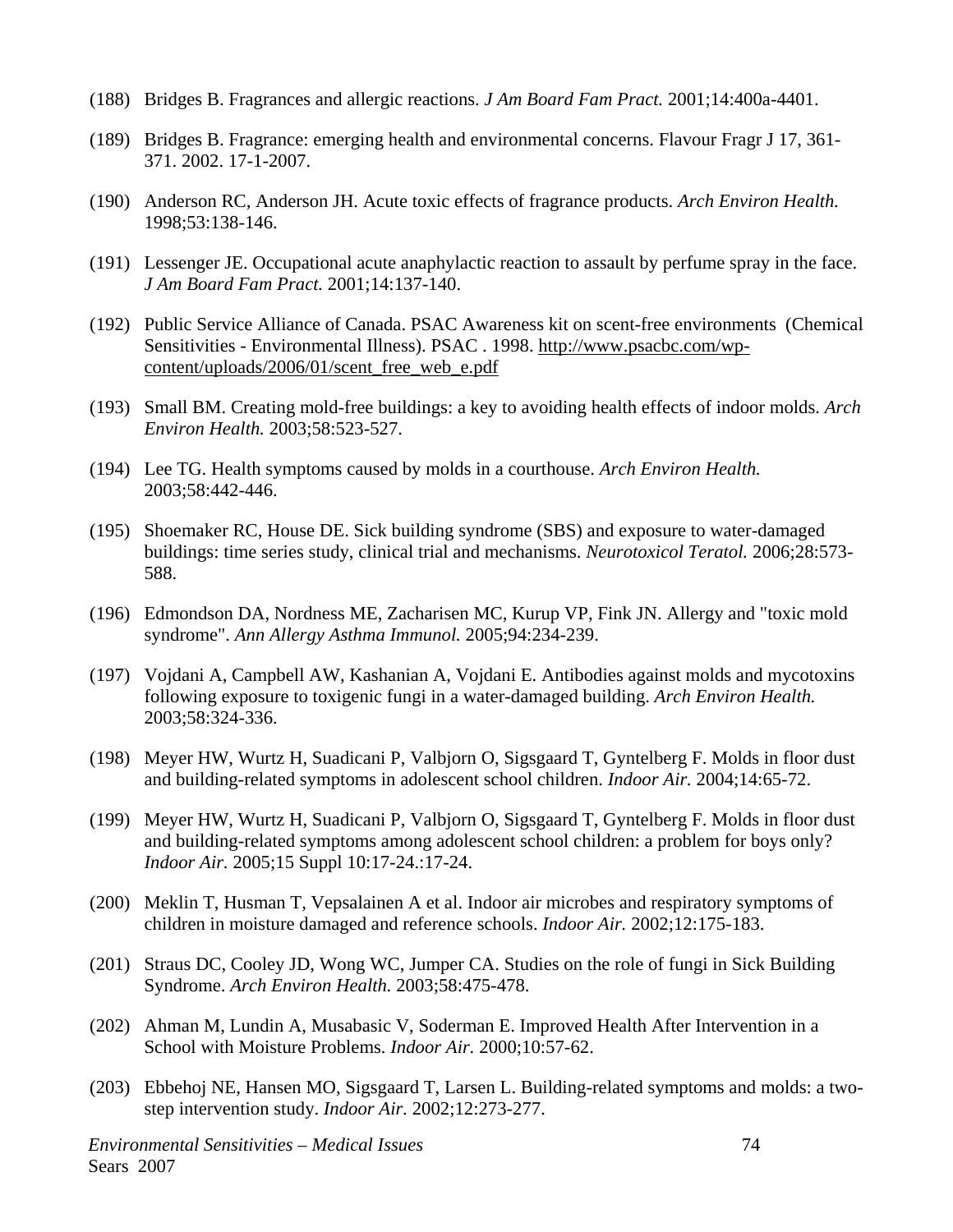- (204) Centers for Disease Control.U.S.Department of Health and Human Services. Respiratory Infection - Pennsylvania. *Morbidity and Mortality Weekly Report.* 1997;46:49-56.
- (205) Hirvonen M-R, Huttunen K, Roponen M. Bacterial strains from moldy buildings are highly potent inducers of inflammatory and cytotoxic effects. *Indoor Air.* 2005;15:65-70.
- (206) Warsco K, Lindsey PF. Proactive approaches for mold-free interior environments. *Arch Environ Health.* 2003;58:512-522.
- (207) Brandt M, Brown C, Burkhart J, Burton N, Cox-Ganser J, Damon S, Falk H, Fridkin S, Garbe P, McGeehin M, Morgan J, Page E, Rao C, Redd S, Sinks T, Trout D, Wallingford K, Warnock D, and Weissman D. Mold Prevention Strategies and Possible Health Effects in the Aftermath of Hurricanes and Major Floods. Morbidity and Mortality Weekly Report 55[RR08], 1-27. 2006. Centers for Disease Control. USA. available from http://www.cdc.gov/mmwr/preview/mmwrhtml/rr5508a1.htm
- (208) Shusterman D, Balmes J, Avila PC, Murphy MA, Matovinovic E. Chlorine inhalation produces nasal congestion in allergic rhinitics without mast cell degranulation. *Eur Respir J.* 2003;21:652-657.
- (209) Gorguner M, Aslan S, Inandi T, Cakir Z. Reactive airways dysfunction syndrome in housewives due to a bleach-hydrochloric acid mixture. *Inhal Toxicol.* 2004;16:87-91.
- (210) Shusterman D, Murphy MA, Walsh P, Balmes JR. Cholinergic blockade does not alter the nasal congestive response to irritant provocation. *Rhinology.* 2002;40:141-146.
- (211) Thickett KM, McCoach JS, Gerber JM, Sadhra S, Burge PS. Occupational asthma caused by chloramines in indoor swimming-pool air. *Eur Respir J.* 2002;19:827-832.
- (212) Medina-Ramon M, Zock JP, Kogevinas M et al. Asthma, chronic bronchitis, and exposure to irritant agents in occupational domestic cleaning: a nested case-control study. *Occup Environ Med.* 2005;62:598-606.
- (213) U.S.Environmental Protection Agency Office of Air and Radiation Indoor Environments Division. Mold Remediation in Schools and Commercial Buildings. US EPA . 2007. www.epa.gov/iaq/molds/graphics/moldremediation.pdf
- (214) Common Ground Collective. EM used to clean up mold. Common Ground Relief . 11-11-2006. http://www.commongroundrelief.org/em available from http://www.commongroundrelief.org
- (215) Seppanen OA, Fisk WJ. Summary of human responses to ventilation. *Indoor Air.* 2004;14:102- 118.
- (216) Sherman M. ASHRAE's New Residential Ventilation Standard. ASHRAE Journal, January 2004. 2004. http://utwired.engr.utexas.edu/siegel/ARE381E\_S06/references/ASHRAE62\_2\_sherman.pdf
- (217) Bourbeau J, Brisson C, Allaire S. Prevalence of the sick building syndrome symptoms in office workers before and after being exposed to a building with an improved ventilation system. *Occup Environ Med.* 1996;53:204-210.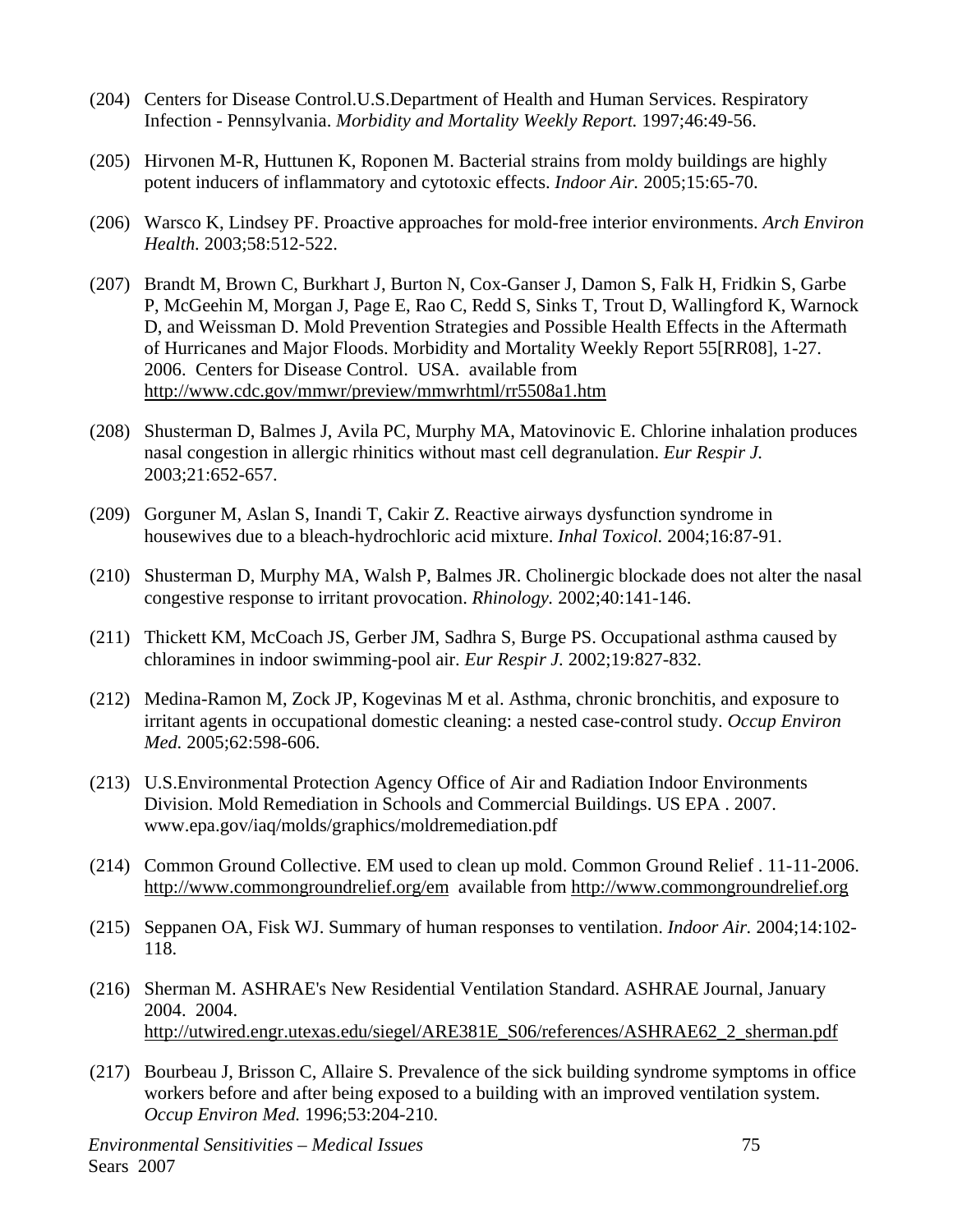- (218) Wargocki P, Lagercrantz L, Witterseh T, Sundell J, Wyon DP, Fanger PO. Subjective perceptions, symptom intensity and performance: a comparison of two independent studies, both changing similarly the pollution load in an office. *Indoor Air.* 2002;12:74-80.
- (219) Abraham ME. Microanalysis of Indoor Aerosols and the Impact of a Compact High-Efficiency Particulate Air (HEPA) Filter System. *Indoor Air.* 1999;9:33-40.
- (220) Moritz M, Peters H, Nipko B, Ruden H. Capability of air filters to retain airborne bacteria and molds in heating, ventilating and air-conditioning (HVAC) systems. *Int J Hyg Environ Health.* 2001;203:401-409.
- (221) Clausen G. Ventilation filters and indoor air quality: a review of research from the International Centre for Indoor Environment and Energy. *Indoor Air.* 2004;14:202-207.
- (222) Tarkowski M, Lutz W, Birindelli S. The lymphocytic cholinergic system and its modulation by organophosphorus pesticides. *Int J Occup Med Environ Health.* 2004;17:325-337.
- (223) Sandborn M, Cole D, Kerr K, Vakil C, Sanin LH, and Bassil K. Ontario College of Family Physicians. Pesticides Literature Review. 2003. 27-8-2006. available from http://www.ocfp.on.ca/english/ocfp/communications/publications/default.asp?s=1#Environment Health
- (224) National Institute of Environmental Health Sciences. Questions and Answers EMF in the Workplace. http://www.niehs.nih.gov/emfrapid/html/Q&A-Workplace.html . 1996.
- (225) Havas M. Biological effects of non-ionizing electromagnetic energy: A critical review of the reports by the US National Research Council and the US National Institute of Environmental Health Sciences as they relate to the broad realm of EMF bioeffects. *Environ Rev.* 2000;8:173- 253.
- (226) Kheifets L, Repacholi M, Saunders R, van DE. The sensitivity of children to electromagnetic fields. *Pediatrics.* 2005;116:e303-e313.
- (227) Goldsmith JR. Epidemiologic evidence relevant to radar (microwave) effects. *Environ Health Perspect.* 1997;105 Suppl 6:1579-87.:1579-1587.
- (228) Hocking B. Microwave sickness: a reappraisal. *Occup Med (Lond).* 2001;51:66-69.
- (229) Hocking B. Mobile phone use and risk of acoustic neuroma. *Br J Cancer.* 2006;94:1350-1353.
- (230) Hocking B, Westerman R. Neurological effects of radiofrequency radiation. *Occup Med (Lond).* 2003;53:123-127.
- (231) Kundi M. Re: "cellular telephone use and risk of acoustic neuroma". *Am J Epidemiol.* 2004;160:923-924.
- (232) Schuz J, Bohler E, Berg G et al. Cellular phones, cordless phones, and the risks of glioma and meningioma (Interphone Study Group, Germany). *Am J Epidemiol.* 2006;163:512-520.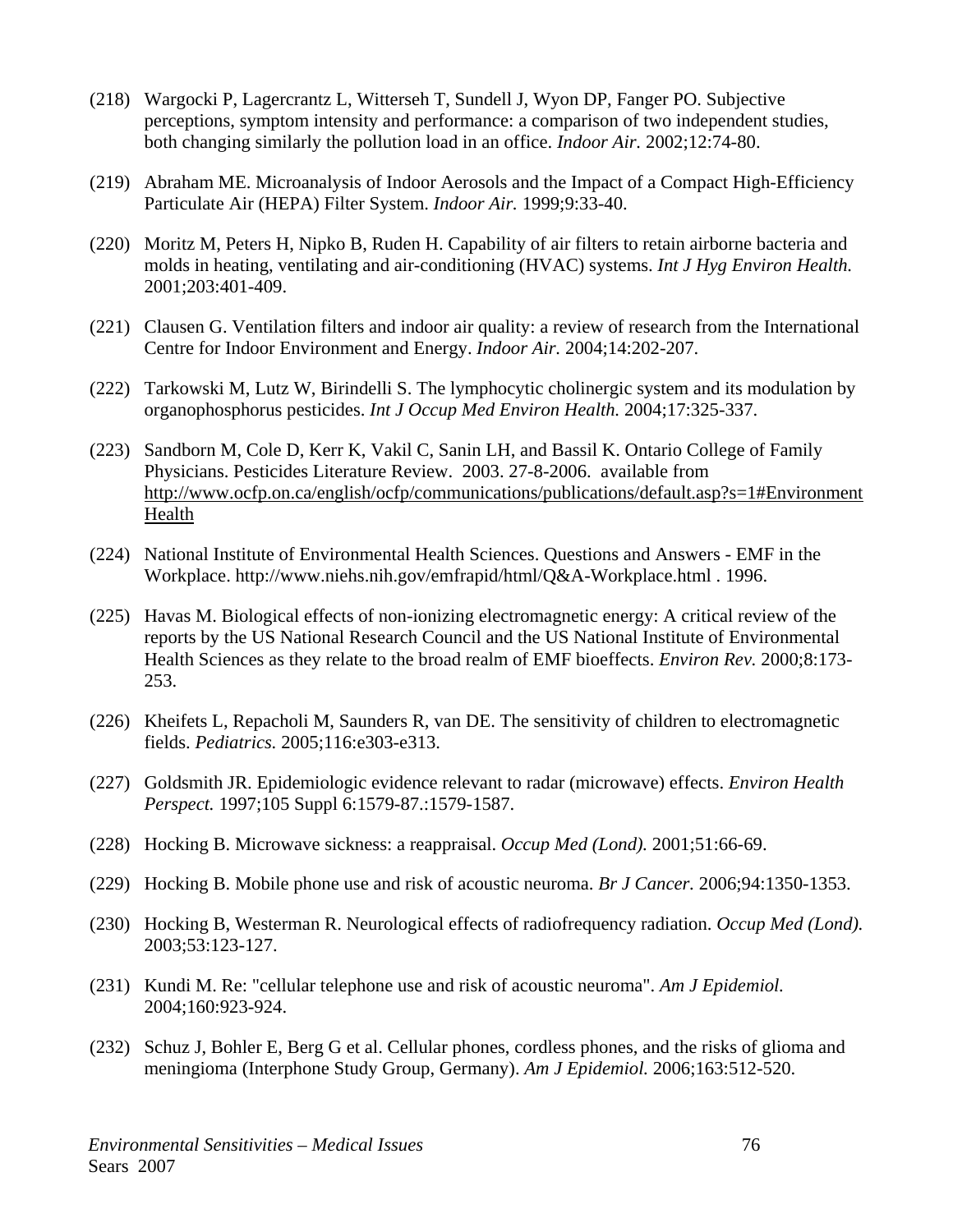- (233) Hardell L, Hansson MK. Mobile phone use and risk of acoustic neuroma: results of the interphone case-control study in five North European countries. *Br J Cancer.* 2006;94:1348- 1349.
- (234) Hardell L, Hansson MK, Sandstrom M, Carlberg M, Hallquist A, Pahlson A. Vestibular schwannoma, tinnitus and cellular telephones. *Neuroepidemiology.* 2003;22:124-129.
- (235) Hardell L, Mild KH, Carlberg M. Further aspects on cellular and cordless telephones and brain tumours. *Int J Oncol.* 2003;22:399-407.
- (236) Hardell L, Mild KH, Carlberg M, Hallquist A. Cellular and cordless telephone use and the association with brain tumors in different age groups. *Arch Environ Health.* 2004;59:132-137.
- (237) Hardell L, Carlberg M, Mild KH. Case-control study of the association between the use of cellular and cordless telephones and malignant brain tumors diagnosed during 2000-2003. *Environ Res.* 2006;100:232-241.
- (238) Institute of Biomedical Engineering Technology. Electromagnetic Interference: Causes and Concerns in the Health Care Environment. IBET is administered by the Applied Science Technologists and Technicians of British Columbia (ASTTBC) All professional Biomedical Engineering Technologists and Technicians registered with the ASTTBC are members of IBET. 2007. available from http://ibet.asttbc.org/
- (239) World Health Organization. 2006 WHO Research Agenda for Radio Frequency Fields. World Health Organization . 2006. http://www.who.int/pehemf/research/rf\_research\_agenda\_2006.pdf
- (240) Maisch D, Podd J, and Rapley B. Changes in Health Status in a Group of CFS and CF Patients Following Removal of Excessive 50 Hz Magnetic Field Exposure. Journal of Australian College of Nutritional & Environmental Medicine 21[1], 15-19. 2002. http://www.acnem.org/journal/pdf\_files/21-1\_april\_2002/21-1 health of cfs patients on emf removal.pdf
- (241) Arendt J. Melatonin and human rhythms. *Chronobiol Int.* 2006;23:21-37.
- (242) Roberts JE. Update on the positive effects of light in humans. *Photochem Photobiol.* 2005;81:490-492.
- (243) Kauppila A, Pakarinen A, Kirkinen P, Makila U. The effect of season on the circulating concentrations of anterior pituitary, ovarian and adrenal cortex hormones and hormone binding proteins in the subarctic area; evidence of increased activity of the pituitary-ovarian axis in spring. *Gynecol Endocrinol.* 1987;1:137-150.
- (244) Rea MS, Figueiro MG, Bullough JD, Bierman A. A model of phototransduction by the human circadian system. *Brain Res Brain Res Rev.* 2005;50:213-228.
- (245) Genuis SJ. Keeping your sunny side up. How sunlight affects health and well-being. *Can Fam Physician.* 2006;52:422-3, 429-31.:422-431.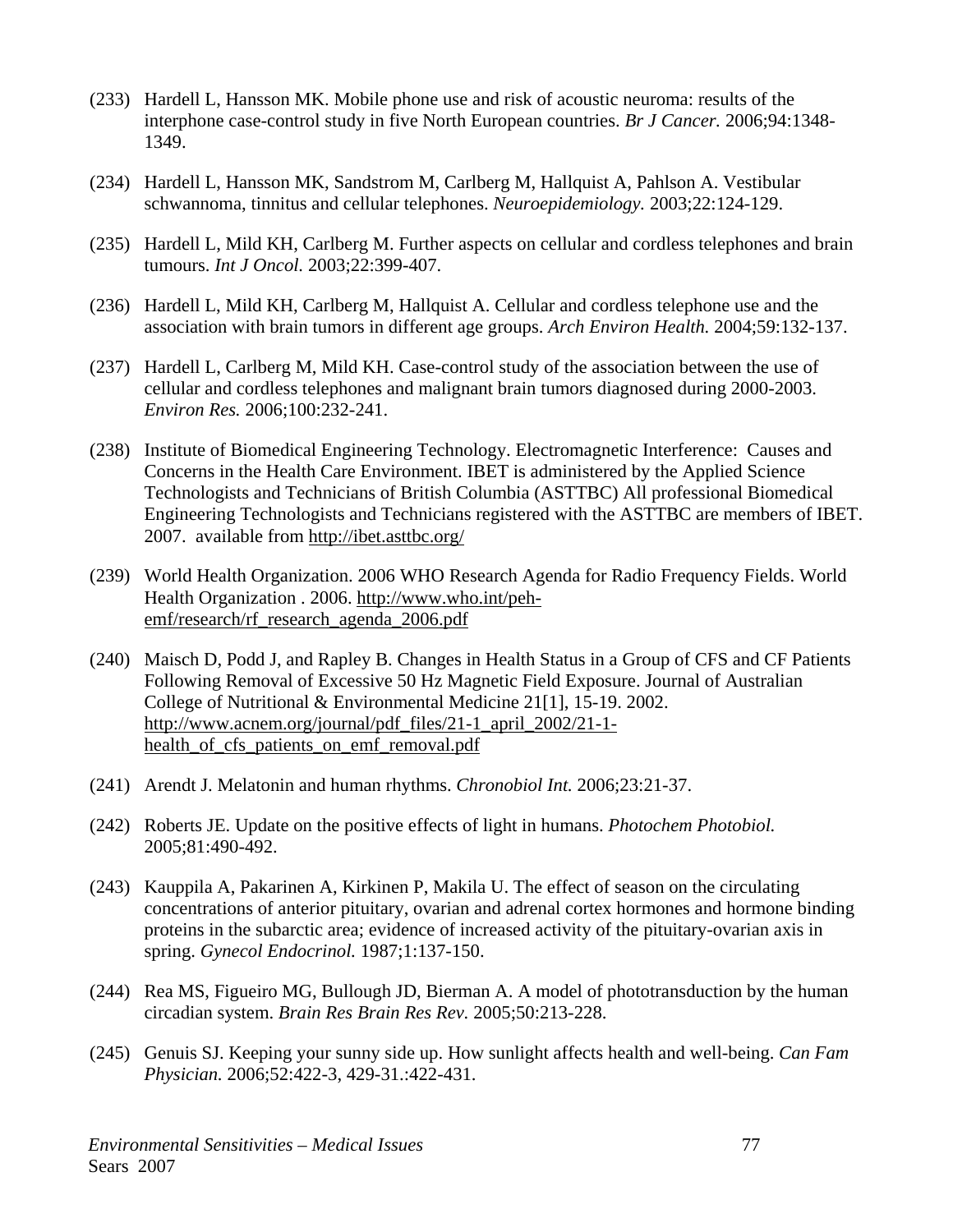- (246) Kuller R, Laike T. The impact of flicker from fluorescent lighting on well-being, performance and physiological arousal. *Ergonomics.* 1998;41:433-447.
- (247) Marks TA, Ratke CC, English WO. Stray voltage and developmental, reproductive and other toxicology problems in dogs, cats and cows: a discussion. *Vet Hum Toxicol.* 1995;37:163-172.
- (248) Hultgren J. Small electric currents affecting farm animals and man: a review with special reference to stray voltage. I. Electric properties of the body and the problem of stray voltage. *Vet Res Commun.* 1990;14:287-298.
- (249) Hultgren J. Small electric currents affecting farm animals and man: a review with special reference to stray voltage. II. Physiological effects and the concept of stress. *Vet Res Commun.* 1990;14:299-308.
- (250) Mairs RJ, Hughes K, Fitzsimmons S et al. Microsatellite analysis for determination of the mutagenicity of extremely low-frequency electromagnetic fields and ionising radiation in vitro. *Mutat Res.* 2007;626:34-41.
- (251) Mild KH, Mattsso MO, Hardell L, Bowman JD, Kundi M. Occupational carcinogens: ELF MFs. *Environ Health Perspect.* 2005;113:A726-A727.
- (252) de VF, van DH, Engels H, Kromhout H. Exposure, health complaints and cognitive performance among employees of an MRI scanners manufacturing department. *J Magn Reson Imaging.* 2006;23:197-204.
- (253) Hardell L, Mild KH, Carlberg M, Soderqvist F. Tumour risk associated with use of cellular telephones or cordless desktop telephones. *World J Surg Oncol.* 2006;4:74.:74.
- (254) Schoemaker MJ, Swerdlow AJ, Ahlbom A et al. Mobile phone use and risk of acoustic neuroma: results of the Interphone case-control study in five North European countries. *Br J Cancer.* 2005;93:842-848.
- (255) Maisch D. Mobile Phone Use: it's time to take precautions. *Journal of Australasian College of Nutritional & Environmentl Medicine.* 2002;21:3-10.
- (256) International Association of Fire Fighters and Division of Occupational Health, Safety and Medicine. Position on the Health Effects from Radio Frequency/Microwave (RF/MW) Radiation in Fire Department Facilities from Base Stations for Antennas and Towers for the Conduction of Cell Phone Transmissions. 2006. available from http://www.iaff.org/safe/content/celltower/celltowerfinal.htm
- (257) Boyd DR. The Food We Eat. David Suzuki Foundation . 2006. http://www.davidsuzuki.org/files/SWAG/DSF-HEHC-Food1.pdf available from http://www.davidsuzuki.org/WOL/Publications.asp
- (258) Indoor Environments Division Office of Radiation and Indoor Air Office of Air and Radiation United States Environmental Protection Agency. Energy Cost and IAQ Performance of Ventilation Systems and Controls - Project Report # 7 The Cost of Protecting Indoor Environmental Quality During Energy Efficiency Projects for Office and Education Buildings - Integrating Indoor Environmental Quality with Energy Efficiency. USA Environmental